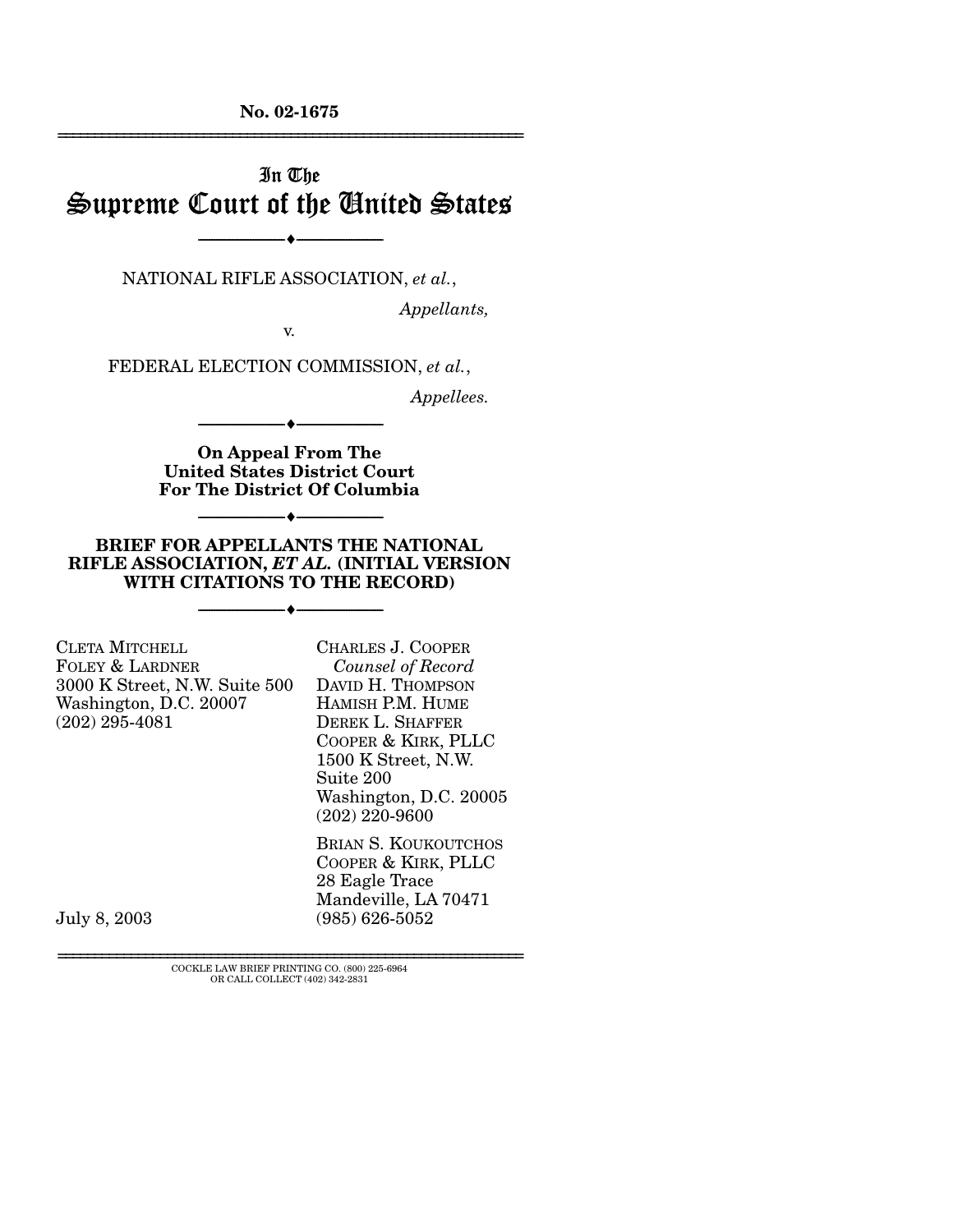#### **QUESTIONS PRESENTED**

- 1. Whether Congress restricted corporate and union "electioneering communications" about candidates in Title II of the Bipartisan Campaign Reform Act of 2002 ("BCRA") in order to serve a compelling governmental purpose, as required by the First Amendment to the United States Constitution.
- 2. Whether Congress adopted the least restrictive means of regulating political speech by flatly prohibiting "electioneering communications" by both nonprofit  $501(c)(4)$ corporations and for-profit corporations alike in Section 204 of BCRA, rather than permitting  $501(c)(4)$  corporations to fund such communications exclusively with individual contributions, as was initially contemplated in Section 203(b).
- 3. Whether Congress adequately tailored the definitions of "electioneering communications" in Section 201 of BCRA to serve the anti-corruption purpose proffered in support of those definitions.
- 4. Whether Congress violated the Equal Protection guarantee of the Fifth Amendment by granting a special exemption in Section 201 of BCRA for political speech by corporations that own broadcast facilities, as opposed to all other corporations whose identical speech constitutes forbidden "electioneering communications."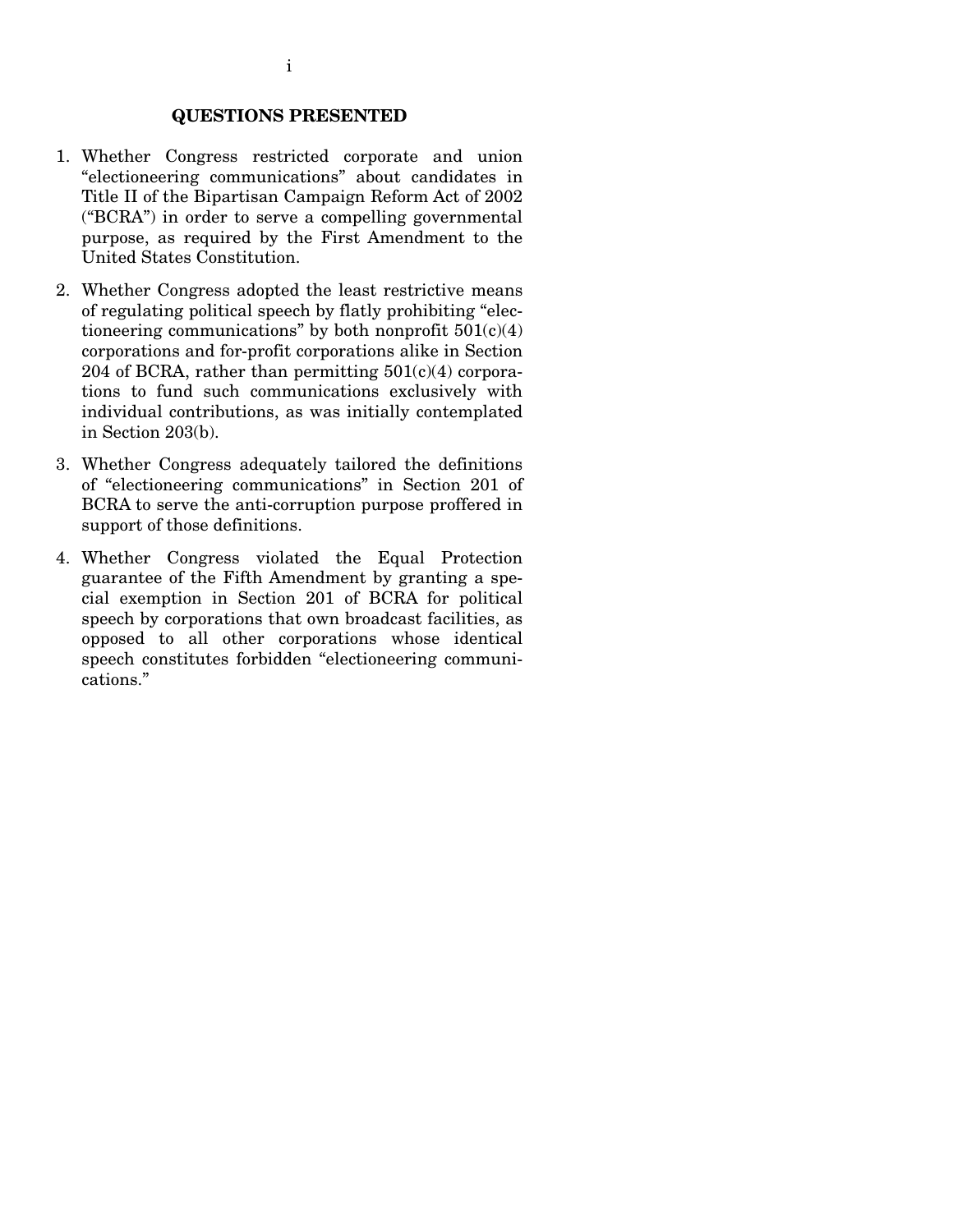#### **PARTIES TO THE PROCEEDINGS**

Appellants in this case, No. 02-1675, plaintiffs in the court below, are the National Rifle Association ("NRA") and the National Rifle Association Political Victory Fund ("PVF"), a Political Action Committee ("PAC") of the NRA.\*

Appellees, defendants or intervenor-defendants below, are the Federal Election Commission and its Commissioners; the Federal Communications Commission; the United States of America; Senator John McCain; Senator Russell Feingold; Representative Christopher Shays; Representative Martin Meehan; Senator Olympia Snowe; and Senator James Jeffords.

<sup>\*</sup> As stated in appellants' jurisdictional statement, neither appellant has a parent corporation, and no publicly held company owns 10% or more of the stock of either appellant.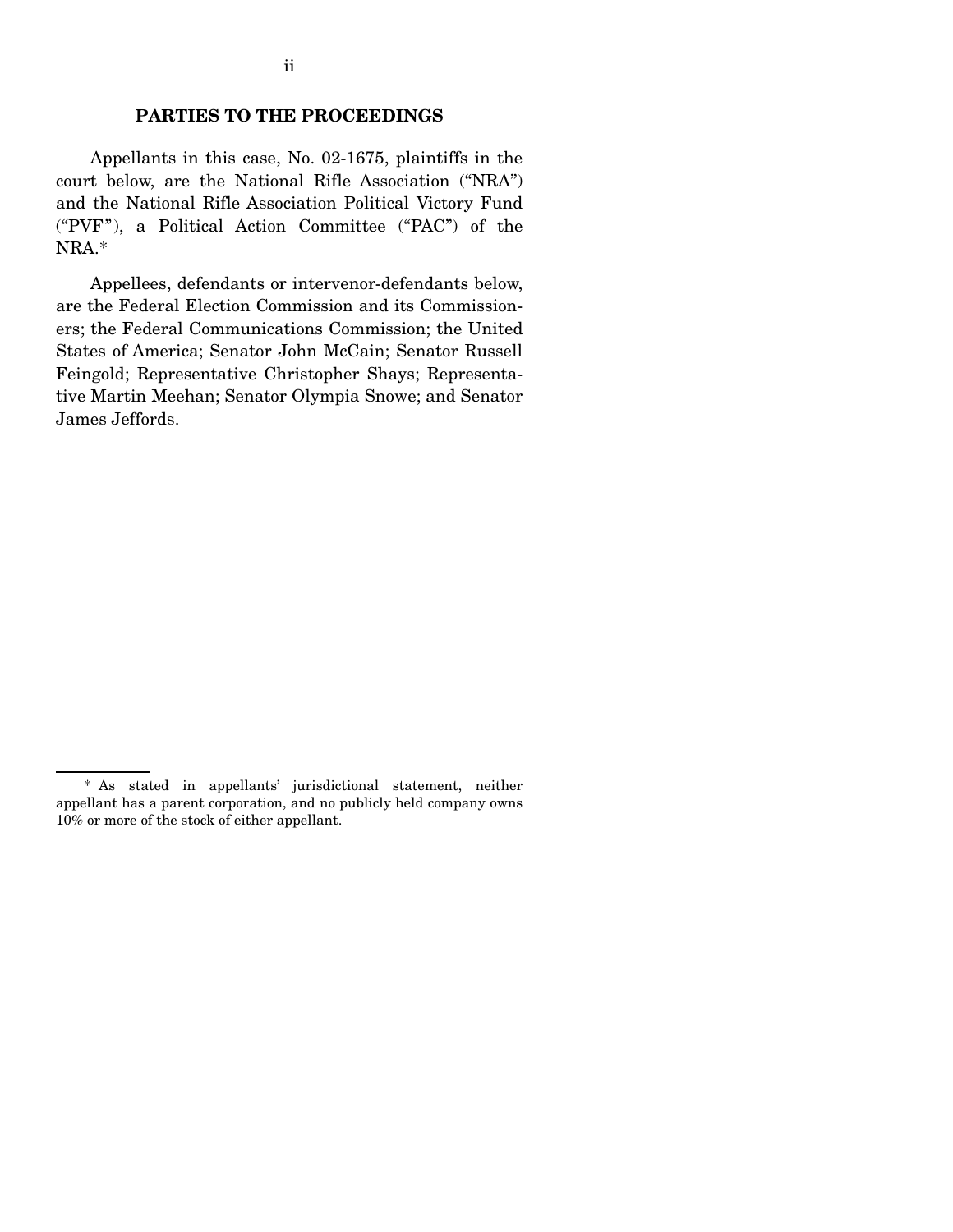# TABLE OF CONTENTS

|     |                                                                                                                  | v  |
|-----|------------------------------------------------------------------------------------------------------------------|----|
|     |                                                                                                                  | 1  |
|     |                                                                                                                  | 1  |
|     | PERTINENT CONSTITUTIONAL AND STATUTORY                                                                           | 1  |
|     |                                                                                                                  | 1  |
|     | <b>INTRODUCTION AND SUMMARY OF ARGUMENT</b>                                                                      | 3  |
|     |                                                                                                                  | 7  |
| L.  | TITLE II'S PURPOSE IS TO STIFLE CORE                                                                             | 7  |
| II. | TITLE II'S RESTRICTIONS ON "ELECTION-<br>EERING COMMUNICATIONS" CANNOT BE<br>JUSTIFIED AS PREVENTING CORRUPTION. | 15 |
|     | Title II Was Not Designed To Prevent Cor-<br>A.                                                                  | 15 |
|     | Gratitude For Political Support Is Not<br>B.                                                                     | 17 |
|     | C.<br>Title II Cannot Be Justified As Preventing                                                                 | 20 |
|     | Title II Cannot Be Justified As Protecting<br>D.<br>Members Of Advocacy Groups From Mis-                         | 23 |
|     | Requiring The NRA To Speak Through Its<br>Е.<br>PAC Will Artificially Deflate Its Voice                          | 24 |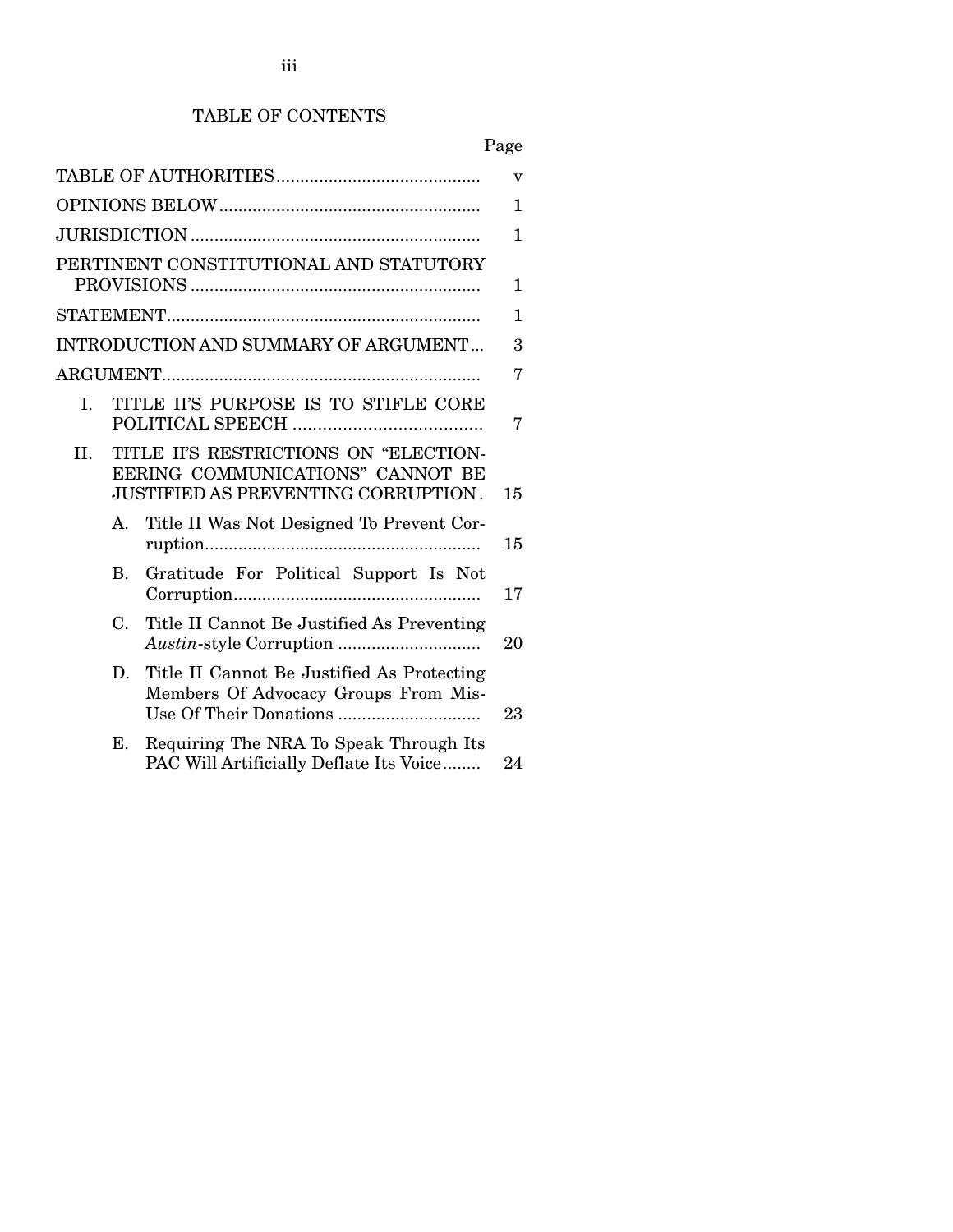TABLE OF CONTENTS – Continued

Page

|               | THE WELLSTONE AMENDMENT'S SUP-<br>PRESSION OF POLITICAL SPEECH FUNDED<br>EXCLUSIVELY WITH INDIVIDUAL CONTRI-<br>BUTIONS IS UNCONSTITUTIONAL | 28 |
|---------------|---------------------------------------------------------------------------------------------------------------------------------------------|----|
| $\mathbf{IV}$ | TITLE II IS FATALLY OVERBROAD                                                                                                               | 33 |
|               | A. Title II Criminalizes The Speech Of Or-<br>ganizations That Pose No Threat Of Cor-                                                       | 34 |
|               | B. Title II Criminalizes Speech That Is Not<br>Intended To Influence Elections                                                              | 35 |
|               | V. TITLE II UNCONSTITUTIONALLY<br>DIS-<br>CRIMINATES IN FAVOR OF MEDIA COR-                                                                 | 44 |
|               |                                                                                                                                             | 50 |
|               | LEGISLATIVE HISTORY APPENDIX                                                                                                                | 1a |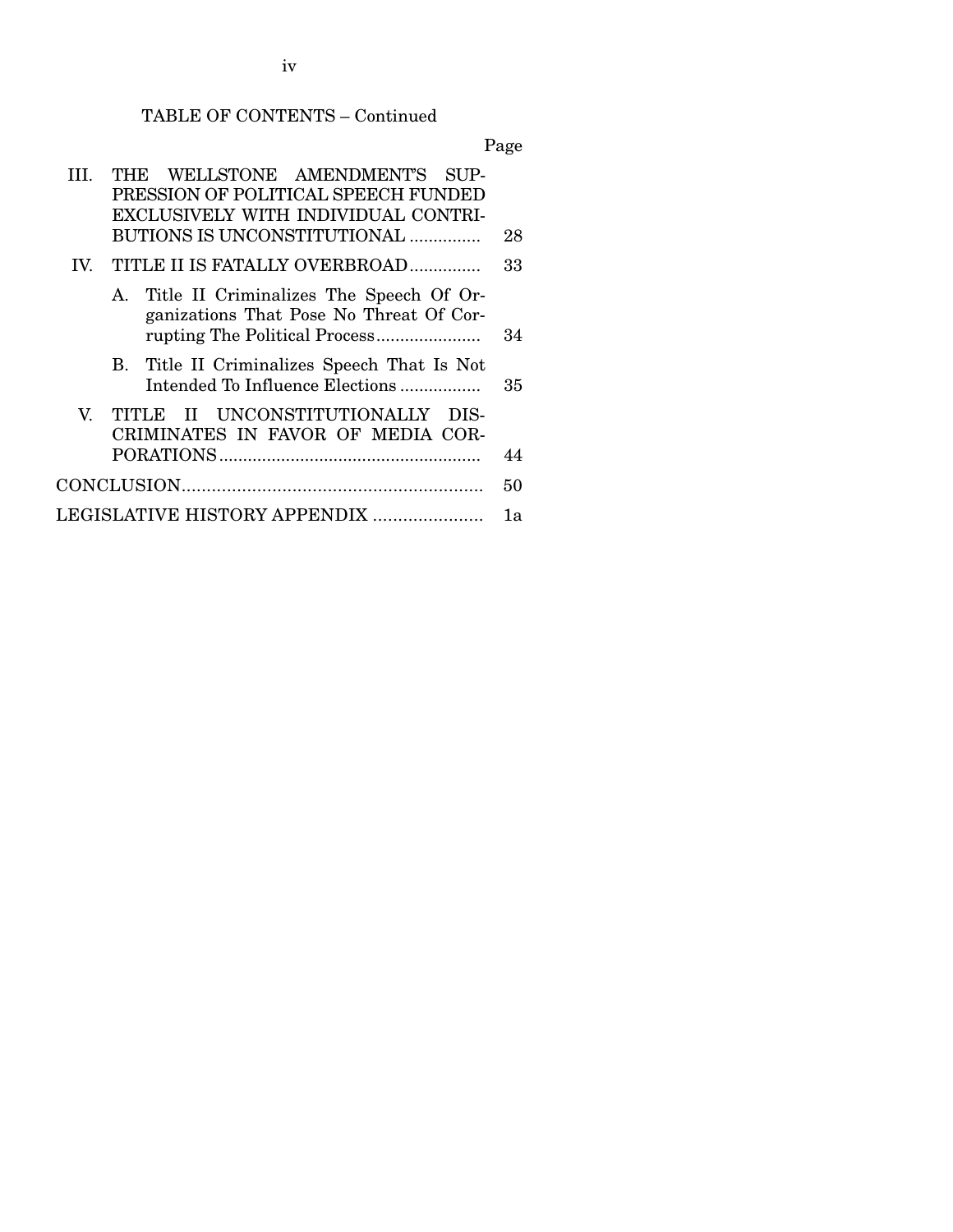# Page

# CASES

| Arlington Heights v. Metro. Hous. Dev. Corp., 429                                             |
|-----------------------------------------------------------------------------------------------|
| Ashcroft v. Free Speech Coalition, 535 U.S. 234                                               |
| Austin v. Michigan State Chamber of Commerce,                                                 |
|                                                                                               |
| California Med. Ass'n v. FEC, 453 U.S. 182 (1981) 31                                          |
|                                                                                               |
| Colorado Election Comm. v. Colorado Republican<br>Fed. Campaign Comm., 533 U.S. 431 (2001) 15 |
| Colorado Republican Fed. Campaign Comm. v.                                                    |
| Dun & Bradstreet, Inc. v. Greenmoss Builders, Inc.,                                           |
| Edwards v. California, 314 U.S. 160 (1941)  34                                                |
| FCC v. League of Women Voters, 468 U.S. 364                                                   |
| FEC v. Beaumont, No. 02-403, 123 S. Ct. 2200, slip                                            |
|                                                                                               |
| FEC v. NCPAC, 470 U.S. 480 (1985)  10, 24, 29, 32, 34                                         |
| FEC v. Survival Educ. Fund, Inc., 65 F.3d 285 (2d)                                            |
| First Nat'l Bank v. Bellotti, 435 U.S. 765                                                    |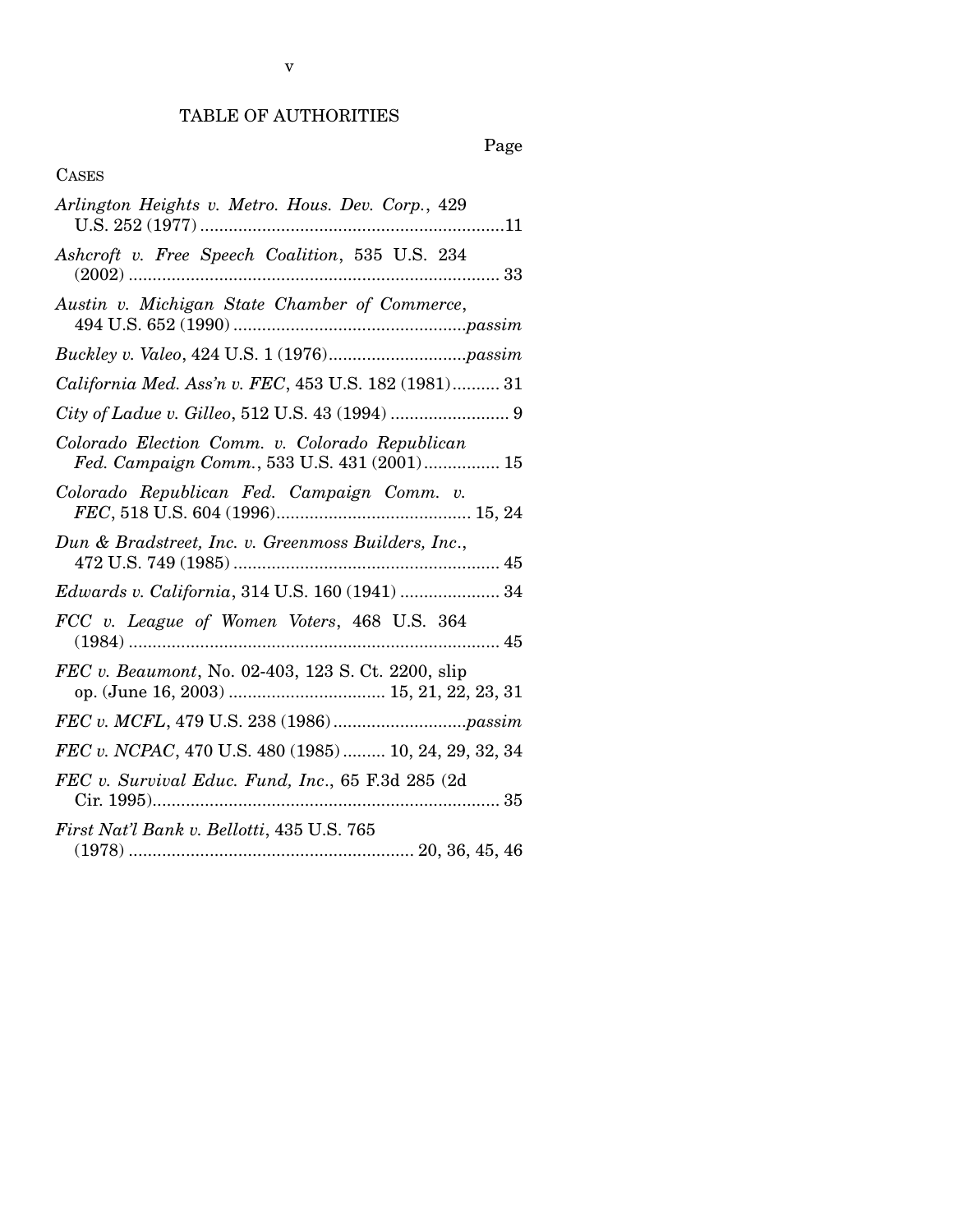vi

# TABLE OF AUTHORITIES – Continued

| Page                                                   |
|--------------------------------------------------------|
| Grutter v. Bollinger, No. 02-241, slip op. (U.S. June  |
| MCCL v. FEC, 113 F.3d 129 (8th Cir. 1997) 35           |
| <i>MCCL v. FEC</i> , 936 F. Supp. 633 (D. Minn. 1996), |
| Miami Herald Publ'g Co. v. Tornillo, 418 U.S. 241      |
| Mills v. Alabama, 384 U.S. 214 (1966) 14, 45           |
| New York Times Co. v. Sullivan, 376 U.S. 254           |
| Nixon v. Shrink Mo. Gov't PAC, 528 U.S. 377            |
| Pennsylvania Dep't of Corrections v. Yeskey, 524       |
| Red Lion Broad. Co. v. FCC, 395 U.S. 367 (1969)  45    |
|                                                        |
| Republican Party of Minnesota v. White, 536 U.S.       |
|                                                        |
| Thompson v. Western States Med. Ctr., 535 U.S. 357     |
| Turner Broad. Sys., Inc. v. FCC, 520 U.S. 180          |
| Turner Broad. Sys., Inc. v. FCC, 512 U.S. 622          |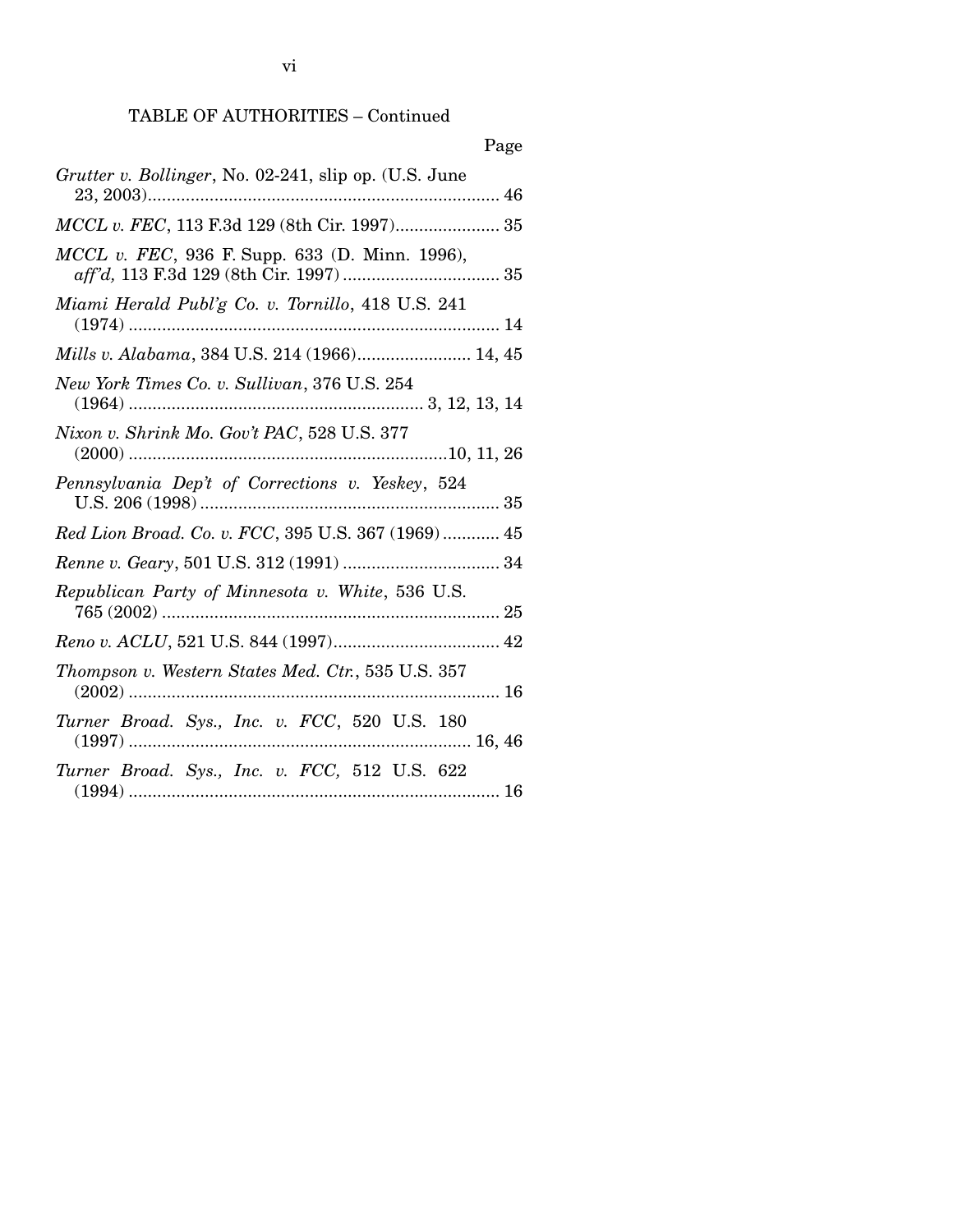# TABLE OF AUTHORITIES – Continued

|                                                   | Page |
|---------------------------------------------------|------|
| United States v. Playboy Entm't Group, Inc., 529  |      |
| United States v. Virginia, 518 U.S. 515 (1996) 16 |      |
| STATUTES, RULES AND REGULATIONS                   |      |
|                                                   |      |

# OTHER:

| Lewis, Anthony, MAKE NO LAW 52 (Random House |  |  |
|----------------------------------------------|--|--|
|                                              |  |  |

vii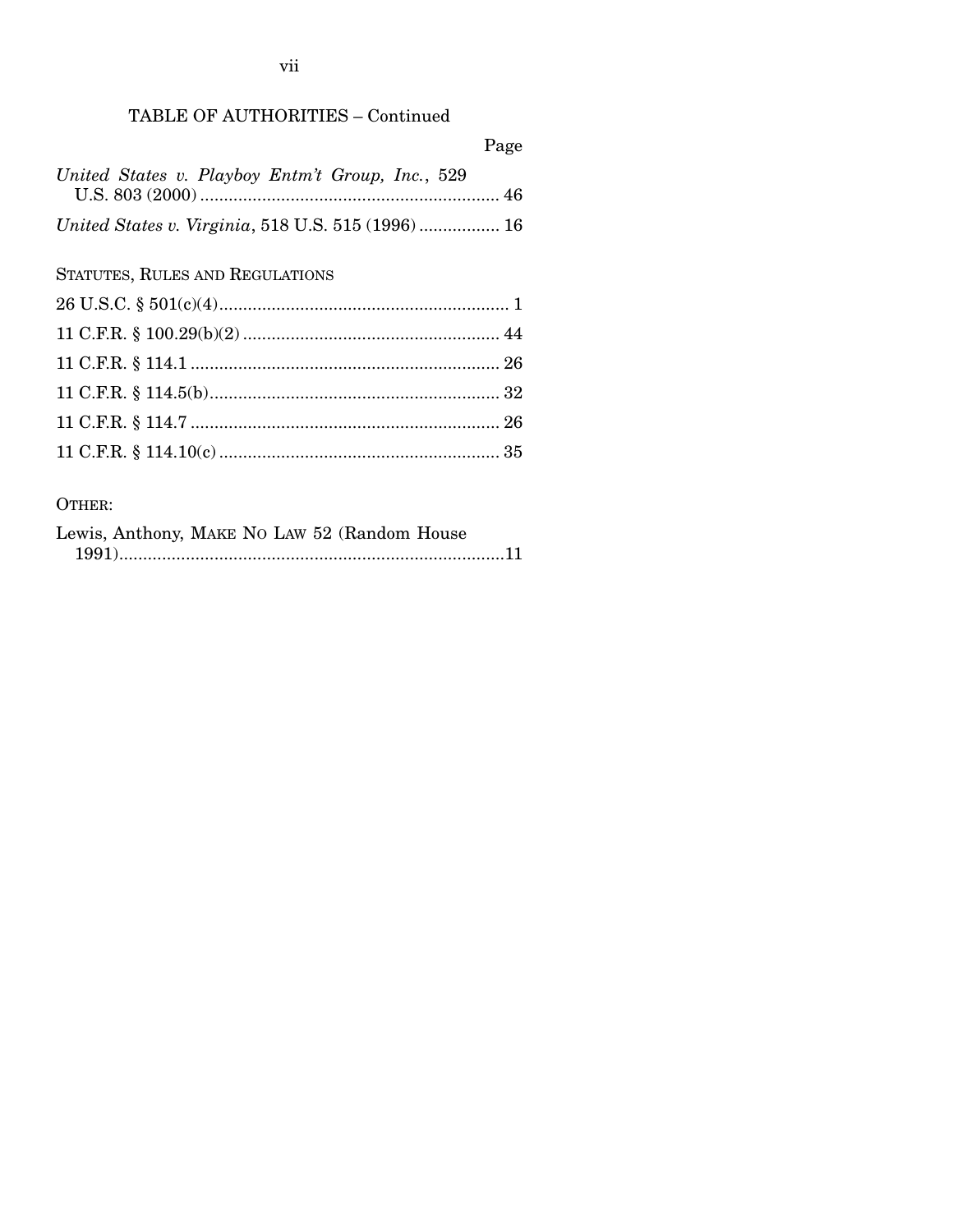#### **OPINIONS BELOW**

The opinions and order of the district court are reported at 251 F. Supp. 2d 176 (D.D.C. May 1, 2003) and are reprinted in the supplemental appendix to the jurisdictional statements ("S.A.") filed in the cases consolidated with *McConnell v. FEC*, No. 02-1674. *See* S.A. 1-1382.

#### **JURISDICTION**

The District Court entered judgment on May 1, 2003. Appellants the National Rifle Association (the "NRA") and the NRA Political Victory Fund (the "PVF") filed their timely notice of appeal on May 5, 2003. This Court has appellate jurisdiction under § 403(a)(3) of BCRA.

### **PERTINENT CONSTITUTIONAL AND STATUTORY PROVISIONS**

The First and Fifth Amendments to the United States Constitution, and relevant provisions of BCRA, are reproduced at App. 5a-6a and 20a-29a of the NRA's jurisdictional statement.

#### $\mathbf{STATEMENT}^1$

The NRA is a nonprofit, voluntary membership corporation qualified as tax-exempt under 26 U.S.C. § 501(c)(4). Its four million members are individual Americans bound together by a common desire to ensure the preservation of the Second Amendment right to keep and bear arms. S.A. 219 ¶2 (Henderson). "The NRA's frequent references to candidates for federal office and the programming it broadcasts throughout the election cycle – including the period immediately preceding primaries and

 $1$  In order to avoid unnecessary duplication, this statement relies upon the brief filed by appellants in *McConnell v. FEC*, No. 02-1674, for a more detailed description of Title II of the Bipartisan Campaign Reform Act ("BCRA") and the procedural background of this litigation.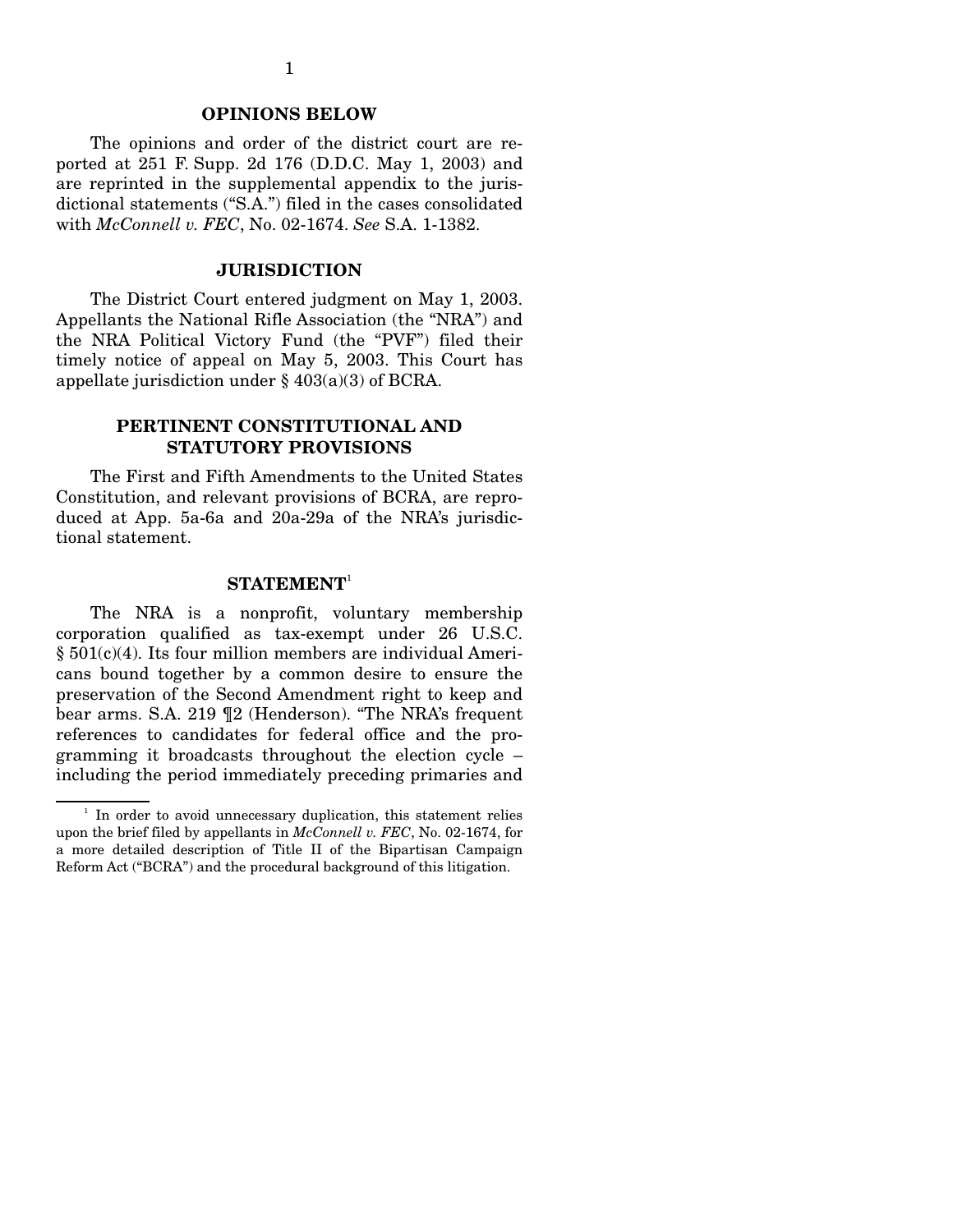general elections – are essential to its political mission of educating the public about Second Amendment and related firearm issues." S.A. 256 (Henderson). In 2000, it paid for more speech on television – over 300,000 minutes – than all other issue advocacy groups and unions combined. *See* NRA App. 4 (LaPierre Decl.)  $\P{10<sup>2</sup>}$ 

The NRA's political speech furthers a variety of purposes: the NRA educates and informs its members and the public about specific legislative threats to Second Amendment rights, as well as broader political and cultural pressures on gun rights; the NRA also defends itself against attacks on its positions and reputation made by the media and by anti-NRA politicians; and the NRA recruits members and raises funds throughout the year. In almost all of this speech, the NRA refers to federal officeholders and candidates. S.A. 256 ¶51 (Henderson). And yet the vast bulk of its political speech that furthered these purposes in 2000 was not intended to influence a federal election. *See* NRA App. 5-6, 17, 21-22 (LaPierre Decl.)  $\P$ [14-15, 40, 50.<sup>3</sup> The PVF is a political committee within the meaning of 2 U.S.C.  $\S$  431(4) and is a separate segregated fund of the NRA. The PVF runs ads that expressly advocate the defeat or election of a candidate.

The NRA funds its speech almost exclusively with dues and contributions from individual members. The

<sup>2</sup> The record in the District Court included three volumes of appendices and a supplemental appendix filed by the NRA, which are collectively cited herein as "NRA App." After the joint appendix is filed, the NRA will, in accordance with this Court's instructions and Rule 26.4(b), timely submit a final brief replacing these citations with citations to the joint appendix. Attached hereto is an appendix of relevant legislative history referred to as "LH App."

<sup>3</sup> To be sure, in 2000 the NRA also aired approximately 30,000 minutes of speech designed to, among other things, inform the public of the grave threat that Vice President Gore's presidential candidacy posed to Americans' Second Amendment rights. *See* S.A. 234-35 ¶42a (Henderson); S.A. 695 ¶2.6.4.3 (Kollar-Kotelly); NRA App. 20 (LaPierre Decl.) ¶45.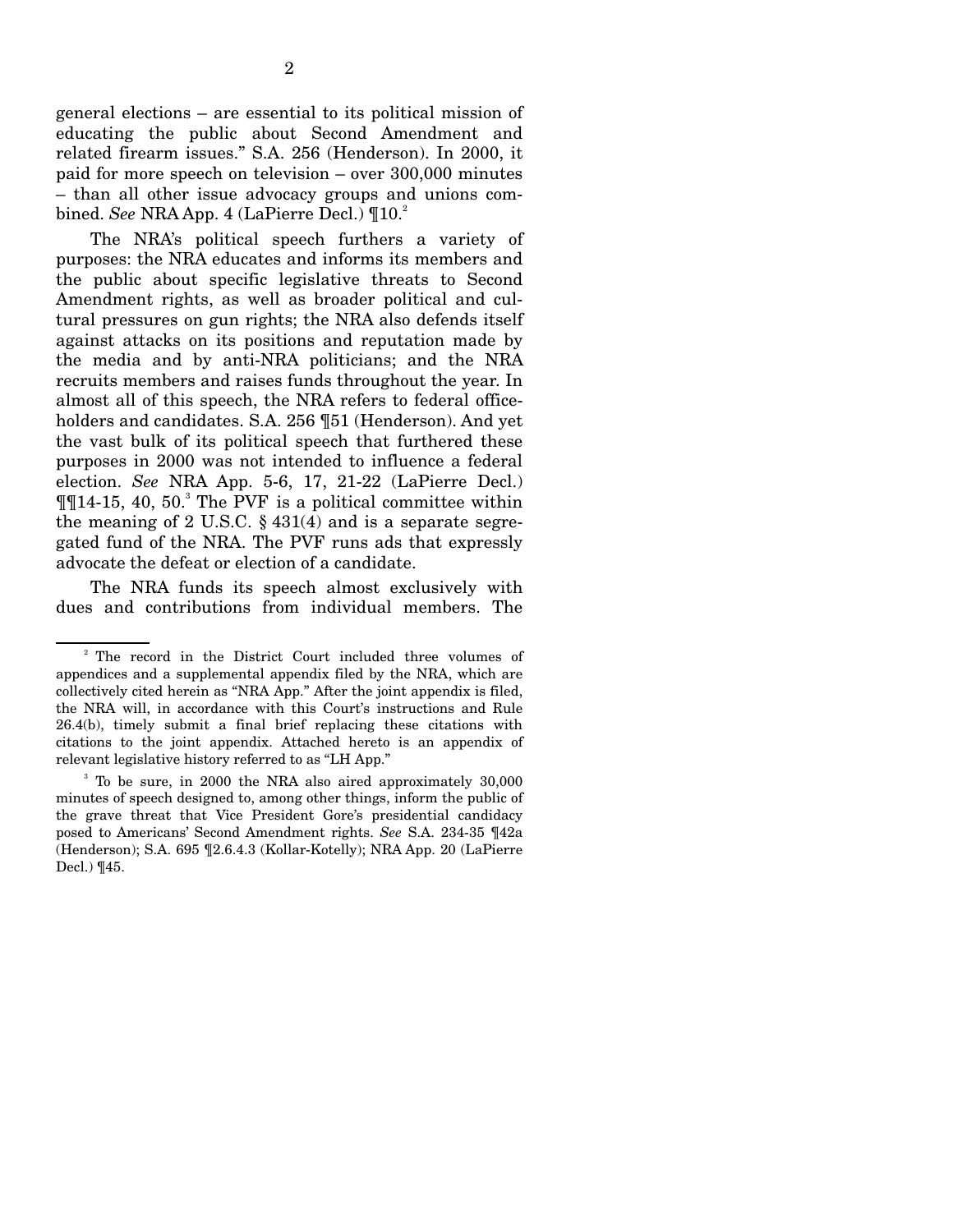organization does not accept business corporations as members and the contributions that it receives from such corporations are negligible (approximately \$385,000 in 2000), especially in relation to its income from the dues and contributions of individual members (approximately \$140 million in 2000). *See* S.A. 258-59 ¶51f (Henderson); NRA App. 198 (filed under seal); NRA App. 23 (LaPierre Decl.) ¶56. The average individual contribution to the NRA is \$30. S.A. 89 ¶41 (Per Curiam); S.A. 258 ¶51f (Henderson). In short, the NRA is an organization comprised of ordinary Americans of moderate means who join their voices in a common effort to defend, promote, and enjoy a constitutional freedom that is precious to them.

#### **INTRODUCTION AND SUMMARY OF ARGUMENT**

"[A] representative democracy ceases to exist the moment that the public functionaries are by any means absolved from their responsibility to their constituents; and this happens whenever the constituent can be restrained in any manner from speaking, writing, or publishing his opinions upon any public measure, or upon the conduct of those who may advise or execute it."

*New York Times Co. v. Sullivan*, 376 U.S. 254, 297 (1964) (Black, J., joined by Douglas, J., concurring) (quoting 1 ST. GEORGE TUCKER, BLACKSTONE'S COMMENTARIES (1803), 297 (editor's appendix)). If there is truth in this proposition, and this Court has reiterated it in many cases, then Title II of BCRA cannot stand, for it bans, on pain of criminal sanction, independent expenditures for broadcasting "opinions . . . upon the conduct of those who may advise or execute" public measures. It is, after all, references to candidates for federal office that the NRA and similar issue advocacy organizations are restricted by Title II from broadcasting during an election campaign.

Title II's purpose is to severely restrict the quantity and content of core political speech, a purpose that is "wholly foreign to the First Amendment." *Buckley v. Valeo*, 424 U.S. 1, 49 (1976). This is irrefutably clear from the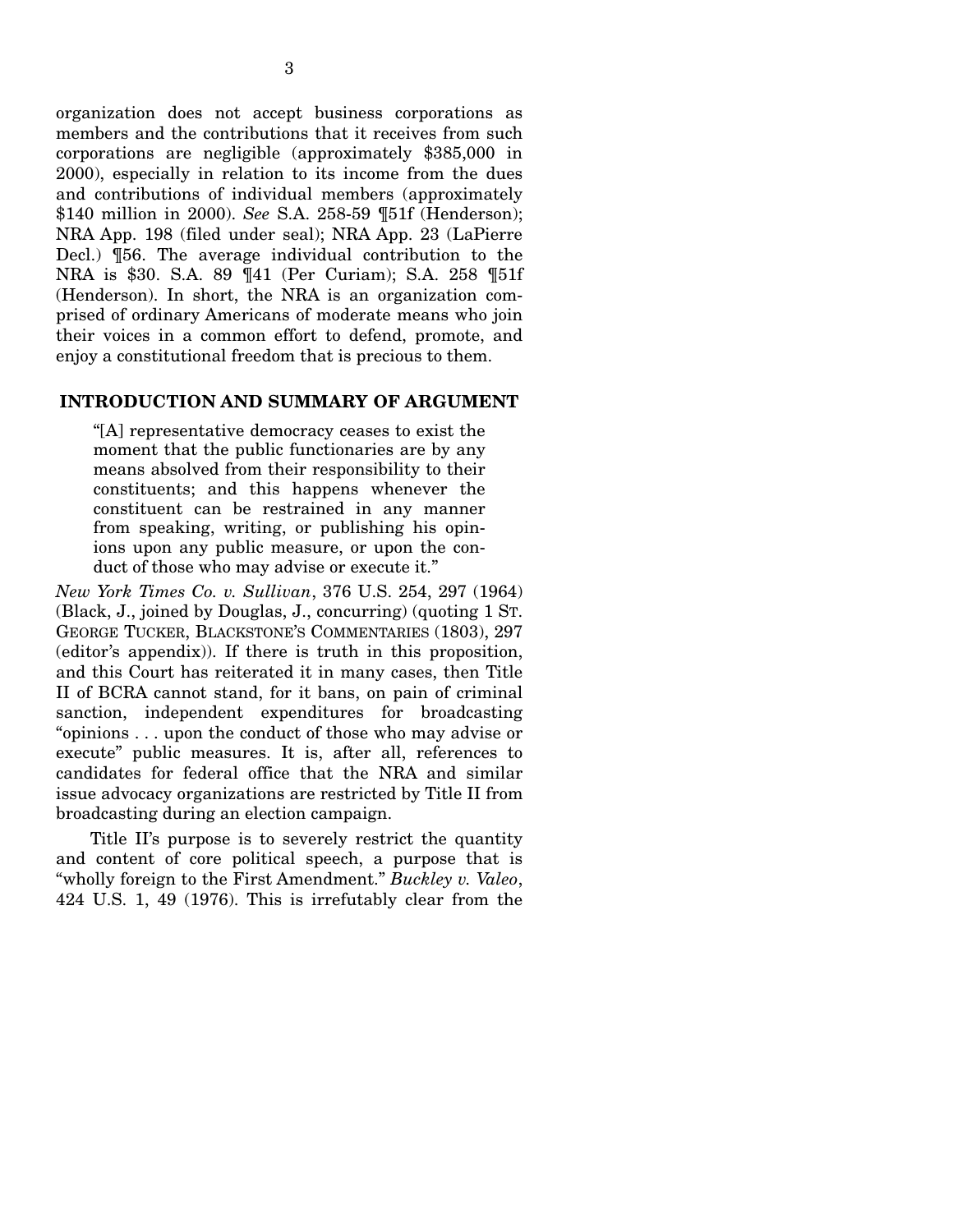plain words of the statute itself; from the floor statements of legislators who supported the measure; from the sworn testimony of BCRA's main sponsors, who intervened in this litigation; from the law's clearly foreseeable effect of suppressing political speech; and even from the Intervenors' own brief below, which candidly blamed "the *amount*  of general treasury funds at the disposal" of "interest groups" like the NRA for the "explosion" in recent years of issue ads – or "negative attack ads," in their vernacular. Intervenors' Opening Br. 104 (filed Nov. 6, 2002) (emphasis added). Indeed, the Government and the Intervenors (collectively "Defendants") went to great lengths to establish that this explosion in political speech was the predicate for, and specific target of, Title II. BCRA bans speech to precisely the extent that it succeeds in its goal of muffling this explosion.

This Court's decisions have consistently drawn an outcome-determinative distinction between legislative restrictions on independent political *expenditures* and on direct campaign *contributions*. Because independent expenditures, in contrast to campaign contributions, produce "core First Amendment expression" and pose little "danger[] of real or apparent corruption," *Buckley,* 424 U.S. at 48, 46, this Court has, with one exception, consistently struck down expenditure limits as failing to narrowly serve the compelling government interest of preventing corruption of the electoral process. Title II fares no better. To be sure, Defendants introduced in the District Court a mountain of evidence in support of their claim that the current campaign finance system is widely perceived to corrupt the political process. But that evidence relates almost entirely to the corrupting influence of unregulated "soft money" campaign contributions, which are addressed by Title I. The record contains no substantial evidence that the public regards political ads aired by advocacy groups as corrupting or in any way differentiates them from ads funded by PACs.

Nor can Title II find shelter in the only decision of this Court upholding an expenditure limit, *Austin v. Michigan State Chamber of Commerce,* 494 U.S. 652 (1990). Title II's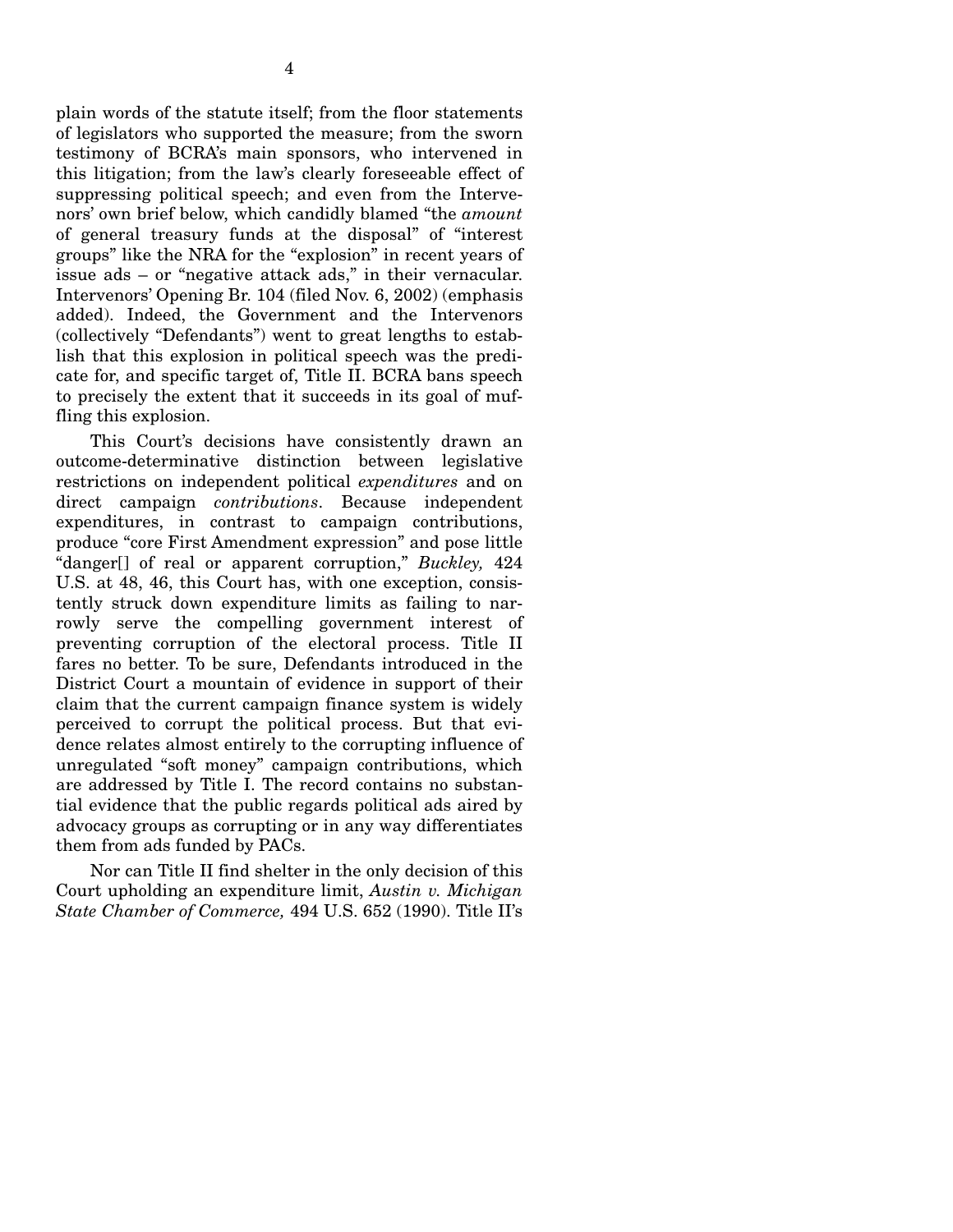purpose, according to the Government, is merely "to ensure that [independent electioneering] spending 'reflect[s] actual public support for the political ideas espoused by corporations and unions, rather than their success in the economic marketplace, *Austin*, 494 U.S. at 660. . . . " Gov't Opp'n Br. 56 (filed Nov. 20, 2002). But *Austin* simply cannot be made to support a speech restriction that extends any further than is necessary to ensure that a nonprofit advocacy group's independent political spending bears a fair and reasonable "correlation to the public's support for the corporation's political ideas," 494 U.S. 660, as measured by the financial support of individual members rather than business corporations. The NRA, in contrast to trade or business associations, derives only a miniscule portion of its revenues from corporate contributions. It is funded almost exclusively by membership dues of approximately four million individuals of ordinary means, the vast bulk of whom cannot afford to make an additional donation to the NRA's PAC, the PVF, as is required under Title II in order to fund an electioneering communication. Thus, far from preventing the NRA's political voice from being unfairly inflated by funds derived from the economic marketplace, Title II reduces the NRA's political voice to a whisper when compared to its actual public support in the political marketplace. By channeling the NRA's political speech through its PAC, Title II artificially impedes the ability of ordinary Americans of modest means to participate effectively in our democracy. And *that* is the measure's avowed purpose; it cannot be intelligibly understood except as a naked effort to suppress political speech for its own sake.

But even if one looks past this dispositive refutation of the claim that Title II was designed to prevent *Austin*-type corruption of the electoral process, the measure nonetheless must fall, for there were less restrictive means available to Congress to ensure that the political voices of grassroots issue advocacy groups like the NRA were not unfairly inflated by contributions from business corporations. Indeed, Congress enacted a less restrictive alternative in Title II itself: the original "Snowe-Jeffords" version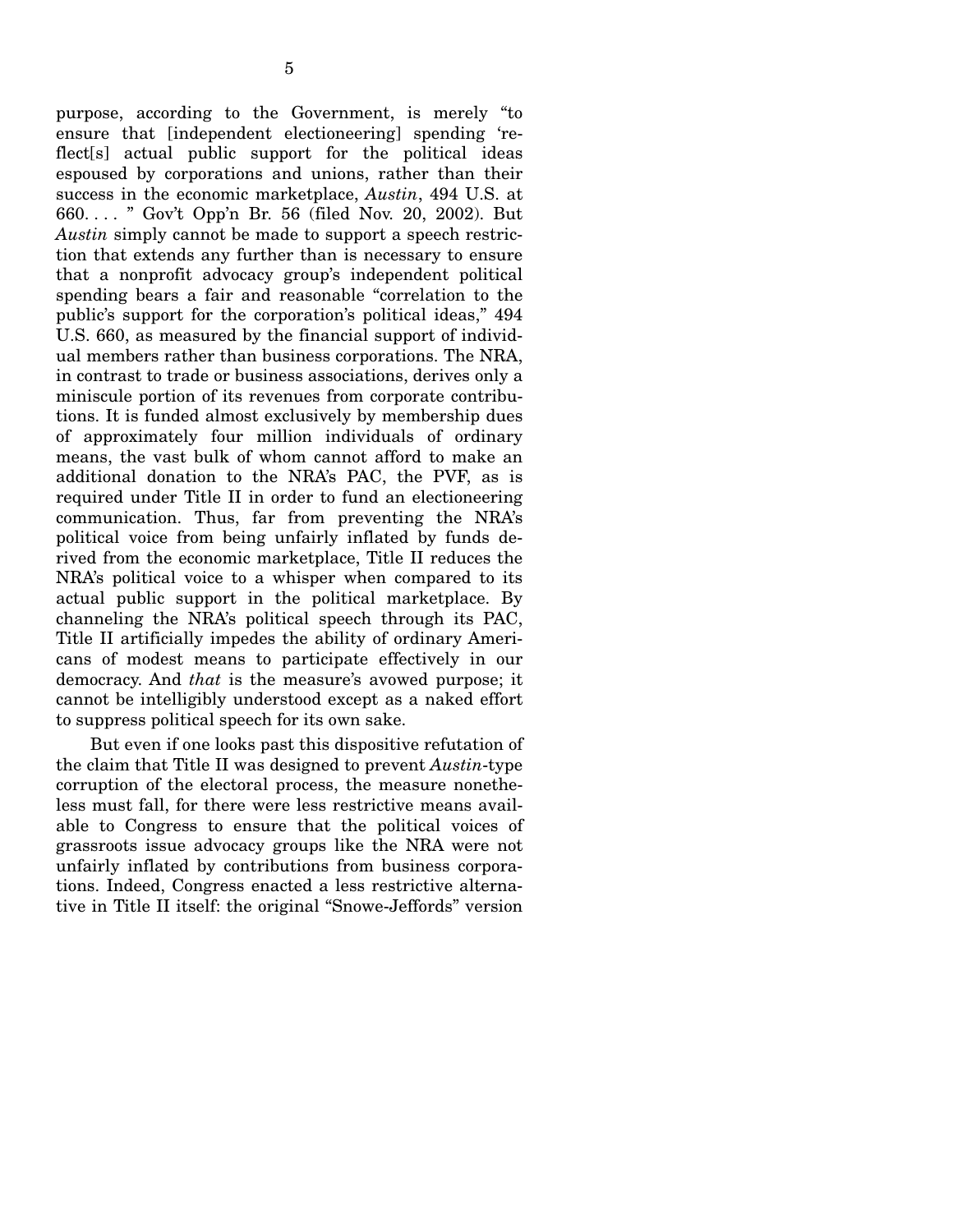of Title II would have exempted electioneering communications by  $501(c)(4)$  advocacy groups like the NRA, so long as they were "paid for exclusively by funds provided directly by individuals." BCRA § 203(b) (adding to U.S.C.  $§ 441b(c)(2)$ ). The so-called "Wellstone Amendment," however, negated the Snowe-Jeffords Provision, *see* § 204 (adding 2 U.S.C.  $\S$  441b(c)(6)), for the specific purpose of extending Title II to nonprofit issue advocacy organizations.

Senators McCain and Feingold and the other sponsors of BCRA *opposed* the Wellstone Amendment, not because they valued the political speech of the NRA and other grassroots advocacy groups that the amendment would stifle, but because they believed that the amendment would likely be struck down by this Court as unconstitutional. BCRA's opponents overwhelmingly supported the amendment, presumably for this very reason. BCRA's sponsors therefore insisted both that a severability clause be enacted and that the original Snowe-Jeffords language remain in the bill, so that invalidation of the Wellstone Amendment would not threaten Title II as a whole. If the Wellstone Amendment is upheld, it will mark the first time in our Nation's history that the Court has sanctioned a content-based restriction on core political speech funded by like-minded individuals.

Even if Title II did not suffer from the foregoing constitutional flaws, it is fatally overbroad for two independent reasons. First, BCRA regulates *speakers* that pose no threat of corruption. Simply put, there is no threat of corruption (or the appearance thereof) arising from likeminded individuals pooling their resources in a grassroots advocacy organization. Indeed, such collective action is the only way that citizens of ordinary means can have their voice heard in the mass media. Second, Title II sweeps within its restriction entire categories of speech that are wholly divorced from the measure's alleged target of speech intended to influence an election. An issue advocacy organization typically names federal officeholders and candidates for innumerable reasons, ranging from the need to educate the public about threats to the groups' beliefs, to defending itself against direct attacks launched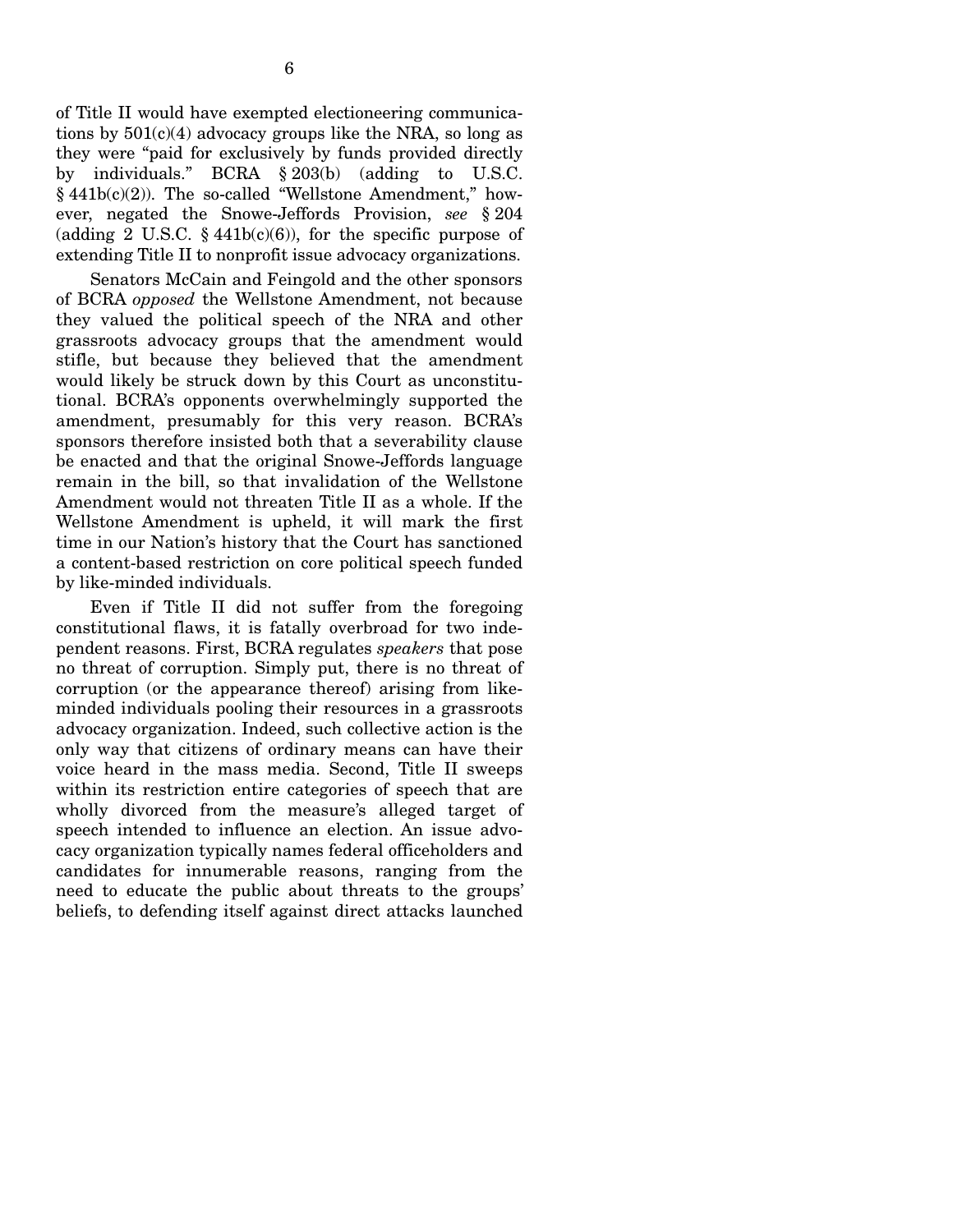by the politicians themselves. One could not have decried McCarthyism without mentioning McCarthy. And, as Judge Henderson found, when the NRA's speech is properly taken into account, more than a third of the broadcasts that Title II would have criminalized in the 2000 cycle were genuine issue ads unrelated to a federal election.

Finally, Title II carves out an exception for the electioneering communications of broadcast media companies. This media exception to Title II renders the measure unconstitutional in its entirety. This Court has consistently rejected the proposition that the institutional press has special First Amendment rights, and thus any speaker-based preference must be justified by a compelling governmental interest. Here, there is no such rationale. The factual predicates found in *Austin* to be sufficient to justify such a media exception simply no longer exist. With more Americans using the Internet than reading a daily newspaper, the broadcast media no longer play a "unique" role in "informing and educating" the public. 494 U.S. at 667. And with some of the world's largest multinational conglomerates now dominating the media industry, the notion that "media corporations differ significantly from other corporations" is plainly antiquated. *Id.* If grassroots advocacy organizations funded by their individual members truly pose a meaningful threat of an appearance of corruption, then surely so do the likes of Microsoft, Disney, General Electric, and AOL TimeWarner, each of which owns national television channels.

#### **ARGUMENT**

### **I. TITLE II'S PURPOSE IS TO STIFLE CORE POLITICAL SPEECH.**

*These groups often run ads that the candidates themselves disapprove of. Further, these ads are almost always negative attack ads and do little to further beneficial debate and a healthy political dialog. To be honest, they simply drive up an individual candidate's negative polling numbers*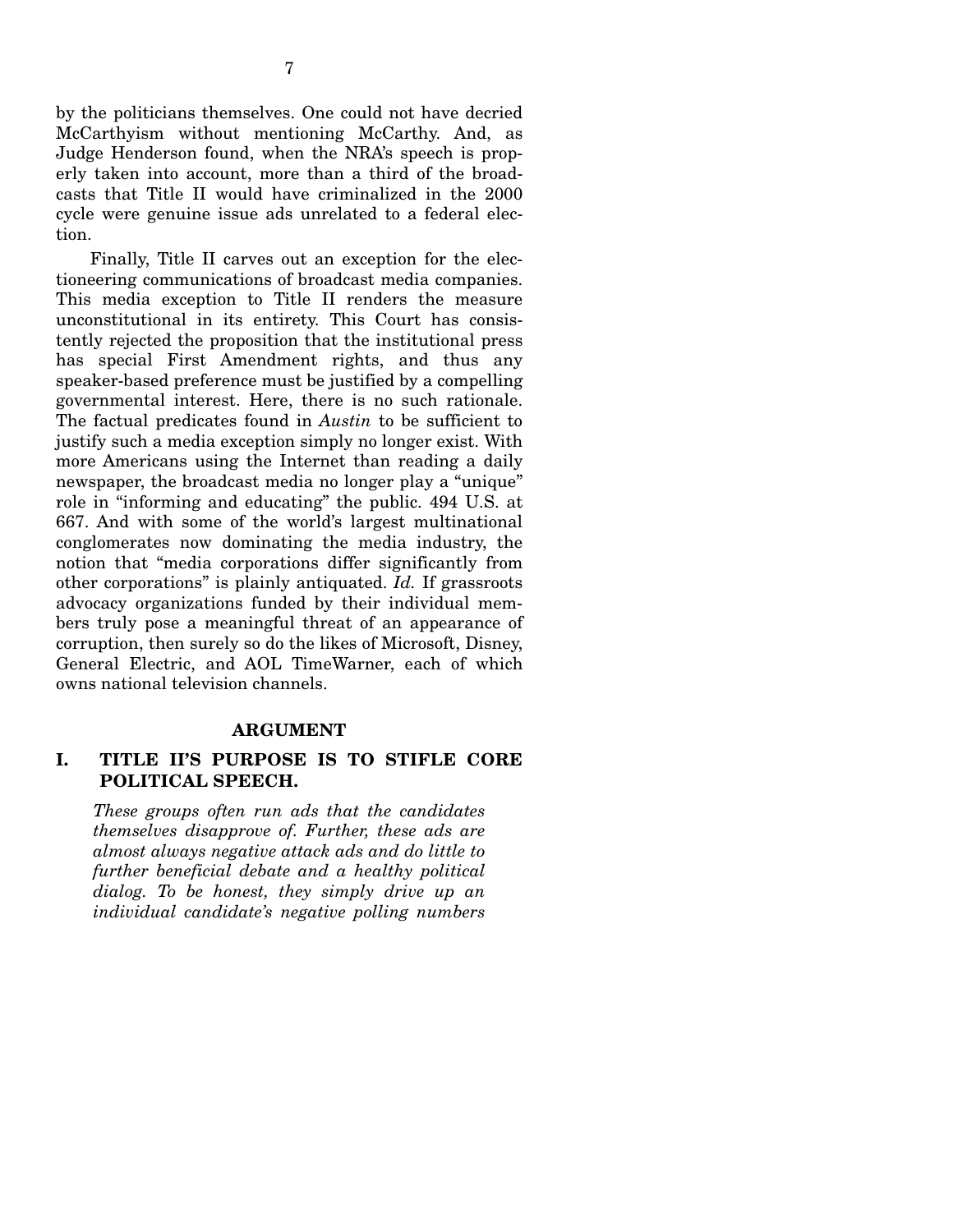*and increase public cynicism for public service in general.* 

– Senator John McCain (LH App. 1a).

Thus did Senator McCain urge enactment of Title II's restriction on the rights of "these groups" to air advertisements critical of him during an election campaign. Title II creates a new crime and a new class of felons: corporations and unions that engage in "electioneering communications," which are defined as "[a]ny broadcast, cable, or satellite communication which ... refers to a clearly identified candidate for federal office . . . 60 days before a general, special, or runoff election for the office sought by the candidate; or . . . 30 days before a primary or preference election. . . . " BCRA § 201(a) (adding new FECA § 304(f)).<sup>4</sup> To be sure, Title II's restrictions on electoral speech are indifferent to whether the ads seek to bury Caesar or to praise him; they criminalize positive ads as well as negative. But the world has never seen, and never will see, a law *aimed at praise* of the lawmakers. And, in any event, sponsors and supporters of Title II in Congress made no bones about their target. One supporter after another openly echoed Senator McCain's complaint against "negative attack ads":<sup>5</sup>

<sup>4</sup> Title II also includes a fallback definition of "electioneering communication," to take effect only if the primary definition is held "constitutionally insufficient." *Id*. The NRA has already explained in an emergency stay application to the Chief Justice that the truncated version of that fallback definition, as revised by Judge Leon and upheld by the District Court, is unconstitutional. The NRA therefore will not belabor those arguments here but, instead, incorporates them by reference. No matter its precise form, however, the fallback definition suffers from the same constitutional defects outlined herein with respect to the primary definition.

<sup>5</sup> Congress's purpose to stifle disfavored speech is further *inscribed upon the statute itself*, which grants "a free pass" to those electioneering communications that travel through newspaper and direct mail ads or are broadcast by media corporations, although such communications pose the *very same* corruption concerns now invoked by Defendants. *See*  (Continued on following page)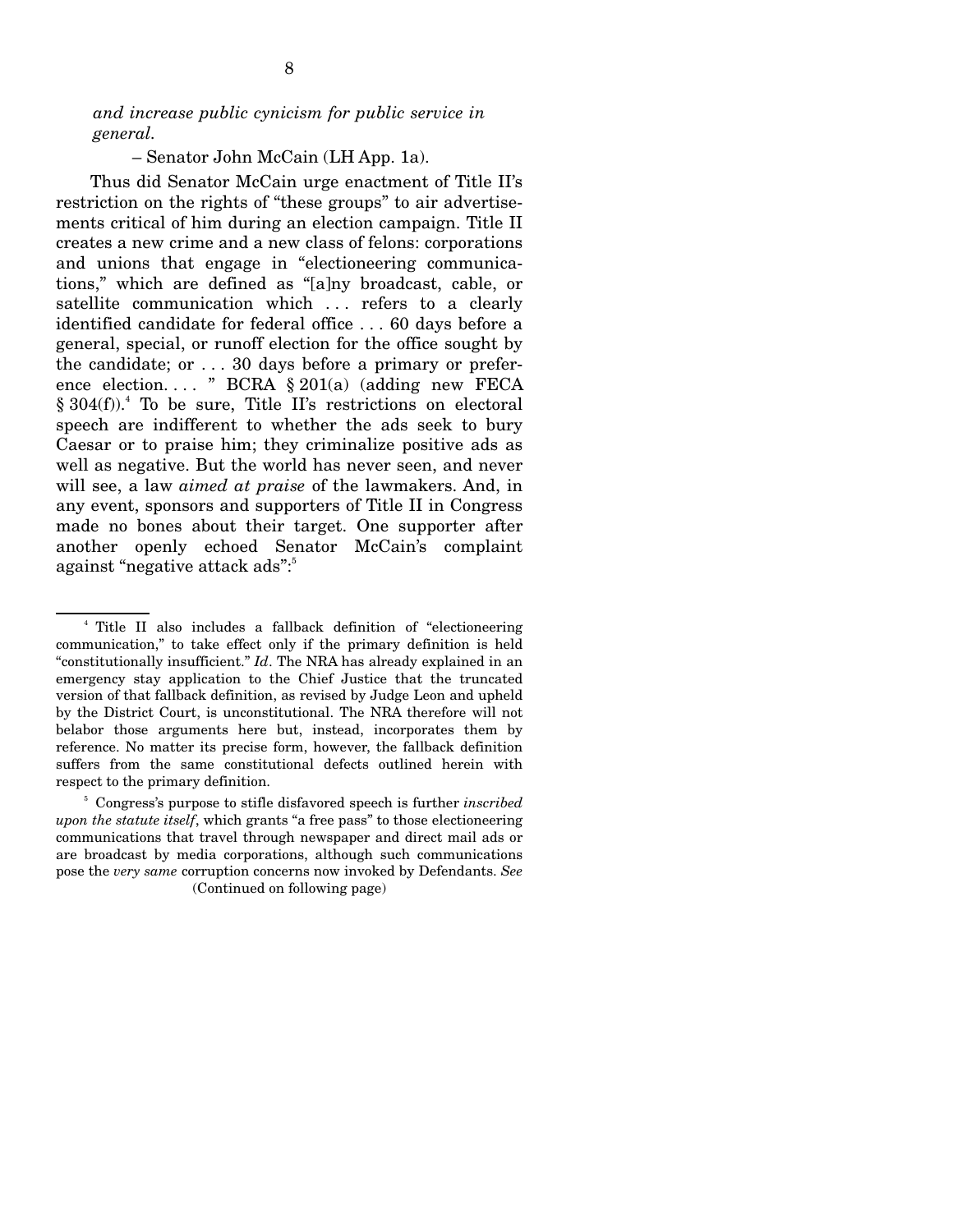• Sen. McCain: "I hope that we will not allow our attention to be distracted from the real issues at hand – how to raise the tenor of the debate in our elections and give people real choices. No one benefits from negative ads. They don't aid our Nation's political dialog." (LH App. 3a).

• Senator Wellstone: "I think these issue advocacy ads are a nightmare. I think all of us should hate them. . . . We could get some of this poison politics off television." (LH App. 8a).

• Senator Jeffords: "[Issue ads] are obviously pointed at positions that are taken by you saying how horrible they are.... The opposition comes forth with this barrage [of ads] and you are totally helpless." (LH App. 5a).

• Senator Cantwell: "Title II is about slowing political advertising and making sure the flow of negative ads by outside interest groups does not continue to permeate the airwaves." (LH App. 9a).

• Senator Boxer: "We have an opportunity in the McCain-Feingold bill to stop [negative ads] and basically say, if you want to talk about an issue, that is fine, but you can't mention a candidate. . . . " (LH App. 13a).

• Senator Daschle: "The 'issue ads' are more attackoriented and personal." (LH App. 14a). "I believe that negative advertising is the crack cocaine of politics." (LH App.  $14a$ <sup>6</sup>

S.A. 364-65 (Henderson). This underinclusiveness fatally "diminish[es] the credibility of the government's rationale for restricting speech in the first place." *City of Ladue v. Gilleo*, 512 U.S. 43, 45 (1994).

 $6$  This is a small but representative sample of the statements made in the Senate and the House reflecting Congress's overriding concern with stifling negative advertising that it deemed offensive, and, indeed, pernicious. A more complete list of such statements, including full citations to the relevant pages of the congressional record, is assembled in the legislative history appendix to this brief. *See* LH App. 1a-39a. It is also apparent from the legislative record that Congress was intent upon (Continued on following page)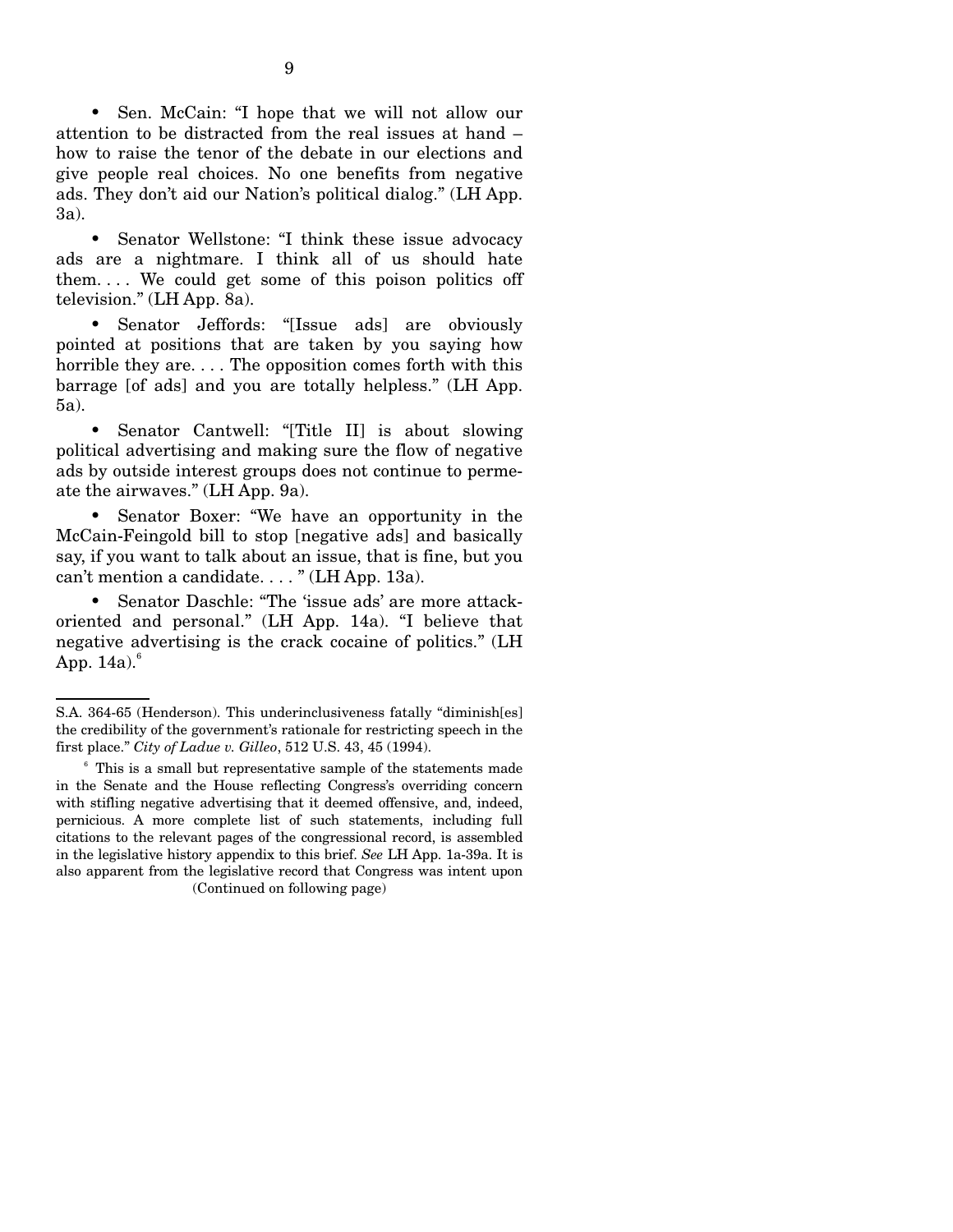And in defending the measure as an intervenor to this case, Senator McCain confirmed that Congress specifically targeted speech critical of candidates for federal office: "The real world is that the overwhelming majority of ads that we see running today are attack ads that are called issue ads, which are direct, blatant attacks on the candidates. . . . We don't think that's right." NRA App. 92 (Sen. McCain Dep.) at  $100<sup>7</sup>$ 

A. In targeting issue ads by corporations and unions, Title II is of a piece with the rest of BCRA, the overarching thrust of which is to "insulate[] legislators from effective electoral challenge." *Nixon v. Shrink Mo. Gov't PAC*, 528 U.S. 377, 404 (2000) (Breyer, J., concurring). All agree that money plays a pivotal role in the American political system given the necessity and enormous expense of communicating political speech through the broadcast media, especially television. *See FEC v. NCPAC*, 470 U.S. 480, 494 (1985). In a transparent effort to protect their own incumbencies, BCRA's proponents sought to dry up every source of funds for such political speech except socalled "hard money" funds raised from individuals and PACs, the two sources of funds in which incumbents have a gigantic advantage over challengers. *See* NRA App. 119. And BCRA doubles the limits on individual contributions to candidates. As an additional measure of protection, Congress further leveraged the "media-related advantages

repelling what it viewed as intrusion by outside groups, with their independent political ads, upon candidates' ability to control their own campaign agendas; according to Senator Boxer, for instance, the ads of outside groups "bring[] in other issues that the two candidates themselves do not even want to talk about." LH App. 40a; *see also id.* 40a-45a.

<sup>7</sup> The intervening defendants consistently echoed this theme in their sworn testimony. *See*, *e.g.*, NRA App. 95 (Sen. McCain Dep.) at p. 127; NRA App. 89 (Sen. Jeffords Dep.) at p. 76; NRA App. 84 (Sen. Jeffords Dep.) at p. 7; NRA App. 85 (Sen. Jeffords Dep.) at p. 15; NRA App. 87 (Sen. Jeffords Dep.) at p. 22; NRA App. 97 (Rep. Meehan Dep.) at p. 54; NRA App. 101 (Rep. Shays Decl.) at ¶13.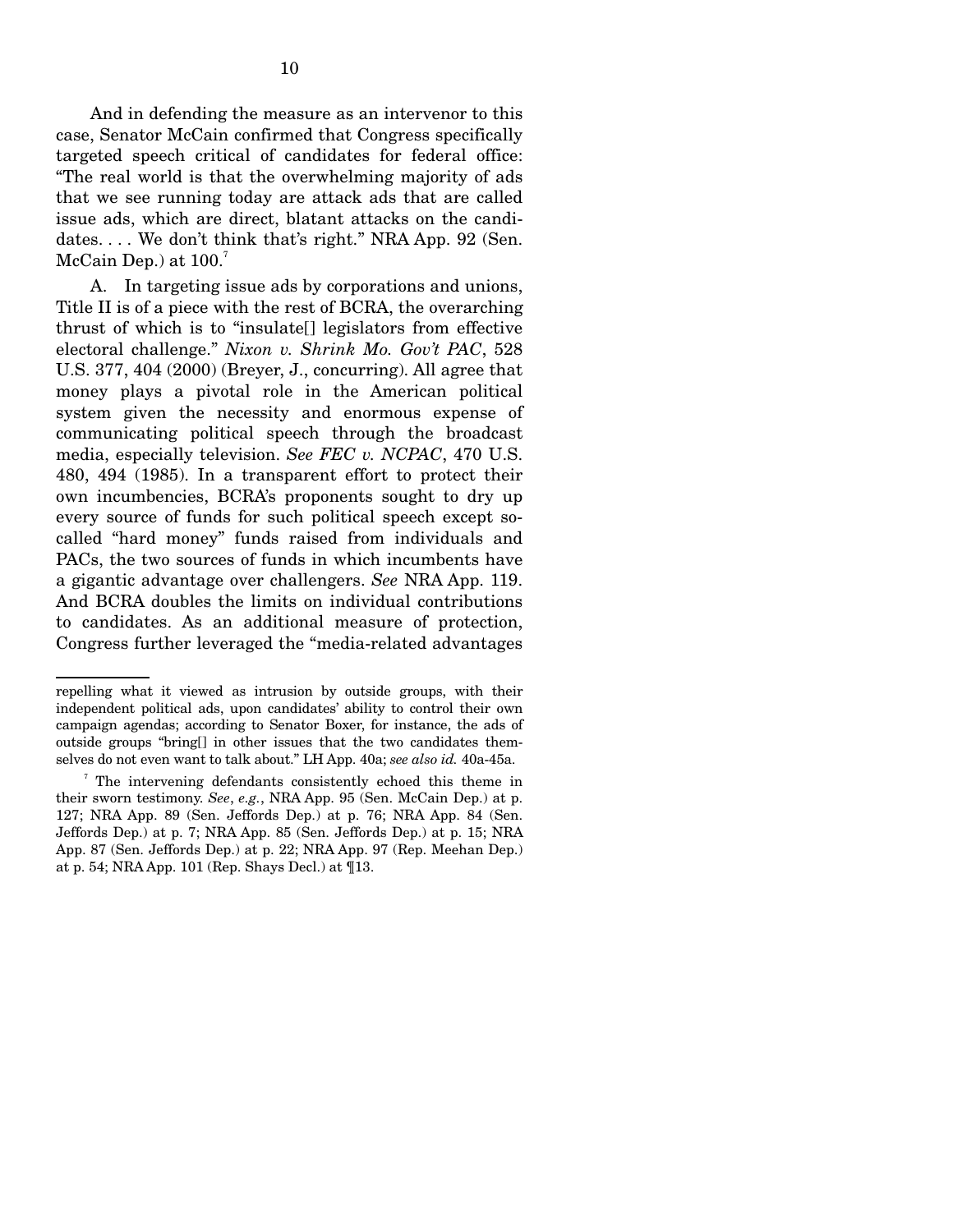of incumbency" by exempting media corporations from Title II's restrictions. *Shrink*, 528 U.S. at 404 (Breyer, J., concurring). *See* R.195 (Report of James Miller III at 19) (media exception confers "considerable advantage" upon incumbents by virtue of their access to "inside information" about the legislative process).

With this sharply skewed playing field in place, only two threats to incumbents remained. First, the threat of "outside interest groups" airing "negative attack ads" was quashed by Title II. Second, Congress responded to the threat of challenges from wealthy, self-funded candidates by raising the contribution limits for candidates who face such a challenge. Given that all of BCRA's provisions operate to the advantage of incumbents, the political class's age-old instinct for self-preservation is readily apparent. *See Arlington Heights v. Metro. Hous. Dev. Corp.,* 429 U.S. 252, 266 (1977) (effects of a law are probative of statutory intent). This Court should not defer to Congress's (or more accurately the Justice Department's) asserted rationales where, as here, "that deference . . . risk[s] such constitutional evils as, say, permitting incumbents to insulate themselves against effective electoral challenge." *Shrink*, 528 U.S. at 402 (Breyer, J., concurring).

B. When viewed against the long and largely doleful history of governments among men, Title II's restraint on "electioneering communications" is entirely unremarkable – just another example of the "standard practice" of the governors "us[ing] the criminal law to insulate themselves from disagreement" by the governed. Anthony Lewis, MAKE NO LAW 52 (Random House, 1991). Even in our open democratic society, Title II's restraint on electoral speech is not without its chilling historical antecedents. The infamous Sedition Act of 1798, like Title II, was specifically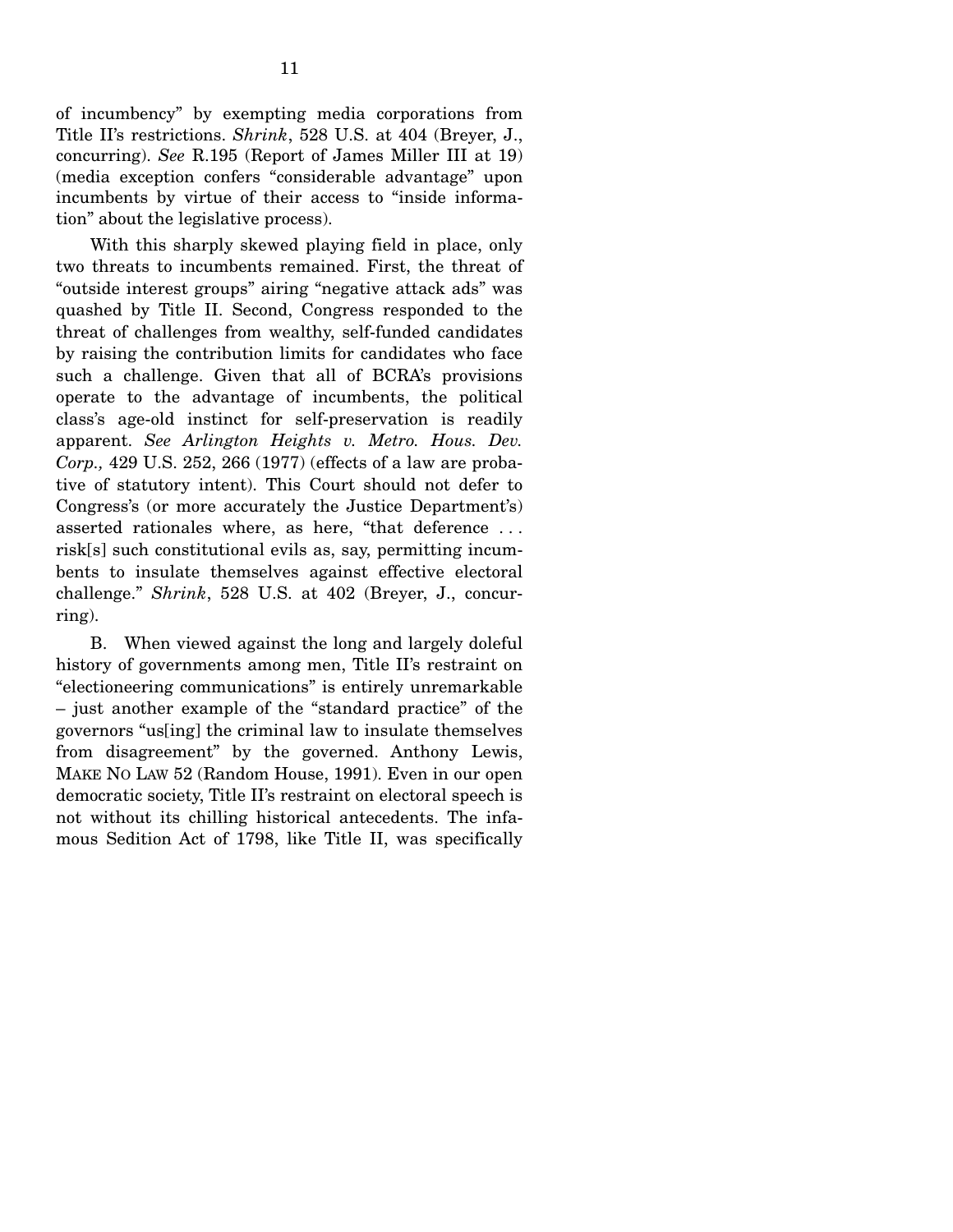aimed at stifling speech critical of the Government and its elected members.<sup>8</sup>

Proponents of the Sedition Act in the 5th Congress, like BCRA's supporters in the 107th, decried "malicious calumnies against Government," speech designed to "inflame . . . constituents against the Government," publications "calculated to destroy . . . every ligament that unites . . . man to society and to Government," and "representations [that] are outrages on the national authority, which ought not to be suffered." NRA App. 111-13. Opponents of the Sedition Act in Congress, like opponents of BCRA, argued then, as we do now:

This bill and its supporters suppose, in fact, that whoever dislikes the measures . . . of a temporary majority in Congress, and shall . . . express his disapprobation and his want of confidence in the men now in power, is seditious and is liable to punishment. . . . If you thus deprive the people of the means of obtaining information of their conduct, you in fact render their right of electing nugatory; and this bill must be considered only as a weapon used by a party now in power, in order to perpetuate their authority and preserve their present places.

#### $NRA$  App.  $114.<sup>9</sup>$

The Sedition Act never reached this Court, but in *New York Times Co. v. Sullivan*, 376 U.S. at 276, the Court

<sup>8</sup>*See* S.A. 259-60 ¶51g (Henderson); NRA App. 109-10. The Act made it a crime, punishable by a \$5000 fine and five years in prison, "if any person shall write, print, utter or publish . . . any false, scandalous and malicious writing or writings against the government of the United States, or either house of the Congress . . . , or the President . . . with intent to defame . . . or to bring them . . . into contempt or disrepute; or to excite against them . . . the hatred of the good people of the United States." 1 Stat. 596, *quoted in New York Times Co. v. Sullivan*, 376 U.S. at 273-74.

<sup>9</sup> Opponents of BCRA in Congress arrestingly made the same points. *See* LH App. 46a-51a.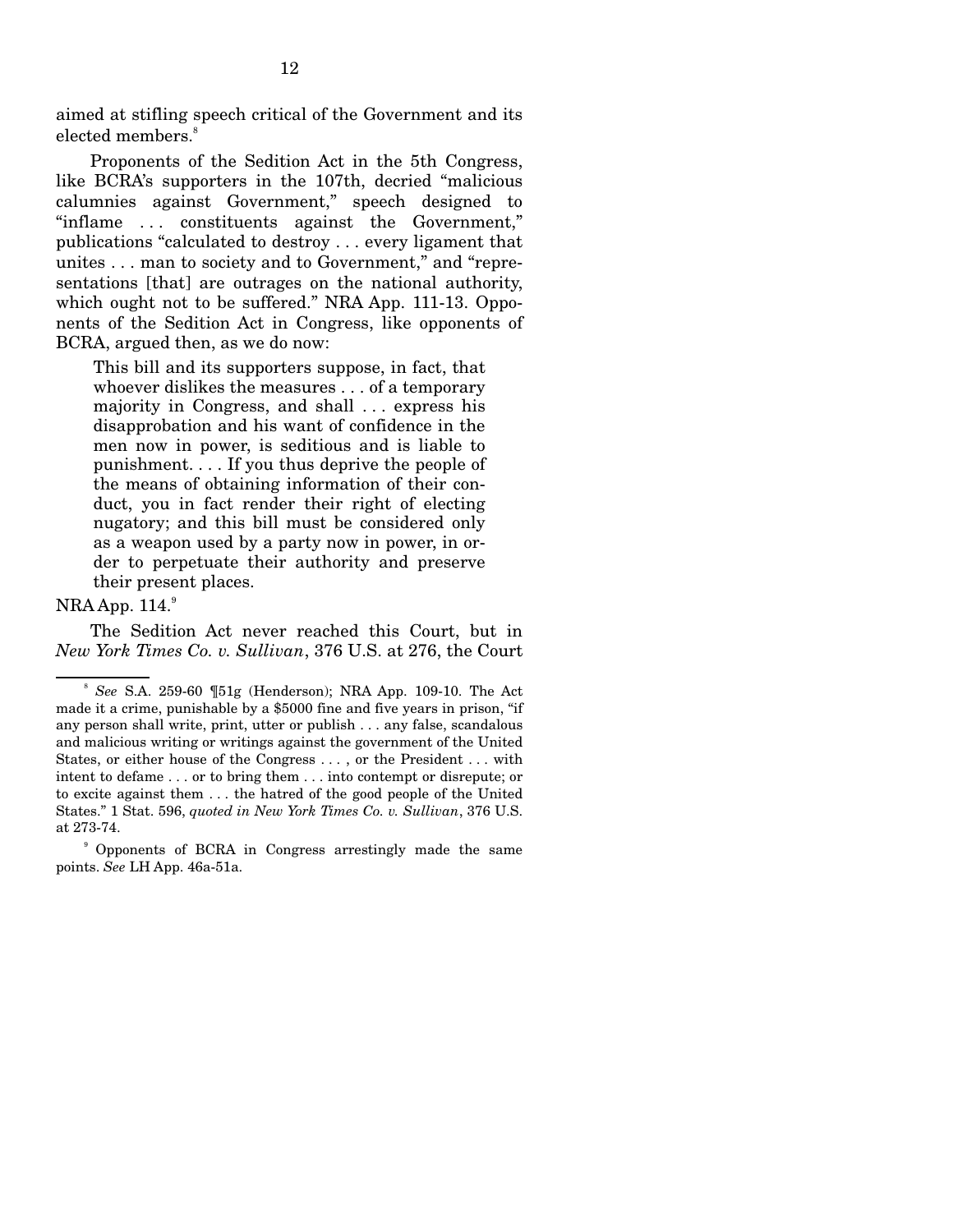unanimously acknowledged that the Act, "because of the restraint it imposed upon criticism of government and public officials," had been universally condemned "in the court of history" as a blatant infringement on the freedom of speech. If history's judgment on the Sedition Act is correct, then Title II's modern version of it must fall.

C. Nor can Title II's limitation on electoral speech be reconciled with this Court's holding in *New York Times Co. v. Sullivan*. At the heart of that case was a political advertisement run in the NEW YORK TIMES by an "interest group" – the "Committee to Defend Martin Luther King and the Struggle for Freedom in the South." The ad was found to refer to an elected official and to falsely criticize his handling of civil rights protests in Montgomery, Alabama. The issue was whether the First Amendment "limit[s] a State's power to award damages in a libel action brought by a public official against critics of his official conduct." *Id*. at 256. Emphasizing that "[i]t is as much [the citizen's] duty to criticize as it is the official's duty to administer," *id*. at 283, the Court held that the First Amendment prohibits such an action unless the public official can show that the defamatory statement was made with actual malice. The *Sullivan* Court's reasoning is equally dispositive of Title II.

At the heart of the Court's unanimous ruling was its recognition that *political speech* is the lifeblood of our representative democracy and that "debate on public issues should be uninhibited, robust, and wide-open." *Id*. at 270. That the political speech at issue was contained in a paid advertisement was irrelevant; the First Amendment protects "persons who do not themselves have access to publishing facilities" no less than it protects the press. *Id*. at 266. Nor did the advertisement's false and defamatory nature suffice to deprive it of First Amendment protection, for "erroneous statement is inevitable in free debate, and . . . it must be protected if the freedoms of expression are to have the 'breathing space' that they 'need ... to survive.'"  $Id$ . at 271-72 (quoting *NAACP v. Button*, 371 U.S. 415, 433 (1963)). And the *Sullivan* Court emphasized, over and over again, that speech concerning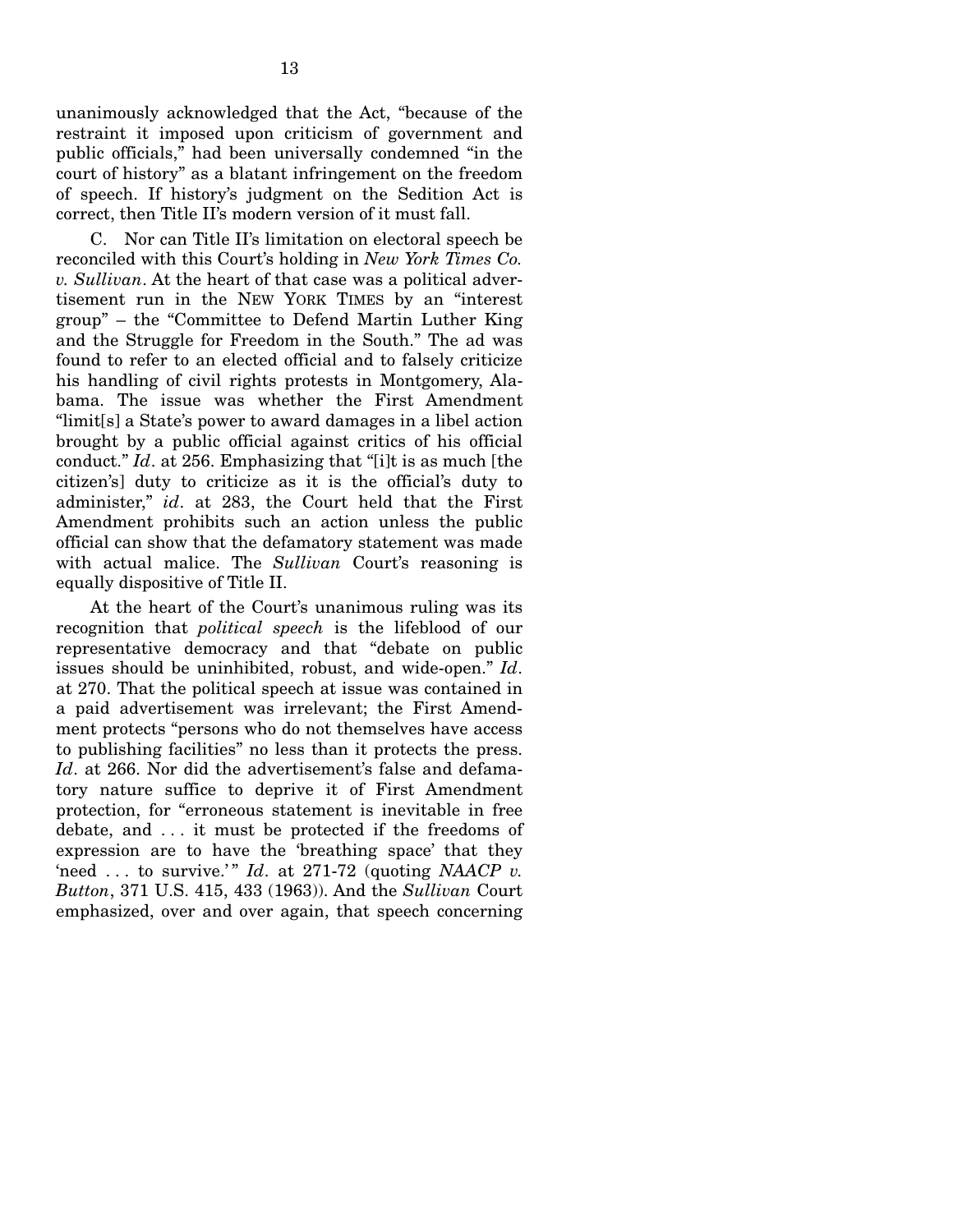the conduct of public officials and candidates for public office is essential to the vitality of democracy itself. Quoting Mr. Madison's Report on the Virginia Resolutions denouncing the Sedition Act, the Court said this: "The value and efficacy of this right [to vote] depends on the knowledge of the comparative merits and demerits of the candidates for public trust, and on the equal freedom, consequently, of examining and discussing these merits and demerits of the candidates respectively." *Id*. at 275 (citation omitted).<sup>10</sup>

In the record before this Court are hundreds, perhaps thousands, of the "negative attack ads" that Title II seeks to rid from the airwaves. To dispose of this case, it is enough to note simply that *every single one of them* would be protected by the First Amendment from a libel action brought by the attacked candidate. But Title II cuts even deeper into the heart of the First Amendment than did the defamation action invalidated in *Sullivan.* Title II goes beyond just rendering speech actionable in tort; it *criminalizes* speech outright and punishes the speaker with imprisonment. Title II goes beyond just reaching and restraining false speech; it reaches and penalizes *the truth*. Title II goes beyond just restraining political speech, it targets *electoral* speech about candidates for public office during the weeks before citizens go to the polls.

Thus, Title II's restrictions on electioneering communications violate the most fundamental postulates of the First Amendment. The same conclusion flows from this Court's campaign finance cases, as we demonstrate in detail below.

 $10$  The Court has consistently held "that legislative restrictions on advocacy of the election or defeat of political candidates are wholly at odds with the guarantees of the First Amendment." *Buckley v. Valeo*, 424 U.S. at 50 (citing *Mills v. Alabama*, 384 U.S. 214 (1966), and *Miami Herald Publ'g Co. v. Tornillo*, 418 U.S. 241 (1974)).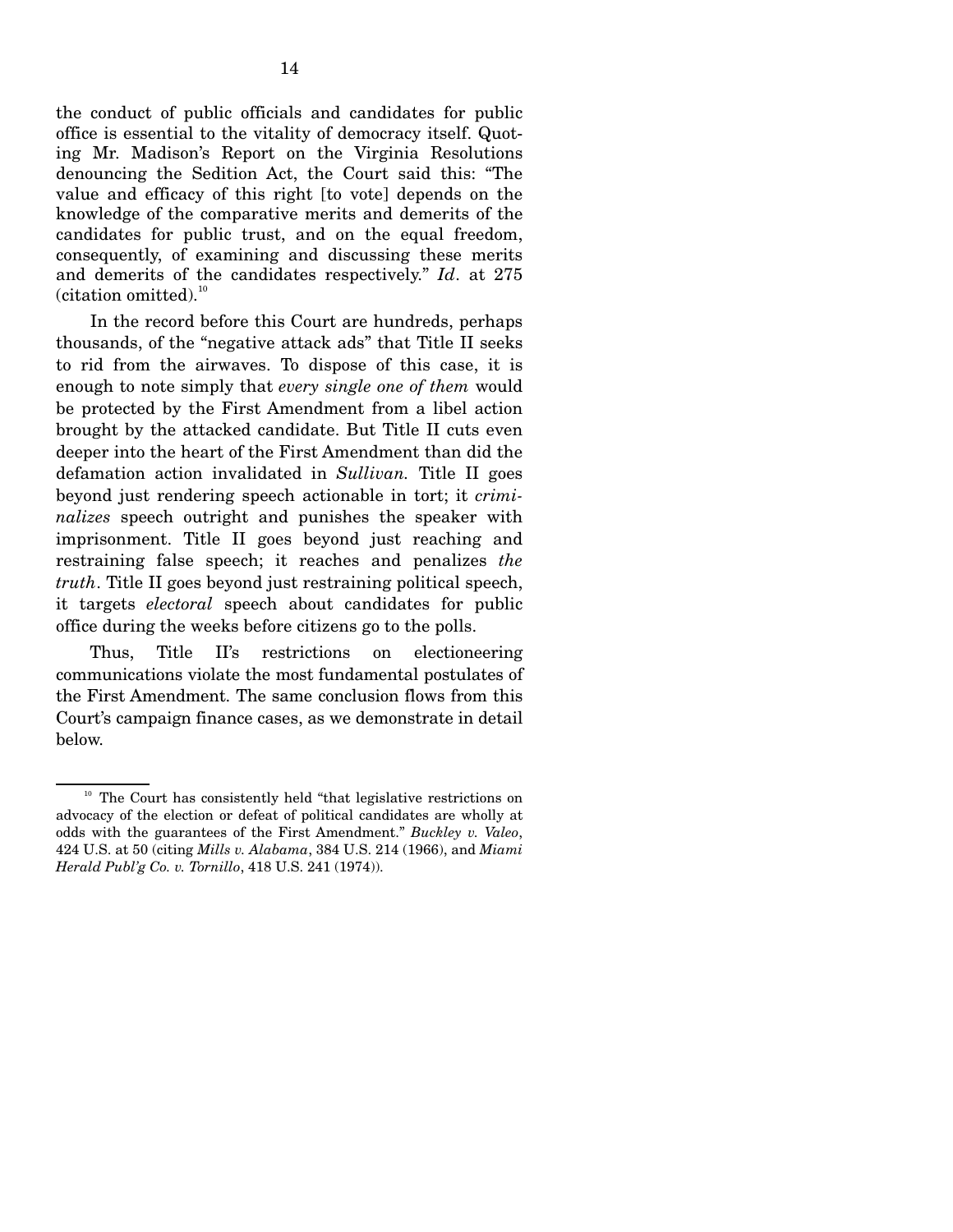## II. TITLE II'S RESTRICTIONS ON "ELECTION-**EERING COMMUNICATIONS" CANNOT BE JUSTIFIED AS PREVENTING CORRUPTION.**

#### **A. Title II Was Not Designed To Prevent Corruption.**

From *Buckley* in 1976 to *FEC v. Beaumont* earlier this Term, this Court has consistently emphasized the " 'fundamental constitutional difference between money spent to advertise one's views independently of the candidate's campaign and money contributed to the candidate to be spent on his campaign.'" Colorado Republican Fed. Cam*paign Comm. v. FEC,* 518 U.S. 604, 614-16 (1996) ("*Colorado Republican I*") (quoting *NCPAC*, 470 U.S. at 497-98); *see, e.g., FEC v. Beaumont,* 123 S. Ct. 2200, slip op. at 8 (June 16, 2003). Because of differences in both their expressive value and corrupting potential, "limits on political expenditures deserve closer scrutiny than restrictions on political contributions." *Colorado Election Comm. v. Colorado Republican Fed. Campaign Comm.,* 533 U.S. 431, 440-41 (2001) ("*Colorado Republican II*").

Emphasizing that political expenditures "produce speech at the core of the First Amendment," *NCPAC*, 470 U.S. at 493, and pose little threat of political corruption, this Court has "routinely struck down limitations on independent expenditures" under strict scrutiny. *Colorado Republican II*, 533 U.S. at 441. In contrast, campaign contribution limits have consistently been upheld under "relatively complaisant review" because "contributions lie closer to the edges than to the core of political expression," *Beaumont*, slip op. at 14, and they entail "a plain threat to political integrity and a plain warrant to counter the appearance and reality of corruption. . . . " *Id.* at 8.

Defendants are well aware that Title II is subject to strict scrutiny, so they attempt to cast Title II as designed to achieve the compelling government purpose of preventing actual or apparent political corruption. But the legislative record of Title II unequivocally establishes that Congress did not limit electioneering communications to protect officeholders from the corrupting influence of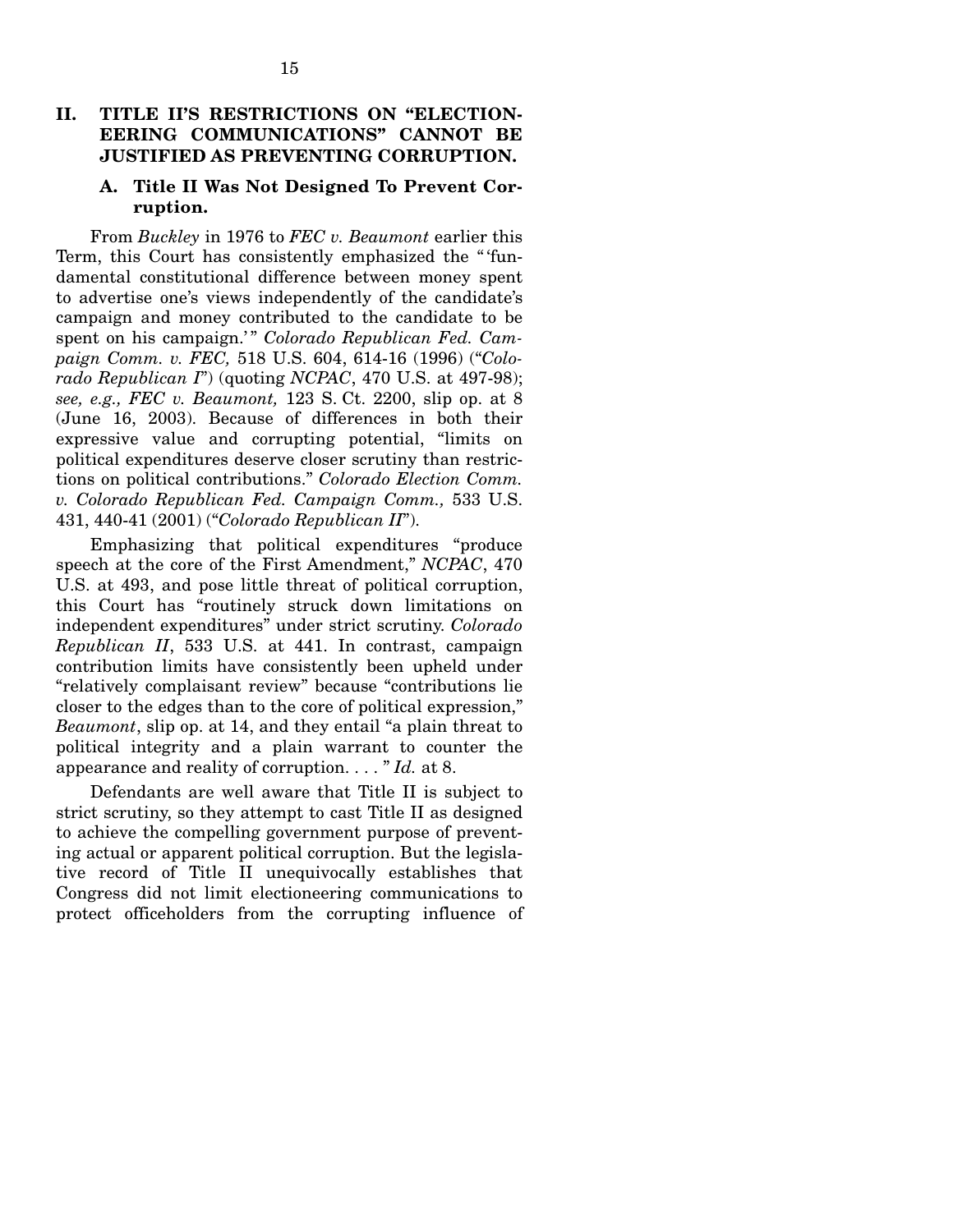"sham" issue ads. To the contrary, as demonstrated above, *supra* at 7-11, Title II's supporters made clear that it was aimed at "negative attack ads" that have "demeaned and degraded all of us" and "do little to further the official debate."

To fill this void in the *legislative* record*,* Defendants attempted below to create a post-enactment *litigation*  record, comprising solicited testimony from political consultants, lobbyists, and former politicians. But to sustain a content-based restriction on political speech, the Government must establish that *the purpose that actually animated enactment* of the measure is compelling and is narrowly served by the restriction. *See United States v. Virginia*, 518 U.S. 515, 533 (1996) ("The justification must be genuine, not hypothesized or invented *post hoc* in response to litigation."); *Turner Broad. Sys., Inc. v. FCC*, 520 U.S. 180, 191  $(1997)^{11}$  Therefore, neither Defendants nor this Court can go beyond Title II's text and legislative history in the effort to discern and evaluate "the disease sought to be cured" by its limits on electioneering communications. *Turner Broad. Sys., Inc. v. FCC*, 512 U.S. 622, 664 (1994) (quotation and citation omitted). And Congress's avowed purpose – to stifle the airing of "negative attack ads" – is not even a legitimate, let alone a compelling, governmental purpose. $^{12}$ 

But even if Defendants' anti-corruption rationales for Title II were not foreclosed as a matter of law, they fail as a matter of fact, as we demonstrate below.

 $11$  The Government may defend a statute based upon a "conceivable" or "hypothetical" legislative purpose *only* when that statute is being reviewed under mere "rational basis" scrutiny. *See, e.g., Thompson v. Western States Med. Ctr.*, 535 U.S. 357, 373 (2002).

 $12$  If Defendants could extract *any* arguably legitimate purpose from the actual legislative record, that purpose would extend only so far as the *disclosure* requirements of Title II (as opposed to the prohibition on corporate speech), which are "the least restrictive means of curbing the evils of campaign ignorance and corruption." *Buckley*, 424 U.S. at 68.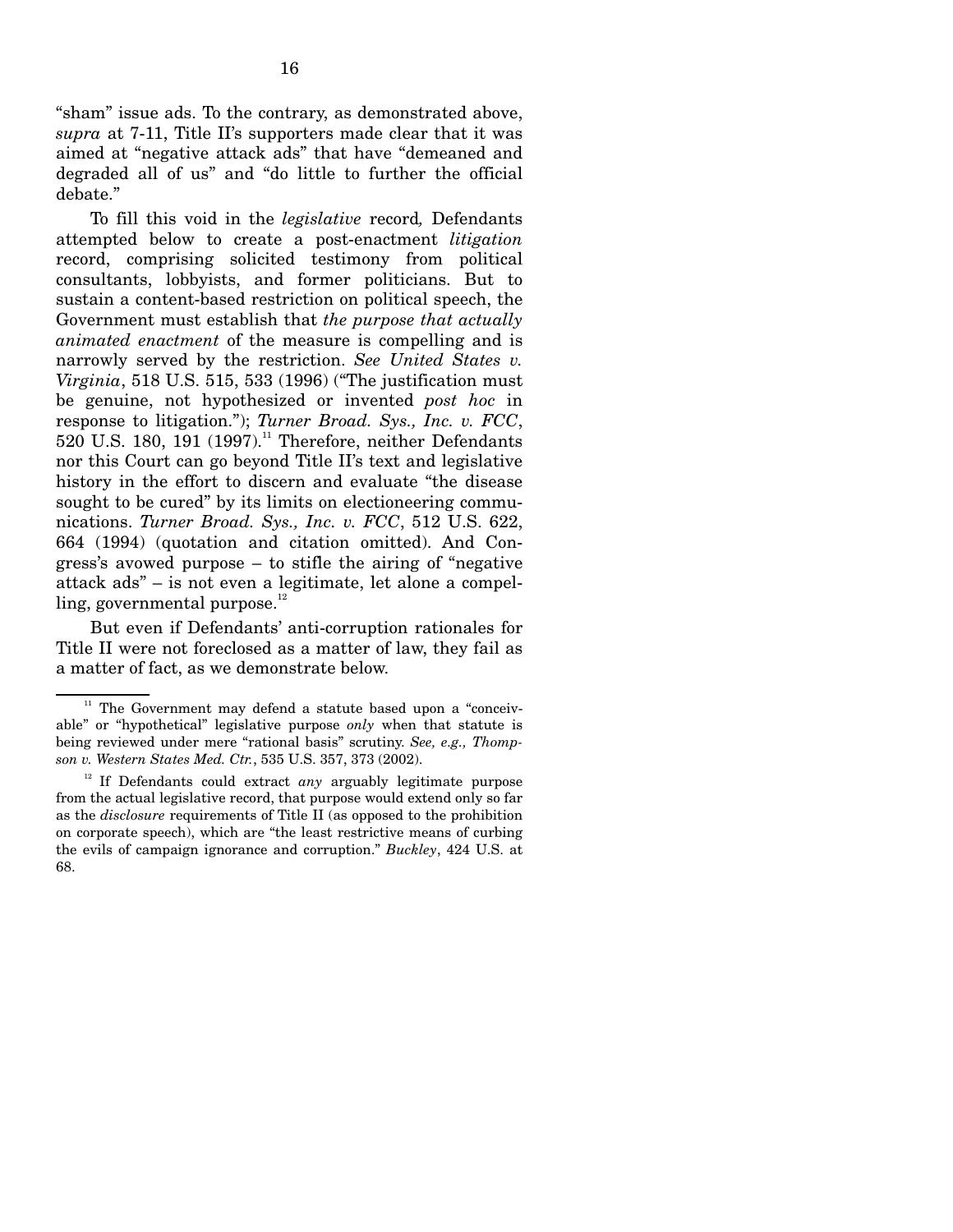Defendants' concept of political corruption is far removed from the record of "*quid pro quo*" arrangements that concerned this Court in *Buckley. See* 424 U.S. at 26 & n.28. To Defendants, a politician who is, as they put it, "naturally grateful" to an organization that runs an issue ad in his favor is a politician on the take. But this is not "corruption" – this is the democratic process. Elected officials are indeed grateful for any support for their campaigns, whether it takes the form of the ballot of a single constituent, or the endorsement of an organization with millions of members, or the speech of supporters extolling the candidate's virtues or decrying the opponent's vices. And those who provide such support do indeed expect that, if the campaign is successful, the official will cast votes in a way that reflects the shared political ideals that inspired the support in the first place. This is called "democracy."

Defendants, however, see corruption in the natural functioning of our representative democracy, and if their concept of political corruption is allowed to take root in this Court's First Amendment jurisprudence, then no political activity is safe from congressional regulation.<sup>13</sup> One need not think long to grasp that if a candidate's natural gratitude to the NRA for helpful "electioneering communications" is corruption enough to justify silencing

<sup>&</sup>lt;sup>13</sup> Defendants' novel and expansive theory of corruption *qua* gratitude was adopted by Judge Kollar-Kotelly, who opined that candidates are "as beholden to corporations . . . that spend money to help them through ad campaigns as they would be if the same entities wrote a check directly to the campaign." S.A. 838 (Kollar-Kotelly). That notion, which is bereft of evidence to support it, would obliterate this Court's consistent distinction between contributions and expenditures, leaving *any* independent expenditure – be it that of a PAC, an individual, or some other entity – fully subject to regulation because it can simply be equated, in the words of Judge Kollar-Kotelly, with a "check . . . to the campaign."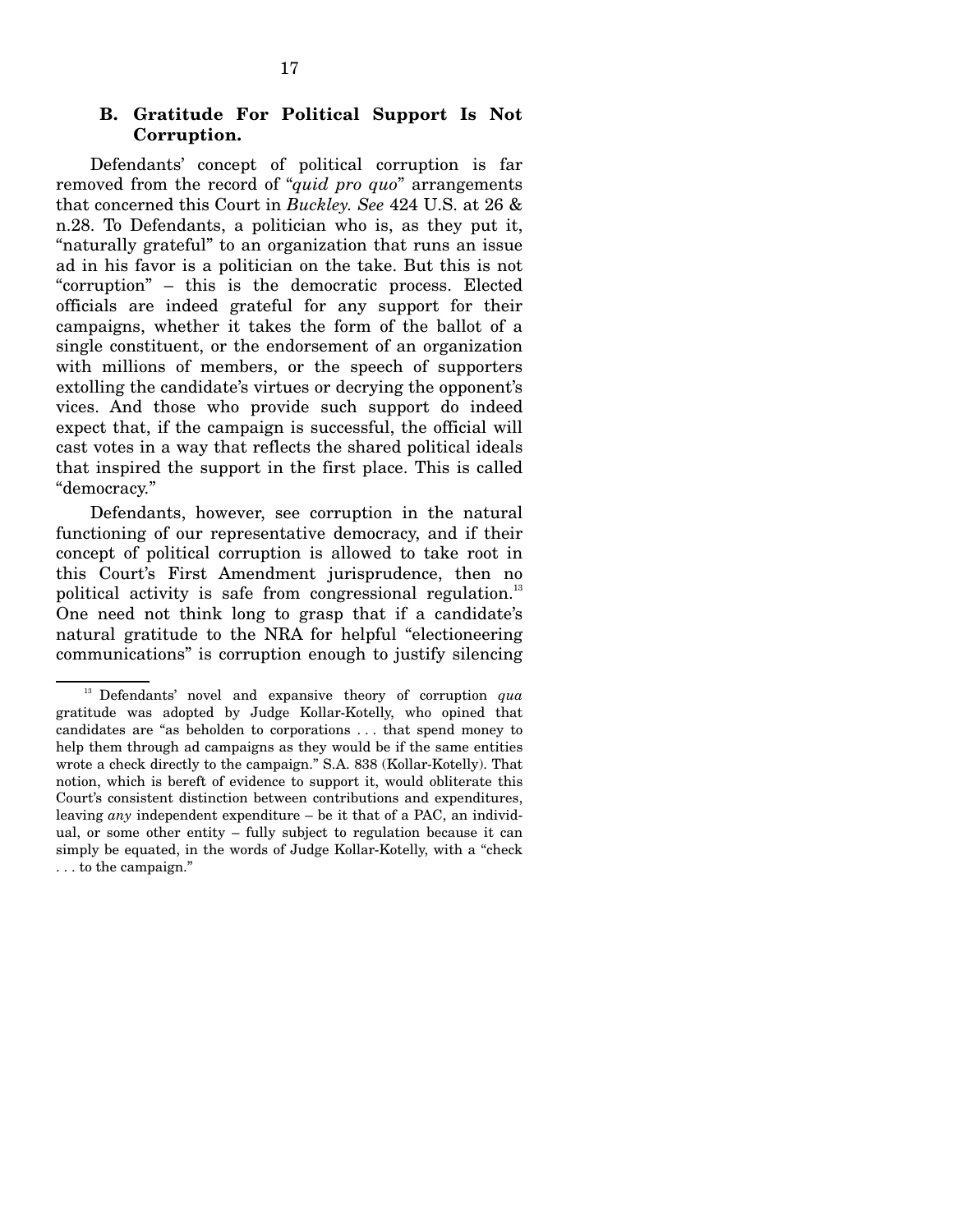such political speech, then what is to stop the Government when it trains its sights on, say, the NRA's speech endorsing a candidate and urging its membership to rally behind him? This Court, therefore, has specifically rejected Defendants' notion of corruption. "The fact that candidates and elected officials may alter or reaffirm their own positions on issues in response to political messages paid for by the PACs can hardly be called corruption, for one of the essential features of democracy is the presentation to the electorate of varying points of view." *NCPAC*, 470 U.S. at 498.

As previously noted, Defendants can offer nothing from Title II's *legislative* record demonstrating a link between "electioneering communications" and political corruption, so they attempted in the District Court to fill that void with a *litigation* record. To be sure, Defendants offered a massive evidentiary record in support of their claim of political corruption, but it relates almost exclusively to the corrupting influence of soft-money donations banned by Title I (thus confirming the fundamental distinction in the corrupting potential of contributions versus expenditures).<sup>14</sup> As Judge Henderson found: "None

 $14$  The cavernous disparity in record evidence supporting Defendants' theory of corruption with respect to contributions regulated by Title I, as opposed to expenditures regulated by Title II, is manifest from the opinions below, particularly that of Judge Kollar-Kotelly. *Compare* S.A. 589 ¶1.75 (Kollar-Kotelly) ("The record is a *treasure trove*  of testimony from Members of Congress, individual and corporate donors, and lobbyists, as well as documentary evidence, establishing that *contributions* . . . are given with the expectation they will provide the donor with access to federal officials, that this expectation is fostered by the national parties, and that this expectation is often realized.") (emphases added); S.A. 567 ¶1.63; S.A. 582 ¶1.73; S.A. 625 ¶1.82; S.A. 574 ¶1.70; S.A. 626 ¶1.83; S.A. 633-34 ¶1.83.5; S.A. 635-36 ¶1.84; *with* S.A. 718-19 ¶2.7.11 (Kollar-Kotelly) (finding no "direct examples of votes being exchanged for candidate-centered issue advocacy expenditures" but "that candidates and parties appreciate and encourage corporations . . . to deploy their large aggregations of wealth into the political process. If nothing else, I find that the record presents (Continued on following page)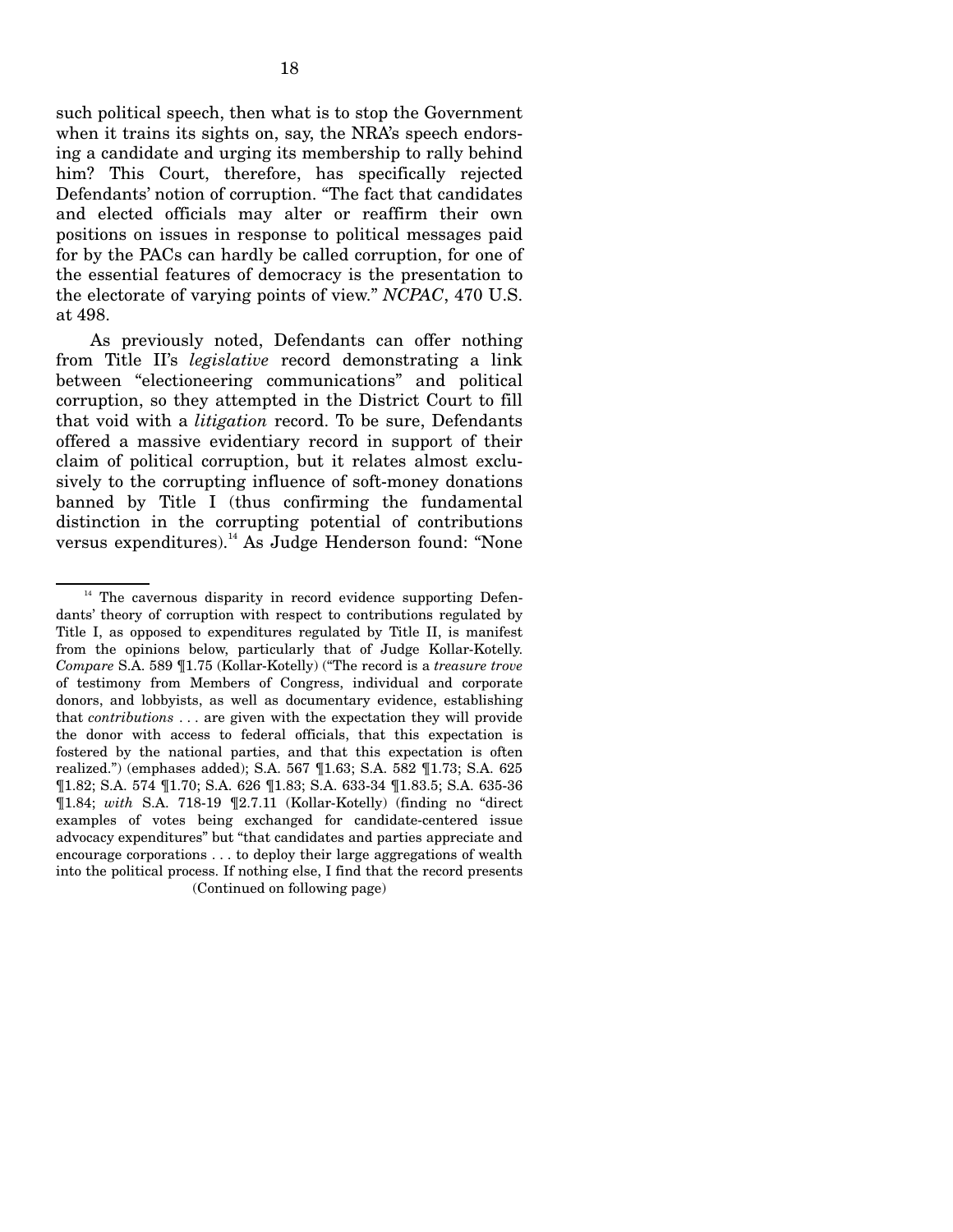of the evidence the defendants have offered materially supports the proposition that corporate and labor disbursements for issue advocacy corrupt or appear to corrupt federal candidates." S.A. 274-75 ¶54b (Henderson). Indeed Defendants' token evidence relating to issue ads actually undermines their anti-corruption rationale, even under their "gratitude" theory of corruption. Media consultant Strother agreed that there is "nothing in any way corrupt or undemocratic about the enterprise . . . of airing these political broadcasts." Strother Dep. 19. And Senator Simpson, when asked whether advocacy groups should be entitled to run electioneering communications, stated that "[a]s long as people know who they are and what they're doing, yes, I think that's all right. Then you're into the First Amendment." Simpson Dep. 22-23; *see also id.* at 42, 79. Indeed, he testified that it is "the essence of politics" to try to influence legislators. Simpson Dep. 27-30. None of Defendants' declarants could testify to a single instance in which a candidate or office-holder had changed his or her vote in exchange for an advocacy group's speech,<sup>15</sup> nor could any even provide an example of a politician showing "gratitude" to an advocacy group.<sup>16</sup>

an appearance of corruption stemming from the dependence of officeholders and parties on advertisements run by these outside groups."). Similarly, Judge Leon found specific evidence of an appearance of corruption to justify Title I but made no such findings regarding Title II. *See* S.A. 1289 ¶250 (Leon) ("The defendants have offered substantial evidence that the public believes there is a direct correlation between the size of a donor's contribution to a political party and the amount of access to, and influence with, the officeholders . . . the donor enjoys thereafter."); S.A. 1289-95 ¶251-70 (Leon).

<sup>&</sup>lt;sup>15</sup> See Andrews Dep. 49, 57, 63-66; Strother Dep. 40; Simpson Dep. 13-14.

<sup>&</sup>lt;sup>16</sup> See Andrews Dep. 26-32; Strother Dep. 140-43. Indeed, lobbyist Andrews could not recall *any instance* of a politician expressing gratitude for issue ads that supported the politician or attacked an opponent. *See* Andrews Dep. 64-66. In the *only* concrete example of an issue group influencing a candidate, Strother related how a candidate decided to return money to an anti-gun group in order to avoid negative (Continued on following page)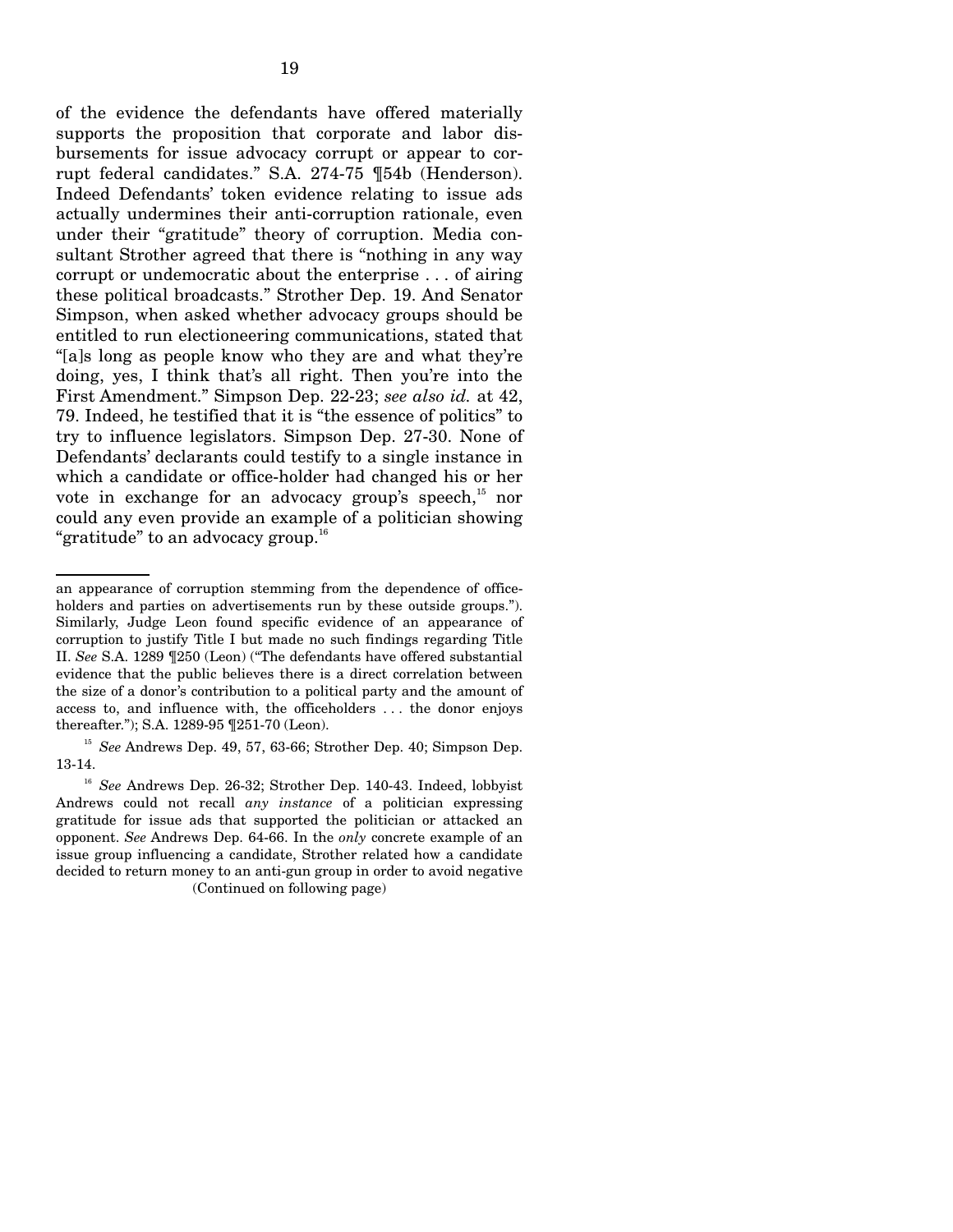### **C. Title II Cannot Be Justified As Preventing**  *Austin***-style Corruption.**

Core political speech is protected by the First Amendment regardless whether a corporation is the speaker. *Buckley*, 424 U.S. at 45, 50, 187; *First Nat'l Bank v. Bellotti*, 435 U.S. 765, 777 (1978); *FEC v. MCFL*, 479 U.S. 238, 259 (1986). Indeed, *MCFL* upheld a nonprofit voluntary membership corporation's First Amendment right to make unlimited independent expenditures to fund its political speech, including express advocacy. Only once, in *Austin*, has this Court upheld a restriction on independent expenditures for core political speech. The specific danger identified in *Austin*, corruption of the political process through the aggregation of wealth generated by business corporations, has no application to speech by nonprofit membership organizations that are devoted to the advancement of specific rights and ideas and are funded almost exclusively by the dues and donations of individual members. Title II of BCRA must therefore be struck down.

*MCFL* held that a voluntary membership organization committed to a political purpose does not lose its First Amendment rights simply by taking the corporate form:

The resources in the treasury of a *business corporation* ... are not an indication of popular support for the corporation's political ideas....

. . . Groups such as MCFL, however, do not pose that danger of corruption. MCFL was formed *to disseminate political ideas, not amass capital*.

. . . .

publicity from the NRA because the candidate was running in a pro-gun state and feared how "the voter would react if it was disclosed where the check came from." Strother Dep. 146. Thus, the "influence" was based upon the power of the *voter*, which is hardly improper in a democracy. *See also* Andrews Dep. 20-21, 66-68.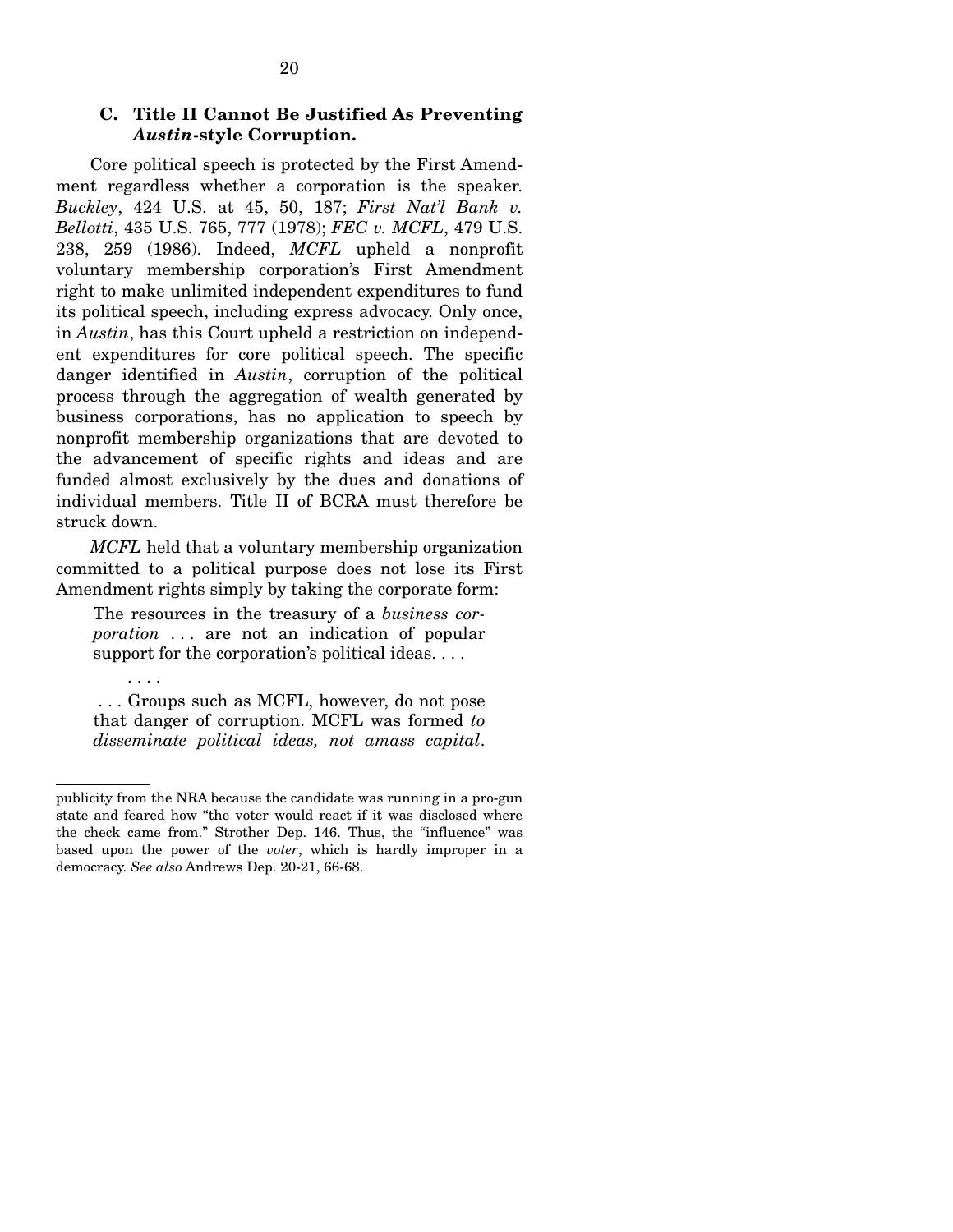The resources it has available are not a function of its success in the economic marketplace, but its popularity in the political marketplace.

479 U.S. at 258-59 (emphasis added). In contrast, *Austin*  upheld a law restricting expenditures on express advocacy by the Chamber of Commerce because 75% of its funding came from for-profit corporations; the Chamber therefore could (and did) serve as a conduit for using "resources amassed in the economic marketplace" "to provide an unfair advantage in the political marketplace." *MCFL*, 479 U.S. at 257. The Court specifically observed that the Chamber's corporate wealth had "*little or no correlation* to the public's support for the corporation's political ideas." *Austin*, 494 U.S. at 660 (emphasis added).

*MCFL* and *Austin* thus draw a line between advocacy organizations that fund their speech with individual dues and trade associations that fund their speech largely with contributions from business corporations. The former, unlike the latter, pose no danger of corrupting the political marketplace through wealth generated in the economic marketplace.

This analysis of *Austin* and *MCFL* is confirmed by the Court's decision last month in *FEC v. Beaumont*, No. 02- 403, 123 S. Ct. 2200, slip op. (June 16, 2003), which held that a restriction on corporate campaign *contributions*  could constitutionally be applied to nonprofit advocacy organizations as well as business corporations. Slip op. at 10. *Beaumont* reaffirmed that the *Austin* rationale for restricting expenditures was to prevent corporations from " 'us[ing] resources amassed in the economic marketplace to obtain an unfair advantage in the political marketplace.'" *Id.* at 6 (quoting *Austin*, 494 U.S. at 658-59) (internal citations omitted)). As demonstrated above, that problem is simply not presented by the NRA or similar nonprofit advocacy groups.

To be sure, *Beaumont* held that concerns about the corporate form of organization, even for a nonprofit advocacy organization funded by individual donations, were sufficient to sustain restrictions on campaign *contributions*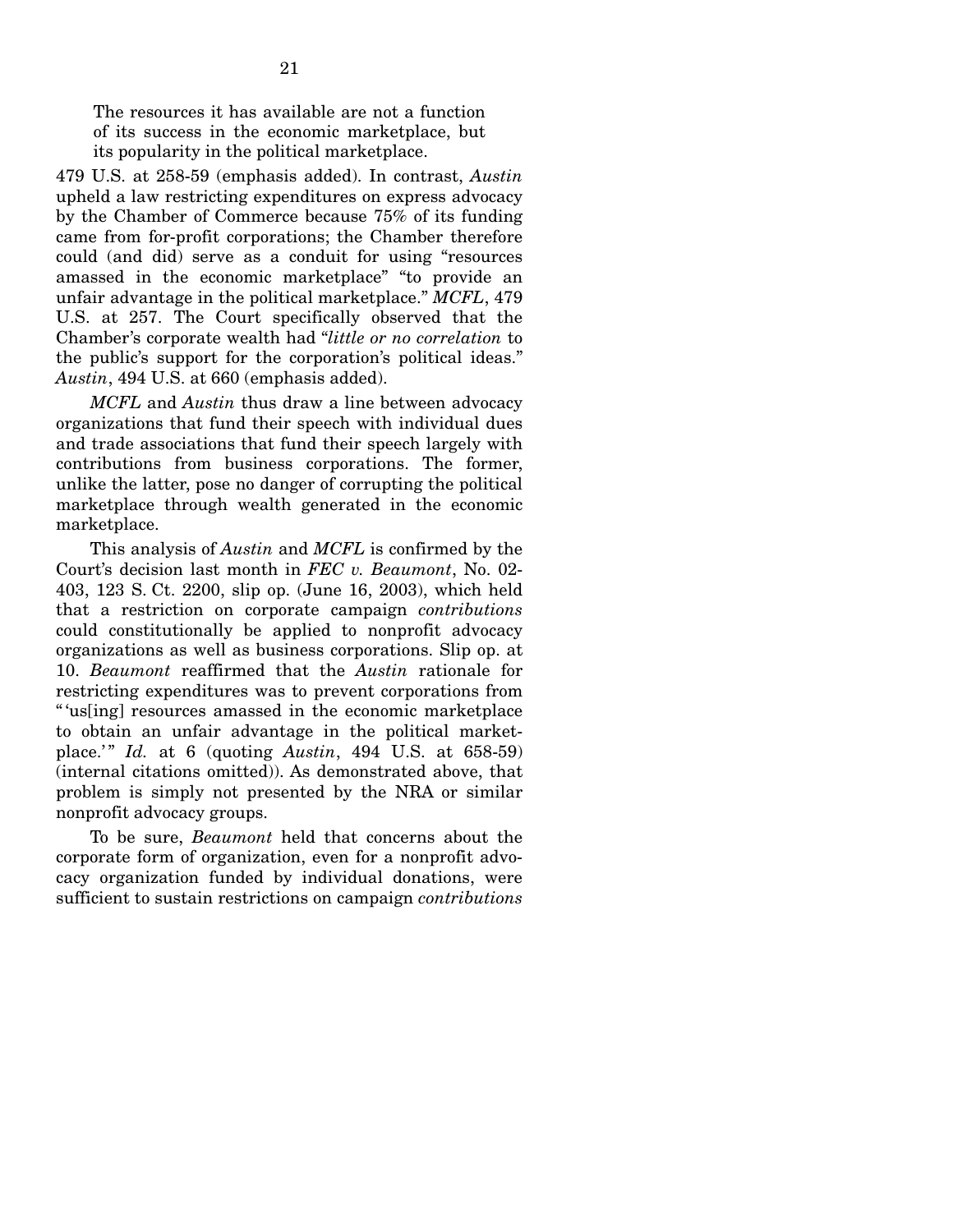by such a corporation. *Id.* at 10-11. In other words, Congress may ban corporate campaign contributions in order to "bar[] corporate earnings from conversion into political 'war chests.'" *Id.* at 7. But, as the Court reaffirmed, contributions barely count as speech at all: "Going back to *Buckley v. Valeo*, restrictions on political contributions have been treated as merely 'marginal' speech restrictions subject to relatively complaisant review under the First Amendment." *Id.* at 14 (citation omitted).

In contrast, independent political *expenditures* on campaign speech by nonprofit advocacy groups constitute "the core of political expression." *Id.* at 14. Independent political expenditures "do not pose that danger of corruption," and therefore the "'potential for unfair deployment of wealth for political purposes' f[alls] short of justifying a ban on expenditures" by such groups. *Id.* at 11. The rationales that sufficed to uphold restrictions on contributions in *Beaumont* cannot survive the strict scrutiny applicable to restrictions on expenditures for core political speech. $17$ Indeed, that is why the First Amendment foreclosed Congress's attempt to regulate the independent expenditures of a corporate PAC in *NCPAC. See* 470 U.S. at 500-01.

The NRA is the archetypal issue advocacy group protected by the First Amendment. It "was formed to disseminate political ideas, not amass capital," and its members are "fully aware of its political purposes." *See*  NRA App. 106 (bylaws), 133-56 (NRA fundraising materials). The NRA's resources "are not a function of its success in the economic marketplace, but its popularity in the political marketplace." *MCFL*, 479 U.S. at 259. The NRA and similar grassroots advocacy organizations do not

<sup>&</sup>lt;sup>17</sup> Beaumont repeatedly reaffirmed this fundamental distinction between restrictions on contributions and expenditures. Slip op. at 4 & n.2, 8, 11, 14, 15. In particular, the Court distinguished the deference accorded legislative judgments about corruption "when Congress regulates campaign contributions" from the strict scrutiny applicable to expenditure restrictions. *Id*. at 8.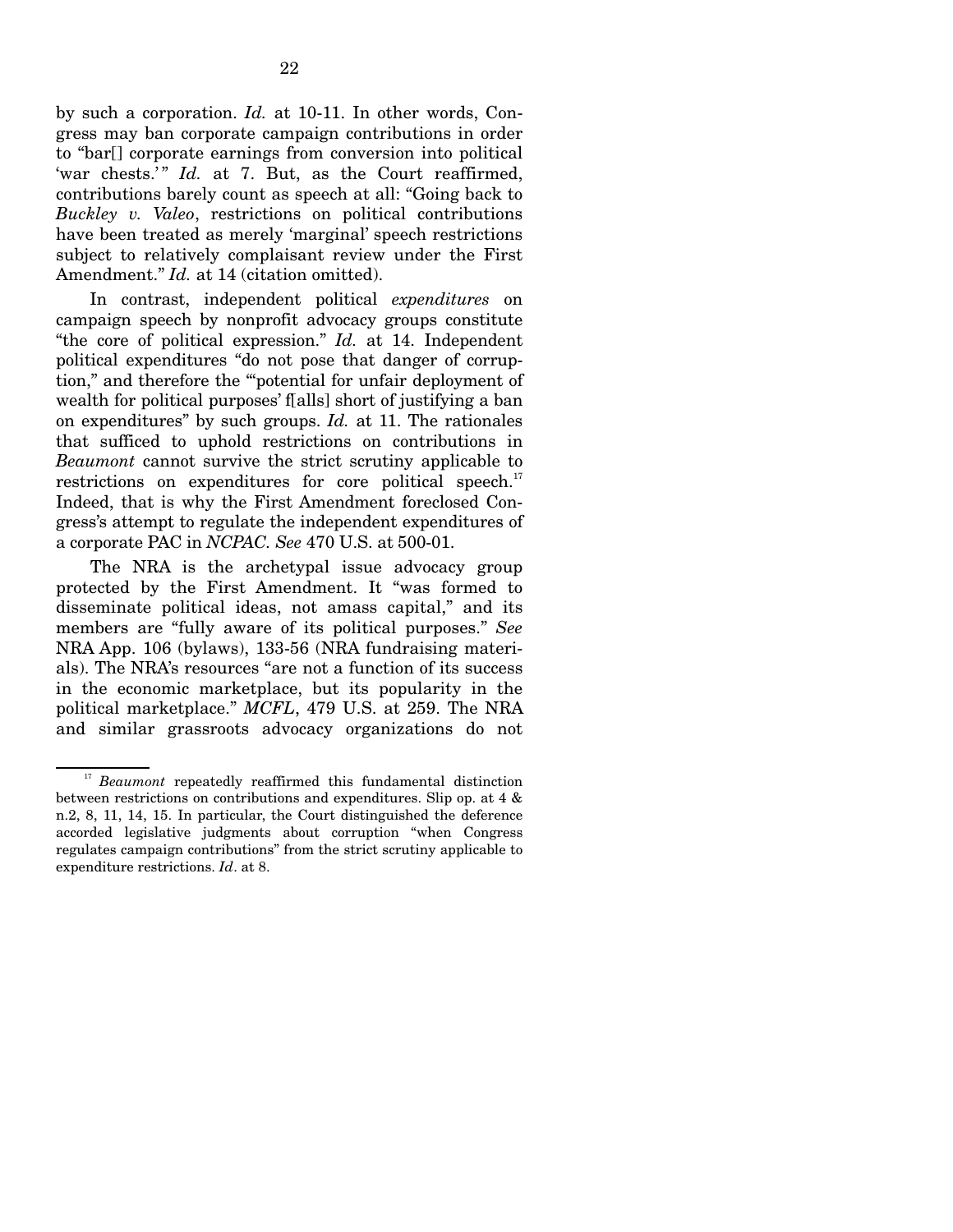do business in the "economic marketplace," nor derive "market profits," nor receive more than a negligible portion of their revenues from corporate contributions. In short, the NRA does not use " 'resources amassed in the economic marketplace' to obtain 'an unfair advantage in the political marketplace.'" *Austin,* 494 U.S. at 659 (quoting *MCFL*, 479 U.S. at 259).<sup>18</sup> Title II's restriction on its independent electioneer expenditures is, therefore, unconstitutional.

## **D. Title II Cannot Be Justified As Protecting The Members Of Advocacy Groups From Misuse Of Their Donations.**

In *Beaumont* the Court noted that the federal ban on campaign contributions by corporations also "protect[s] 'the individuals who have paid money into a corporation or union for purposes other than the support of candidates from having that money used to support political candidates to whom they may be opposed.'" Slip op. at  $7 \text{ (quot-}$ ing *FEC v. National Right to Work Comm*., 459 U.S. 197, 208 (1982)). Yet the Court assumed (correctly) that "advocacy corporations are generally different from traditional business corporations in the improbability that contributions they might make would end up supporting causes that some of their members would not approve." *Id.* at 12. Even if this legislative concern might carry some residual weight in the area of contributions, *see id.* at 12 n.5, which enjoy only marginal First Amendment protection, it is plainly insufficient to intrude on advocacy group *expenditures*, which are protected by strict scrutiny.

<sup>&</sup>lt;sup>18</sup> The NRA's *income* from sources other than individual contributions is *de minimis*. Although the NRA derives substantial *revenue* from advertising in its magazines and the sale of NRA memorabilia, it *loses*  money on these activities. *See* NRA App. 23-24 (LaPierre Decl.) ¶58. Additionally, the NRA generates rental income from leasing unused space in its building. Finally, the NRA receives negligible contributions from for-profit businesses. *See* NRA App. 198 (filed under seal).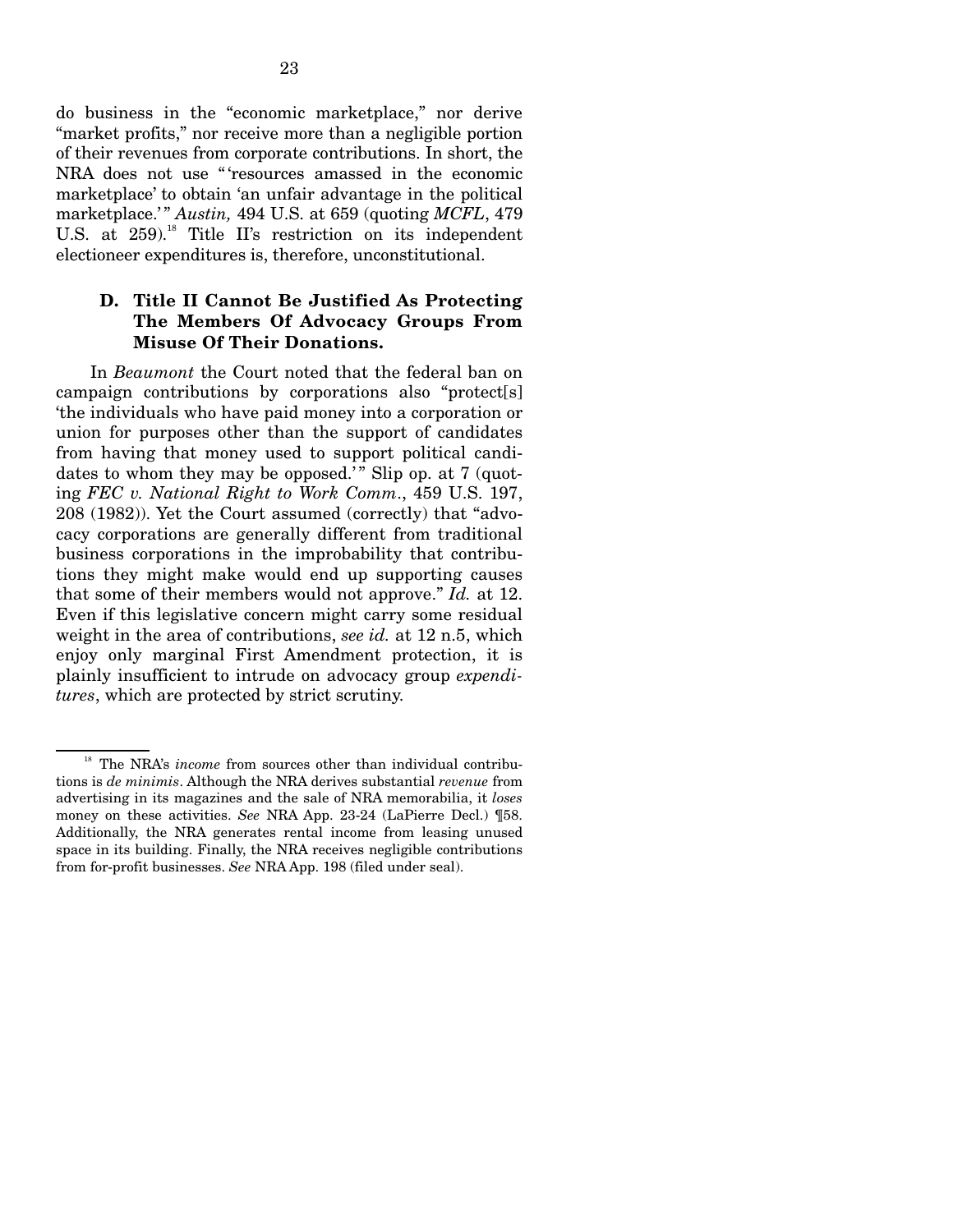Nor is there any basis in this Court's jurisprudence for licensing the government to peer into the minds of the members of a grassroots issue advocacy group in order to ensure a perfect correspondence between their views and the group's political activities. Indeed, in *MCFL*, this Court recognized that a contribution to an advocacy group "necessarily involves at least some degree of delegation of authority to use such funds in a manner that best serves the shared political purposes of the organization and contributor," and that a member "dissatisfied with how funds are used can simply stop contributing." 479 U.S. at 261. This Court offered the same reasoning with respect to contributors to a PAC: "[C]ontributors obviously like the message they are hearing from these organizations and want to add their voices to that message; otherwise they would not part with their money." *NCPAC*, 470 U.S. at 495. And the same may be said with respect to the widely diverse membership of the political parties. *See Colorado Republican I*, 518 U.S. 604 (1996).<sup>19</sup>

### **E. Requiring The NRA To Speak Through Its PAC Will Artificially Deflate Its Voice.**

Although Defendants have posited that electioneering communications are regulated by Title II because they beget the grievous public harm of official corruption, they also paradoxically maintain that Title II bans no electioneering communications at all because corporations and unions remain free to speak through their PACs. As a measure designed to prevent official corruption, of either the *quid pro quo* or the "gratitude" variety, Title II therefore

 $19$  In any event, the record in this case confirms the strong support among NRA members for its speech: over 78 percent of the cost of airing its 30-minute broadcasts was paid for *by viewers* who signed up as new members. NRA App. 199 (filed under seal). Under the FEC's regulations, the NRA's PAC would not be able to solicit funds in this manner from the general public.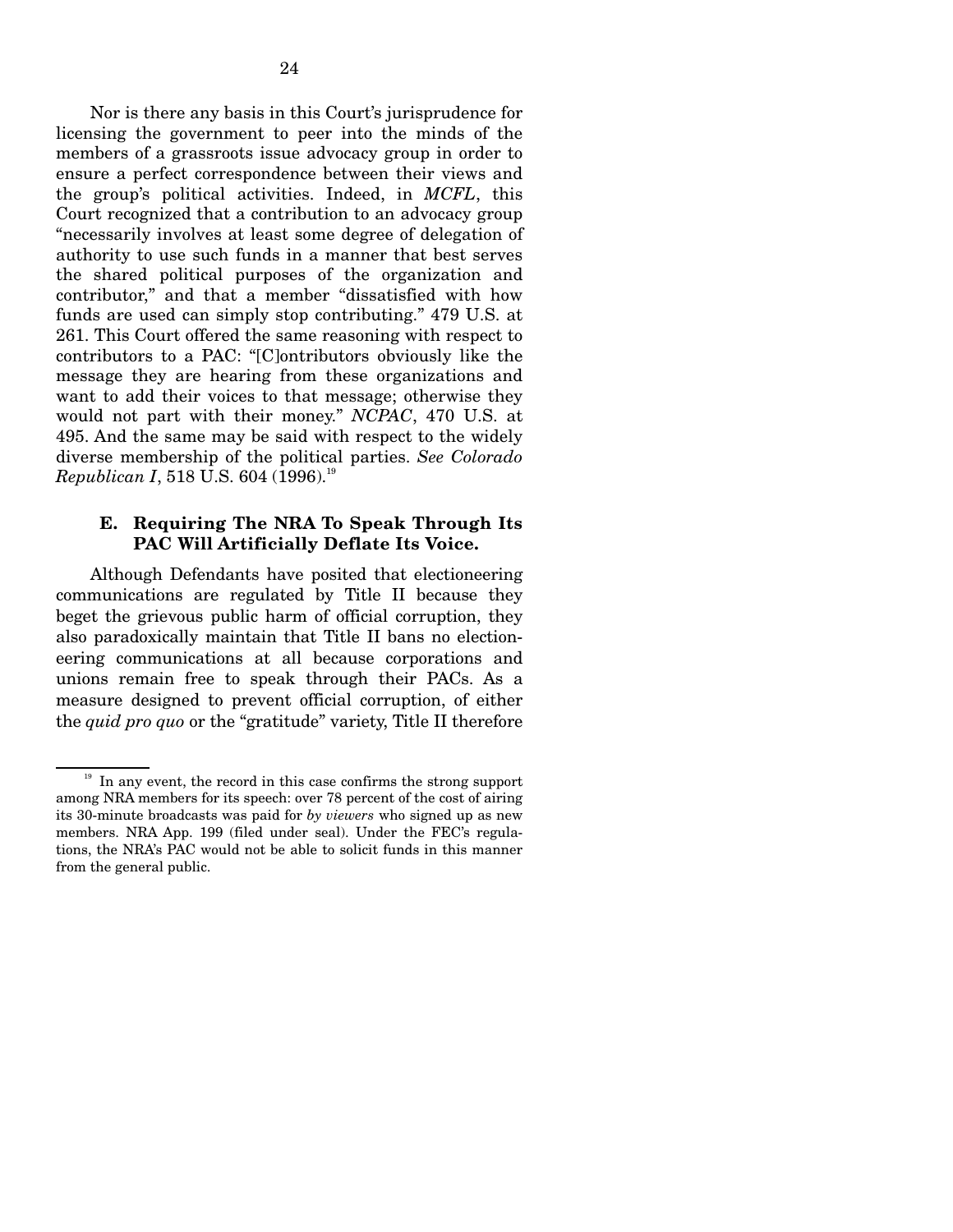makes no more sense than a bribery statute requiring corporations to pay for their bribes using funds from PACs. For that reason alone, "belief in the [statute's proffered anti-corruption] purpose [is] a challenge to the credulous." *Republican Party of Minnesota v. White*, 536 U.S. 765, 780 (2002) (quotation and citation omitted). Congress surely did not intend Title II to result in nothing more than an act of institutional ventriloquism, with organizations like the NRA simply throwing from the mouths of their PACs the very same "electioneering communications" that allegedly threaten to corrupt federal officeholders. Moreover, Defendants do not contend that a candidate is any less grateful for, and thus any less corrupted by, an issue ad aired with PAC money than an identical ad aired with an organization's general funds. And Defendants' own witnesses concede that the public's perception of ads is not affected in the slightest by whether they are purchased with general treasury funds or with PAC money.<sup>20</sup>

Title II's congressional supporters well understood that requiring the NRA to speak through its PAC will necessarily reduce the collective voice of its four million members to a whisper.<sup>21</sup> See S.A. 259 (Henderson) ("Political action committees cannot finance more than a small

<sup>20</sup> As Senator Simpson stated, drawing a distinction between the "appearance of corruption [depending upon] whether the ad is paid for by the NRA or whether it is paid for by the NRA's PAC" is like "dancing on the head of a pin," since "[t]here's no difference to the American public of who that is." Simpson Dep. 50-51; *see also id.* at 52; Andrews Dep. 16; Strother Dep. 223-24.

<sup>21</sup>*See* LH App. 58a-62a (Sen. Wellstone) (referencing the NRA and Sierra Club as prototypical organizations whose ads should be restricted); LH App. 53a (Rep. Schakowsky) ("If my colleagues care about gun control, then campaign finance is their issue so that the NRA does not call the shots."); LH App. 52a (Rep. Pickering) (quoting Scott Harshberger, the President of Common Cause, who championed BCRA by saying: " 'A vote for campaign finance reform is a vote against the second amendment gun lobby.' "); *see generally* LH App. 52a-57a.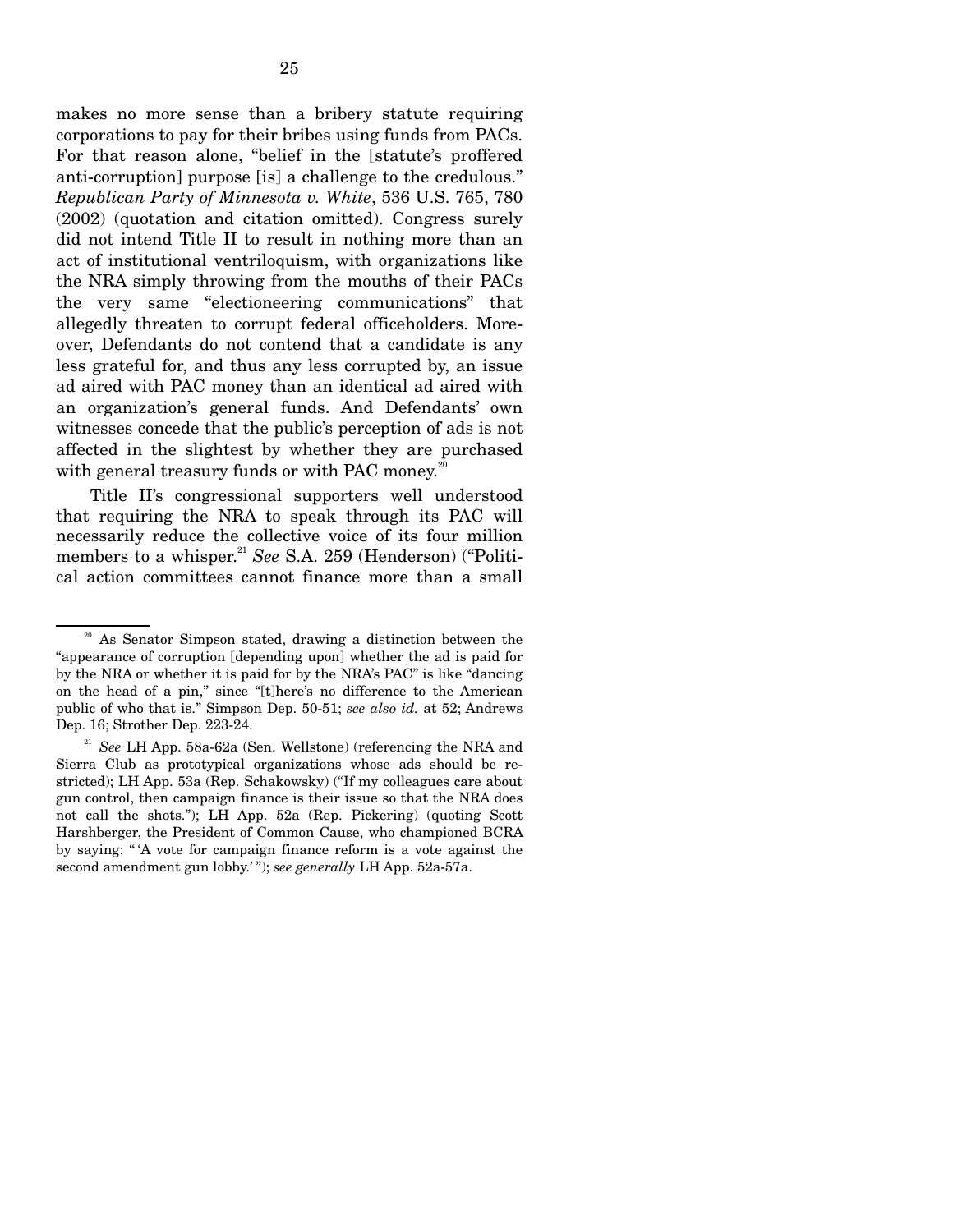fraction of the electioneering communications that corporations and unions have been able to fund from their treasury funds."). A battery of regulatory and practical hurdles precludes groups such as the NRA from using their PACs to make independent expenditures commensurate with public support for their political ideas.<sup>22</sup> The NRA's PAC, the PVF, is strictly barred from soliciting beyond the NRA's membership for contributions, and no portion of an NRA member's membership fees may be allocated to PVF. *See* 11 C.F.R. § 114.7; 11 C.F.R. § 114.1. As Judge Henderson explained, "While NRA PVF raised \$17.5 million during the 2000 election cycle, the NRA received over \$300 million in contributions from individuals during the same period. The disparity stems from the inability of NRA members – most of whom are individuals of modest means – to pay the NRA's membership fee and then contribute beyond that amount to NRA PVF." S.A. 259 (Henderson) (internal citations omitted). Title II thus effectively deprives millions of ordinary individuals of their ability to join collectively in making "electioneering communications" to support and preserve their freedoms under the Second Amendment.

Although some would justify restricting independent expenditures on political speech as necessary "to democratize the influence that money itself may bring to bear upon the electoral process," *Shrink*, 528 U.S. at 401 (Breyer, J., concurring with Ginsburg, J.), Title II stands that reasoning on its head. By requiring a group's political speech to be channeled through its PAC, Title II ensures that the voices of members of modest means will be silenced, closing the marketplace of political expression to all but the well-to-do.

For this reason, Title II works a similar inversion of the *Austin* Court's reasoning. Again, *Austin* upheld a limit on corporate independent expenditures as justified to

<sup>22</sup>*See* NRA App. 14-15 (LaPierre Decl.) ¶¶34-35; Pratt Decl. ¶13; Boos Decl. ¶10; Keating Decl. ¶53; Shields Dep. 60-62.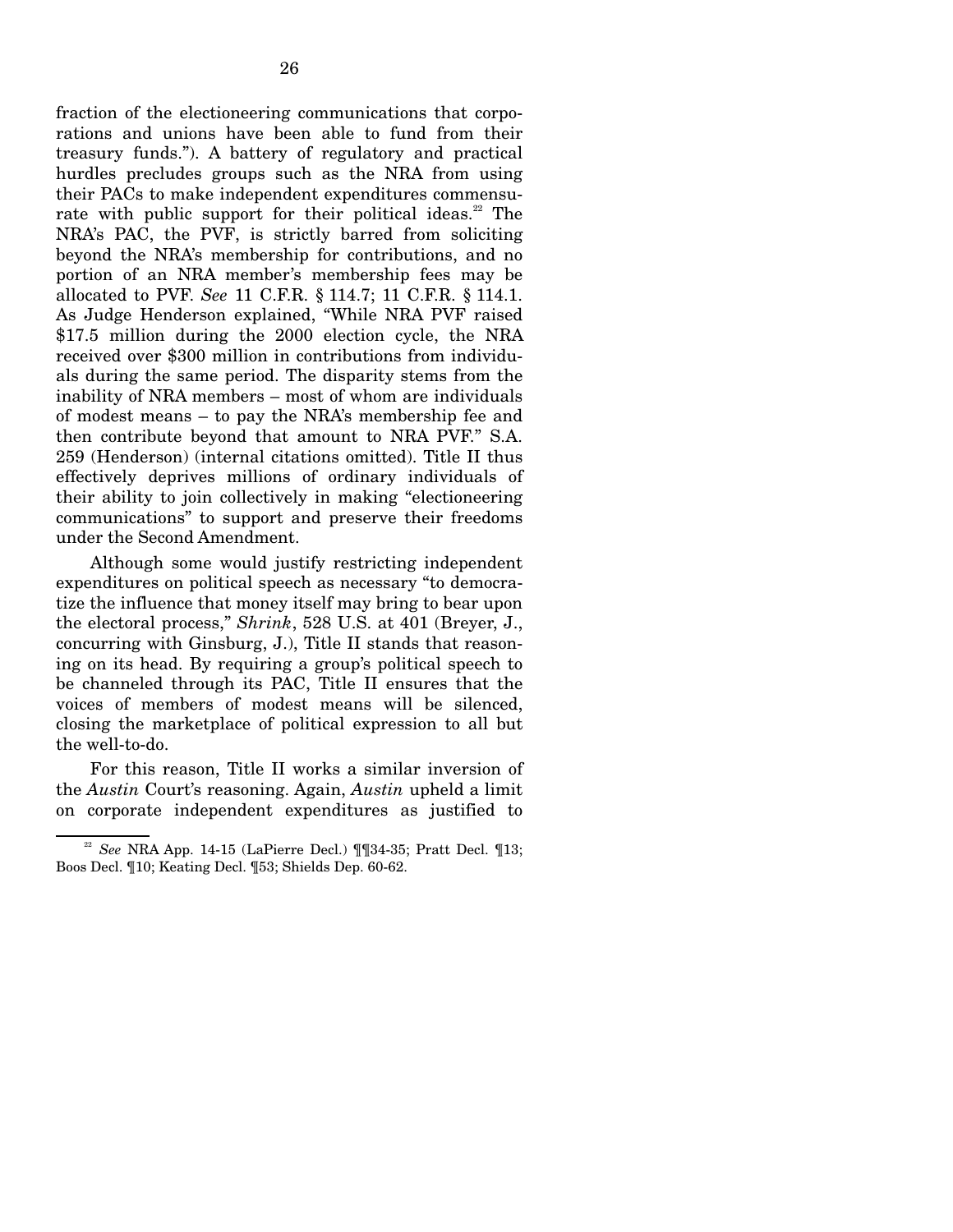prevent wealth generated in the economic marketplace from unfairly *inflating* the strength of the corporation's political voice beyond the "public's support for the corporation's political ideas." *Austin*, 494 U.S. at 660. The NRA's wealth, like that of typical advocacy groups, is attributable to its success in the political marketplace, not the economic marketplace, and its general treasury "accurately reflects members' support for the organization's political views." *Id*. at 666. By requiring the NRA's political speech to be channeled through the PVF, Title II *deflates* the strength of the organization's voice in the political marketplace vastly below its "contributors' support for the corporations' political views." *Id*. at 660-61. Thus, far from ensuring that "resources amassed in the economic marketplace [are not] used to provide an unfair advantage in the political marketplace," *MCFL*, 479 U.S. at 257, Title II ensures that resources amassed in the political marketplace cannot be put to use in the very place from whence they came.

Finally, most of the NRA's "electioneering communications" have nothing to do with getting candidates elected; instead, they serve to educate Americans about political developments that bear upon the Second Amendment, to defend the NRA against direct attacks by the media and politicians, and to generate membership and raise funds. *See supra* at 2; *infra* at 35-41. The exclusive mission of PVF, however, is "to influence the outcome of federal elections. That is the sole purpose for which donors contribute to the Political Victory Fund." NRA App. 14 (La-Pierre Decl.) ¶34. Indeed, PVF is the sole means through which NRA members can engage in "express advocacy" speech exhorting the public to "vote for" or "against" specific candidates – and PVF devotes its precious resources to funding precisely such speech. Forcing the PVF now to fund the NRA's "electioneering communications" would necessarily result in a tradeoff with the express advocacy it currently funds, further abridging core political speech at the heart of the First Amendment.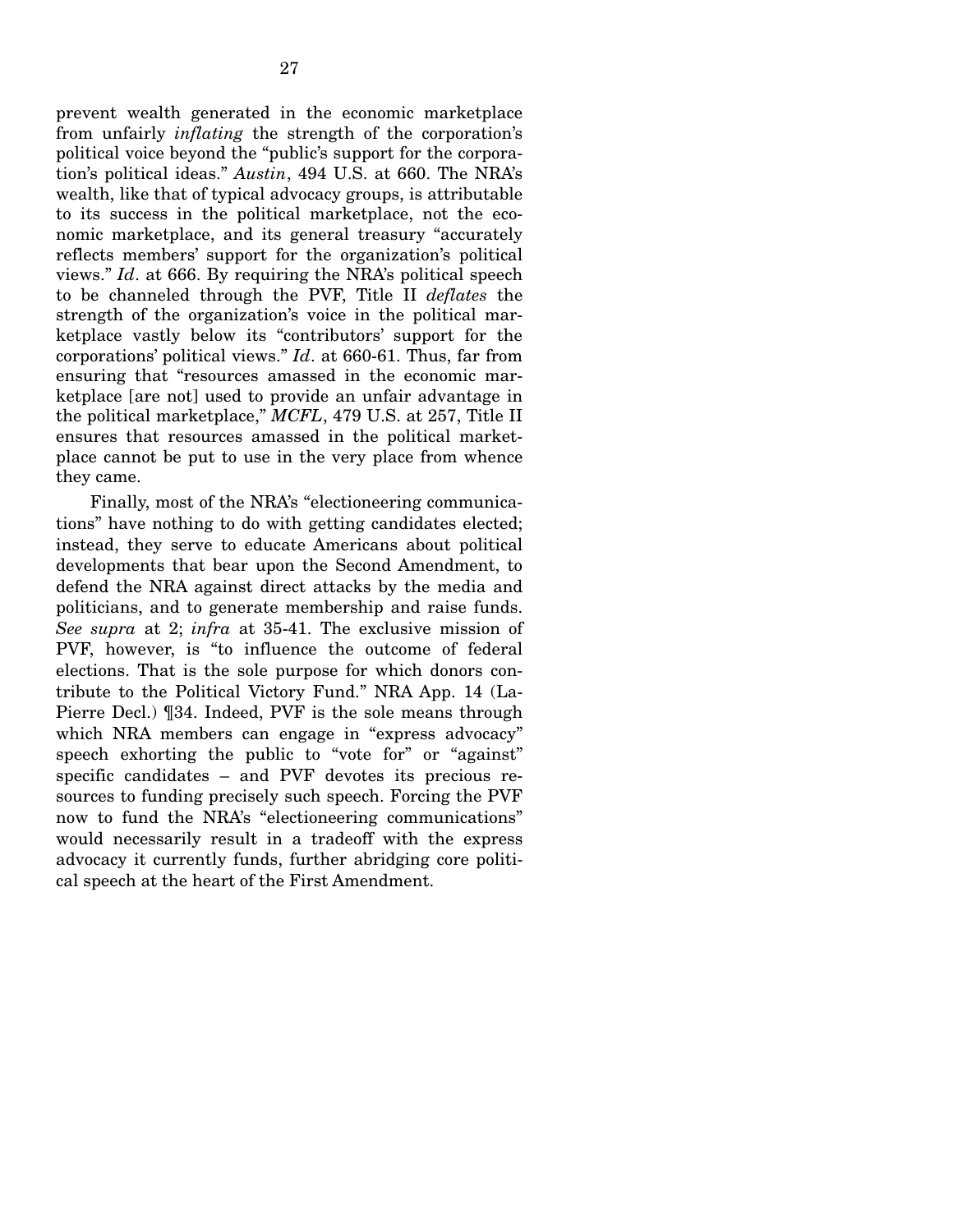## **III. THE WELLSTONE AMENDMENT'S SUPPRES-SION OF POLITICAL SPEECH FUNDED EXCLUSIVELY WITH INDIVIDUAL CONTRI-BUTIONS IS UNCONSTITUTIONAL.**

Even if one credits at face value Defendants' claim that the specter of *Austin*-type corruption extends to the independent electioneering expenditures of nonprofit advocacy groups, Title II must fall. Congress had before it a less restrictive means to ensure that the political voices of advocacy groups like the NRA were not unfairly inflated by corporate wealth generated in the economic marketplace.

As originally proposed by Senators Snowe and Jeffords, Section 203(b) of Title II would have exempted  $501(c)(4)$  membership organizations from the ban on funding electioneering communications, so long as the organizations used funds that were derived solely from individual contributions and were maintained in an account segregated from any corporate contributions. Thus, Section 203(b) of Snowe-Jeffords was designed to ensure that such an advocacy organization's political message reflected its popular support in the political marketplace. Conversely, by banning electioneering expenditures of business corporations and their  $501(c)(6)$ trade associations, the original Snowe-Jeffords proposal wholly eliminated the threat, identified in *Austin*, that such corporations might use wealth generated in the economic marketplace to unfairly distort the political arena with electioneering communications having "little or no correlation to the public's support for the corporation's political ideas." 494 U.S. at 660-61. Snowe-Jeffords thus sought to steer a safe course between this Court's decisions in *MCFL*, on the one hand, and *Austin*, on the other.

The Wellstone Amendment, Section 204, effectively nullifies Section 203(b) of Snowe-Jeffords. Aimed specifically at the NRA, Sierra Club, and similar advocacy groups, *see* LH App. 58a-62a (Sen. Wellstone), the Wellstone Amendment was designed to prevent *individuals* from combining their voices with others of like mind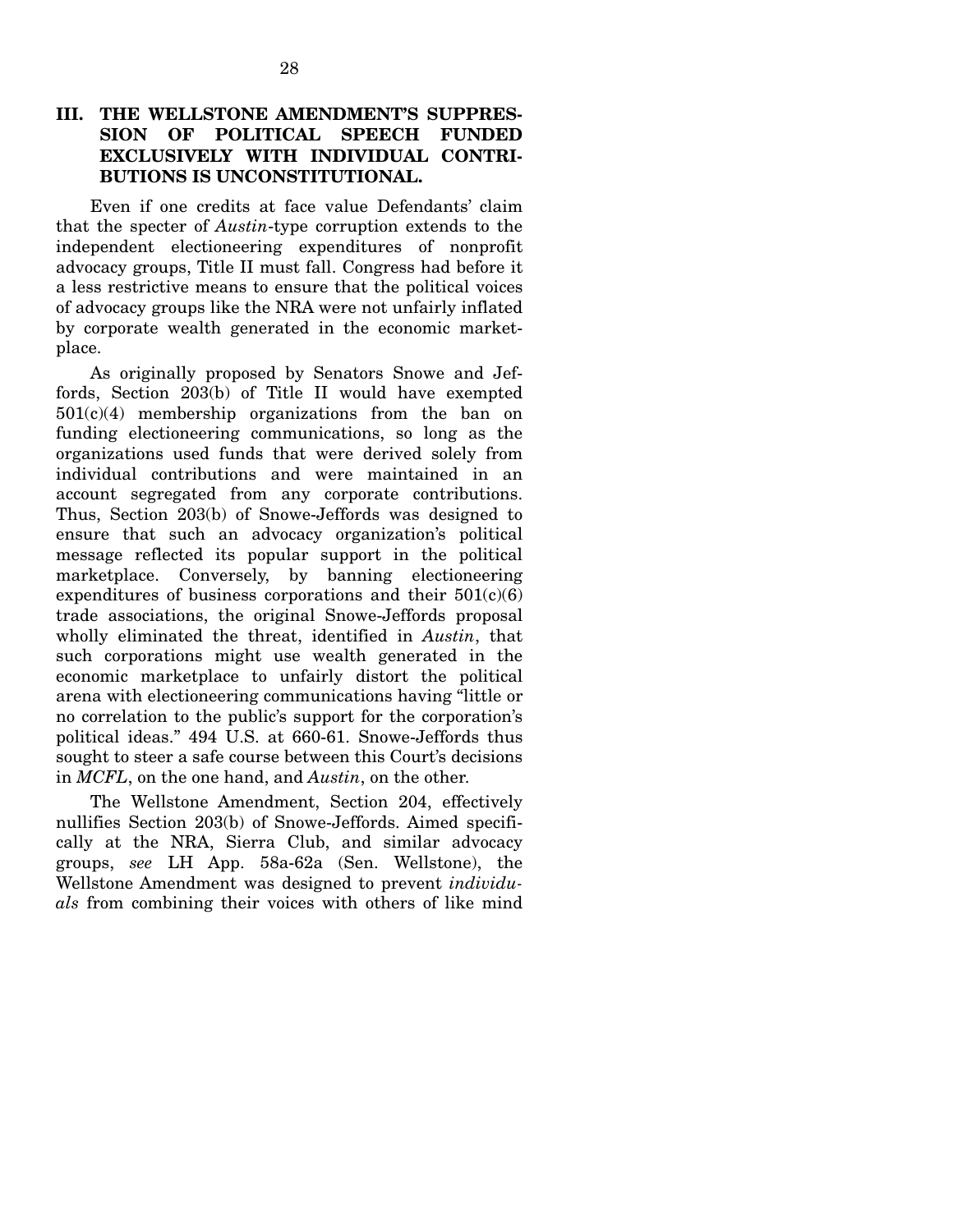"in organizations which serve to '[amplify] the voice of their adherents.'" *NCPAC*, 470 U.S. at 494 (quoting *Buckley*, 424 U.S. at 22 (alteration in original)).<sup>23</sup> The Wellstone Amendment thus runs directly contrary to this Court's consistent First Amendment teaching: "To say that [individuals'] collective action in pooling their resources to amplify their voices is not entitled to full First Amendment protection would subordinate the voices of those of modest means as opposed to those sufficiently wealthy to be able to buy expensive media ads with their own resources." *Id.* at 495.

Fully grasping that the Wellstone Amendment was "susceptible to a constitutional challenge," LH App. 58a (Sen. Feingold), BCRA's sponsors opposed the measure. But opponents of BCRA rallied behind it (presumably for the same reason), and it was passed. To ensure that it would not doom Title II as a whole, however, BCRA's sponsors made sure that the Wellstone Amendment, in the District Court's words, could be "cleanly struck from the law." 24 As Senator Feingold explained:

I voted against adding th[e Wellstone] amendment. I thought and still think that it makes

<sup>&</sup>lt;sup>23</sup> See LH App. 65a (Sen. Wellstone) ("individuals with all of this wealth" will "make their soft money contributions to these sham issue ads run by all of these . . . organizations, which under this loophole can operate with impunity" to run "poisonous ads"); LH App. 66a-67a (noting that only .002% of Americans donate more than \$10,000 to candidates, and explaining, "I have an amendment that tries to make sure . . . this big money doesn't get" through).

<sup>&</sup>lt;sup>24</sup> "The Wellstone Amendment was codified in a separate section of BCRA in order to preserve severability: hence, if the Court finds the inclusion of section  $501(c)(4)$  organizations and section  $527$  within the ban on electioneering communications to be unconstitutional, the Wellstone Amendment can be cleanly struck from the law and the original Snowe-Jeffords exception for these groups will be restored." S.A. 65-66 (Per Curiam).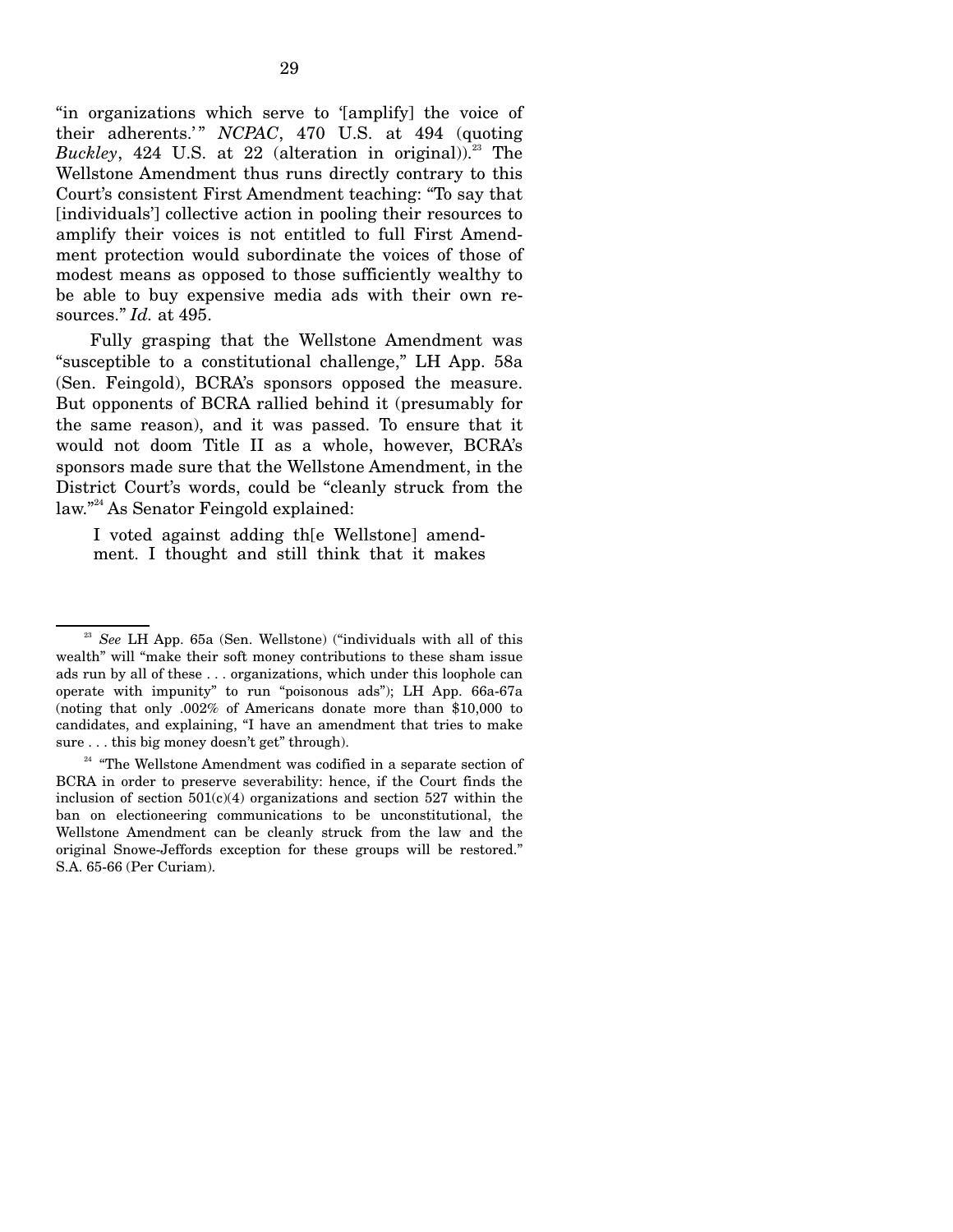Snowe-Jeffords more susceptible to a constitutional challenge, but it passed when many Senators who oppose the bill and the Snowe-Jeffords provision voted for it. In any event, the Wellstone amendment was written to be severable from the remainder of the Snowe-Jeffords provision. That gives even more significance to the vote we will have today on severability. But if we win that vote, Snowe-Jeffords will survive even if the Wellstone amendment is held to be unconstitutional.

LH App. 58a (Sen. Feingold).<sup>25</sup> The Wellstone Amendment, from its inception, was thus specifically designed to be a disposable part of Title II, destined for extinction upon completion of this Court's review.<sup>26</sup>

In the District Court, the Government – while taking pains to emphasize that the unconstitutionality of the Wellstone Amendment "provides no basis for striking down

<sup>26</sup> Judge Henderson acknowledged the patent unconstitutionality of the Wellstone Amendment. *See* S.A. 368-70 (Henderson). Judge Kollar-Kotelly left the Wellstone Amendment undisturbed without purporting to analyze whether Section 203(b) of Snowe-Jeffords constituted a less restrictive alternative. *See* S.A. 869-71 (Kollar-Kotelly). Judge Leon likewise upheld the Wellstone Amendment; he thought it justified by the prospect that "for profit-corporations and unions [might] funnel their general treasury funds through nonprofit corporations in order to purchase electioneering communications." In doing so, he thus overlooked that this prospect is *wholly foreclosed* by Section 203(b) of Snowe-Jeffords, which restricts electioneering funding to *individual*  contributions. S.A. 1168-69 (Leon).

<sup>25</sup>*See also* LH App. 63a (Sen. Edwards) ("[T]he reason Senator Feingold and Senator McCain are opposing th[e Wellstone] amendment is the same reason that I oppose this amendment: It raises very serious constitutional problems"); LH App. 62a (Sen. Wellstone) ("I have drafted this amendment to be fully severable. In other words, no one can suggest that even if the court finds this amendment unconstitutional, it would drag down the rest of this bill or even jeopardize the other provisions of Snowe-Jeffords."); LH App. 58a-64a.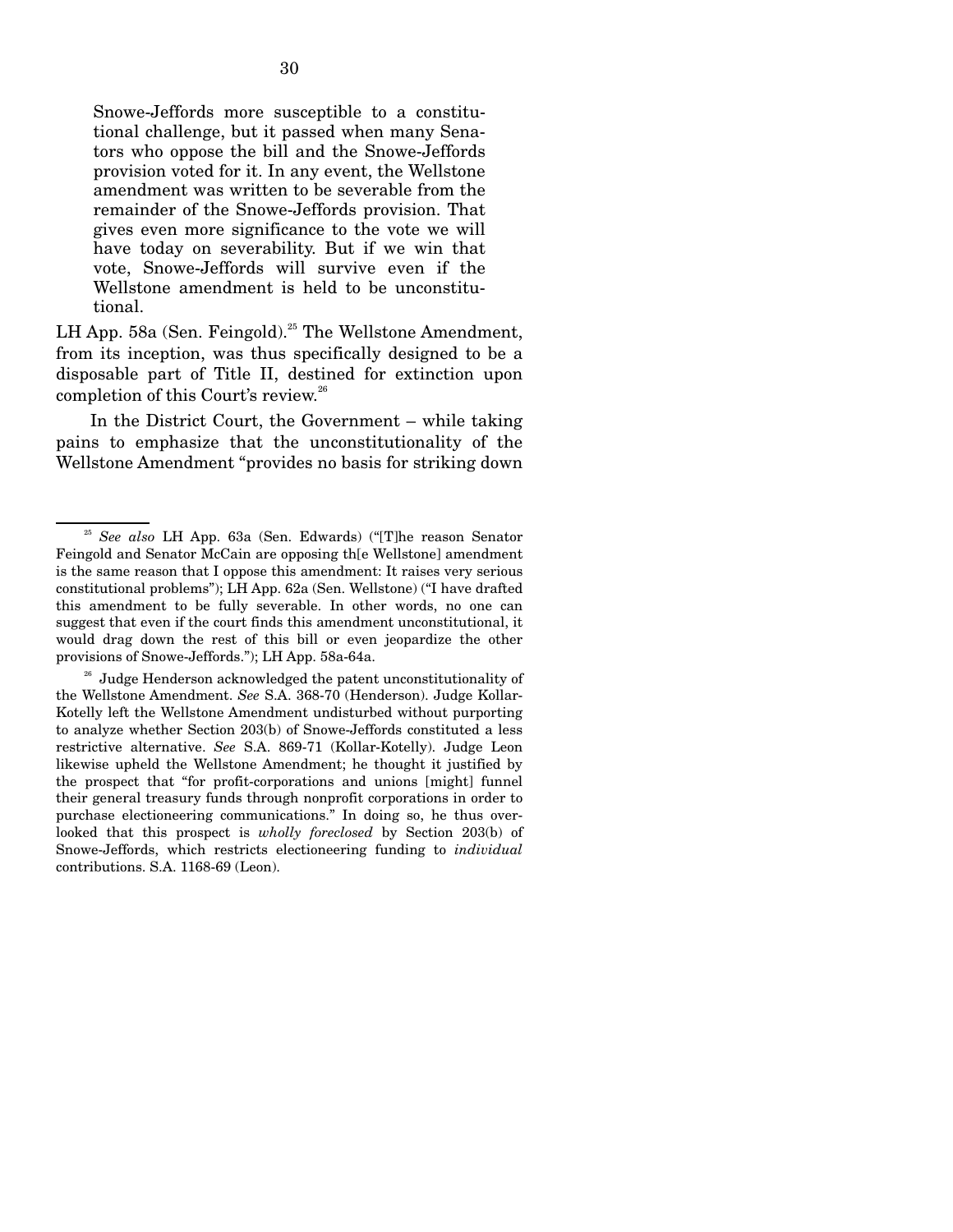BCRA's electioneering communications provisions *in toto*" – characterized the Amendment as intended to "prevent large soft-money donations from *individuals* (*i.e.*, those exceeding the hard money contributions to political parties) from being passed through nonprofit corporations to purchase electioneering ads." Gov't Reply Br. 58-59 (filed Nov. 27, 2002) (emphasis added). That simply reformulates the amendment's impermissible intent: the First Amendment flatly forbids Congress from regulating the political expenditures, as opposed to the contributions, of individuals, *Buckley* 424 U.S. at 48-49, and Congress can claim no valid interest in preventing circumvention of a nonexistent expenditure limit that it lacks power to create. $27$ 

Even if Congress *could* regulate individual expenditures in this fashion, the less restrictive (and thus constitutionally required) means of doing so would be to prevent 501(c)(4) corporations from funding "electioneering communications" with individual donations *in excess* of existing contribution limits – *not* to impose the Wellstone Amendment's flat prohibition. Had Congress taken this less restrictive approach, organizations like the NRA, whose average donation totals \$30, could sustain their political voices without reliance upon "large soft-money donations from individuals" that supposedly justified the amendment.

Nor can Defendants save the Wellstone Amendment by recasting it as concerned with the "fungibility" of money, *i.e.*, the marginal prospect that nonprofit groups might otherwise use corporate contributions to offset their

<sup>27</sup> Unlike PACs and political parties that may make *contributions*  to candidates, the  $501(c)(4)$  corporations regulated by the Wellstone Amendment are categorically prohibited from doing so. *See, e.g., FEC v. Beaumont*, 123 S. Ct. 2200, slip op. at 9-10 (June 16, 2003). Accordingly, the Government cannot defend the amendment as merely "a corollary of the basic individual contribution limitation" upheld in *Buckley*. 424 U.S. at 38; *see California Med. Ass'n v. FEC*, 453 U.S. 182, 198-99 (1981).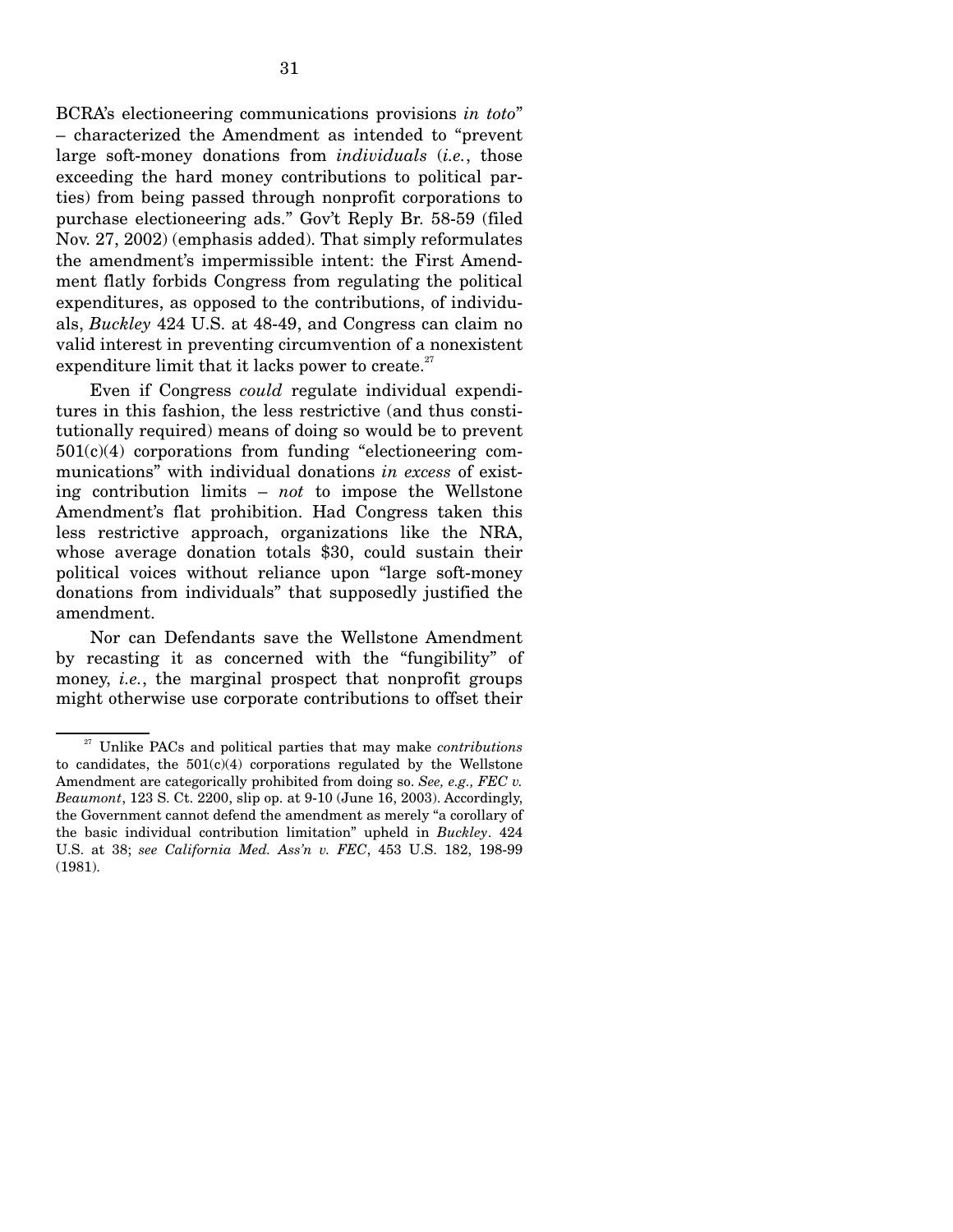expenses, thereby freeing up individual contributions to fund "electioneering communications." That phenomenon is an independent feature of existing campaign finance law, as corporations remain free under BCRA to fund the administrative and operating expenses of their PACs out of general treasury funds. *See* 11 C.F.R. § 114.5(b). Moreover, this Court's teaching is simply that Congress may require a corporation's expenditures to bear a meaningful "correlation," *Austin*, 494 U.S. at 660, or to constitute a "rough barometer" of the public's support for its political views. *MCFL*, 479 U.S. at 258. Surely the original Snowe-Jeffords approach, by confining electioneering expenditures of nonprofit advocacy organizations to the amount of their individual contributions, fully implements that teaching. And the Wellstone Amendment, by preventing such organizations from engaging in "electioneering communications" for fear that a single corporate dollar might otherwise lend indirect assistance, just as surely flouts it.

Finally, the Intervenors attempted below to justify the Wellstone Amendment on the ground that the "electioneering communications" of  $501(c)(4)$  corporations might unduly diverge from the views of their individual donors. But there is nothing in the legislative record of Title II suggesting that Congress shared this concern. Nor is there evidence in the legislative record, or even in the litigation record developed in this case, that  $501(c)(4)$  corporations tend to make independent expenditures at odds with the shared views of their donors. To the contrary, the realities of the political marketplace ensure that a *voluntary membership* organization dependent on member *donations*  will rarely, if ever, stray significantly from the common ideals that bind the membership. *See NCPAC*, 470 U.S. at 495 ("[C]ontributors obviously like the message they are hearing from these organizations and want to add their voices to that message; otherwise they would not part with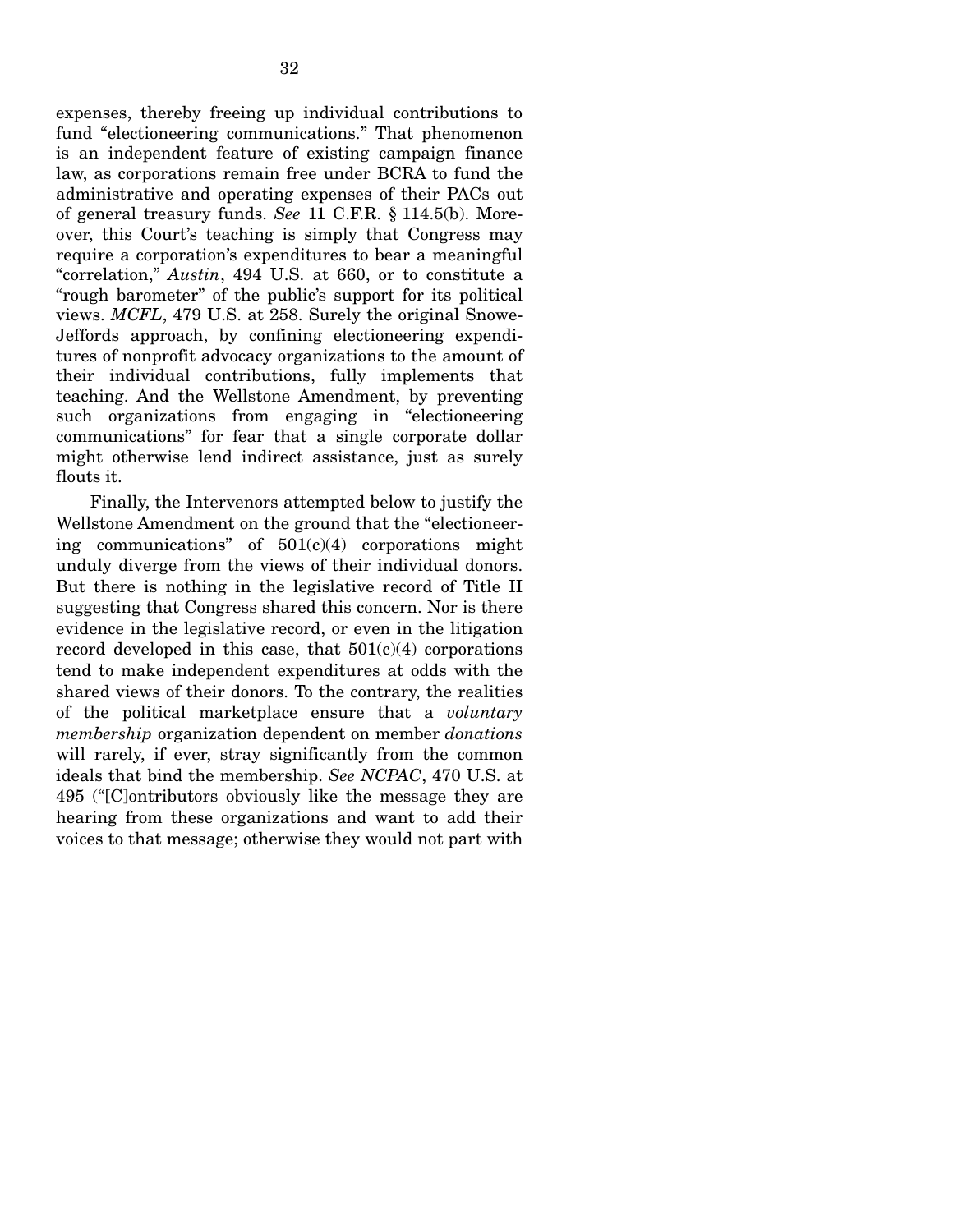their money."). Here, there is no doubt that the "electioneering communications" of the NRA enjoy the widespread support of its membership. $28$ 

In any event, as previously discussed, *supra* at 23-24, this Court has never suggested that a perfect correspondence between an advocacy organization's electioneering communications and the views of all of its members is a necessary predicate for First Amendment protection against regulation of the organization's political speech. *See MCFL*, 479 U.S. at 261 ("individuals contribute to a political organization in part because they regard such a contribution as a more effective means of advocacy than spending the money under their own personal direction" and "delegat[e] authority to use such funds in a manner that best serves the shared political purposes of the organization and contributor").

#### **IV. TITLE II IS FATALLY OVERBROAD.**

Title II's prohibition on electioneering communications is fatally overbroad both because it silences *speakers* that pose no threat of the harms allegedly sought to be prevented and because it criminalizes *categories of speech*  that are wholly divorced from the statute's purposes. "The Government may not suppress lawful speech as the means to suppress unlawful speech. Protected speech does not become unprotected merely because it resembles the latter. The Constitution requires the reverse." *Ashcroft v. Free Speech Coalition*, 535 U.S. 234, 255 (2002).

*Ashcroft* struck down the Child Pornography Prevention Act as overbroad on the basis of *hypothesized* applications of the law. *See id.* at 258; *id.* at 273 (Rehnquist, C.J., dissenting). Here, by contrast, there is *compelling evidence* 

 $28$  Conversely, there is no indication that the independent political expenditures of either PACs or political parties, which remain free to fund "electioneering communications," accord with their donors' wishes any more consistently than do those of advocacy groups like the NRA.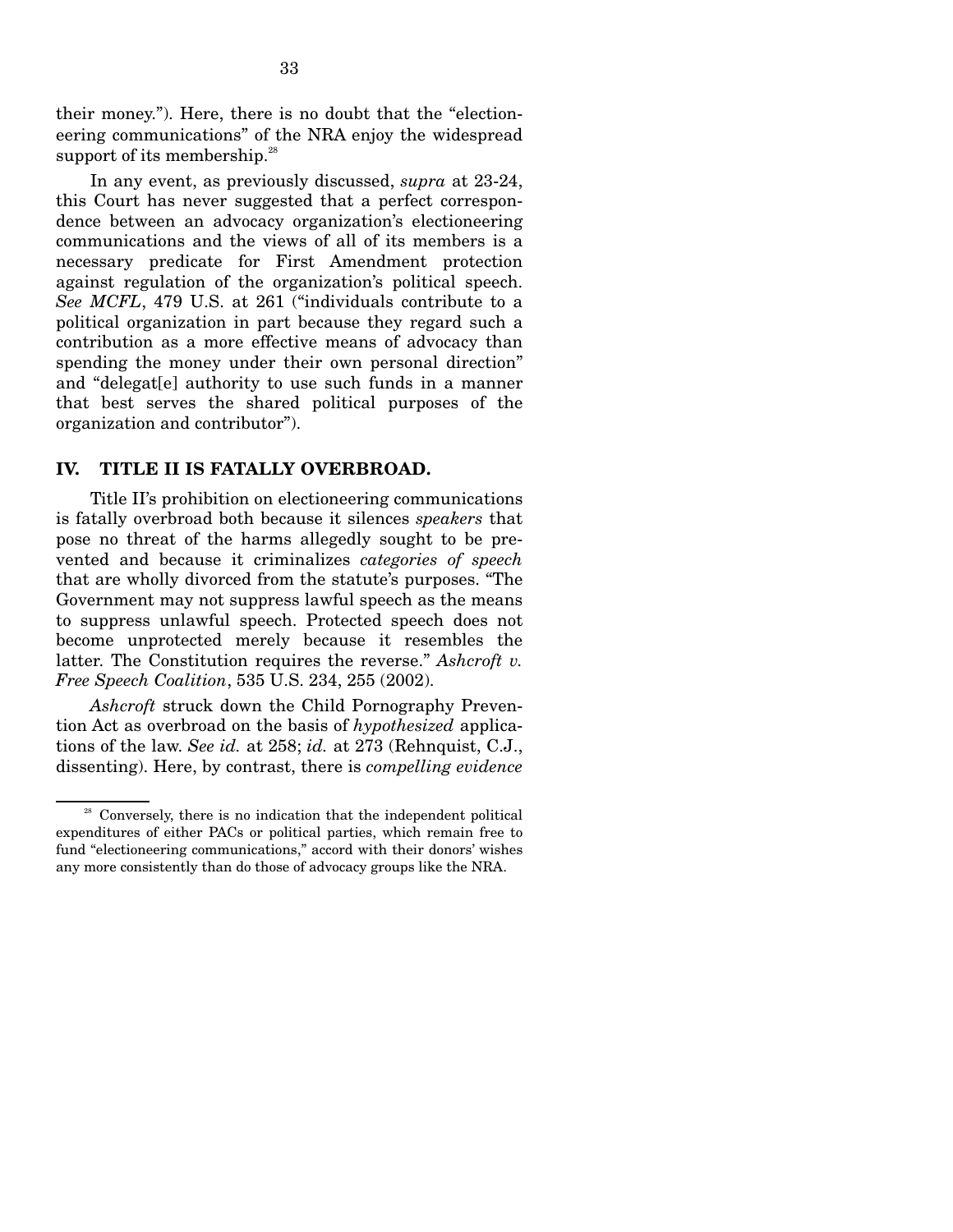that the NRA is a speaker whose conduct does not implicate the statute's purpose and whose speech falls outside the ambit of the restriction's purported rationale.

## **A. Title II Criminalizes the Speech of Organizations that Pose No Threat of Corrupting the Political Process.**

By restricting the electioneering speech of grassroots advocacy organizations, Title II frustrates the central purpose of such entities: to allow "large numbers of individuals of modest means [to] join together in organizations which serve to '[amplify] the voice of their adherents.'" *NCPAC*, 470 U.S. at 494 (quoting *Buckley*, 424 U.S. at 22) (alteration in original). The aggregated contributions of the members of such an organization correspond with the members' support for its political ideas. The NRA's voice can be heard in the halls of Congress and state legislatures precisely because it is the *collective voice* of millions of Americans speaking in unison. That "is not a *corruption*  of the democratic political process; it *is* the democratic political process." *Renne v. Geary*, 501 U.S. 312, 349 (1991) (Marshall, J., dissenting) (emphases in original). And if a group of individuals organized in the corporate form and united by their common devotion to the protection of their Second Amendment rights can be prosecuted for speaking the names of political candidates who pose a threat to those rights, then the First Amendment has become a "promise to the ear to be broken to the hope, a teasing illusion like a munificent bequest in a pauper's will." *Edwards v. California*, 314 U.S. 160, 186 (1941).

Title II contains no exception for any nonmedia corporate entities. Indeed, even MCFL itself is barred from making electioneering expenditures.<sup>29</sup> This failure alone

<sup>&</sup>lt;sup>29</sup> Judge Kollar-Kotelly elided this defect by effectively reading an *MCFL* exemption into the statute, although no such exemption was "expressly provided for." S.A. 870 (Kollar-Kotelly). Judge Leon, in (Continued on following page)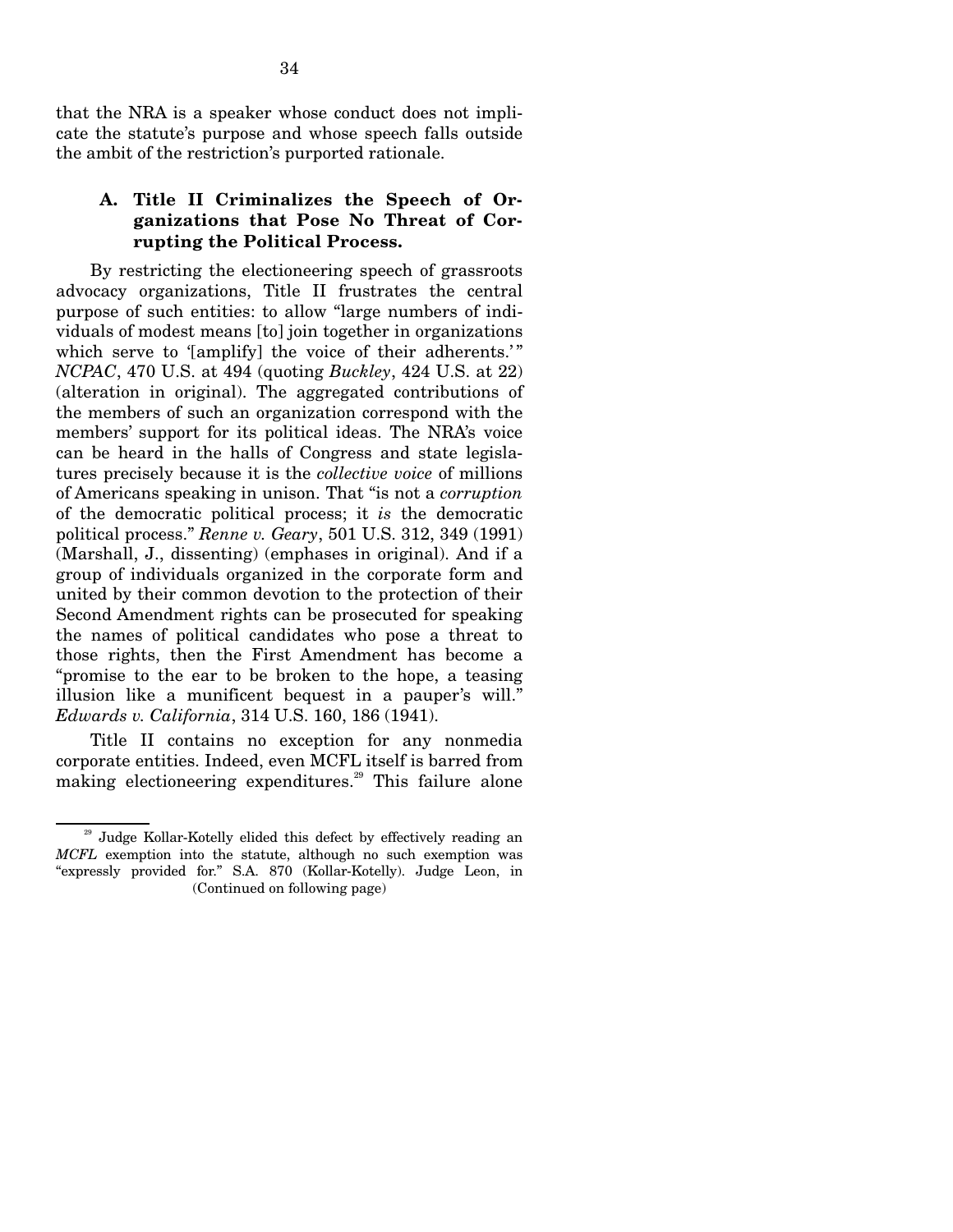dooms the statute because there are numerous *MCFL*  entities that engage in speech that will be criminalized. *See* S.A. 251 ¶45b (Henderson); NRA App. 157-95; NRA App. 196-97; Defendants' Exhibit Volume ("DEV") 38-Tab 22, at  $27.^{30}$ 

## **B. Title II Criminalizes Speech That Is Not Intended To Influence Elections.**

Title II's restriction on electioneering communications also fails the narrow tailoring standard because it unfairly criminalizes *numerous categories of speech* that are not intended to, and will not have the effect of, influencing federal elections. The NRA's extensive independent expenditures on television and radio broadcasting are designed to serve three principal purposes: (1) to educate the public

contrast, held Title II "unconstitutional only in its application to *MCFL*, nonprofit corporations." S.A. 1169 (Leon). Both thereby erred in failing to analyze the statute, on its face, in accordance with its dispositive terms: The Wellstone Amendment specifically seeks to regulate nonprofit corporations' use of individual donations and to do so without qualification; and that express, unambiguous prescription by Congress is insusceptible to judicial modification short of outright invalidation. *See, e.g., Pennsylvania Dep't of Corrections v. Yeskey*, 524 U.S. 206, 220 (1998).

<sup>&</sup>lt;sup>30</sup> Although the FEC's regulations provide relief for a limited subset of "qualified nonprofit corporations," its procrustean criteria create an exception so narrow that it conflicts with the Court's decisions in *MCFL* and *Austin* and, in any event, does not cure the overbreadth that infects this statute. 11 C.F.R. § 114.10(c). "The rigidity with which the FEC [implements] *MCFL* would impoverish political debate." *FEC v. Survival Education Fund, Inc.*, 65 F.3d 285, 292 (2d Cir. 1995); *see Minnesota Citizens Concerned for Life ("MCCL") v. FEC*, 113 F.3d 129, 130-31 (8th Cir. 1997) (affirming that relevant FEC regulations "are constitutionally infirm . . . because they deny the *MCFL* exemption to a voluntary political association that conducts minor business activities or accepts insignificant corporate donations"); *MCCL v. FEC*, 936 F. Supp. 633, 643 (D. Minn. 1996), *aff'd*, 113 F.3d 129 (8th Cir. 1997) (further suggesting unconstitutionality of FEC requirements that organization's "only" purpose be promotion of political ideas and that members not obtain "any" benefit that might discourage disassociation).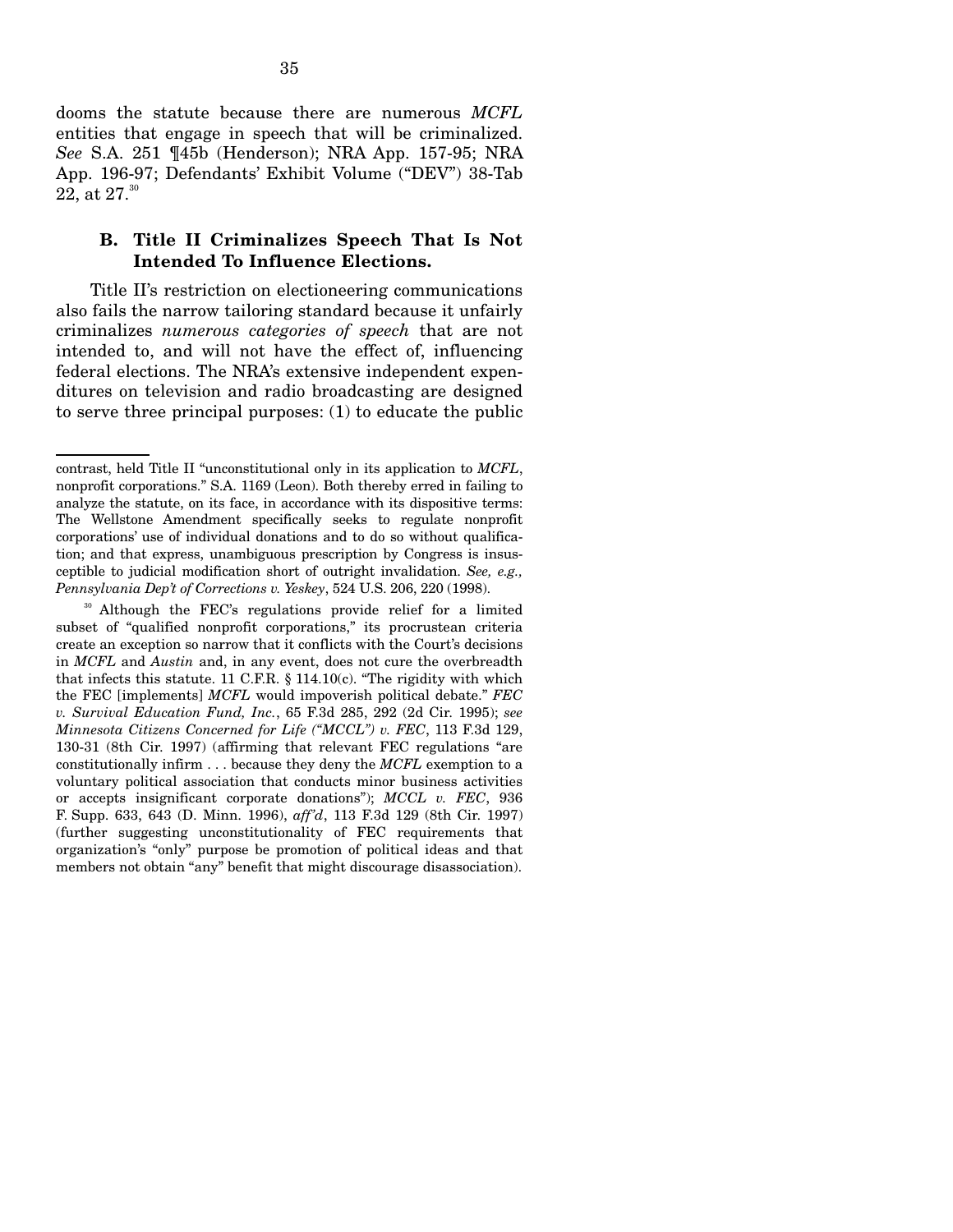about Second Amendment and related firearm issues, including pending legislative initiatives; (2) to defend itself against attacks aired by the broadcast media, including attacks by politicians opposed to the NRA's views on the Second Amendment and related issues; and (3) to recruit members and raise funds. When engaging in such speech, the NRA often makes references to public officials and candidates for federal office. *See* S.A. 256 ¶51 (Henderson). The vast majority of this speech is not intended to influence elections, *see* S.A. 858-59 (Kollar-Kotelly), and BCRA's criminalization of this speech demonstrates the statute's dramatic overbreadth.

1. Broadcasts that urge viewers and listeners to oppose or support pending legislation do not implicate the concerns that allegedly animate Title II. Just as this Court has recognized that speech pertaining to referenda does not raise a substantial concern about corruption, so too speech urging the passage or defeat of pending legislation does not carry any threat of corrupting the political process. *See Bellotti*, 435 U.S. at 790 ("The risk of corruption perceived in cases involving candidate elections simply is not present in a popular vote on a public issue.") (internal citation omitted). Even BCRA's sponsors proposed to the FEC a regulatory exception to allow "entities concerned about legislation to run true issue ads with a legislative objective and a request to contact an elected official during the 30 or 60 day windows." *See* NRA App. 209-10. Senator Jeffords has acknowledged that "there's nothing wrong with" a membership organization running an ad urging Senators to vote on legislation affecting its members. *See*  NRA App. 88 (Jeffords Dep.) ¶30. But, of course, the Wellstone Amendment and the FEC regulations now criminalize such speech.

For example, the NRA ran a series of TV ads criticizing the so-called Brady Bill and urging viewers to call their congressional representatives in support of an alternative legislative proposal. *See* NRA App. 885 (transcript); NRA App. A (video). These ads fall within even the Intervenors' conception of a "true issue ad," though BCRA now criminalizes them. Likewise, in 1994 the NRA ran a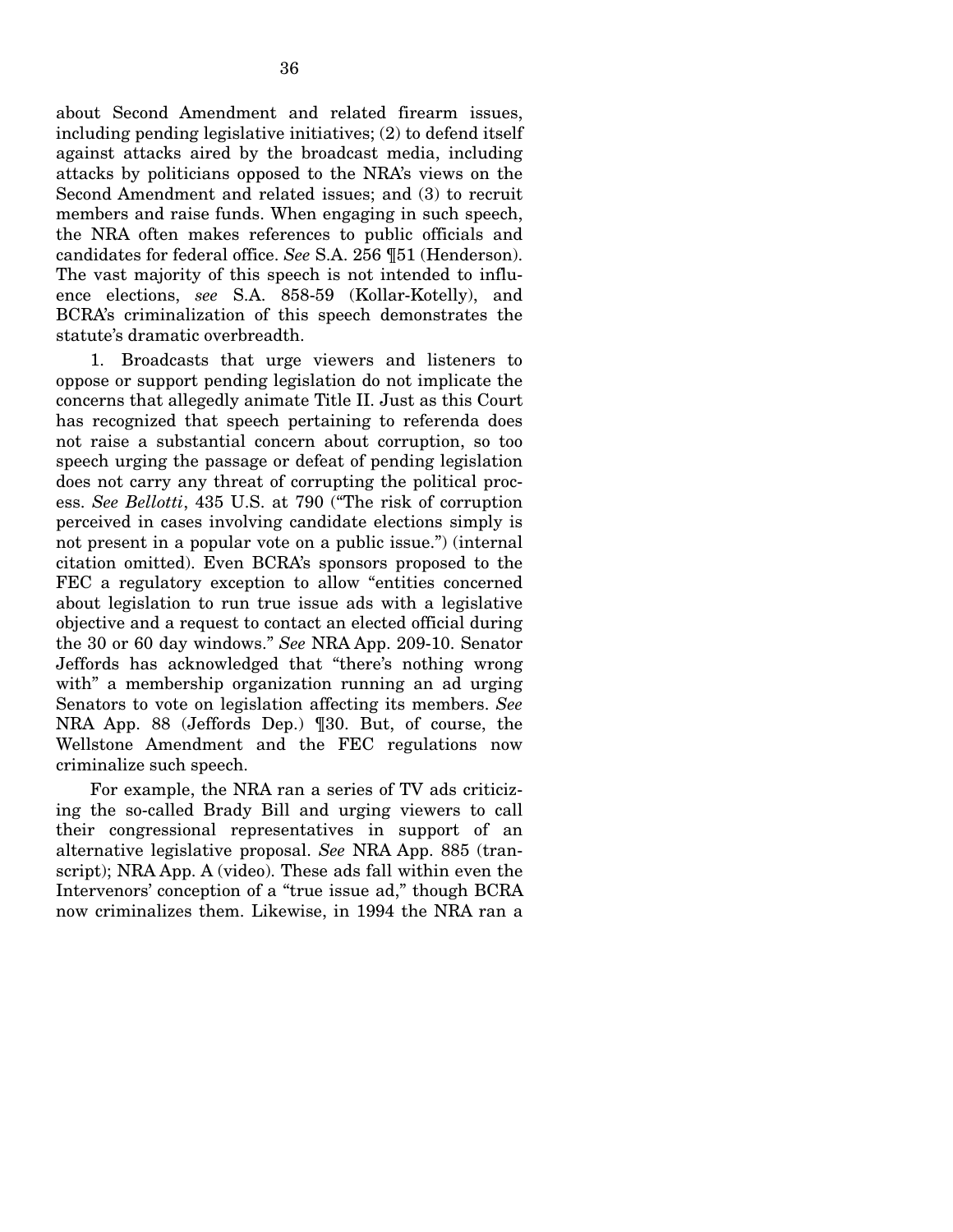series of broadcast ads in opposition to President Clinton's Crime Bill. The broadcasts urged viewers to "Call your congressman" to oppose passage of the bill. *See* NRA App. 886-88 (transcript); NRA App. A (video). All of these messages were quintessential political speech that was not intended to influence an election, regardless of when the ads might have been broadcast. The references to federal officeholders were necessary to urge Second Amendment supporters to pressure their representatives to defend this freedom.

The NRA also airs general educational programming to offset the mainstream media's biased coverage of news relating to Second Amendment rights. In response to a virtual blackout on coverage of issues important to the NRA and its members, the NRA in 2000 ran a series of indepth, half-hour broadcasts modeled on TV news magazines such as *60 Minutes*. *See* NRA App. 3-4 (LaPierre Decl.) ¶¶9-11; S.A. 256-58 ¶51 (Henderson). The topics included: gun registration and confiscation in England, Australia, and Canada; the impact of the Clinton administration's failure to pursue vigorous prosecution of existing gun laws; the identities and hypocrisy of the sponsors of the "Million Mom March"; and an analysis of Vice President Gore's position on the Second Amendment. *See* NRA App. 5-7 (LaPierre Decl.) ¶¶12-18; NRA App. 16-20 (La-Pierre Decl.) ¶¶39-46; S.A. 751-52 ¶2.11.4.4 & n.103 (Kollar-Kotelly). These broadcasts ran over 11,000 times at an expense of more than \$13 million, and were aired both on national cable channels and in targeted markets in virtually every state in the Union. *See* NRA App. 4 (LaPierre Decl.) ¶10; NRA App. 107.

One such NRA broadcast covered the mounting efforts to restrict private ownership of firearms in California. *See*  NRA App. 892-904; NRA App. D (video). During the 30 minute program, a poster bearing a likeness of President Clinton and the words "TWO YEARS LEFT TO GET YOUR GUNS" appeared while the reporter stated that California's legislation banning semi-automatic weapons was "[t]he first in the country and the model use[d for] the 1994 Clinton-Gore assault weapons ban." NRA App. 892.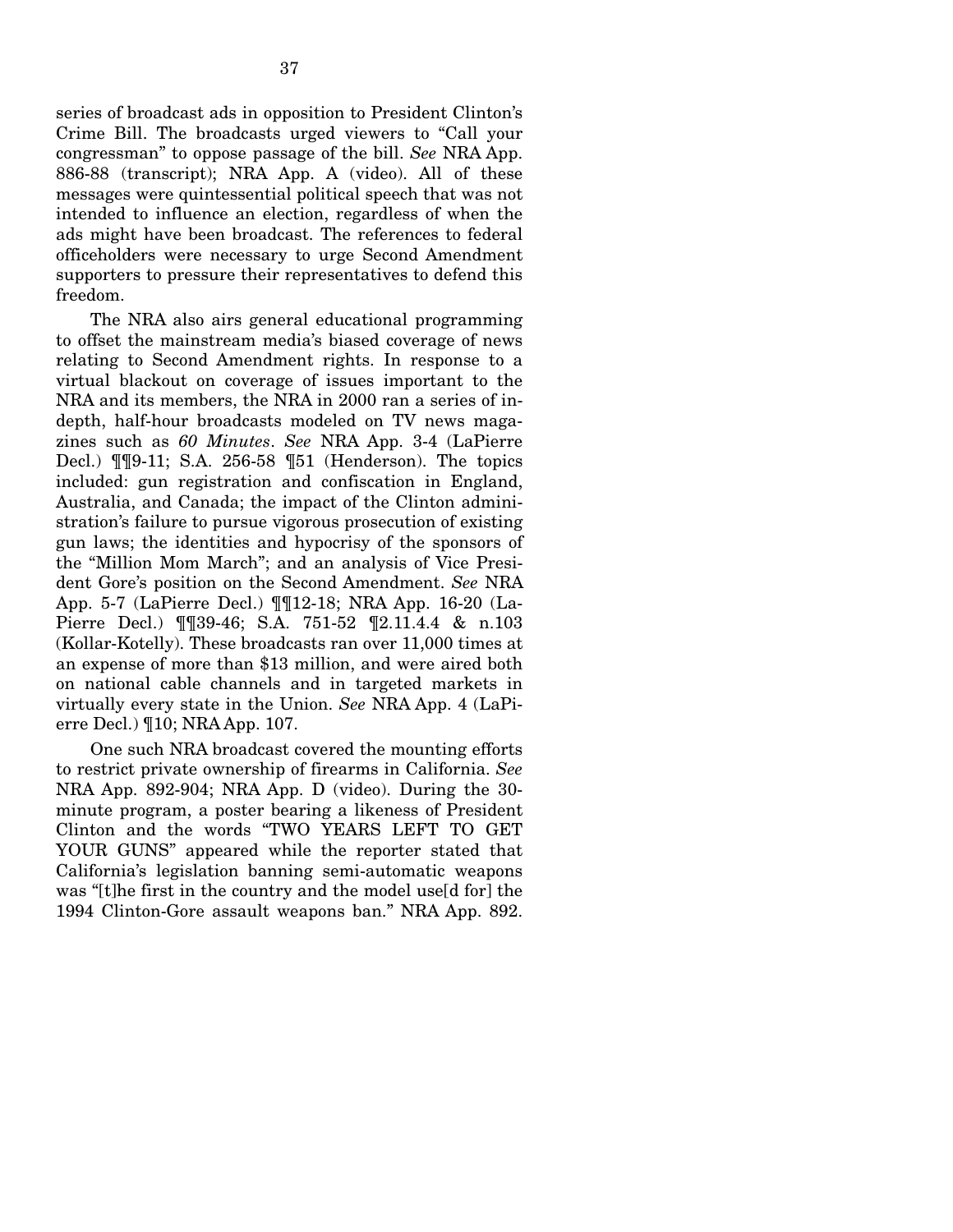This single reference to Mr. Gore would have sufficed to trigger BCRA's criminal penalties for each of the more than 800 airings that occurred in California alone between August 29, 2000 and November 5, 2000. *See* NRA App. 216. None of these airings was intended to influence a federal election. NRA App. 5-6 (LaPierre Decl.) ¶14. Indeed, in California the outcome of the 2000 presidential election was never in serious doubt, and the NRA would not have wasted its scarce resources on such a contest if influencing the election had been its objective. $31$ 

2. As Judge Henderson found, "the NRA's frequent references to candidates for federal office in the programming it broadcasts throughout the election cycle . . . enable the NRA to respond directly and effectively to frequent criticism by politicians and the media." S.A. 256-57 ¶51 (Henderson). For example, on March 2, 2000, President Clinton appeared on NBC's Today Show. During the 15 minute interview, he pointedly criticized the NRA and made several erroneous statements, including that the NRA is "against anything that requires anybody to do anything as a member of society that helps to make it safer." *See* NRA App. 905-10 (transcript); NRA App. C (video), S.A. 258 (Henderson).

In order to get its side of the story out, the NRA developed and aired a series of thirteen 30- and 60-second ads featuring the organization's President, Charlton Heston. *See* NRA App. 914-16 (transcript); NRA App. B (video). Critical to framing an effective response was

<sup>&</sup>lt;sup>31</sup> The NRA also aired a broadcast in 2000 entitled "It Can't Happen Here." *See* NRA App. 917-29 (transcript); NRA App. E (video). This program was substantially similar to the "California" program and was run throughout the United States from August through October of 2000. *See* NRA App. 217-20. Although Vice President Gore's image on the cover of the NRA's magazine appeared three times on the screen during this 30-minute broadcast and a single reference was made to the Clinton-Gore administration, this program was not intended to influence a federal election in any way. *See* NRA App. 917, 920, 924, 929; NRA App. 6 (LaPierre Decl.) ¶15; S.A. 257 ¶51b (Henderson).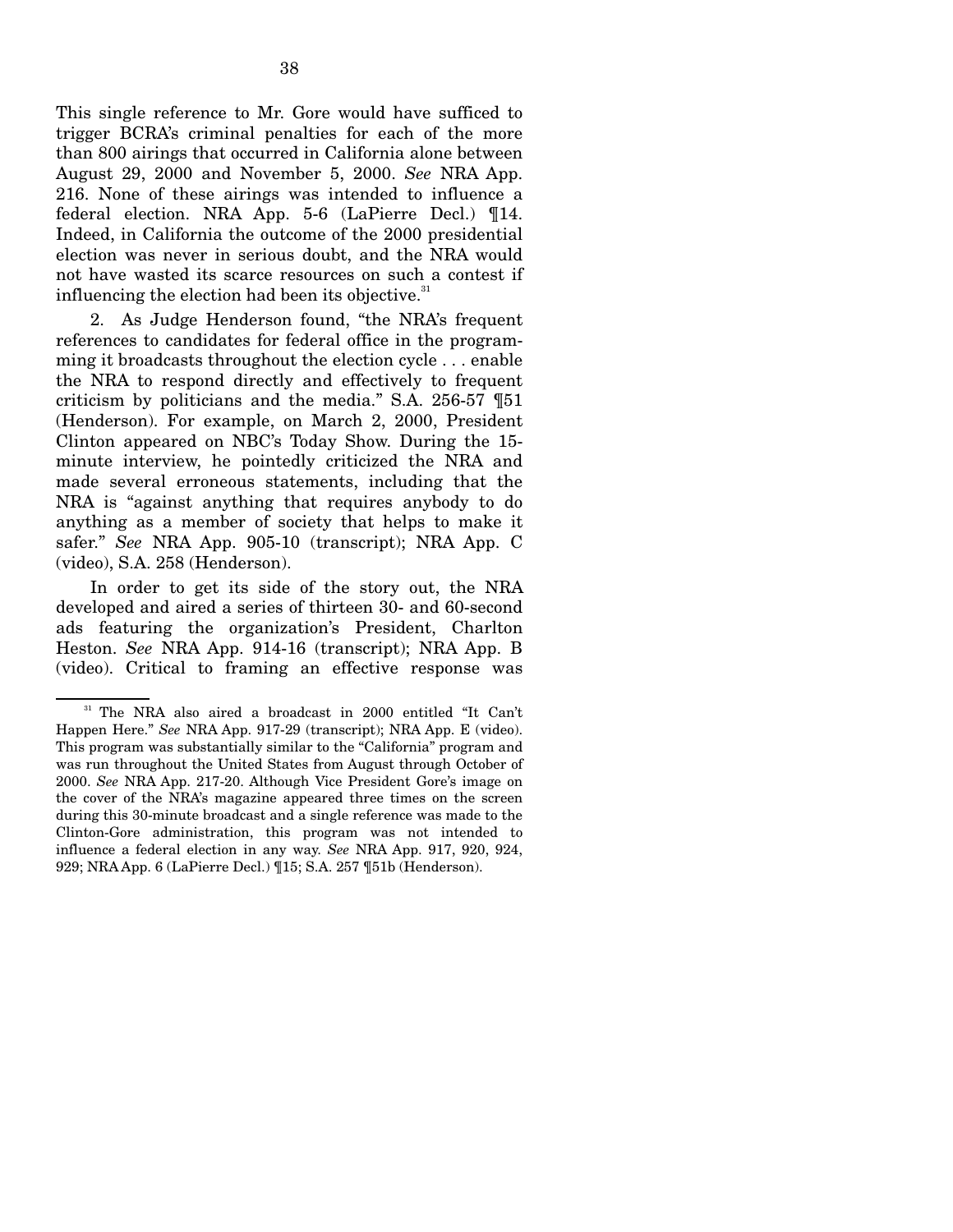the NRA's ability to refute specific statements made by President Clinton and to refer to him by name. *See* S.A. 258 (Henderson). The NRA designed the ad campaign to elevate the controversy to such a degree that NRA representatives would be invited onto national media outlets and would thus gain a forum to defend the NRA before a national audience. NRA App. 36-38 (McQueen Decl.) ¶25(c)-(f); S.A. 258-59 (Henderson). The media strategy succeeded, and NRA representatives were invited to appear on several nationwide news shows. Without access to paid media and without the ability to refer to President Clinton by name, the NRA would not have been able to gain access to the national television audience that had heard President Clinton's statements. *See* S.A. 258-59 (Henderson); NRA App. 36-40 ¶25. Although the NRA's ads would not have been prohibited by Title II because President Clinton was not running for reelection, they illustrate the critical role that paid programming plays in allowing the NRA to defend itself.

Some politicians also use their campaign ads to attack the NRA by name. There are dozens of recent examples of such ads. See NRA App. 223-44.<sup>32</sup> But BCRA would limit the NRA's ability to defend itself by responding directly to its attackers through the same medium.

The NRA's paid broadcasts also allow it to defend against and rebut biased media reporting. *See* NRA App.

NRA App. 226.

<sup>&</sup>lt;sup>32</sup> Just this past election cycle, for example, Mark Shriver, a candidate in the Democratic primary for the 8th congressional district in Maryland, and his opponent, Chris Van Hollen, attacked the NRA in a series of TV ads. *See* NRA App. 226-29. The most egregious attack was run by Mr. Shriver:

I . . . defeated a piece of legislation backed by the NRA that would have allowed convicted felons to own handguns. That's bad public policy. We shouldn't allow people who are convicted of domestic violence to own a handgun. . . . I welcome the fight from the NRA. Nothing would give me more pleasure than defeating the NRA**.**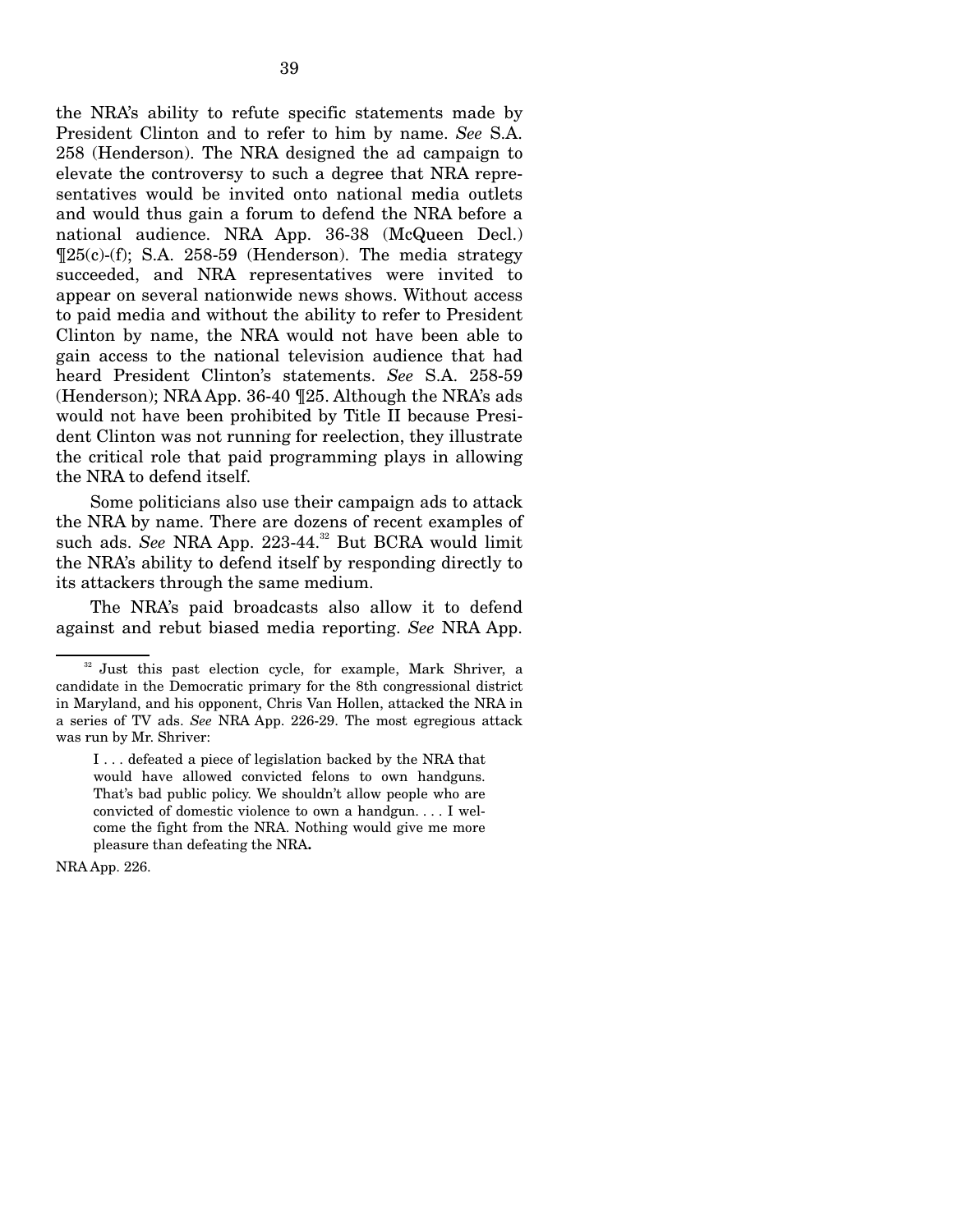15-16 (LaPierre Decl.) ¶¶37-38. The media's coverage of the Million Mom March is illustrative. In the spring of 2000, the sponsors of that event worked closely with the Clinton White House and were able to gain enormous exposure (through free national media coverage) for their attacks on the NRA. *See* NRA App. 16-17 ¶39. In response, the NRA aired a 30-minute paid program that examined the forces and influences behind the Million Mom March. *See* NRA App. 17; *see also* NRA App. 930-42 (Infomercial transcript); NRA App. F (video). The program criticized celebrities and politicians (such as Senator Feinstein) for advocating confiscation of handguns from ordinary citizens while ensuring that they (or their personal bodyguards) retain their guns. *See* NRA App. 931. The program also included a short statement from Senator Orrin Hatch criticizing anti-gun celebrities. *See* NRA App. 931, 939; S.A. 257 ¶51c (Henderson). Additionally, during a solicitation for new members, the program showed a cover of the NRA's magazine FIRST FREEDOM reading "Clinton to the Gore" and depicting President Clinton morphing into Vice President Gore. NRA App. 934, 937, 942. The program also stated that "President Clinton, Hillary [Clinton, then a candidate for the Senate], [and] Schumer" were at the Million Mom March "for their own political gain," *id*. at 933; and another segment chastised the "Clinton-Gore White House" for having "turned its back on real justice" by allowing the number of federal firearm prosecutions to drop by 44 percent between 1992 and 1998. *Id*. at 937.

This news magazine was broadcast throughout the country from July to November 2000. For two months prior to the 2000 election, all of the airings nationwide would have been prohibited under BCRA because of two references to the "Clinton/Gore" administration's record on prosecution of federal firearms laws and the depiction of a magazine cover. The program aired dozens of times in California in the 60 days prior to Senator Feinstein's reelection. *See* S.A. 257 ¶51c (Henderson); NRA App. 245- 48. It also aired in New York in the 30 days prior to Senator Clinton's primary race for the Democratic nomination for Senate, NRA App. 249, 251, and in Utah in the 60 days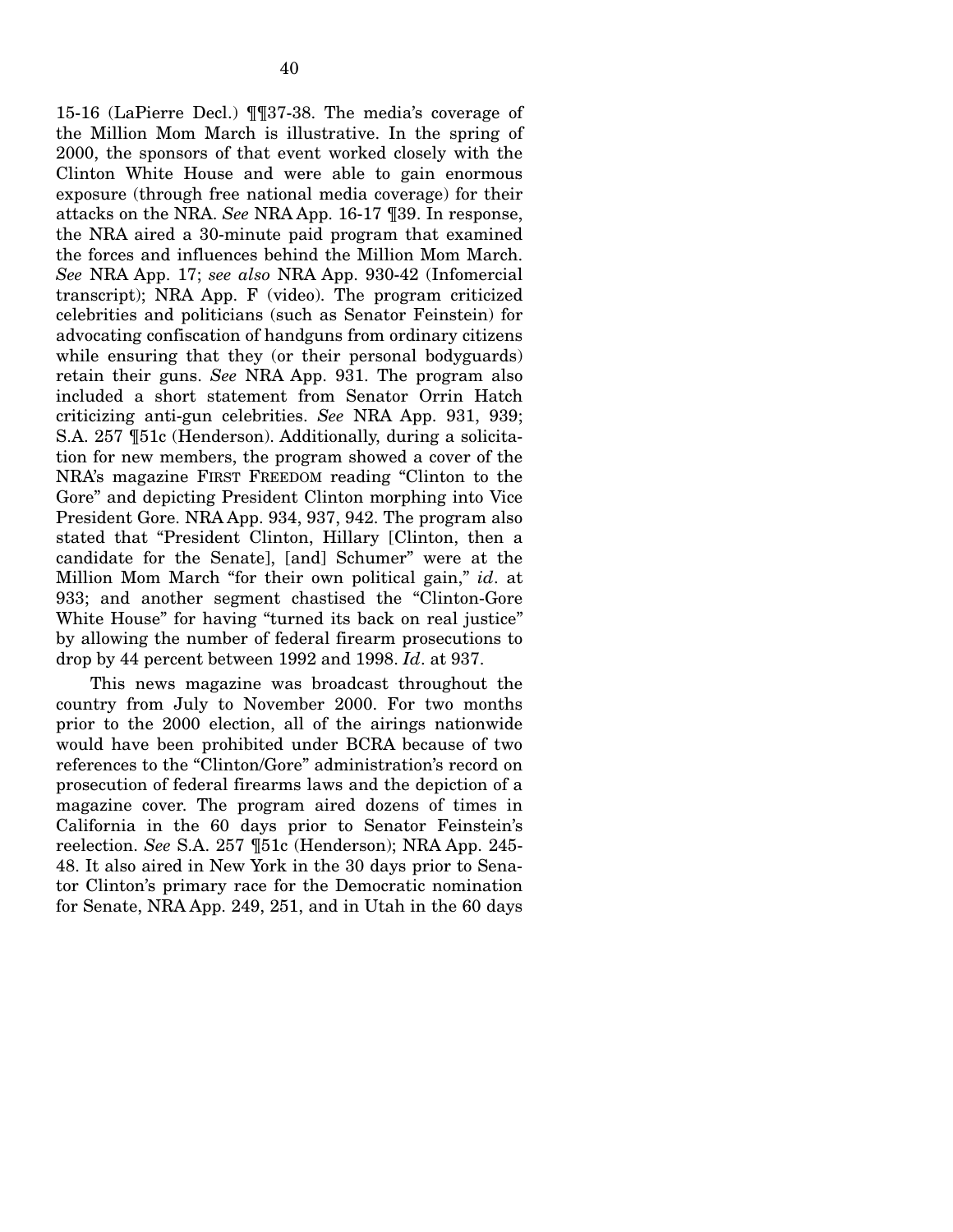prior to Senator Hatch's reelection. NRA App. 973 (NRA-ACK 11415.) But in defending itself against the attacks launched at the Million Mom March, the NRA had no intention of influencing a federal election. *See* NRA App. 17 (LaPierre Decl.) ¶40. Indeed, Senator Clinton's primary election and Senators Hatch's and Feinstein's general elections were not competitive, and the ad ran heavily in states that Mr. Gore had no chance of winning.

3. The NRA also broadcasts programs that are designed to increase its membership and to raise funds. An integral part of such speech is identifying the threats posed to Second Amendment rights by anti-gun politicians. In making fundraising appeals, the NRA has repeatedly referred to Senators Schumer, Feinstein, and Clinton, as well as to President Clinton and Vice President Gore, and criticized their positions on Second Amendment rights. *See, e.g.*, NRA App. 133-56. These fundraising activities are not designed to influence federal elections. Rather, they are targeted at communities that the NRA believes are concerned about preserving the Second Amendment and already have very negative impressions of the federal officeholders named in the fundraising appeals.<sup>33</sup>

<sup>&</sup>lt;sup>33</sup> For example, the NRA aired a "Tribute" to Charlton Heston throughout the country from June through September 2000. NRA App. 17. The program contained several references to then-Vice President Gore. *Id*. at 947; *see* S.A. 752 n.104 (Kollar-Kotelly). Despite these limited references, the program was not intended to influence the outcome of a federal election. NRA App. 22 (LaPierre Decl.) ¶50. Indeed, when the ad was run within the 60 days prior to the election, it aired in markets such as Dallas, Texas, and Los Angeles, California, where the outcome of the presidential election was not in doubt. NRA App. 252, 253. Additionally, during the appeals for new members, Senator Feinstein's name was briefly mentioned in text at the bottom of the screen in a ticker format. NRA App. 945, 947 ("National gun registration plan from Sen. Dianne Feinstein – Campaign Centers on Gun Photo ID's."). Again, although this program ran in September of 2000 in California, it was not intended to influence Senator Feinstein's reelection contest, which was not competitive. *See* NRA App. 21-22. Similarly, the NRA in 1999 aired "Banned In Canada," which warned viewers that (Continued on following page)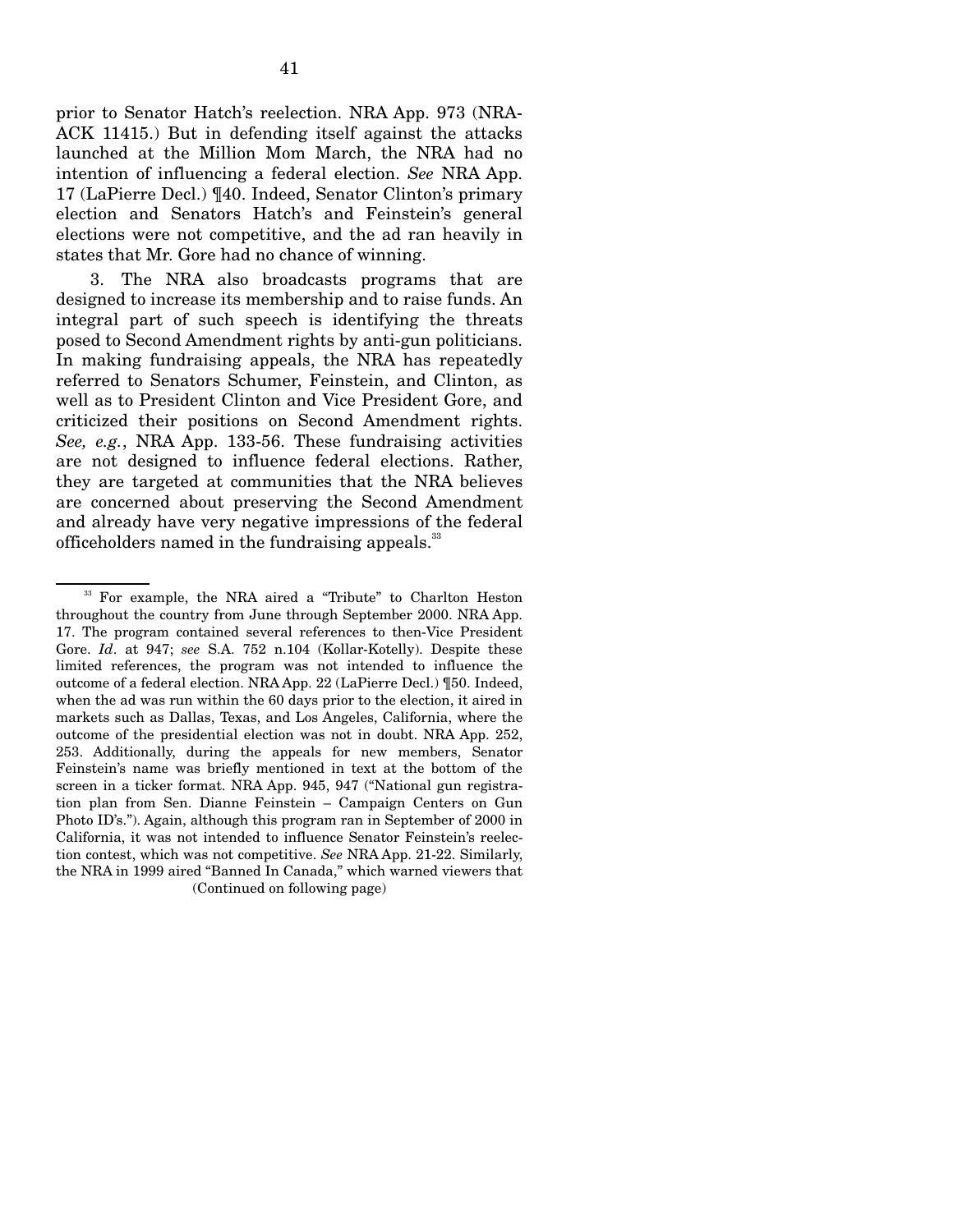4. As the foregoing reflects, in the year 2000 alone, the NRA aired issue advocacy on hundreds, if not thousands, of occasions when it had no intent to influence a federal election but nonetheless would face criminal penalties under BCRA. Title II, accordingly, must fall, for the criminalization of "a large amount of speech" that is protected under the First Amendment demonstrates that the statute is fatally overbroad. *Reno v. ACLU*, 521 U.S. 844, 874 (1997). And even if the Court rests its overbreadth analysis on the *percentage* of "innocent" political speech that is prohibited by Title II, the NRA's speech alone demonstrates the palpable flaws in the *Buying Time 2000* study relied upon by Congress and Defendants to justify the speech restriction.

By design, the study excluded all of the 330,000 minutes of the NRA's speech that took the form of halfhour news magazines, for the study considered only ads that lasted less than two minutes on television. Indeed, the amount of NRA speech neglected by the study is, in terms of total airtime, more than twice that which its authors considered. *See* Expert Report of Kenneth Goldstein, DEV3-Tab 7, Table 4 (interest groups ran 133,335 political ads in 2000). As explained above, most of the NRA's infomercials, including those that referenced candidates, were devoted solely to issue advocacy and were not intended to influence an election. When the documented airings of the NRA's broadcast are added to the proper numerator and denominators identified in the McConnell Plaintiffs' brief, Title II is shown to be at least 34 percent overbroad and thus plainly constitutionally invalid. *See* S.A. 257-58 ¶51d (Henderson).<sup>34</sup>

<sup>&</sup>quot;powerful people like Senator Charles Schumer, the most anti-gun politician in history, have a very different future in mind for you"; no election was looming at the time, and Senator Schumer himself was not up for election until 2004. *See* NRA App. 987, 999.

<sup>&</sup>lt;sup>34</sup> Both Judges Kollar-Kotelly and Leon inexplicably stated that the NRA had not established how its news magazines would have affected (Continued on following page)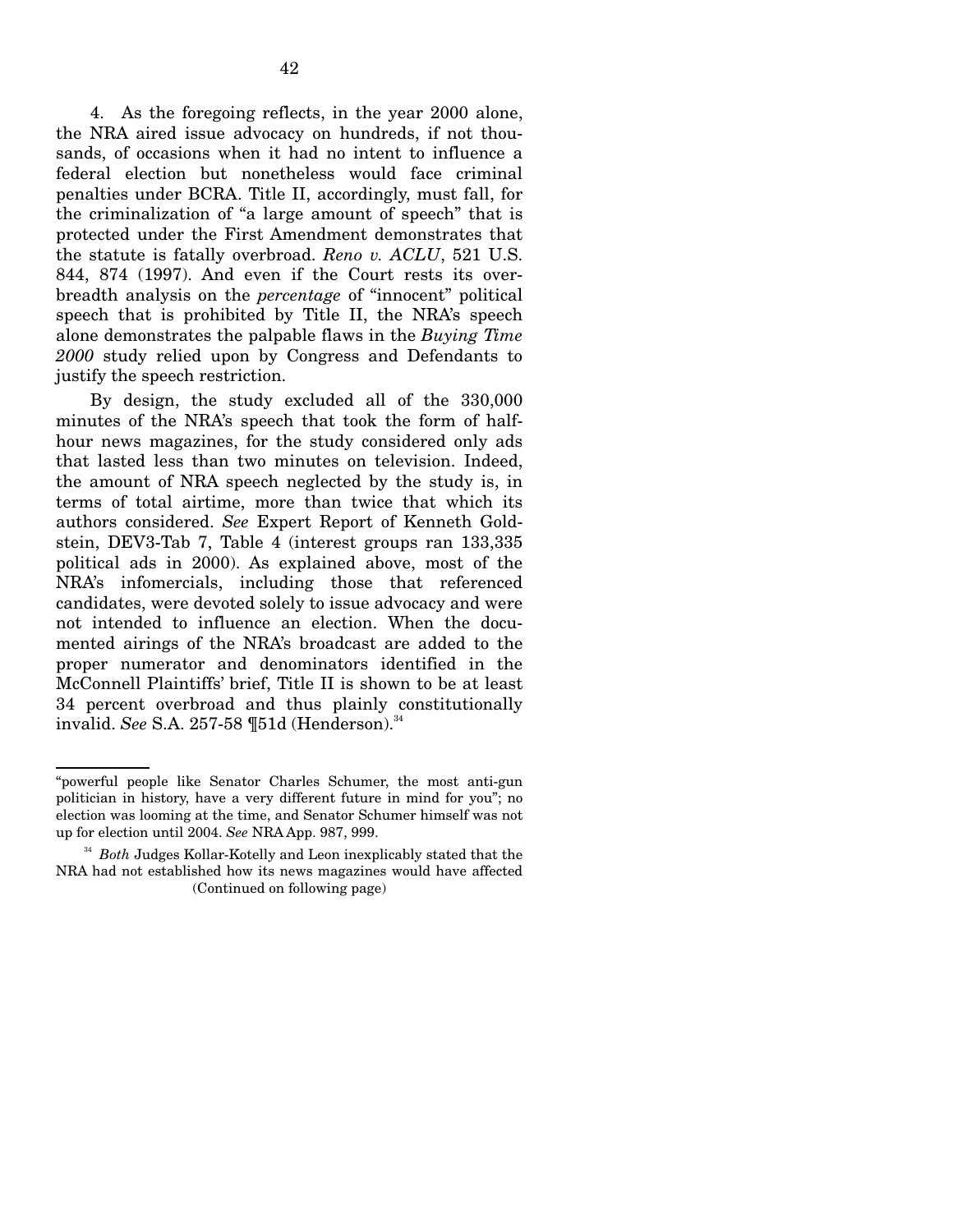Title II will also have a chilling effect because it creates a practical nightmare for national issue advocacy groups that wish to continue to engage in political discourse without running afoul of the statute's criminal sanctions. In 2004, such groups will have to censor their broadcasts in no fewer than 1,505 markets at varying times.<sup>35</sup> And there will be thousands of candidates whose names must be cleansed from broadcasts reaching the relevant markets. *See* NRA App. 118-19 (indicating that there were 2,100 candidates for the House and Senate in 1998). In attempting to comply with Title II, the NRA must first identify the precise time that each primary occurs for all political parties in each state, and the names of each and every candidate for federal office. The resulting database will have to be constantly updated to reflect candidates dropping in and out of all the races. The NRA will then have to cross-check its speech for any reference to any candidate within the proscribed markets and times. Even the Defendants' own experts concede that "[t]he hodgepodge of different primary dates makes it difficult" to identify speech that is covered by Title II. *See* Expert Report of Krasno and Sorauf, DEV1-Tab 2, at 61.<sup>36</sup>

(Continued on following page)

the results of *Buying Time.* S.A. 1072-73 *(*Kollar-Kotelly); S.A. 1355-56 (Leon). But the details of the calculation upon which Judge Henderson relied were set forth in the NRA's Reply Br. below at 24-25 & n.21 (citing NRA App. 216, 1005-1049).

<sup>&</sup>lt;sup>35</sup> In 2004, there will be as many as 870 primaries for the House of Representatives (a Republican and Democratic primary for each House race), 66 primaries for Senate races, 100 primaries for the Republican and Democratic nominations for the presidency, 435 general elections for the House, 33 Senate general elections, and one general presidential election. These calculations exclude, of course, the primaries for third party candidates and thus represent a conservative estimate of the number of races that will trigger BCRA's requirements.

<sup>&</sup>lt;sup>36</sup> It will be especially onerous for the NRA to purge references to candidates for federal office from its 30-minute news magazines. Much of this programming is devoted to unscripted interviews with ordinary citizens. The NRA will have to transcribe these interviews so that it can compile the names of all those who are referenced during the program.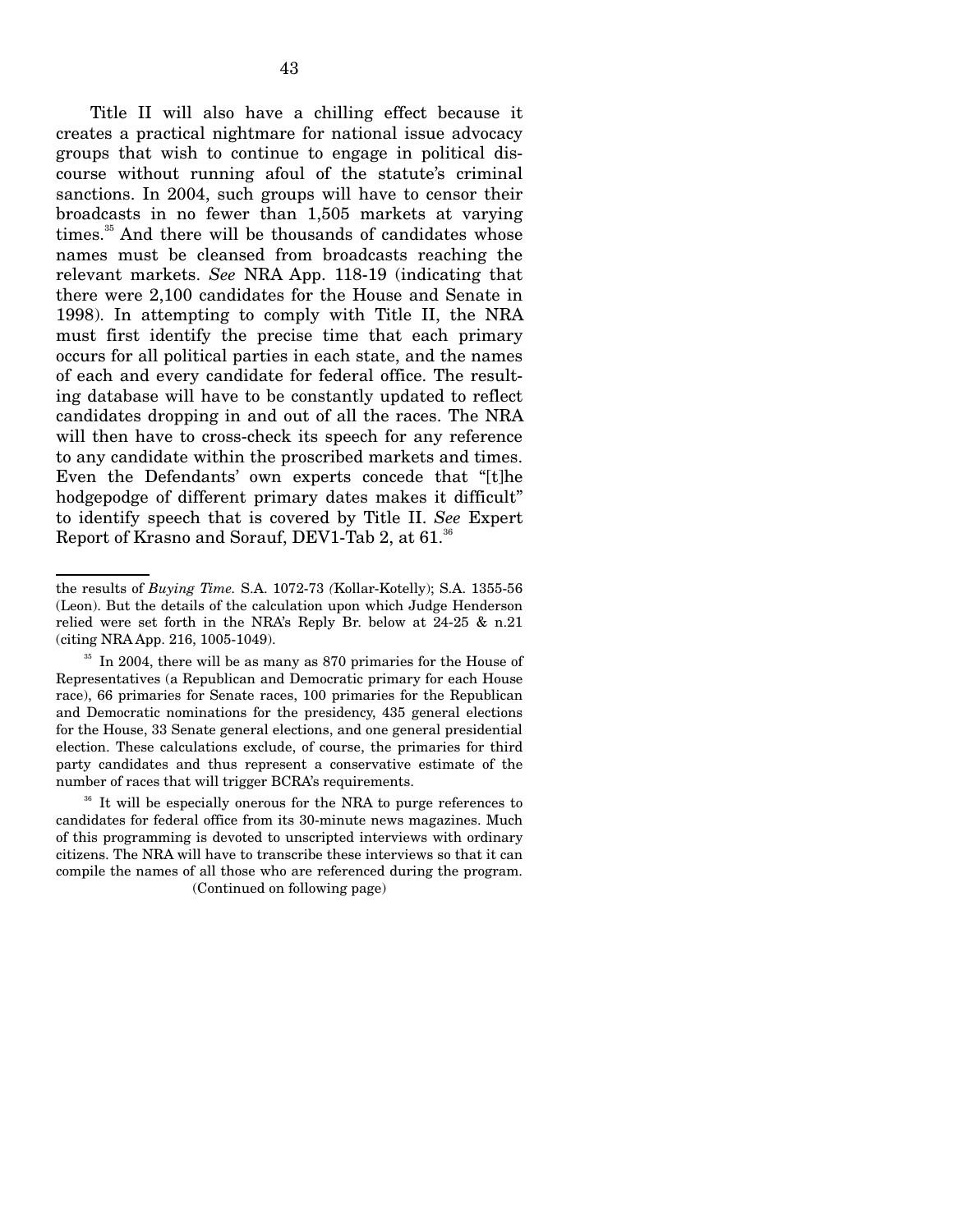## **V. TITLE II UNCONSTITUTIONALLY DISCRIMI-NATES IN FAVOR OF MEDIA CORPORATIONS.**

Title II's restriction of "electioneering communications" does not extend to any "communication appearing in a news story, commentary, or editorial distributed through the facilities of any broadcast station." BCRA §201(a). During the period when all other corporations are muzzled, media companies may air as many of *their own*  electioneering communications as they wish. Unlike other corporations, they can endorse candidates for election and name candidates while editorializing on particular issues. But Title II's media exception does more than give the broadcast companies a special license to discuss candidates for federal office.

By banning advocacy groups from buying their own advertising time, Title II puts those broadcasters in the position of being able to grant (or deny) speech licenses to advocacy groups whose only remaining hope for air time is to be chosen by a broadcaster for inclusion on one of its programs. This reinforces the station owners' "unfettered power . . . to communicate only their own views on public issues, . . . and to permit on the air only those with whom

Additionally, some of the interviews contain references to officeholders, such as the attorney general of a particular state, without including his name. *See, e.g*., NRA App. 919 ("And when gun owners call ATF directly or the California Attorney General's Office, they can't get a straight answer from them either."). The NRA will have to identify each unnamed officeholder given that Title II covers references to specific offices. *See* 11 C.F.R. § 100.29(b)(2). Many of the NRA's programs include footage of protests against anti-gun measures, so the NRA will have to scan and transcribe the text of all the placards carried by the protesters to ensure that none contains the name of a candidate or references a specific office. And the NRA will face the task of making sure that the candidates themselves do not appear in these protests or any of its news footage. Once all of these names have been compiled, then the NRA must then match them against the database of candidates for federal office. The complexity of this process will severely chill the NRA's speech.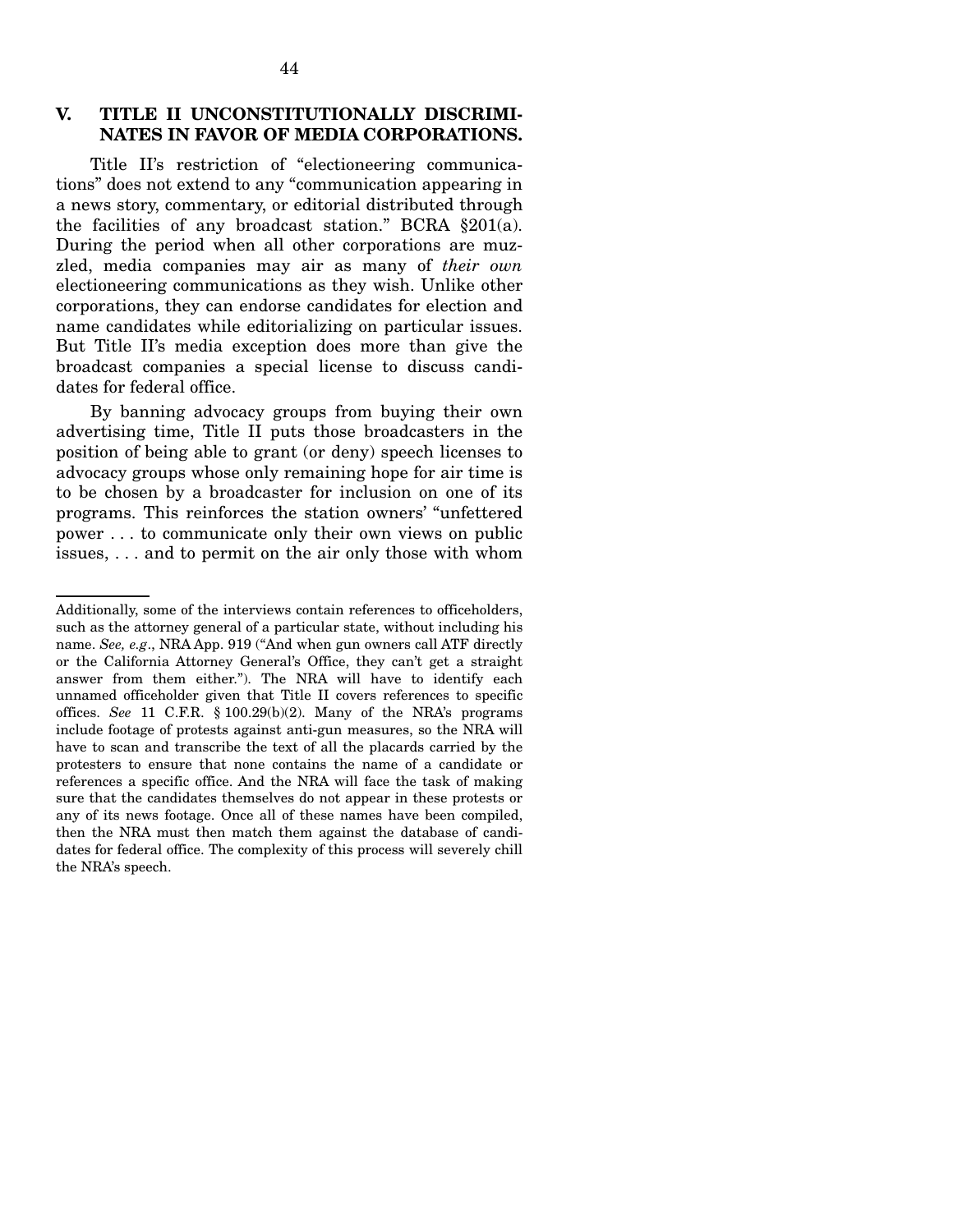they agree[ ]." *Red Lion Broad. Co. v. FCC*, 395 U.S. 367, 392 (1969); *see also FCC v. League of Women Voters*, 468 U.S. 364, 398 (1984). An eighteenth century British colonial censor armed only with the Stamp Act would salivate at the prospect of wielding the speech-licensing power that Title II confers on the broadcast media.

The public debate in the weeks preceding an election will now be heavily skewed by Title II to those viewpoints that the broadcast media, as super-gatekeepers, judge to be worthy of consideration. During future elections, the NRA will be limited to its PAC funds in broadcasting any communication that even refers to a candidate; by contrast, General Electric, for example, will be free to broadcast criticism or praise of candidates at will. Indeed, a multinational conglomerate that happens to own a TV network and cable channels, Rupert Murdoch's News Corporation, can use its general treasury funds to produce a weekly hour-long program ("American Candidate") that effectively launches its very own political candidate, *see*  NRA App. 343-47, while the NRA – funded by millions of regular Americans with annual dues of \$30 each – would commit a federal crime if it purchased a 30-second commercial spot during that program that so much as *referred*  to that candidate.

This is unconstitutional. This Court has rejected the proposition that "communication by corporate members of the institutional press is entitled to greater protection than the same communication by [non-media companies]." *Bellotti*, 435 U.S. at 783 n.18; *see also Dun & Bradstreet, Inc. v. Greenmoss Builders, Inc*., 472 U.S. 749, 784 (1985). The First Amendment does not enshrine the press, *for its own sake*, as a favored institution *apart* from the public. There is no favored Fourth Estate here, any more than there is a First Estate (the clergy) or a Second Estate (the aristocracy). The rights of the media are *derivative of the rights of the people*. The press is protected only because it "serves . . . as a constitutionally chosen means for keeping officials elected by the people responsible to all the people whom they were selected to serve." *Mills v. Alabama*, 384 U.S. 214, 219 (1966).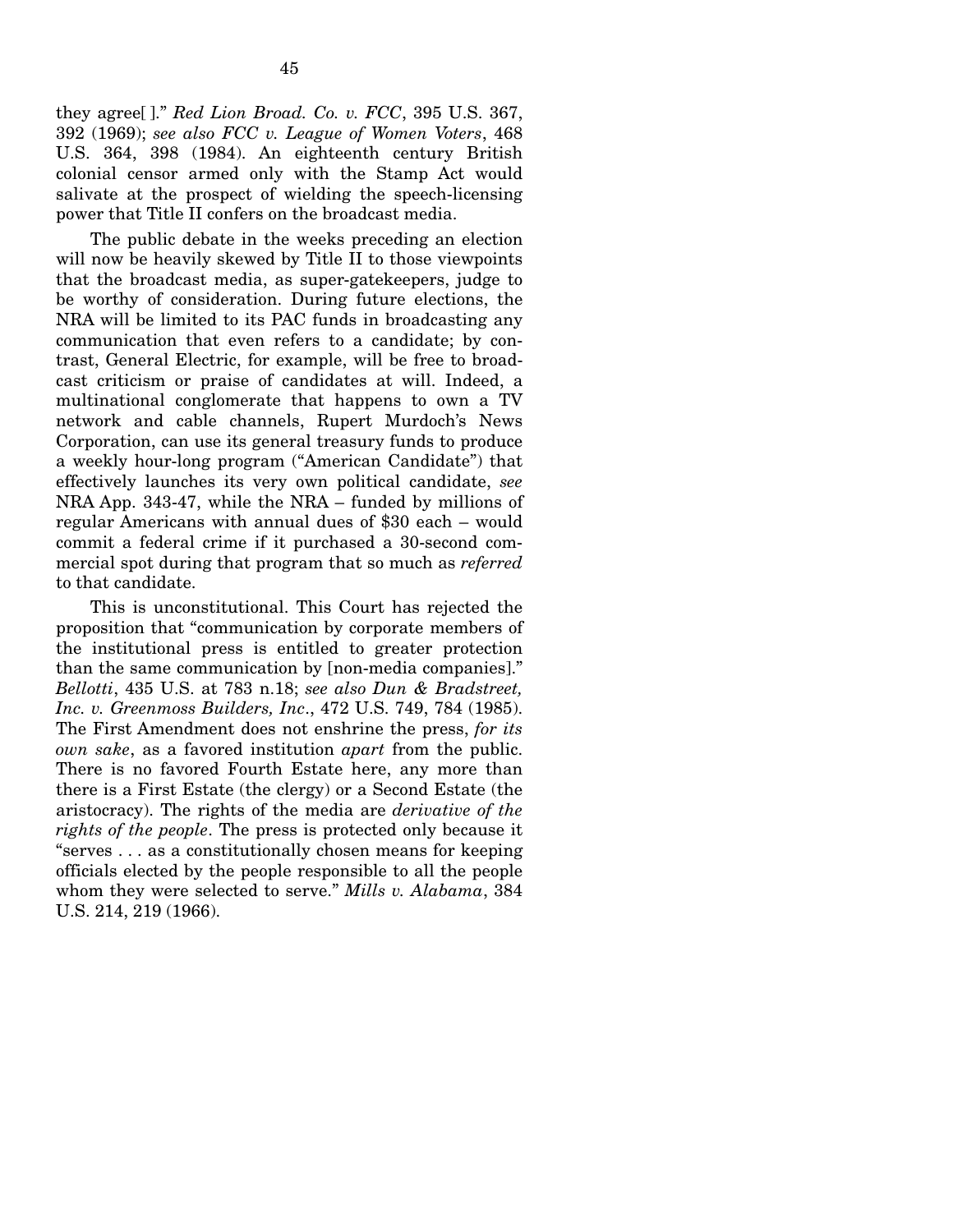The Equal Protection Clause prohibits the Government from discriminating between classes of speakers without a compelling governmental purpose. *See Austin*, 494 U.S. at 667. In *Austin*, this Court confirmed that a law exempting media companies from a regulation of political speech triggers strict scrutiny, but concluded that there was a compelling governmental purpose for this discrimination: the "unique role that the press plays in 'informing and educating the public, offering criticism, and providing a forum for discussion and debate.'" *Id.* at 667 (quoting *Bellotti*, 435 U.S. at 781). The Court found that "media corporations differ significantly from other corporations in that their resources are devoted to the collection of information and its dissemination to the public." *Id.* 

*Austin* cannot save Title II's media exception because the uncontested evidence in the record demonstrates that *Austin*'s factual predicates no longer exist. The creation and proliferation of the Internet has permanently transformed "the collection of information and its dissemination to the public," and the absorption of media companies into multinational conglomerates negates any notion that media companies are either "unique" or immune from the corruption-related concerns that are claimed to be the driving force behind BCRA.

Under strict scrutiny, the Government may not simply "posit" the existence of a compelling governmental interest, but must "demonstrate" that interest through the presentation of substantial evidence. *Turner,* 520 U.S. at 191; *see United States v. Playboy Entm't Group, Inc*., 529 U.S. 803, 816-19 (2000). And this Court has recently recognized that the existence of the extraordinary facts needed to satisfy strict scrutiny at one time does not necessarily mean that those facts will continue to exist to justify a similar law in the future. *See generally Grutter v. Bollinger*, No. 02-241, slip op. at 31 (U.S. June 23, 2003). Given that 13 years have passed since the *Austin* Court upheld a state law favoring the political speech of media companies over that of nonmedia companies, the NRA's challenge to Title II's media exemption obligated the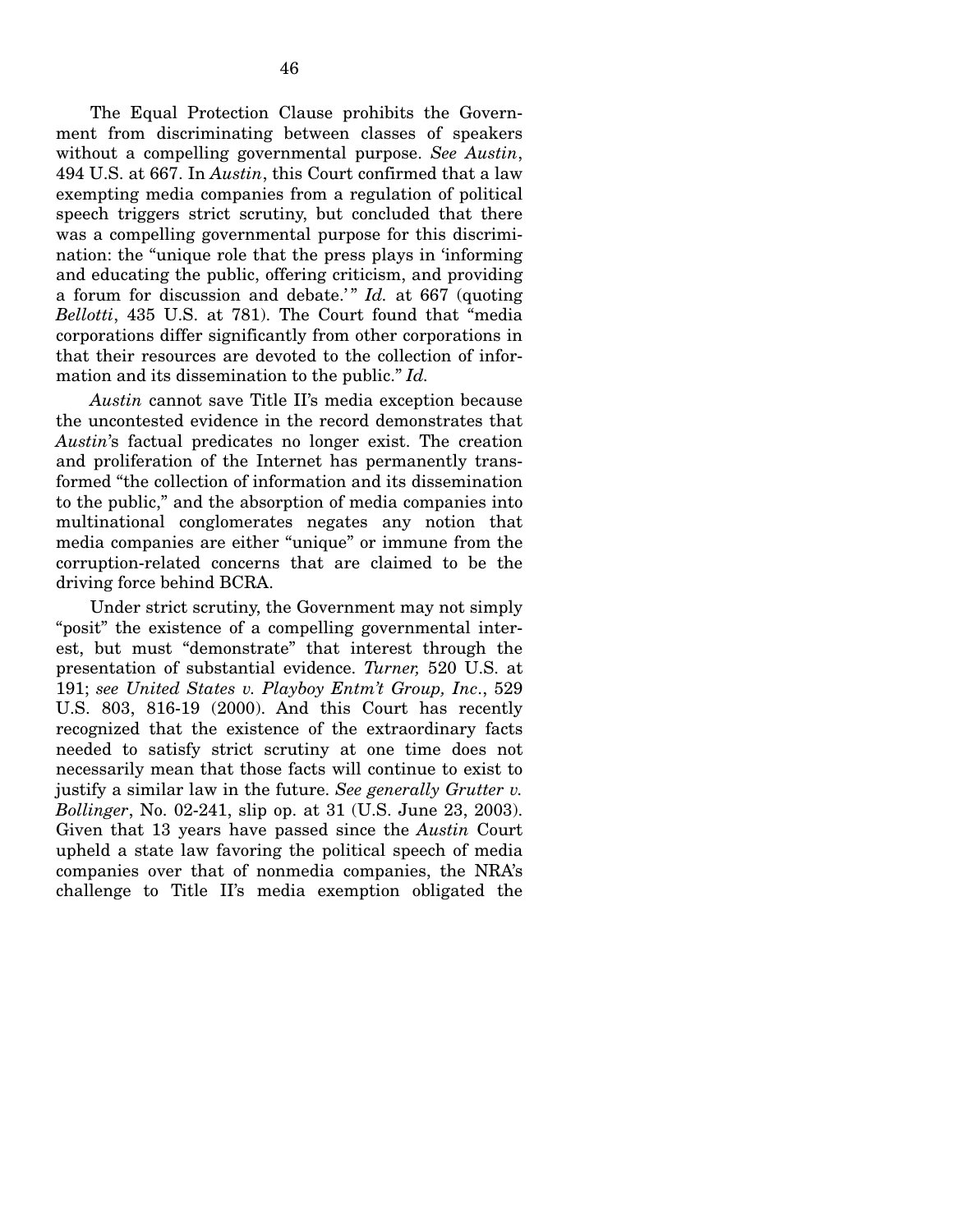Government to present *evidence* demonstrating why that discrimination satisfies strict scrutiny.

Despite this burden, the Government presented *no evidence* to the trial court that might justify Title II's discrimination in favor of media companies, choosing instead to rely solely upon *Austin*. The majority below followed suit. *See* S.A. 883-84 (Kollar-Kotelly). But while it rejected the NRA's argument, the District Court did not (and could not) reject the *uncontested* facts that persuaded Judge Henderson that "[t]he media industry is no longer 'unique' in the way that it was 10 or 15 years ago." S.A. 273 ¶54(a)(5) (Henderson). Neither Judge Kollar-Kotelly nor Judge Leon found any facts that contradict Judge Henderson's core factual finding.<sup>37</sup>

When the factual record in *Austin* closed in 1986, the internet was essentially nonexistent. Now, as Judge Henderson found, "[m]ore than 168 million Americans, or 60 percent of the general public, use the internet," meaning that "[m]ore Americans use the internet than read a daily newspaper." S.A. 272-73  $\P(54(a)(3)(A)$  (Henderson). Judge Henderson also found that as "a source of news and information, the internet rivals and is displacing the broadcast media," that the "rapid growth in internet usage

<sup>&</sup>lt;sup>37</sup> Judge Kollar-Kotelly rejected the contention that Internet advertisements are "comparable to those broadcast over TV and radio in terms of their public reach and impact," S.A. 739-41 ¶¶2.10.3, 2.10.4 (Kollar-Kotelly), because Internet viewers "make a choice to go to the website and download or watch the program, while advertisements on television and radio are aired throughout programming without any viewer choice." S.A. 739-40 ¶2.10.3.1 (Kollar-Kotelly). Judge Henderson certainly did not find this distinction relevant, *see* S.A. 272-73 ¶54a(3) (Henderson), nor did Judge Leon endorse it. More importantly, neither Judge Kollar-Kotelly nor Judge Leon rejected any of the specific facts related to the proliferation of Internet usage found by Judge Henderson, and therefore did not (and could not) reject the proposition that the Internet has dramatically changed the "collection of information and its dissemination" since the time *Austin* was decided.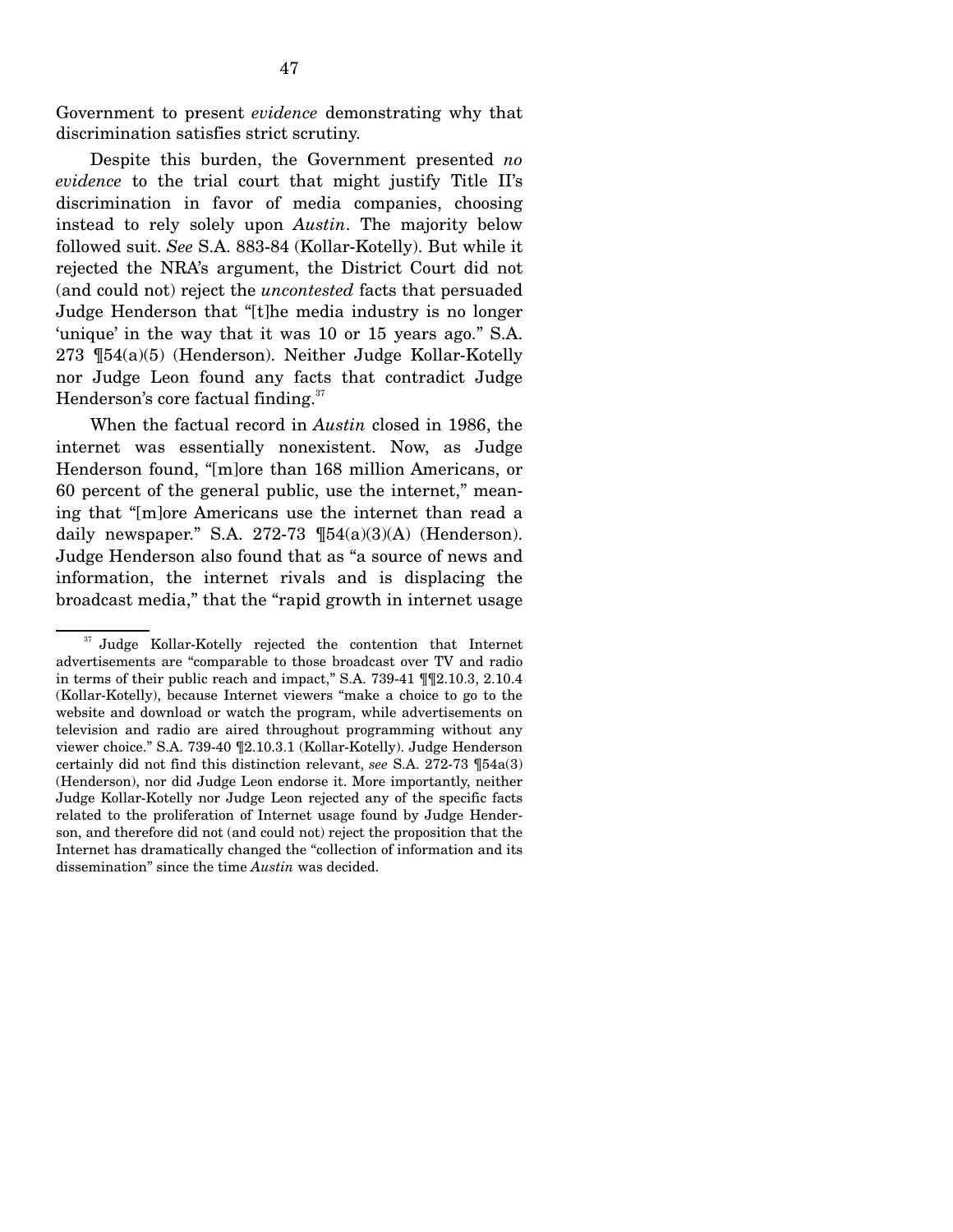is one of the reasons for the dramatic decline in broadcast news program viewing," and that "[n]umerous websites provide an alternative source of daily news and challenge the market dominance previously enjoyed by the traditional media." S.A. 274  $\P54(a)(3)(B)$  (Henderson). In particular, "[t]he internet has also become an increasingly popular source of political news during election periods." *Id.* 

Based upon the undisputed evidence, Judge Henderson concluded that "[o]ver the past decade the role of the traditional media in informing and educating the public has been profoundly altered by the emergence of the internet," to the point of negating the factual premise of *Austin* that traditional broadcast companies play a "unique role" in disseminating information and offering a forum for debate. S.A. 272-73  $\P 54(a)(5)(A)$  (Henderson). Neither Judge Leon nor Judge Kollar-Kotelly rejected these critical facts.

Judge Henderson also found a second changed circumstance. While *Austin* relied on the assumption that media corporations were different because "their resources are devoted to the collection of information and its dissemination to the public," 494 U.S. at 667, Judge Henderson found that "many media entities have been subsumed within larger corporate conglomerates and have devoted their resources to bottom-line profits."38 Why should the speech rights of such corporate behemoths as General Electric and Disney be greater than the rights of nonprofit,

<sup>38</sup> As Judge Henderson noted, "CBS has been acquired twice in the past decade, first by Westinghouse and then by Viacom, and is now a subsidiary of a conglomerate that runs oil companies, farms, theme parks, and mining companies." Likewise, ABC is now part of the Walt Disney Corporation, NBC is owned by General Electric, and Fox Television is part of Rupert Murdoch's global News Corporation empire, which owns transportation companies and sports teams." S.A. 274 ¶54a(5)(B) (Henderson). Additionally, AOL TimeWarner owns CNN, and Microsoft is a co-owner of MSNBC.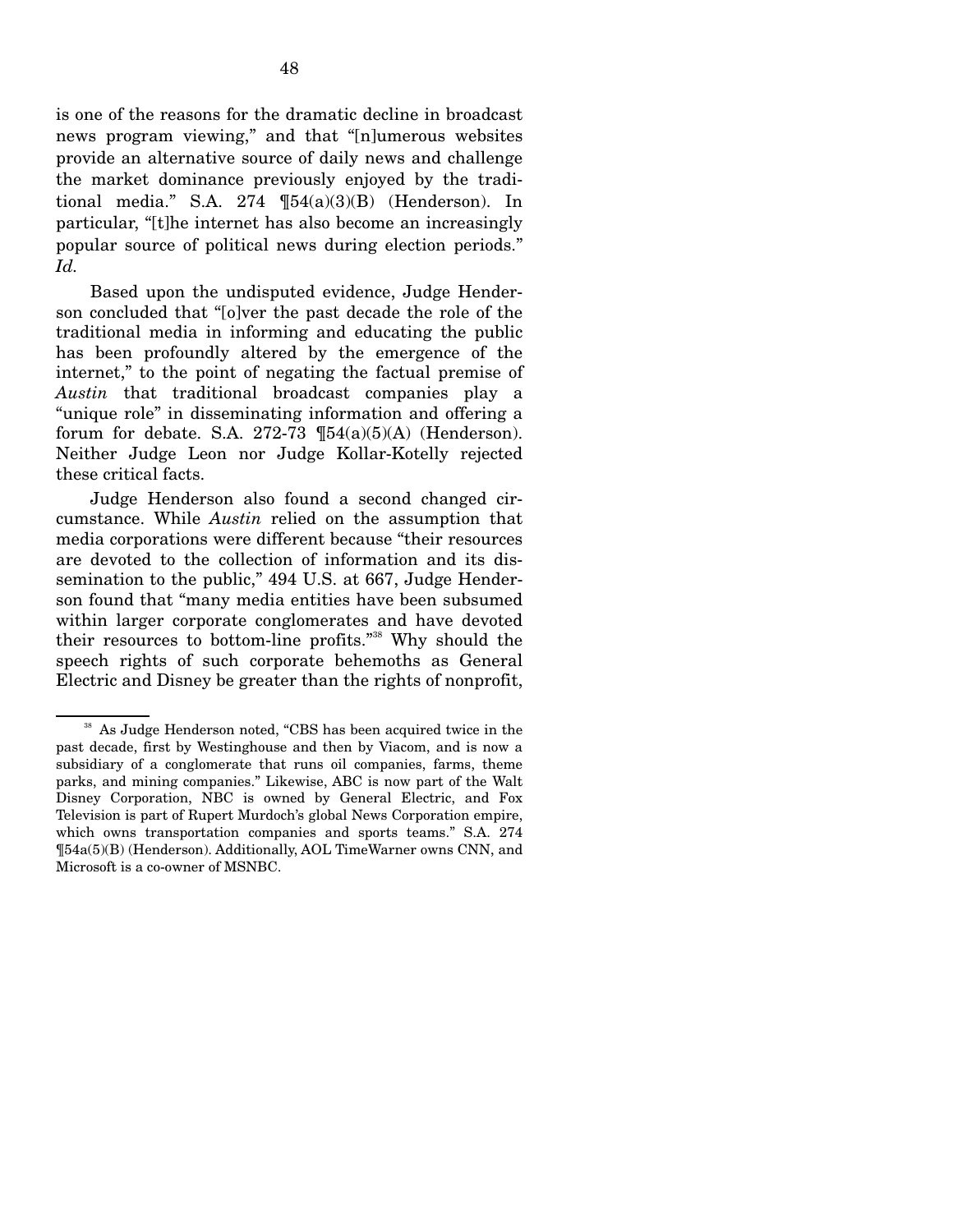grassroots advocacy organizations like the NRA? Surely a multi-billion dollar multinational conglomerate is not vaulted into a "unique role" in our society the moment it decides to absorb a television station into its panoply of diverse business assets. Title II thus stands for the perverse proposition that it is wrong to use corporate money to pay for a discrete amount of broadcast time to air electioneering communications, *unless* the amount of money used is so enormously large that it purchases an *entire station's worth* of broadcast time.

Neither the Government nor the majority below explain why nonmedia companies that can afford to purchase broadcast facilities should be entitled to greater speech rights than other nonmedia companies. Instead, Judge Kollar-Kotelly tried to finesse "the NRA's entire line of argument" with the assertion that "the media exception only applies to the 'facilities of any broadcasting *station*,' . . . not the facilities of any broadcasting *company*." S.A. 883 (Kollar-Kotelly). Yes, it is true that Title II exempts news stories, commentaries, and editorials distributed through the facilities of any "broadcast *station*," but that obviously means that Title II exempts news stories, commentaries, and editorials broadcast by the *company*  that *owns* that broadcast station.

Judge Henderson specifically found, on the basis of the NRA's substantial, uncontested, and uncontradicted evidence, that "[m]edia subsidiaries in some circumstances have been pressured by their non-media parent corporations to advance the interests of the parent or of the affiliated non-media businesses." Not surprisingly, therefore, "[s]ome media companies have refused to cover stories that might compromise the interests of the parent or of the affiliated entities." S.A. 274  $\P54a(5)(C)$  (Henderson).<sup>39</sup>

<sup>&</sup>lt;sup>39</sup> Indeed, BCRA's supporters, including the late Senator Wellstone, have argued that one can no longer rely on the media to fulfill their traditional function of "hold[ing] concentrated power – whether public or private power – accountable to the people." NRA App. 628.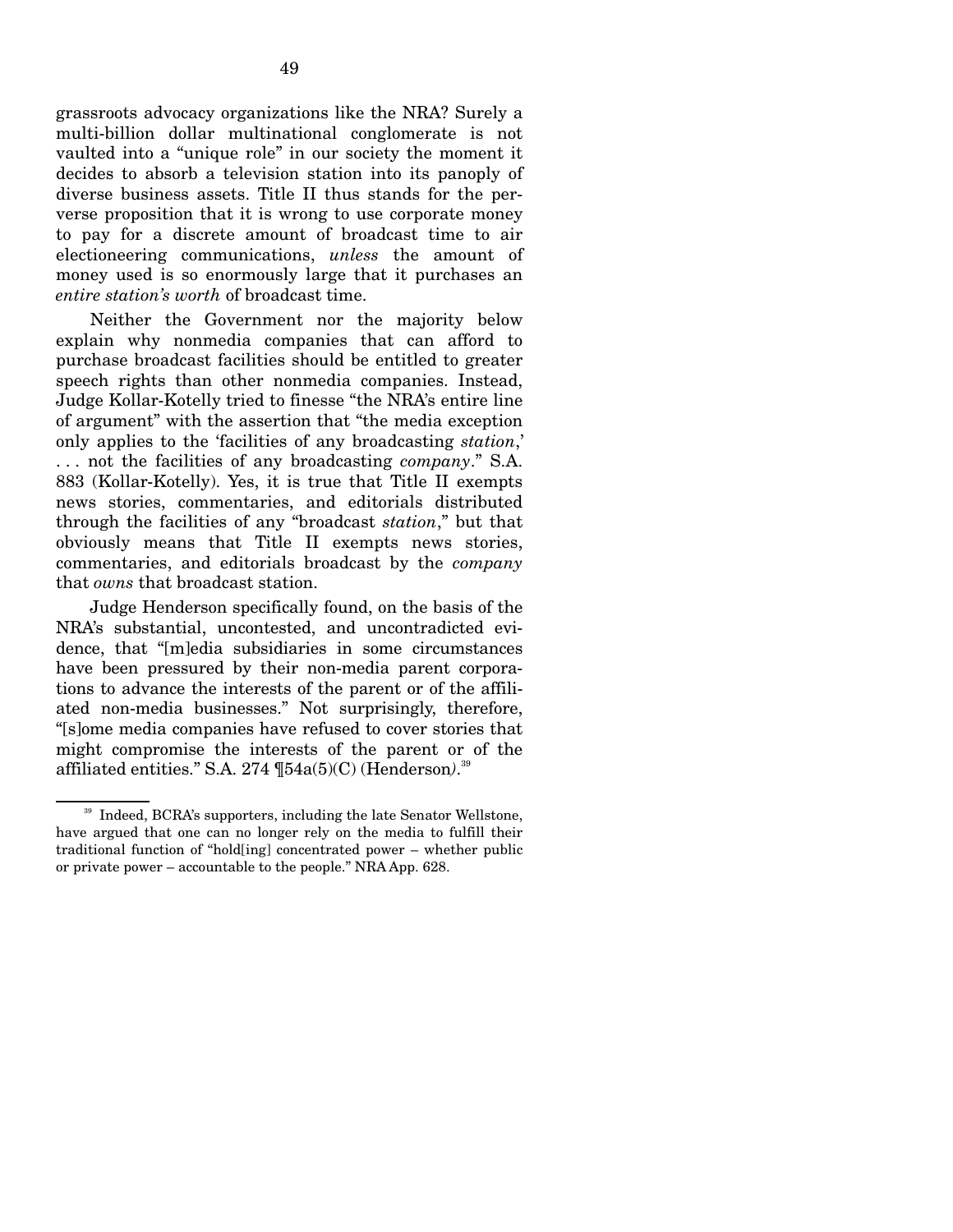In sum, the uncontested evidence before the trial court confirms that "Big Media" has become part of "Big Business." There is no longer any qualitative distinction between the two that can justify (1) immunizing broadcast corporations from the same corruption concerns that Title II ostensibly attributes to all other corporations, or (2) giving, say, General Electric a special license to comment on federal elections, while muzzling advocacy groups whose defining corporate purpose is not profit but the dissemination of ideas.

## **CONCLUSION**

For the foregoing reasons, this Court should enjoin Title II's prohibition on electioneering communications or, alternatively, the Wellstone Amendment.

Respectfully submitted,

| CLETA MITCHELL                | CHARLES J. COOPER           |
|-------------------------------|-----------------------------|
| FOLEY & LARDNER               | Counsel of Record           |
| 3000 K Street, N.W. Suite 500 | DAVID H. THOMPSON           |
| Washington, D.C. 20007        | HAMISH P.M. HUME            |
| $(202)$ 295-4081              | DEREK L. SHAFFER            |
|                               | COOPER & KIRK, PLLC         |
|                               | 1500 K Street, N.W.         |
|                               | Suite 200                   |
|                               | Washington, D.C. 20005      |
|                               | $(202)$ 220-9600            |
|                               | <b>BRIAN S. KOUKOUTCHOS</b> |
|                               | COOPER & KIRK, PLLC         |
|                               | 28 Eagle Trace              |
|                               | Mandeville, LA 70471        |
| July 8, 2003                  | $(985) 626 - 5052$          |

July 8, 2003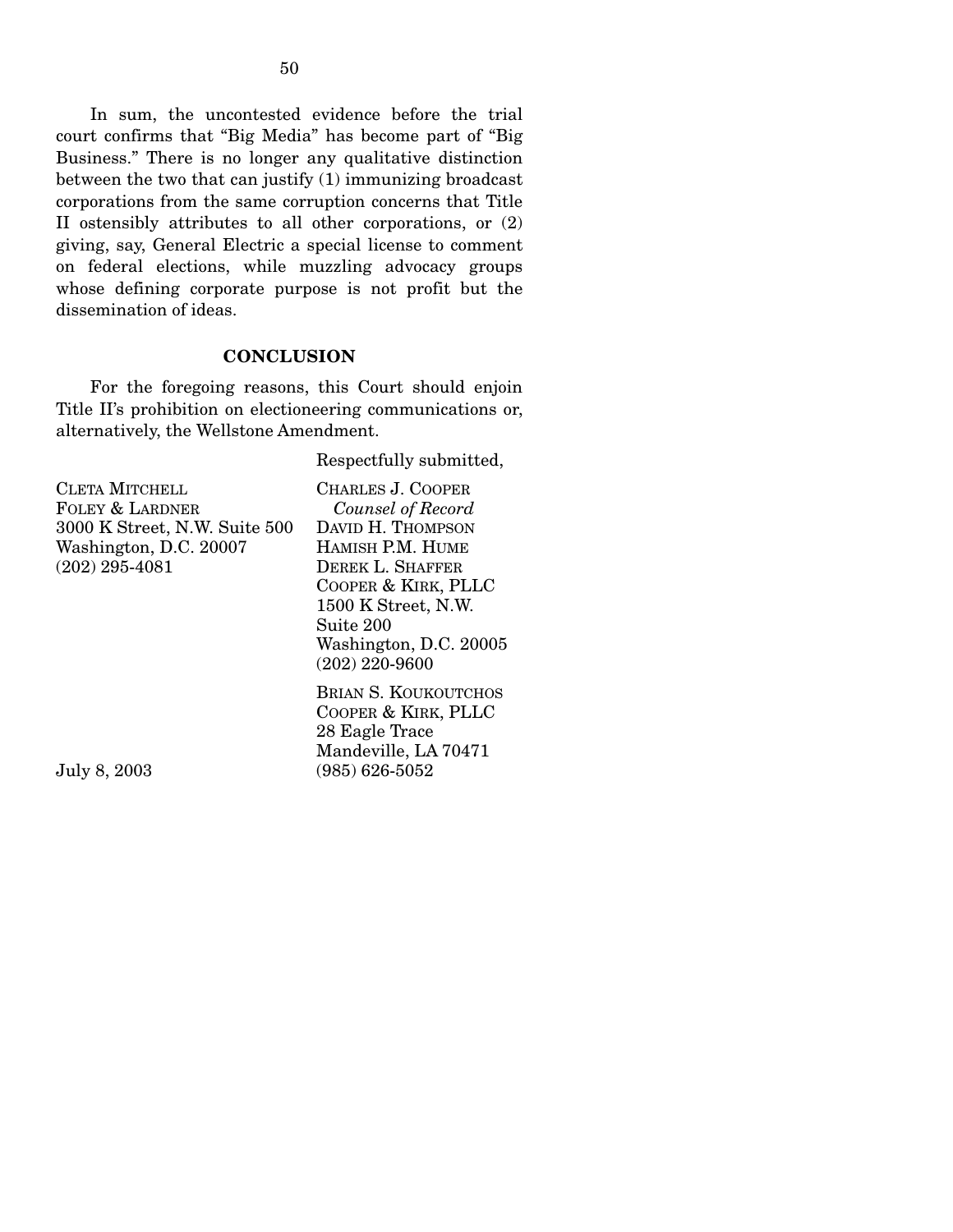i

## APPENDIX TABLE OF CONTENTS

# Page

| I.   | Congressional Statements Concerning Con-<br>trolling The Quantity And Quality Of Political |  |
|------|--------------------------------------------------------------------------------------------|--|
|      |                                                                                            |  |
|      | B.                                                                                         |  |
| II.  | Congressional Statements Concerning Pre-<br>serving Candidates' Control Over Campaigns 40a |  |
|      |                                                                                            |  |
|      | B.                                                                                         |  |
| III. | Congressional Statements Concerning Oppo-                                                  |  |
| IV.  | Congressional Statements Concerning The                                                    |  |
| V.   | Congressional Statements Concerning Sever-<br>ability Of Wellstone Amendment In Light Of   |  |
| VI.  | Congressional Statements Concerning The<br>Design Of Wellstone Amendment To Curb           |  |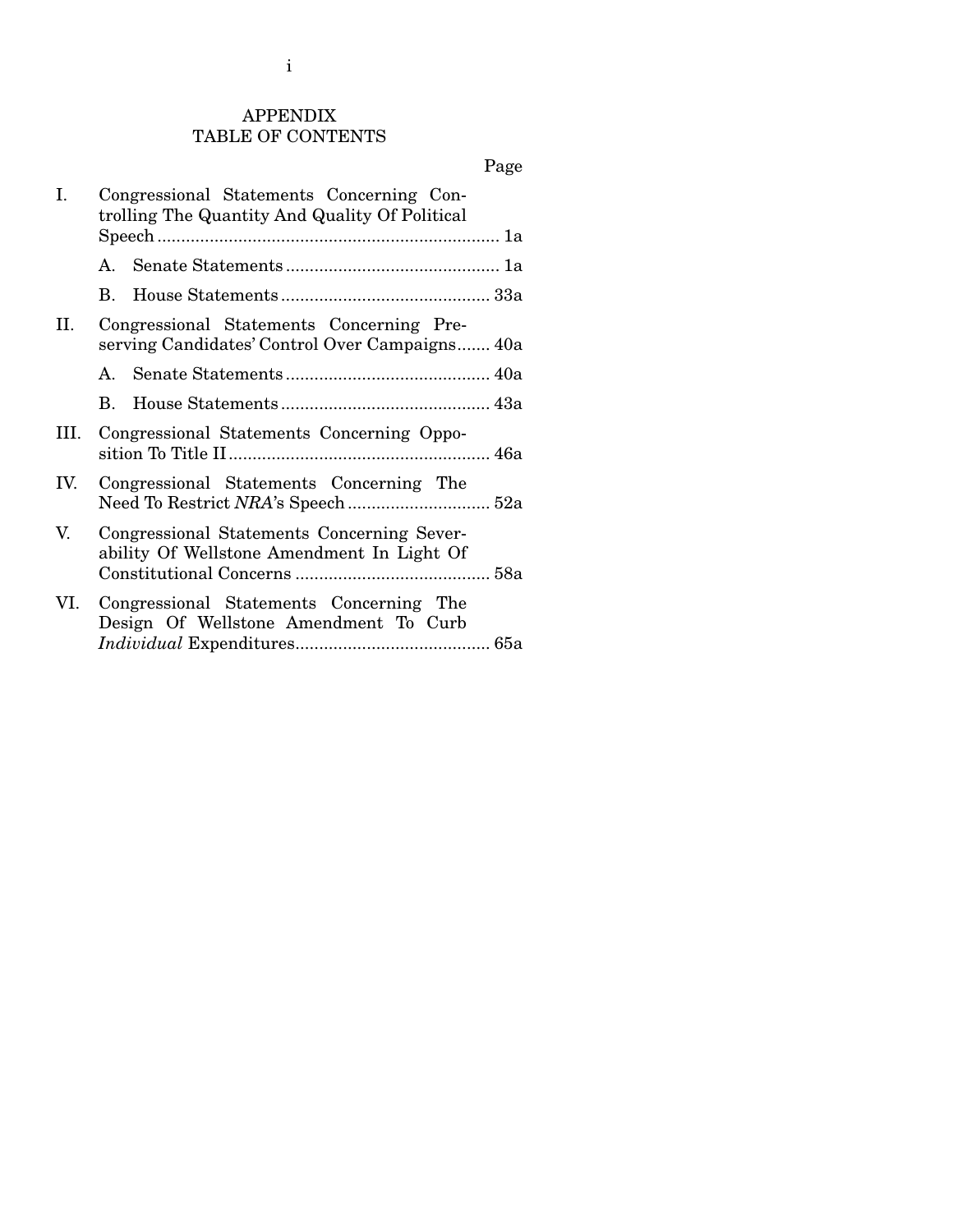# **I. CONGRESSIONAL STATEMENTS CON-CERNING CONTROLLING THE QUANTITY AND QUALITY OF POLITICAL SPEECH**

## **A. SENATE STATEMENTS**

## **Statement of Sen. McCAIN:**

"What the modified bill seeks to do is establish a so called bright line test 60 days out from an election. *Any independent expenditures that fall within that 60-day window could not use a candidate's name or his or her likeness.* During this 60-day period, ads could run that advocate any number of issues. Pro-life ads, pro-choice ads, anti-labor ads, pro-wilderness ads, pro-Republican party or Democratic party ads all could be aired without restriction. *However, ads mentioning candidates themselves could not be aired.* 

*This accomplishes much.* First, if soft money is banned to the political parties, such money will inevitably flow to independent campaign organizations. *These groups often run ads that the candidates themselves disapprove of. Further, these ads are almost always negative attack ads and do little to further beneficial debate and a healthy political dialog. To be honest, they simply drive up an individual candidate's negative polling numbers and increase public cynicism for public service in general*."

143 CONG. REC. S10,105 (Sept. 29, 1997).\*

<sup>\*</sup> All emphases throughout this appendix have been added.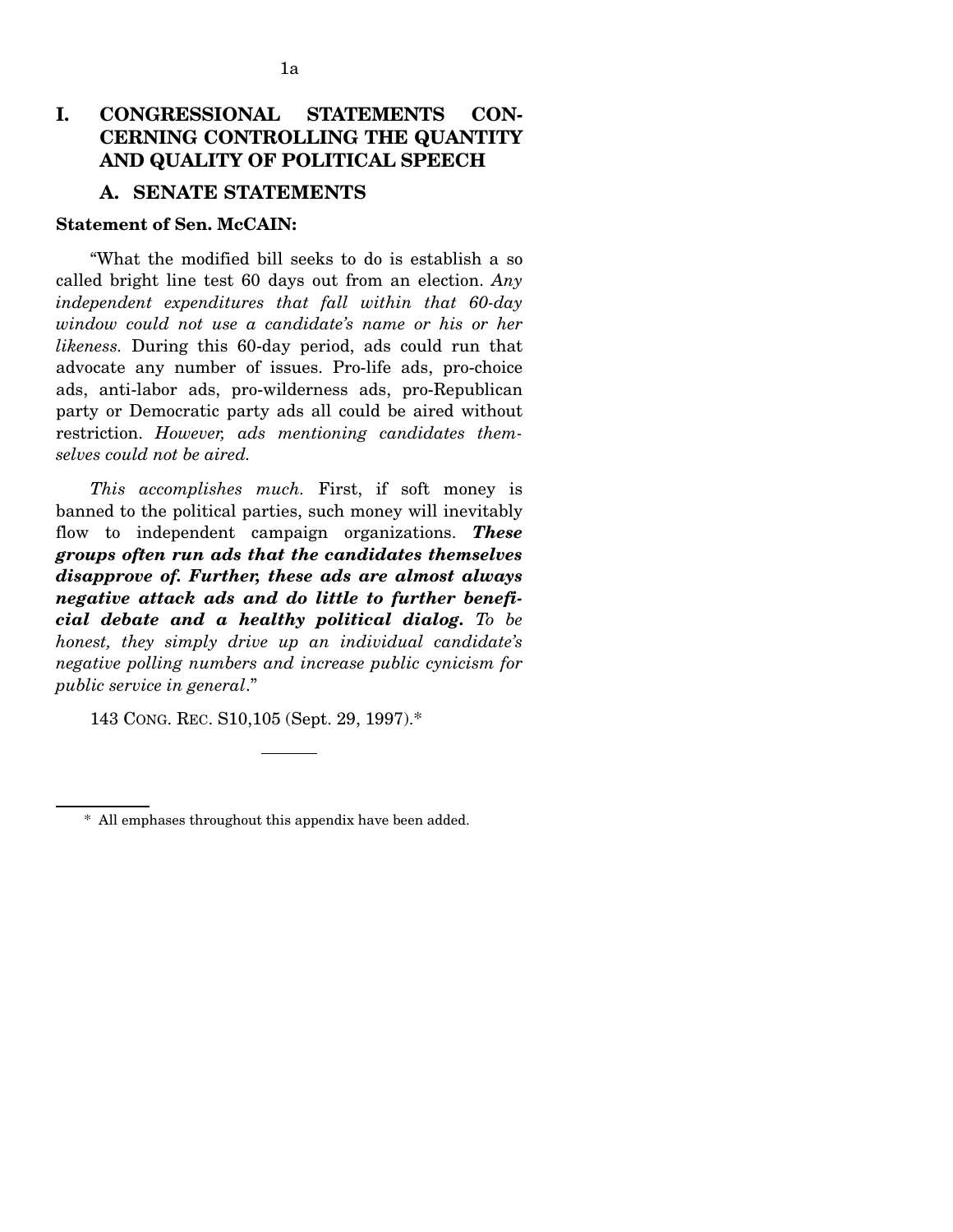## **Statement of Sen. McCAIN:**

"*I am sure we can make a judgment on a lot of ads we have seen and the same ads the Senator and I find disgusting and distasteful and should be rejected*. But at the same time, I don't know how we can say, OK, if this station doesn't run my ads, I am going to go to a judge and have the judge make them run my ads. It just is something that would be very difficult.

I would love to work with the Senator from New Mexico. He has been a steadfast stalwart for campaign finance reform. I would love to work with him to try to achieve this goal. Frankly, after going around and around on this issue, identifying who paid for the ad, full disclosure and, frankly, not allowing corporations and unions to contribute to paying for these things in the last 60, 90 days, which is part of our legislation, is about the only constitutional way that we thought we could address the issue.

I thank the Senator from New Mexico. *He is addressing an issue that has demeaned and degraded all of us because people don't think very much of you when they see the kinds of attack ads that are broadcast on a routine basis***.** 

*As the Senator pointed out, they are dramatically on the increase. I will tell you what. You cut off the soft money, you are going to see a lot less of that. Prohibit unions and corporations, and you will see a lot less of that***.** If you demand full disclosure for those who pay for those ads, you are going to see a lot less of that because people who can remain anonymous or organizations that can remain anonymous are obviously much more likely to be a lot looser with the facts than those whose names and identity have to be fully disclosed to the people once a certain level of investment is made."

147 CONG. REC. S3116 (Mar. 29, 2001).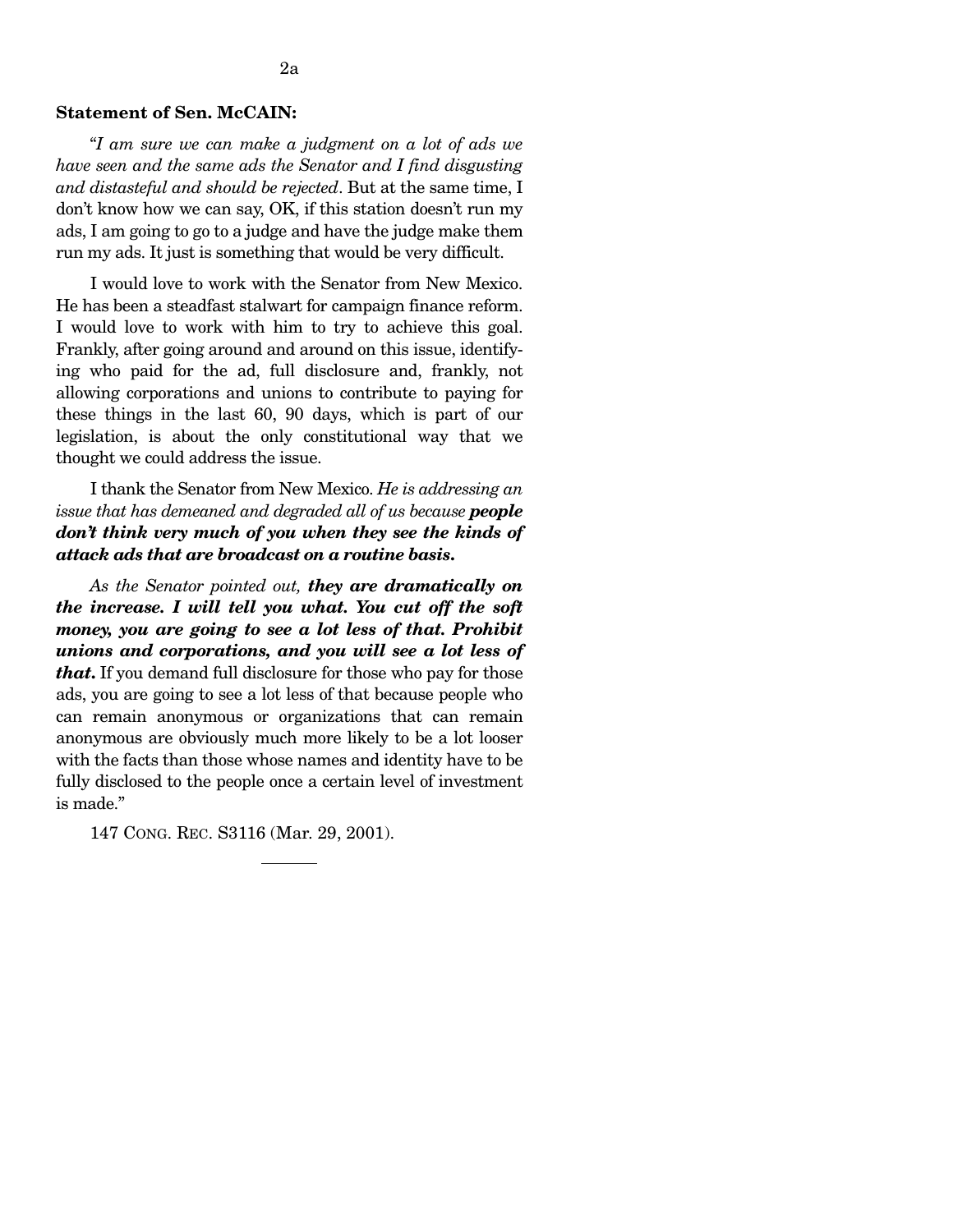#### **Statement of Sen. McCAIN:**

"*I hope that we will not allow our attention to be distracted from the real issues at hand how to raise the tenor of the debate in our elections and give people real choices. No one benefits from negative ads. They don't aid our Nation's political dialog*. Again, if someone chooses to run negative ads, this bill will not restrict their right to do so. But we should not just throw up our hands and say, 'Who cares?' *We should seek*, within the protections of the Constitution, *to encourage a healthy political debate*."

143 CONG. REC. S10,106 (Sept. 29, 1997).

#### **Statement of Sen. McCAIN:**

"That is, so we are changing both. I say to my friend, I am changing both the definition of 'independent expenditure' and the definition of 'express advocacy.' We are doing so because there is clearly a huge problem in American politics today, which I am sure the Senator from Kentucky appreciates. There are no longer independent campaigns.

There is nowhere in any dictionary in the world the word 'independent' that would fit these campaigns. They are part of campaigns. *To my dismay, and I am sure to every Member of this body, they are negative. And they are negative to the degree where all of our approval ratings sink to an all time low*.

. . . .

If the Senator from Kentucky believes that these are truly independent campaigns, set up and run and funded by individuals who just want to see their particular issues,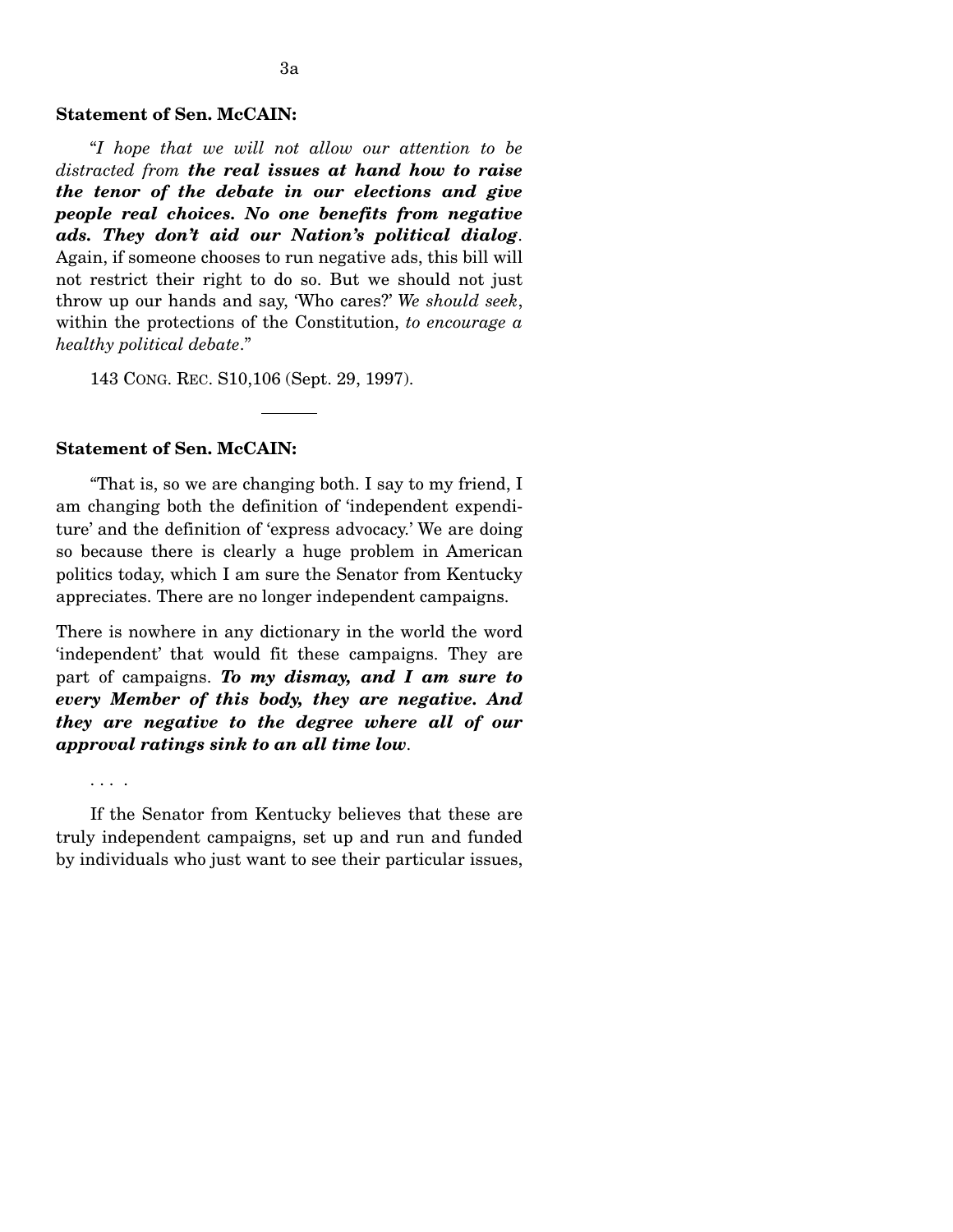whether it be pro-life or pro-choice or workers' right to strike or any of the others, then fine.

But it is beyond me to believe that the Senator from Kentucky could have, having seen these ads he is very deeply involved in the political process that they are independent. They are not. They are appendices of the political campaigns. *The tragedy of it is, 98 percent of them are attack ads, as the Senator well knows*."

143 CONG. REC. S10,132 (Sept. 29, 1997).

#### **Statement of Sen. JEFFORDS:**

"Mr. President, I understand what my good friend from Kentucky is saying, but I remind everyone what the real issue is, and that is elections. *We are talking about a system which has developed over the past couple of years which has seriously imposed upon us unfairness as far as candidates are concerned who find themselves faced with ads, and other areas of expression, to change the election***.** Why would they spend \$135 million to \$200 million unless it was successful?

Let us get a real-life situation of what we are talking about. I have been in the election process for many, many years, and *I know from my own analysis* – and I think it probably is carried forward everywhere – *that the critical time in an election to make a change in people's minds is the last couple of weeks.* 

Basically, I find that probably of the electorate, only about 50 percent care enough about elections to even go. That is the average across the country. Of that 50 percent,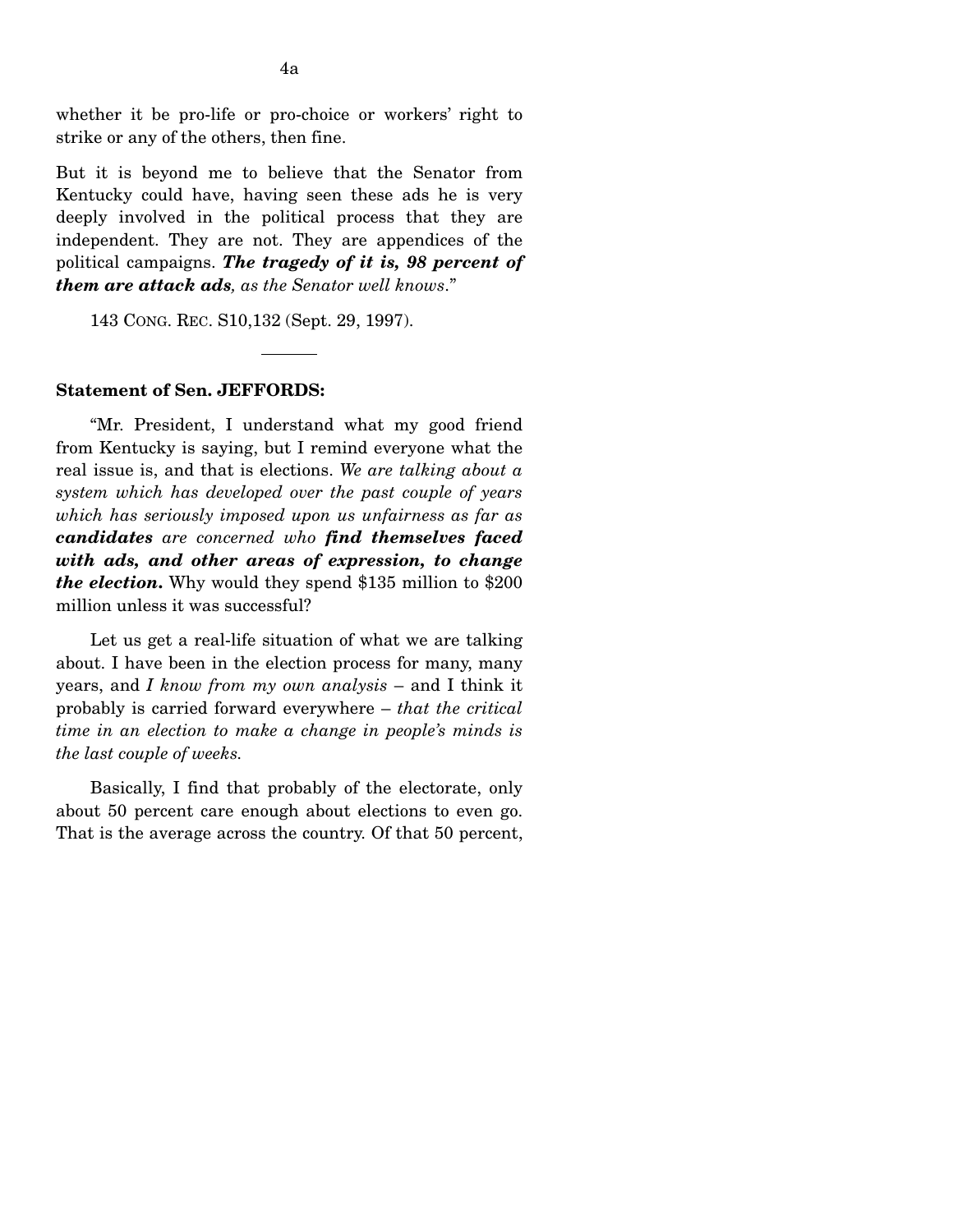5a

*So you are out and have a well-planned campaign and everything is coming down to the end. You can go and find out what your opponent has to spend, and you can try to be ready to match that. And then whammo, out of the blue comes all these ads that are supposedly issue ads, but they are obviously pointed at positions that are taken by you saying how horrible they are. So these are within the Snowe-Jeffords amendment*.

What can you do about it? You cannot do anything. You cannot even find out who is running them, unless you are lucky and have an inside source in the TV and radio stations to tell you who it is. You cannot find out. There is no disclosure.

The most important part of our amendment is just plain disclosure. If it is far enough in advance, 30 days before a primary and 60 days before a general election, at least you have time to get ready for it. If you know you are going to get all these ads coming, then you can reorder your priorities of spending. You can say, "Oh, my God, we have all this coming," and you never know until it is all over. *You are gone. You lose the election and you didn't know. The opposition comes forth with this barrage and you are totally helpless.*"

144 CONG. REC. S917 (Feb. 24, 1998).

## **Statement of Sen. JEFFORDS:**

"Mr. President, I am disturbed at the DeWine attempt to solve a problem that is not there. *I was one of those back in my last election – not the last but the one before that –*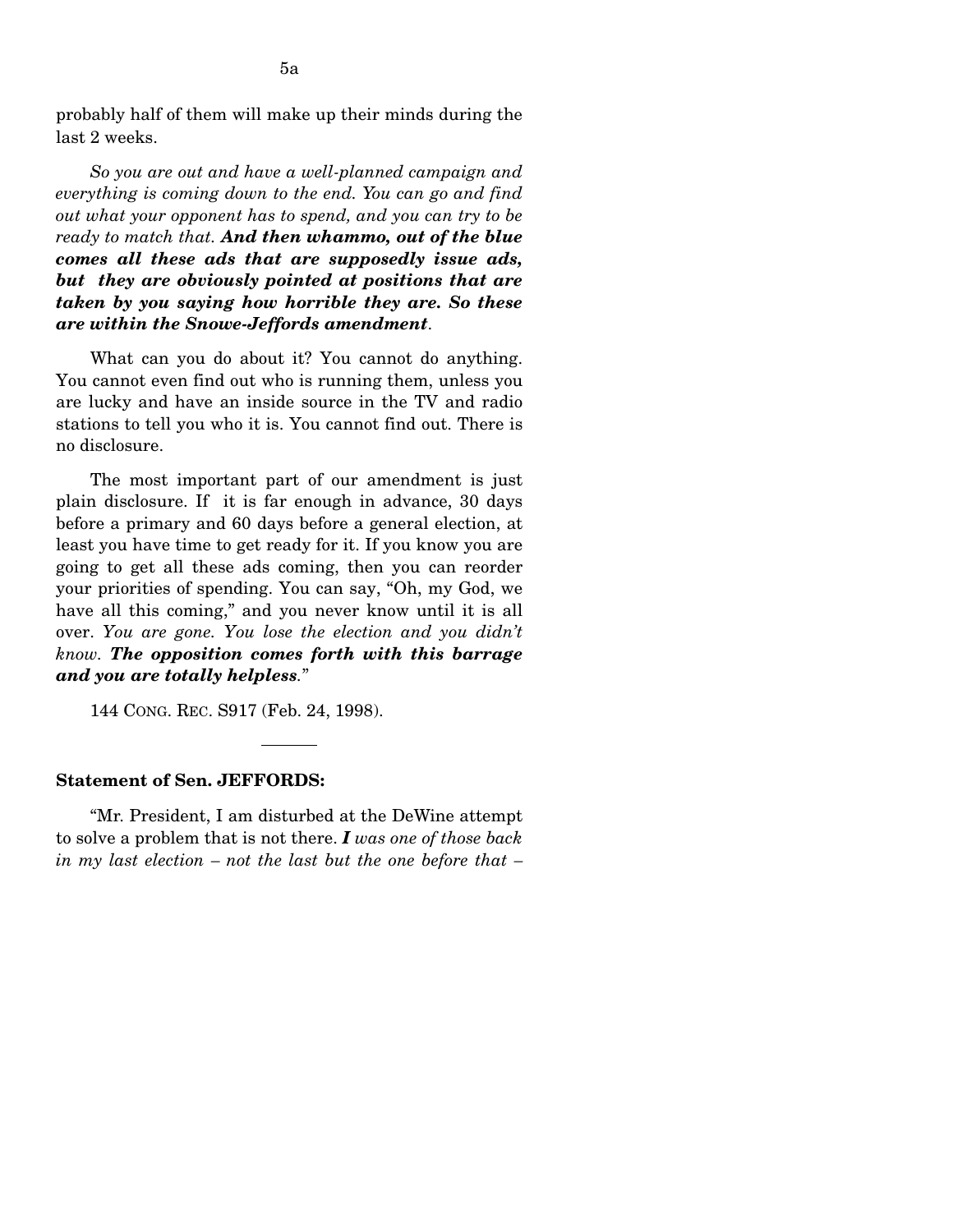*who was exposed to this kind of advertising, who has had to face seeing ads on television which totally distort the facts and say terrible things. You watch a 20 percent lead keep going down* and you do not know who is putting them on. You know what they are saying is totally inaccurate, but you have no way to refute it, other than to try to get people convinced that nobody knows who put it there, who is behind it.

The constitutionality of our provisions is common sense. How can you say that something which merely asks the person who put out the ad to let everybody know who they are is unconstitutional? How in the world can you say that it is unconstitutional to require somebody to disclose who they are and what they are?

That is all we are doing in Snowe-Jeffords.

## *The Wellstone amendment does make things a little more confusing in that regard.*"

147 CONG. REC. S3071 (Mar. 29, 2001).

### **Statement of Sen. SNOWE:**

"That is correct – our amendment is not intended to convey any criticism of the FEC. *The Buckley magic words test* is a very narrow one, and *has proven completely ineffective in stopping phony issue ads that attack candidates***.** *My amendment offers a new approach to this problem, by creating a new category of 'electronic ads' that name candidates in broadcasts close in time to an election.*"

144 CONG. REC. S979 (Feb. 25, 1998).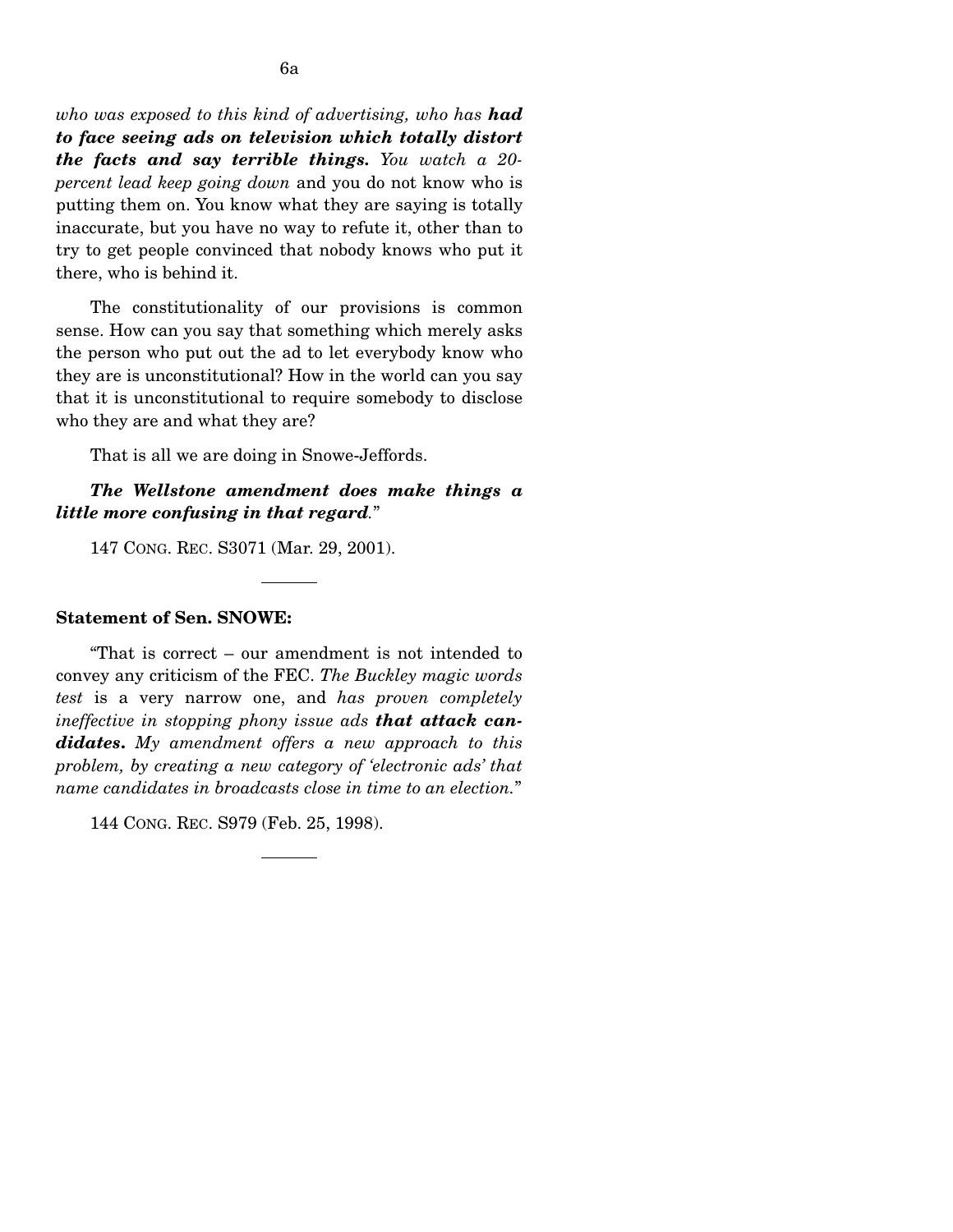### **Statement of Sen. SNOWE:**

"Any successful campaign finance reform bill must address the realities of elections as we approach the new millennium. One of those realities is the so called issue advocacy or voter education ads. We have all seen these ads: threatening music over provocative images blatantly designed to influence voters to vote against a candidate. But because these ads don't specifically say "vote against candidate X" there is currently no limit on how much can be spent on them, and no accountability.

It is obvious to anyone the purpose of these ads; to skirt current campaign finance laws that require that ads designed to influence Federal elections be paid for with hard money, and disclosed to, and regulated by, the Federal Election Commission. Under my bill, *the law would be changed in such a way to include these types of ads under hard money limits and disclosure requirements. This would help limit the attack ads* and give the public the information they need about who is paying for these ads and how much they are spending. An informed electorate is the key to any democratic system of government, and my bill will give people the information they need to make up their own minds."

143 CONG. REC. S8581 (July 31, 1997).

## **Statement of Sen. WELLSTONE:**

"*The last criterion is political equality. Everybody ought to have an equal opportunity to participate in the process*. That means the values and preferences of citizens, not just those who get our attention through the large contributions, should be considered in the debate. One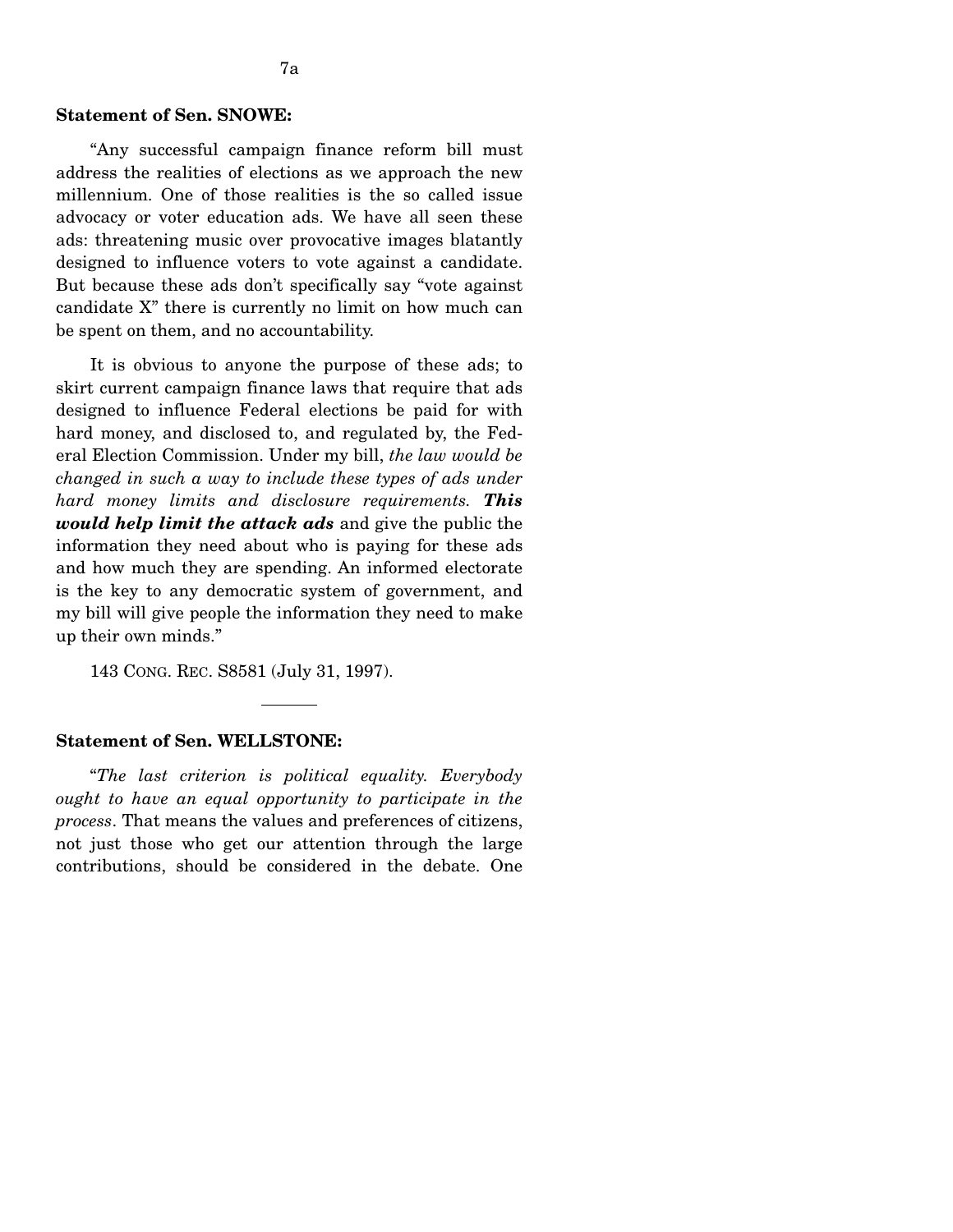person, one vote; no more, no less; one person, same influence. Each person counts as one, no more than one. That is the standard. That is what it is all about. *That precious principle, that precious standard of representative democracy, is being violated*.

. . . .

Finally, I have to say this because I forgot to mention this earlier. *This is the part of the McCain-Feingold legislation that I think is perhaps most important. I remember the 1996 election. I think these issue advocacy ads are a nightmare. I think all of us should hate them. I very much would like to apply this to independent expenditures as well*. I want to be clear about it. But in Minnesota, it was a barrage of these phony issue advocacy ads, where they do not tell you to vote for or against; *they just bash you* and then they say: Call Senator So-and-so.

They are soft money contributions with no limits on how much money is raised, no limits on how the money is raised. It could be in \$100,000 contributions, \$200,000 contributions, and make no mistake about it, this is in both parties. These big soft money contributors have a tremendous amount of access and way too much influence in both parties.

*So with one stroke, it would be a wonderful marriage. We could get some of this poison politics off television. We could get some of these phony ads off television.* We could build more accountability, and we would make both political parties, I think, more accountable to the public."

145 CONG. REC. S12,606-07 (Oct. 14, 1999).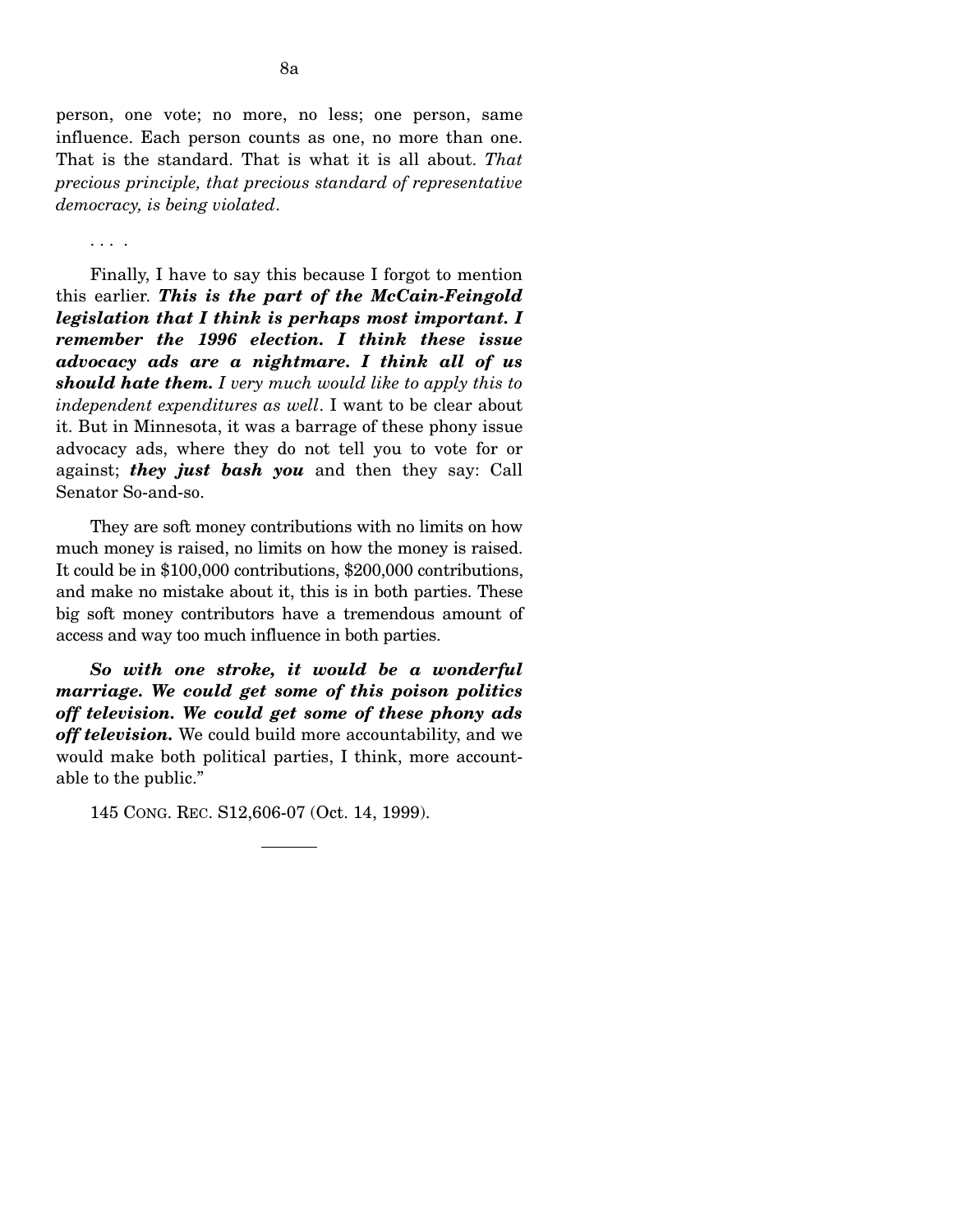## **Statement of Sen. WELLSTONE:**

**"***The point is, if you are concerned about poison politics, leave this loophole open, let these interest groups run these sham ads. Overwhelmingly they are negative, they can be vicious, they are poison politics*."

147 CONG. REC. S2846 (Mar. 26, 2001).

### **Statement of Sen. WELLSTONE:**

"*If you want to try to get as much of the big money out of politics as possible, you have to support this amendment. If you hate bitter, personal, poison politics, you have to support this amendment***.** Because, before the Presiding Officer came in, I was saying that *the Brennan Center said that 70 percent of the money spent by these sham ads by these groups and organizations is personal, negative, and going after people's character.* I am glad to say that only about 20 percent of the candidates' ads do that."

147 CONG. REC. S2849 (Mar. 26, 2001).

## **Statement of Sen. CANTWELL:**

**"***This bill is about slowing the ad war***.** It is about calling sham issue ads what they really are. *It is about slowing political advertising and making sure the flow of negative ads by outside interest groups does not continue to permeate the airwaves***.** *Ninety-eight million dollars worth of these ads ran in the 2000 election by narrowly focused special interest groups* based out of Washington, DC. This legislation will change that and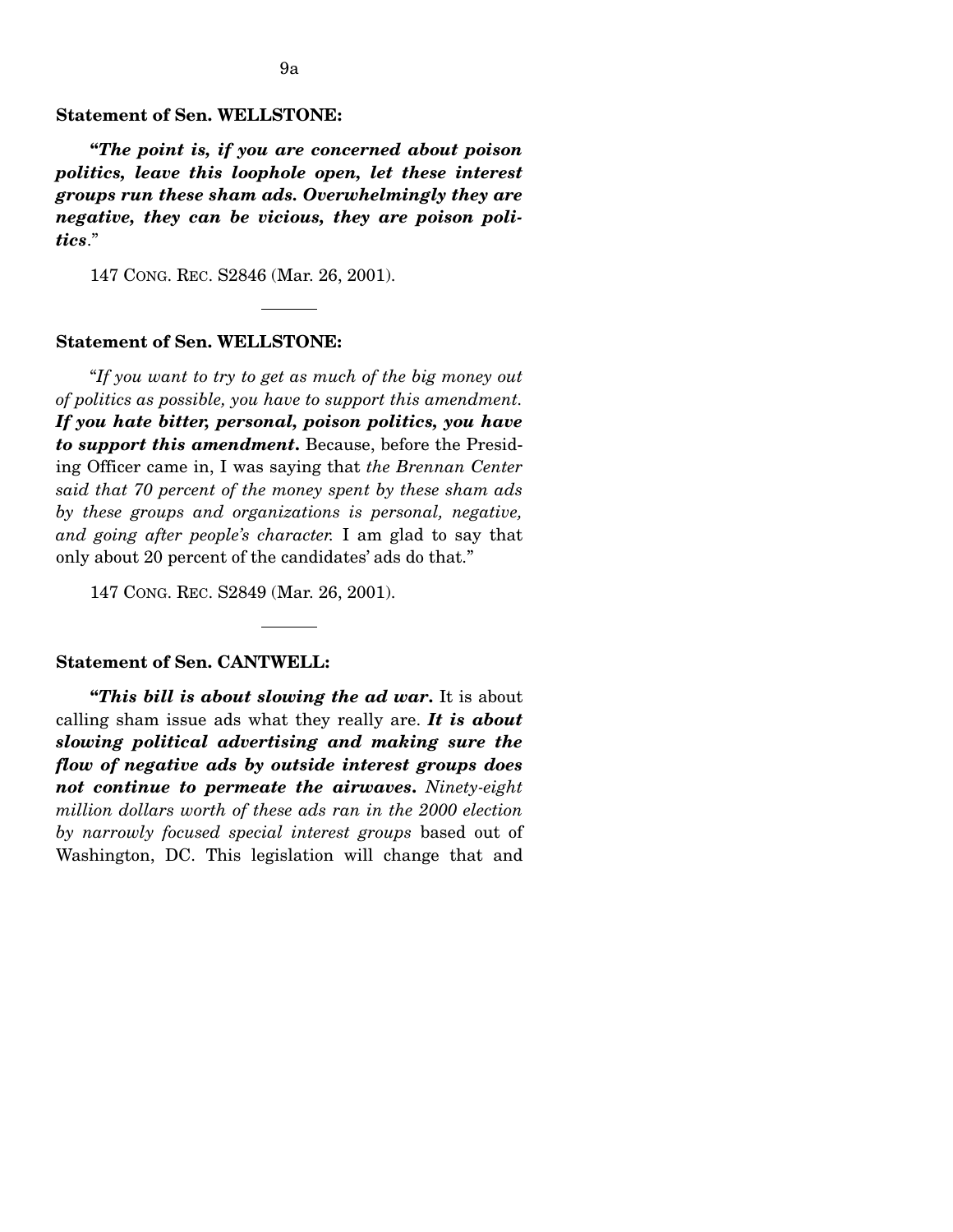again focus these debates more on the public agenda. This bill also stops the unlimited flow of corporate contributions, or soft money, *that contributed to the volume of ad wars in the 2000 election.*"

148 CONG. REC. S2117 (Mar. 20, 2002).

## **Statement of Sen. CANTWELL:**

"*The Seattle Post Intelligencer noted earlier this week that campaign ads 'rained down on – or bludgeoned, according to some – viewers throughout the late summer and fall*. And this wasn't an intermittent, drip torture kind of rain that Seattle residents know so well. *It was a deluge, a constant unavoidable torrent, stretching across three solid months*.'

*With this constant torrent of negative advertising, it is no wonder that voting among 18 to 24 year olds has dropped from 50% to only 32% – a much steeper decline than overall turnout.* 

*Part of the reason for this disaffection with voting and with politics is undoubtedly due to negative attack advertising*."

147 CONG. REC. S2698 (Mar. 22, 2001).

### **Statement of Sen. BOXER:**

**"***Another good thing about McCain-Feingold: Those vicious attacks that have come from large soft money contributions will not be able to come 60 days before your election. That is a big plus because that is what*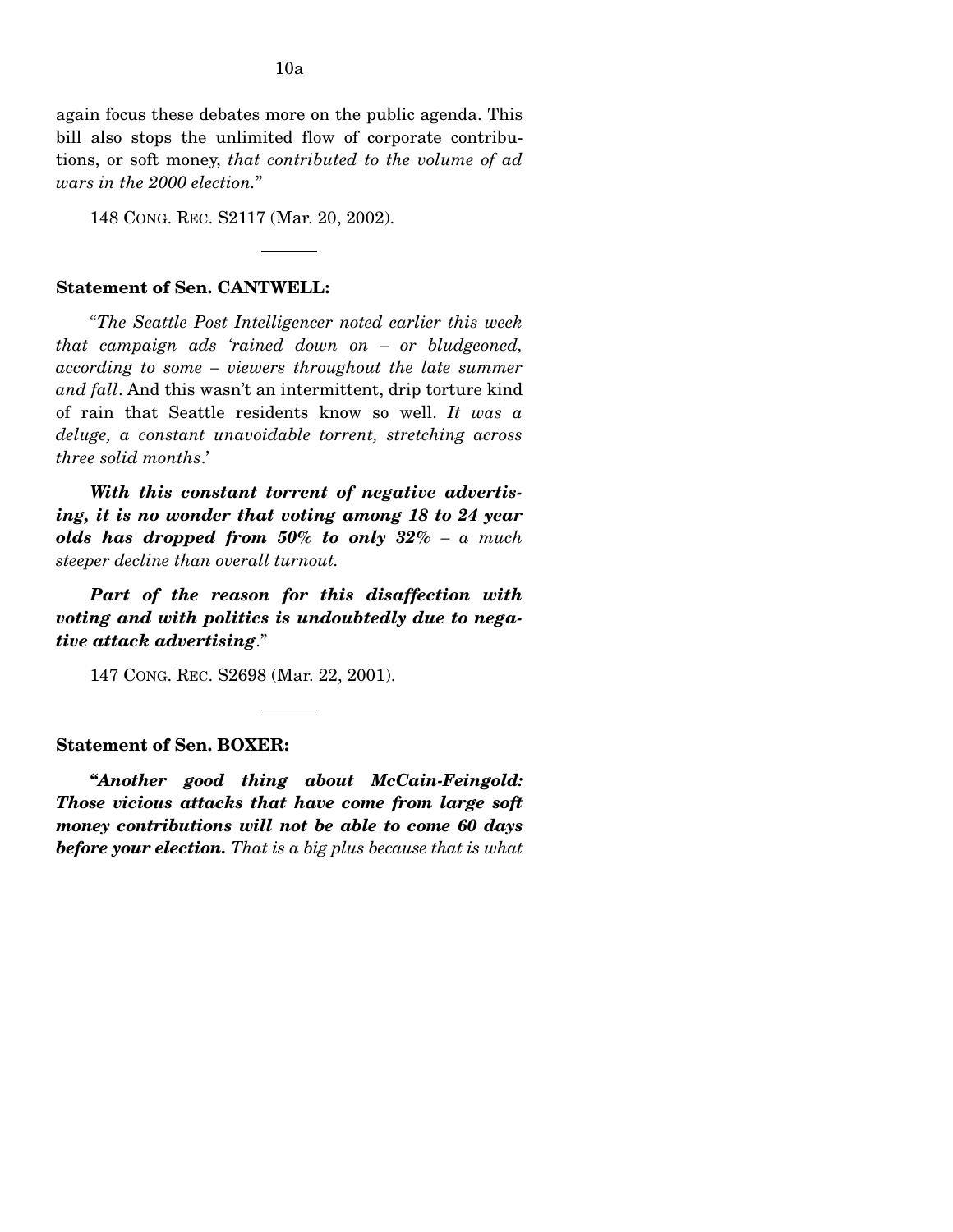## *we find – that candidates at the end simply cannot respond to this barrage of activity*.

*So I feel personally grateful***,** going into an election cycle, that in 2004 candidates will not have this burden to raise hundreds of thousands of dollars from one source in soft money. That will not be allowed. I think that is good for the candidate. I think that is good for the country, it is good for the legislative process. *We will not be hit by these last-minute ads with unregulated soft money at the end, to which we will be unable to respond*."

148 CONG. REC. S2101 (Mar. 20, 2002).

## **Statement of Sen. BOXER:**

"I have to tell you, when I think about speech, I think about both sides of it. *If you have an independently wealthy billionaire running against you in a State like California, and he writes checks every day and bashes you on television every day and bashes the other opponents that he is running against every day, I believe we should ask, what about the free speech rights of the opponents?* What about the speech of the other people that are drowned out because of money? *If you equate money and speech, it seems to me you are saying someone who is wealthy has more speech rights than someone who is not.* 

This is not the American way. *We are all created equal*. That is the basis of who we are as a nation. I really hope that we can get past this notion that money is speech and that we will move forward with a comprehensive bill.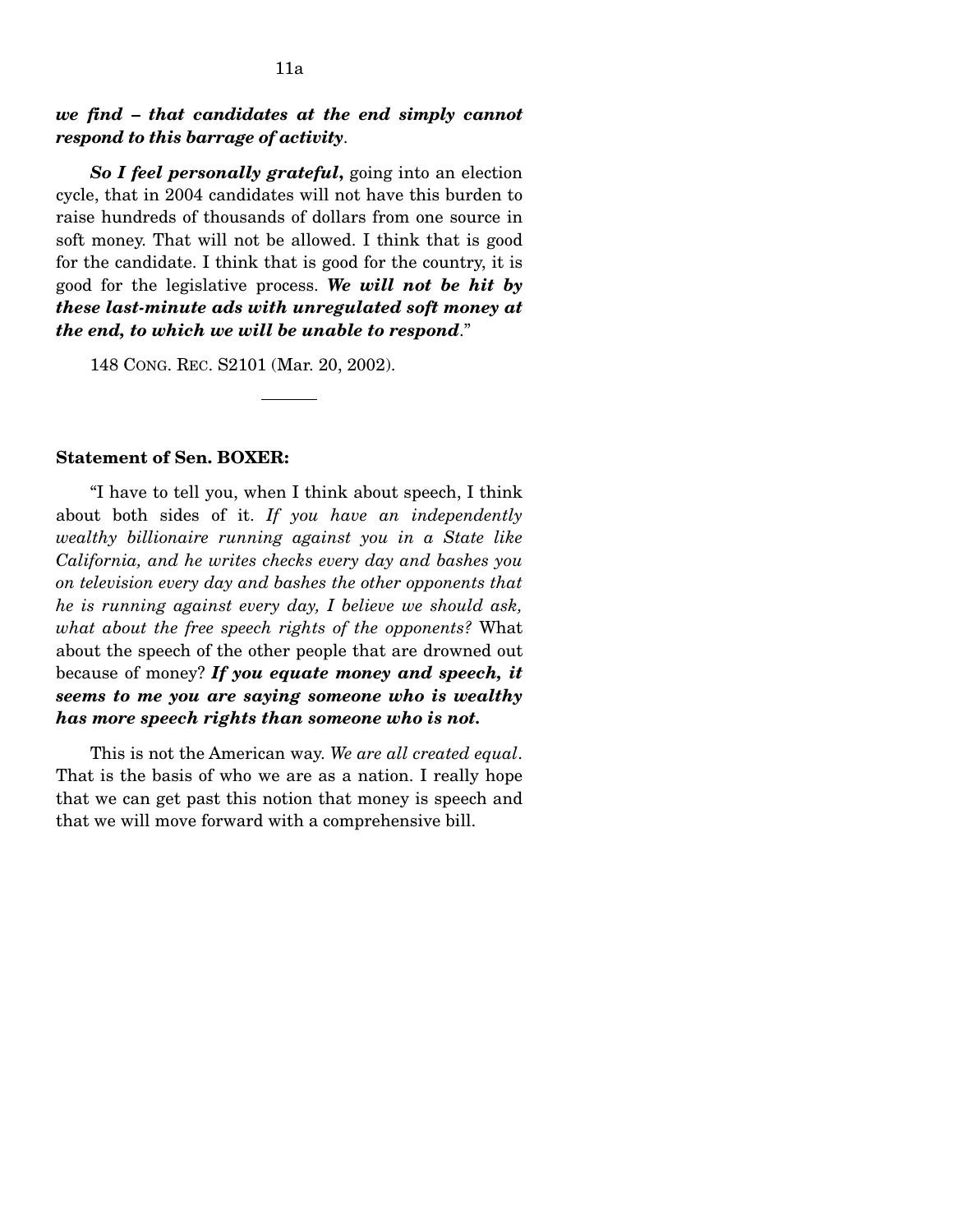My one disappointment with the substitute pending before the Senate, is that it is not as comprehensive as the first version of the McCain-Feingold bill. However, I respect the judgment of the Senators that it would be best at this time to zero in on two horrible abuses of the system.

One abuse is the soft money abuse, which means unregulated dollars of any amount that flow into political parties. We have seen the hearings that are going on by this U.S. Senate and over in the House. If anything, we come away with this: Let's put an end to soft money. We could point fingers all day this politician, that politician, where the calls were made, who made them but I guarantee that gets us nowhere. The issue is the system. There will be enough examples around from both parties. This is not the problem.

So if we get exercised about these hearings and I have seen colleagues here who are very exercised about them they should go over to John McCain and Russ Feingold and tell them they are on their side. There ought to be some controls on the soft money contribution, and those controls are now pending before the Senate. *The second area of abuse tackled by the McCain-Feingold bill is the so called issues advocacy advertisements. This is where you take an organization with endless sums of money to put into an attack ad against the candidate they don't like.* 

Under current law, individuals can only give \$1,000 in the primary and \$1,000 in the general to the candidate, but issues advocacy has grown into huge loophole. *These so called issues ads are not regulated at all and mention candidates by name. They directly attack candidates*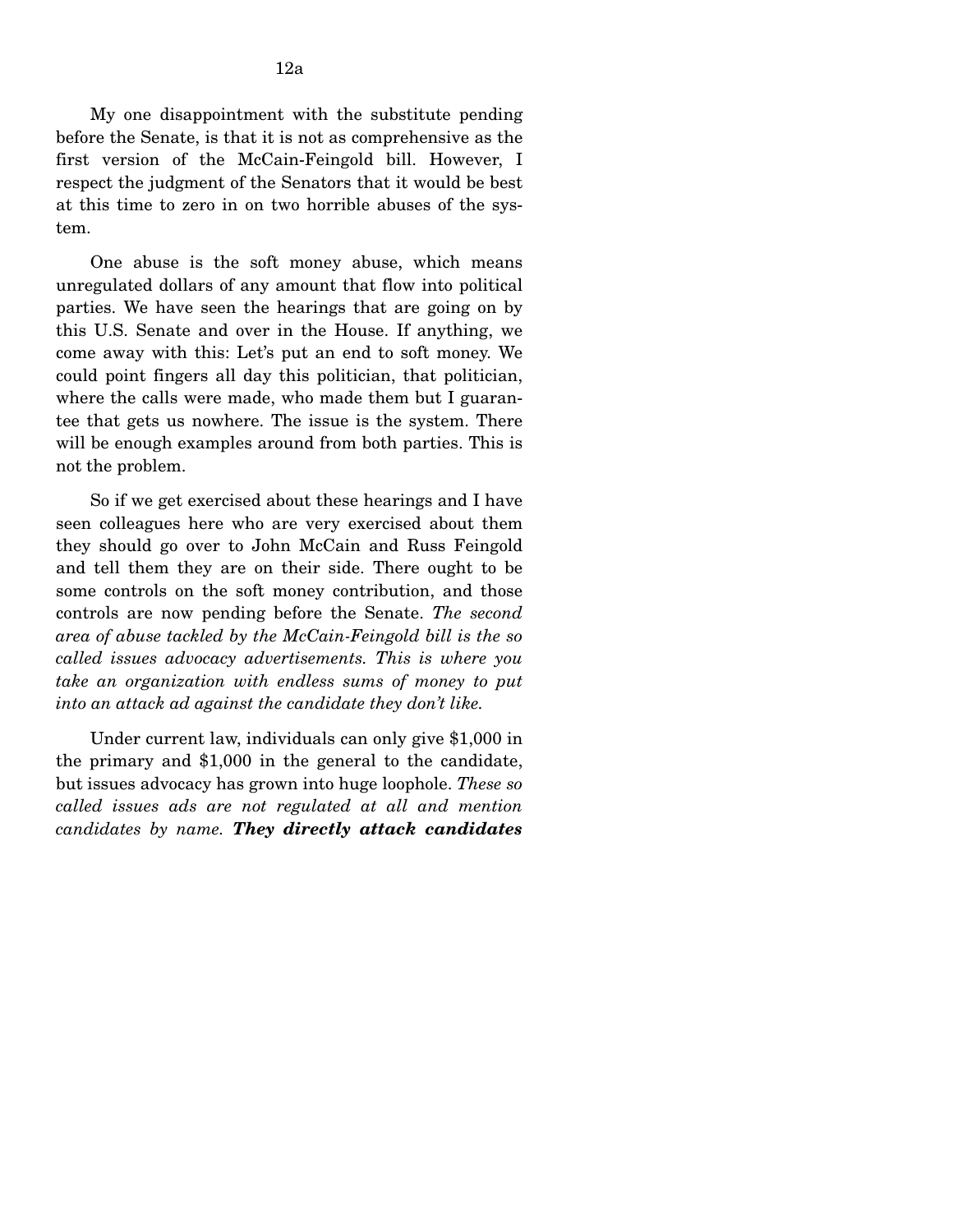*without any accountability. It is brutal***.** I have seen them. I have seen them from both sides.

*I can tell you, it is totally unfair and totally unregulated and vicious***.** *It is vicious. We have an opportunity in the McCain-Feingold bill to stop that and basically say, if you want to talk about an issue, that is fine, but you can't mention a candidate***.** If this is truly issue advocacy, you can't mention a candidate a few weeks before the election.

If you want to talk about an issue day and night, talk about the issue, whether it is choice, the environment, health care, gun control talk about it. *But once you attack a candidate, that is not an issue ad. This is what the Feingold McCain will go after*."

143 CONG. REC. S10,208-09 (Sept. 30, 1997).

## **Statement of Sen. BOXER:**

"*Second, the McCain-Feingold amendment bans attack advertising disguised as 'issue ads' by corporations and unions within 60 days of an election*."

144 CONG. REC. S10,168 (Sept. 10, 1998).

### **Statement of Sen. DASCHLE:**

"We also have a serious problem with regard to the ads themselves and all that comes from spending this money. It is the amount of money, the perception of to whom we are indebted, but *now we also have a problem*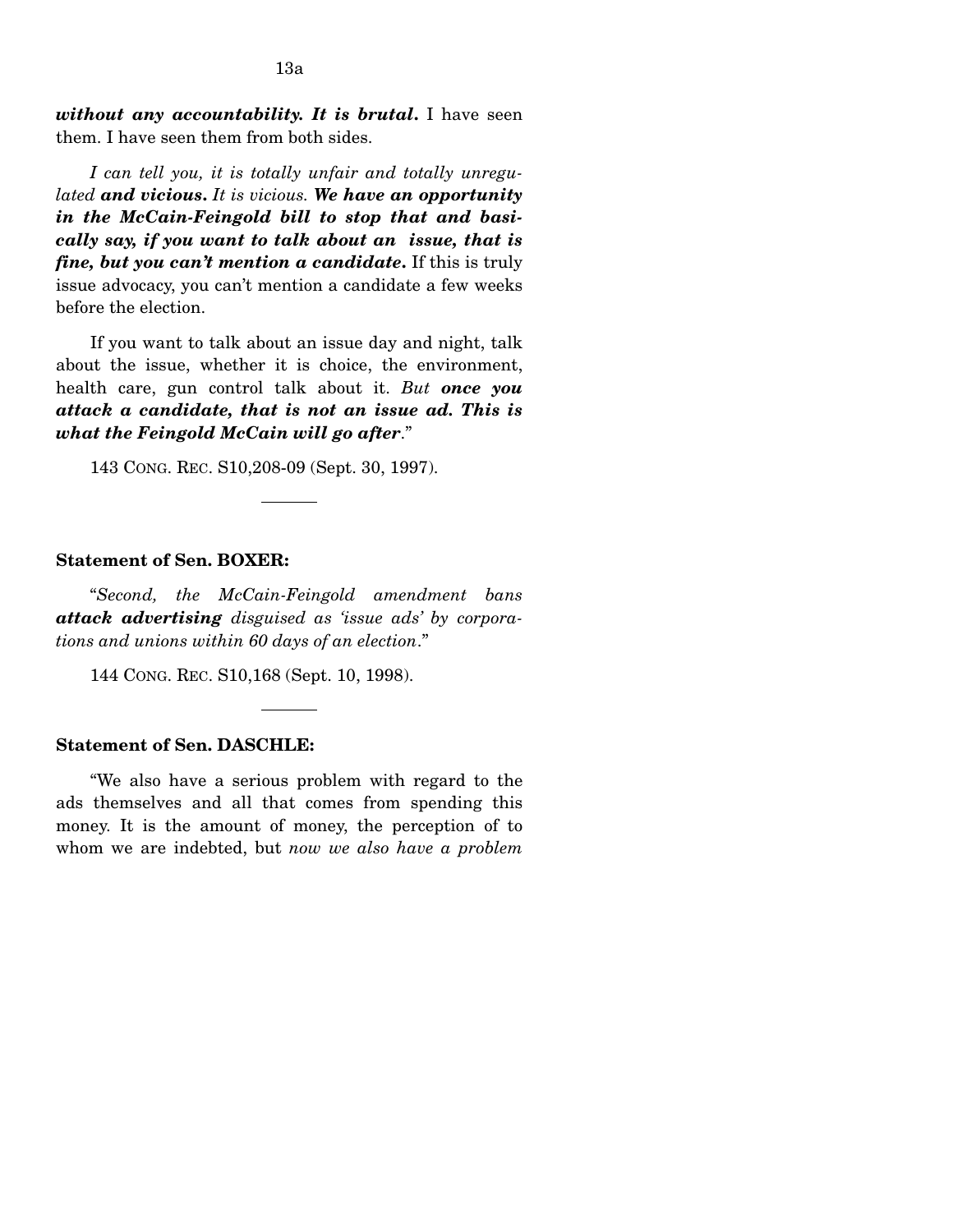*with the virulent advertising that comes from it. I believe that negative advertising is the crack cocaine of politics***.** We are hooked on it because it works. We are hooked on it because we win elections using it. There is no accountability, no reporting; it is publicly not tied to any candidates. *And I expect that in 1998 we are going to see a meltdown of the process, because we are going to see more virulent ads than we have ever seen in our lifetimes. The crack cocaine of politics will be at work again***.** 

*Negative ads from anonymous sources push candidates to the margins. Candidates become bit players in their own races***.** *How many times have I heard candidates actually say, 'I couldn't keep track of who was on my side. I'd watch television and I'd hear my name used pro and con, and I didn't have anything to do with those ads. I am sitting like a man at a tennis match, watching both sides play it out.'* And the debate now is defined by who has the most money; that is how it is defined."

144 CONG. REC. 868 (Feb. 24, 1998).

## **Statement of Sen. DASCHLE:**

"A 1997 study by the respected Annenberg Public Policy Center at the University of Pennsylvania found that phony 'issue ads' are nearly identical to campaign ads – with two exceptions. *The 'issue ads' are more attackoriented and personal***.** And, it is harder to identify the sponsor. *These ads epitomize the negative campaigning –* without any accountability – *the public so dislikes*."

145 CONG. REC. S12,660 (Oct. 15, 1999).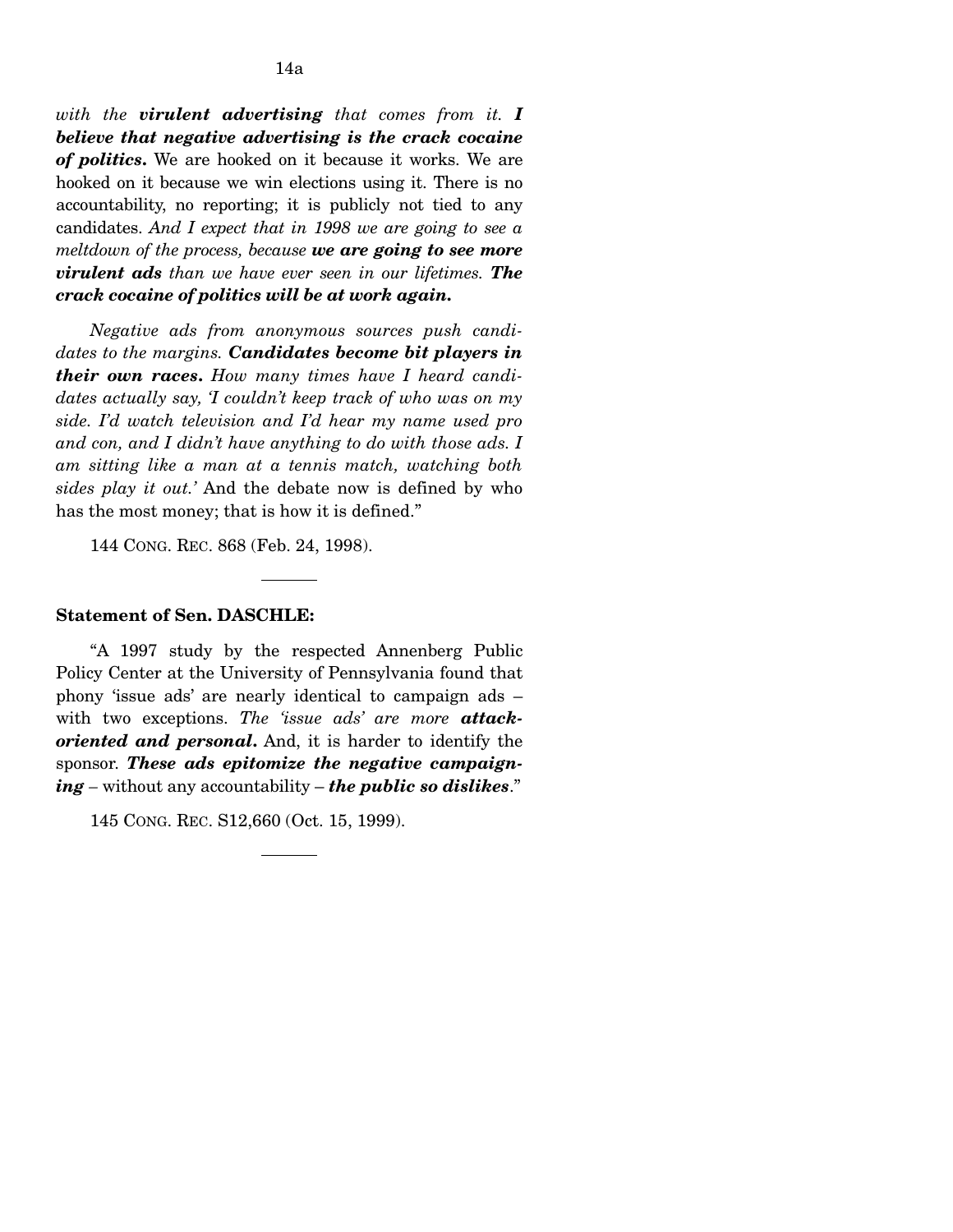# **Statement of Sen. KENNEDY:**

"In recent years, the amount of money spent in Presidential campaigns has doubled every 4 years. Senate and House races now cost millions of dollars. *Election campaigns have become more and more negative, with misleading TV spots that traffic in halftruths or outright falsehoods***.** And corrupting and corroding it all are the massive abusers of the current loophole ridden campaign financing laws."

143 CONG. REC. S10,271 (Oct. 1, 1997).

#### **Statement of Sen. LIEBERMAN:**

"The Annenberg study further found that *more than 40 percent of the 1996 ads plainly attacked candidates, not issues*. One of the witnesses before our committee said last week that *by his review of the ads, the issue ads were actually more negative to candidates than the candidate ads were*. Some ads don't bother with issues at all."

143 CONG. REC. S10,141 (Sept. 9, 1997).

## **Statement of Sen. DURBIN:**

"On the Saturday night before the election last November, bone weary, I pulled into my apartment in Chicago, and I was going to relax a little bit. It was in the closing days of the campaign. So I slumped down in a chair, grabbed the remote control to listen to Saturday night Live. Somewhere between the news and Saturday Night Live, *up pops four television commercials, one*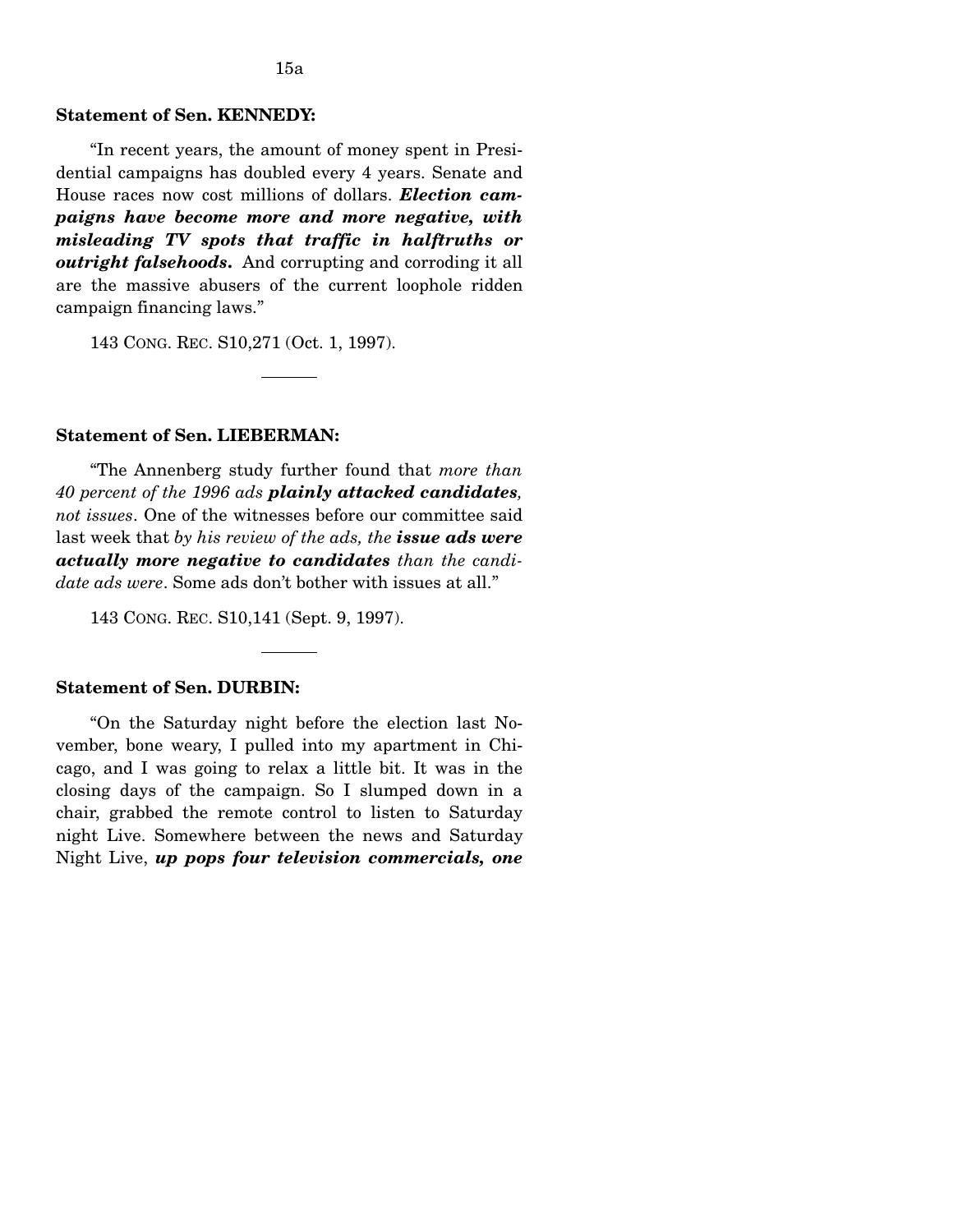# *after the other, and every one of them blasting me. What a treat that was to sit in the chair and get pummeled by four different commercials.*

The most unique thing was that not a single one was paid for by my opponent, the Republican Party in Illinois, or the National Republican Party. *They were paid for by committees and organizations that most people never heard of*. These are organizations which mushroom up during campaigns, take some high sounding name, collect millions of dollars, undisclosed and unreported, and run ads, the most negative ads on television, against politicians. That is an outrage. It is an outrage that I have to account for every dollar I raise and spend and I have to identify the television commercials that I put on, either comparing my record with my opponent or speaking about something I believe in, and these groups can literally run roughshod over the system, spending millions of dollars without any accountability.

*McCain-Feingold addresses that.* Thank God it does. *If we don't put an end to this outrage, most of these other reforms are meaningless. To eliminate soft money and to allow special interest groups, whether on the business or labor side, to continue to spend money unfettered in issue advocacy and the like is outrageous.* The McCain-Feingold legislation is an idea whose time has come."

143 CONG. REC. S10,124 (Sept. 29, 1997).

## **Statement of Sen. DURBIN:**

"People are sick of our advertising. *It is too negative. It is too nasty. These drive-by shooting ads that we have, 30-second ads by issue groups you never heard*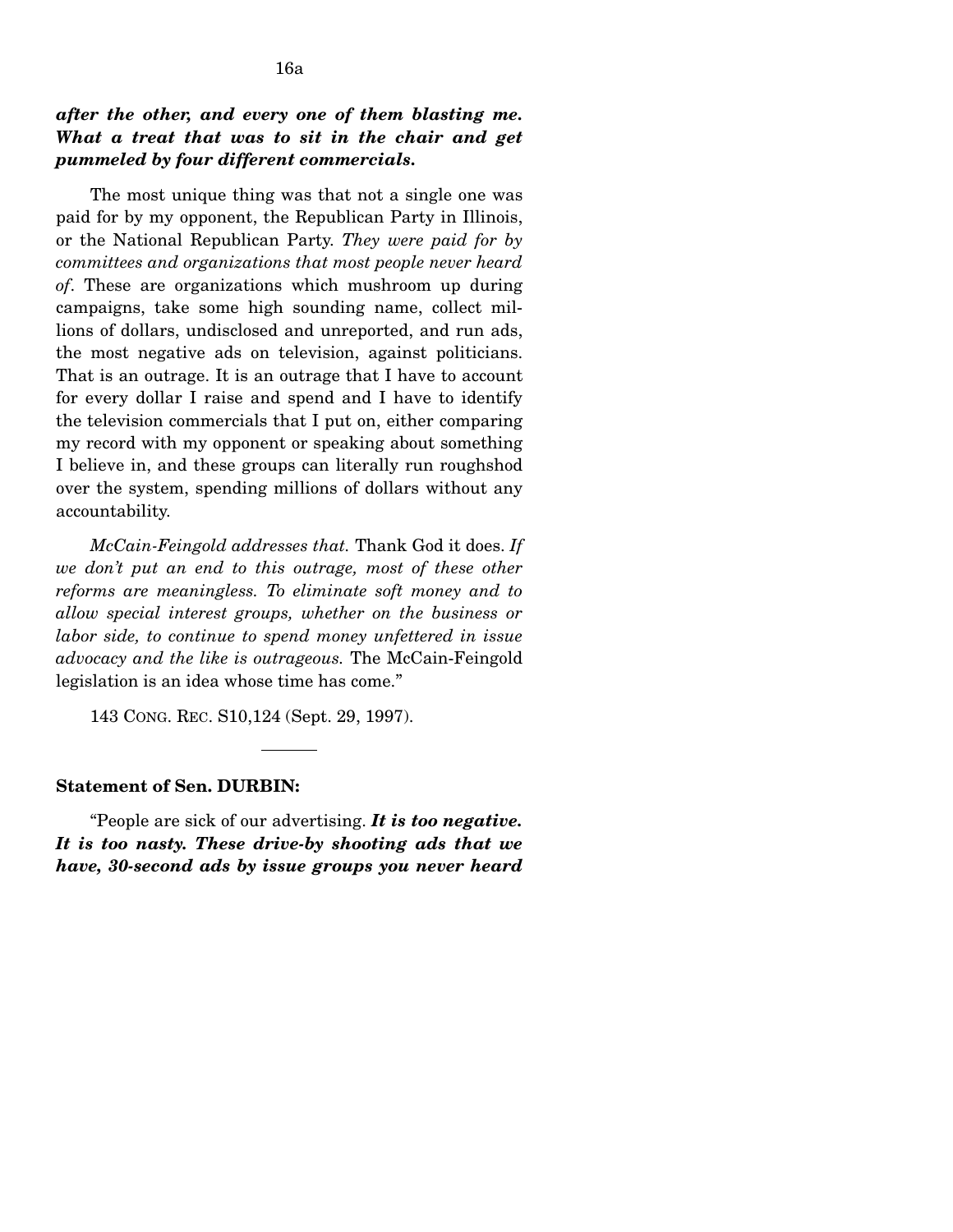*of, at the last minute of a campaign*, and candidates, myself included, spending a lot of time groveling and begging for money, that does not help the process. *It does not help our image.* It does not encourage people to get involved.

What McCain-Feingold is about is not just changing the law but changing the attitude of the public toward the political campaigns. And unless and until that happens, we face a very serious problem in this country. What McCain-Feingold goes after in eliminating soft money is something that has to happen. Soft money is what is left after all of the restrictions on hard money have been applied.

For those who are not well versed in the language of politics and campaigns, 'soft money' can be corporate money, it can be money that is given by a person that exceeds any kind of limitation. It can be money that is used indirectly to help a campaign. And that sort of expenditure has just mushroomed.

I am glad that the legislation of Senator Feingold and Senator McCain is going to ban soft money. *I also think it is critically important they do something about these issues ads."* 

144 CONG. REC. S879 (Feb. 24, 1998).

#### **Statement of Sen. DURBIN:**

"There is not only something wrong with *the advertising*, it *has become so negative, so nasty, so dirty, that people are disgusted with it.* There is something wrong with the products. Candidates for the House and Senate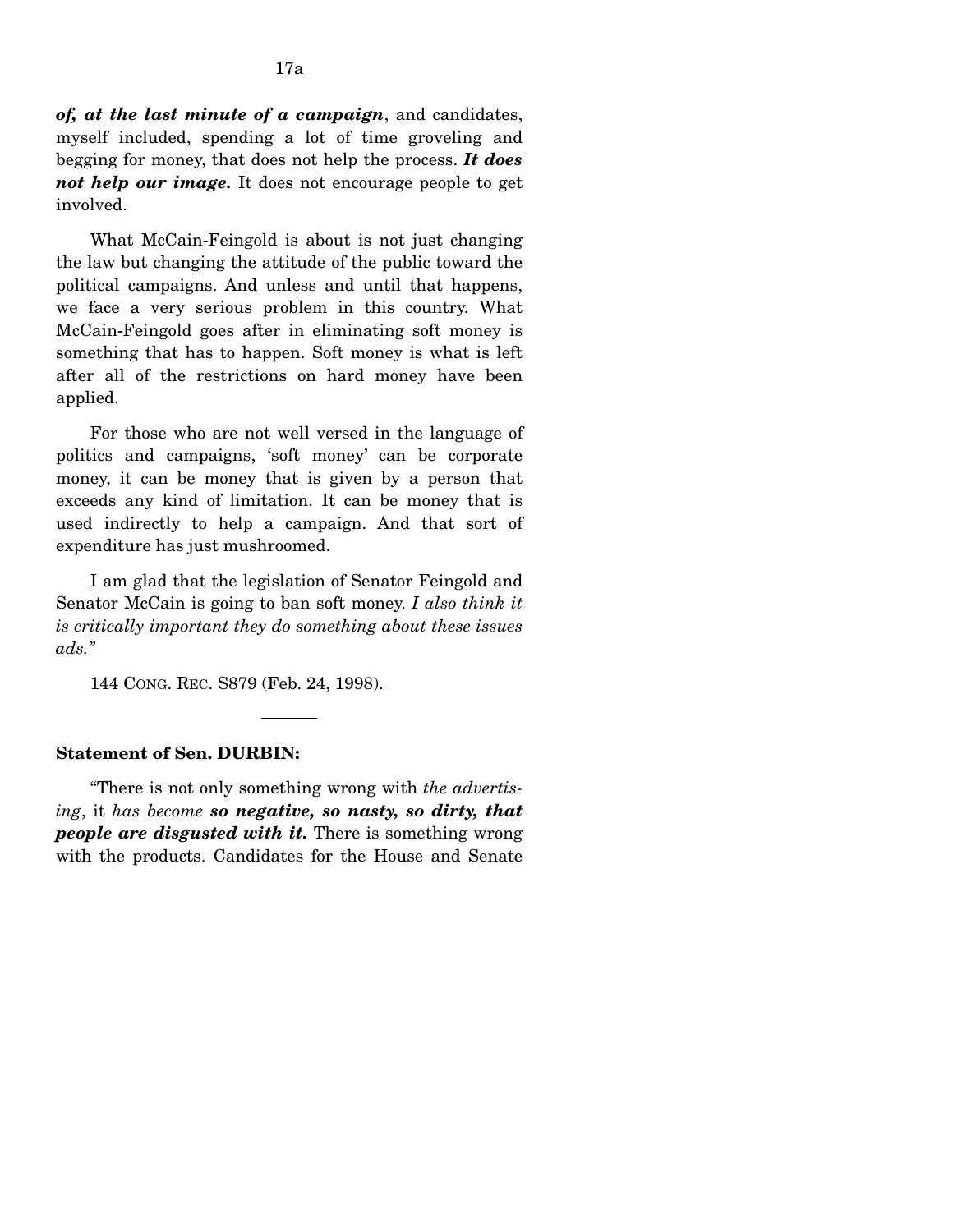are losing their reputation or seeing their integrity maligned because we spend so much time grubbing for money. People believe that we are captives of special interest groups. And because they are sick of the style of campaign and because they have little or no confidence in those of us who wage the campaigns, they stay home."

143 CONG. REC. S10,123 (Sept. 29, 1997).

#### **Statement of Sen. DURBIN:**

"*There is another element, too – the advertising that we*  put on television during the course of the campaign. A lot of *people are turned off by it*. Most campaigns hire sophisticated people to make those ads. They hire pollsters who go out and take legitimate samples of American opinion – samples within a given State – and convert those samples into messages; 30-second messages that go up on television. Some of the messages are positive. *Some are negative. It is the negative ones that unfortunately give us the bad name and lead a lot of people to say that this process itself is so fundamentally flawed***.**"

144 CONG. REC. S10,060 (Sept. 9, 1998).

## **Statement of Sen. DORGAN:**

"And guess what? What kind of advertising was this? *Eighty-one percent of it was negative advertising; 81 percent negative advertising. That is the air pollution in*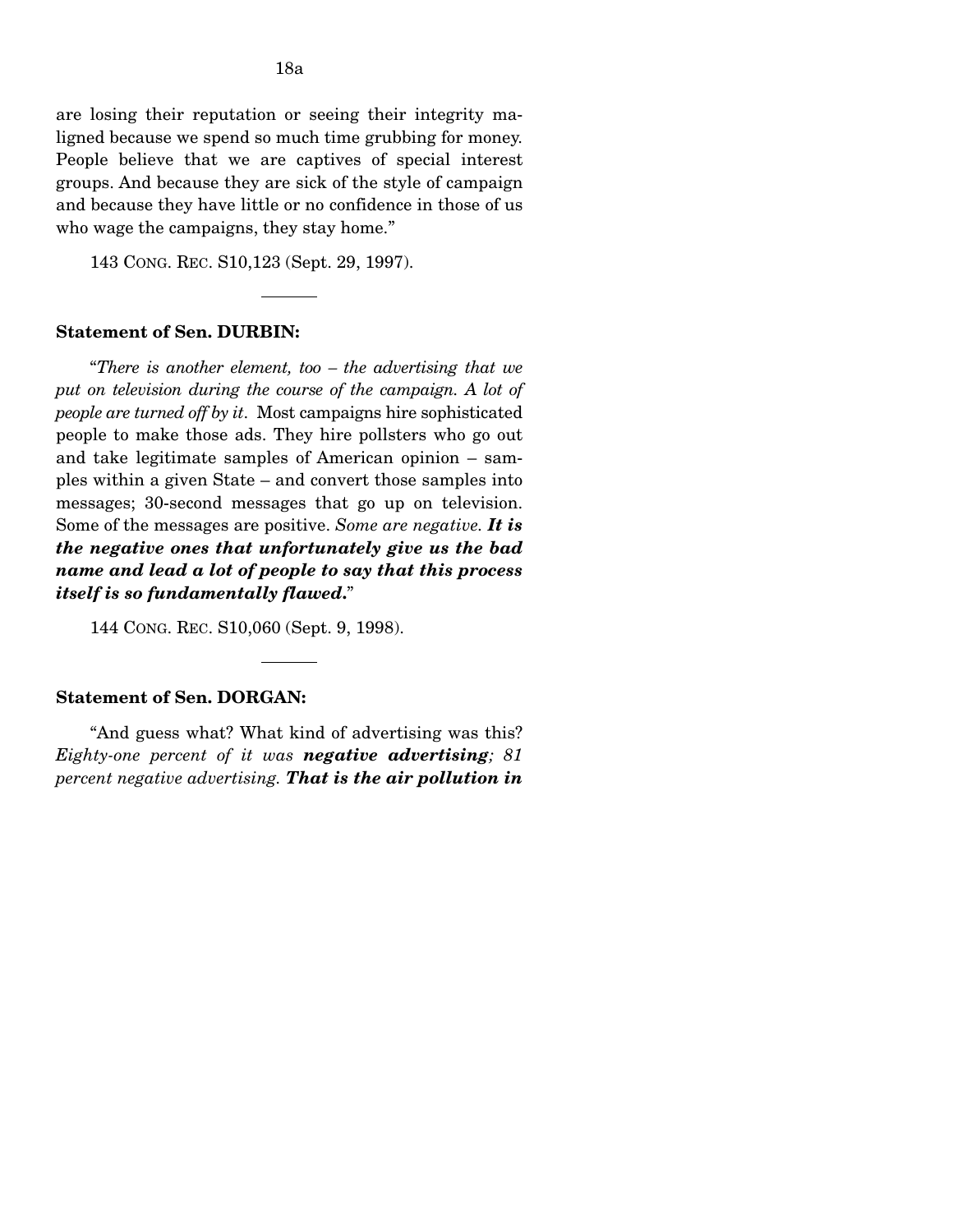# *this country that we ought to worry about. We ought to do something about it.*"

143 CONG. REC. S10,097 (Sept. 26, 1997).

## **Statement of Sen. DORGAN:**

"Finally, campaign finance reform is also part of what our caucus is committed to doing. There are a lot of discussions about what pieces will work and what pieces will not work with respect to campaign finance reform. I want to describe one little piece that I think is important. *The most significant kind of air pollution in America today is the 30-second political ad that does nothing but tear down someone's opponent. It is a 30-second slash and burn, cut and run ad that contributes nothing to our country***.** The first amendment gives everybody the right to do that. We won't change that. But there is a little thing we can change. We can, by Federal law, say that every television station is required to offer the lowest rates on the rate card during political advertising during a certain period. I propose that we change that law to say that low rate is only available to candidates who run advertisements that are at least 1 minute in length. Let's require people to say something significant in one in which the candidate himself or herself is in the advertisement 75 percent of that 1 minute."

144 CONG. REC. S702 (Feb. 12, 1998).

#### **Statement of Sen. DORGAN:**

"This overly narrow definition of what constitutes express advocacy *has created a giant loophole for attack*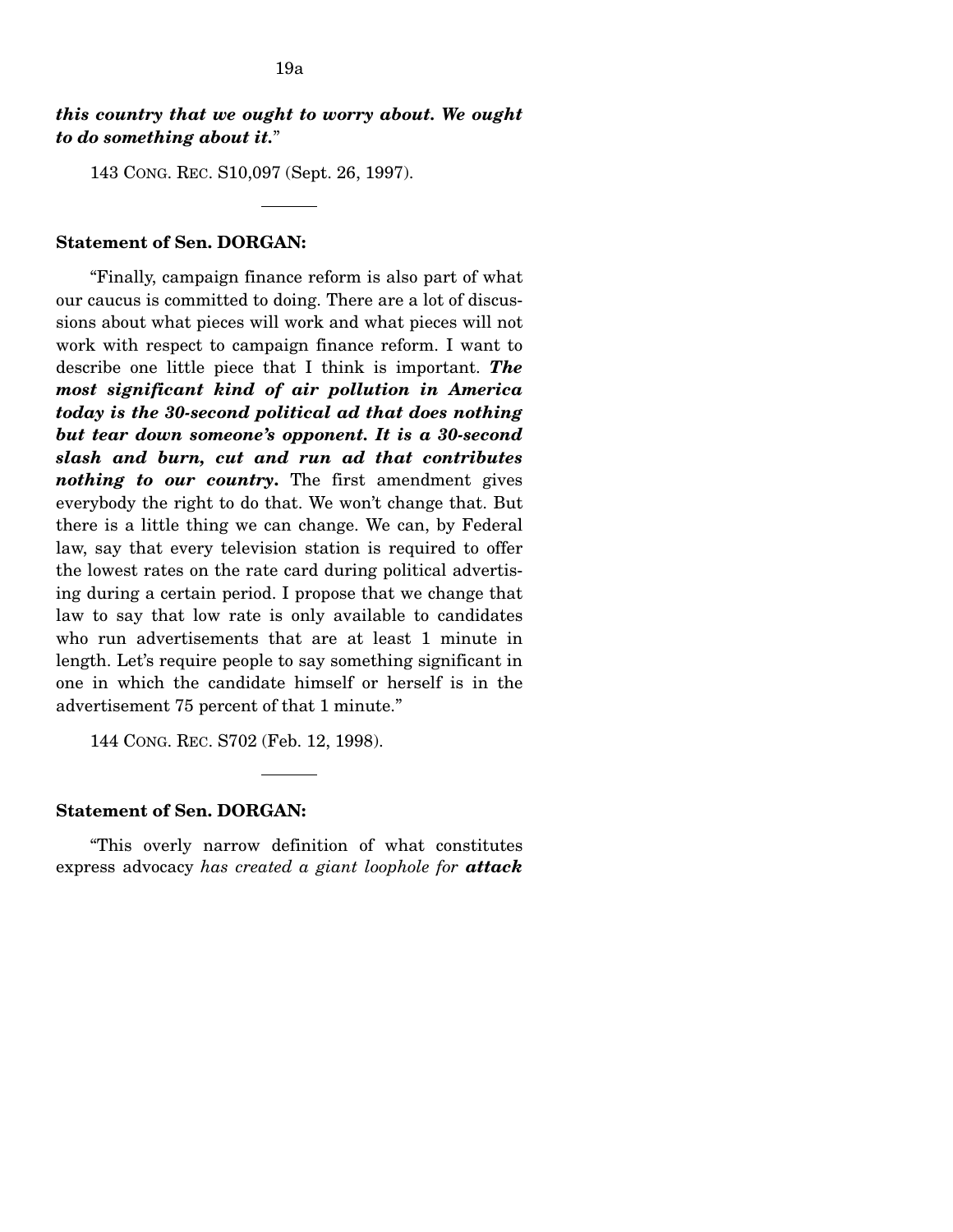*ads*. Simply by avoiding the magic words I mentioned above, *corporations, unions, and other special interest groups can pay for brutal attack ads*. Anyone who has seen some of these ads can tell they're intended to influence the outcome of Federal elections. And because they can be paid for with soft money, groups can raise money for them without limits, buy them in the millions of dollars, and never have to disclose what they're doing to the FEC."

143 CONG. REC. S8933 (Sept. 8, 1997).

#### **Statement of Sen. DORGAN:**

"And what about the issue ads which Senator Durbin mentioned as well? *These issue ads – are they ads that contribute to this political process? Eighty-one percent of them are negative. They represent the slash, burn and tear faction of the political system*. Get money, get it in large chunks from secret sources and put some issue ads on someplace and try to tear somebody down."

144 CONG. REC. S880 (Feb. 24, 1998).

#### **Statement of Sen. DORGAN:**

"I would like to just mention two additional items before I close. *One of the concerns I have about our political system is so much of the advertising is negative***.** There is nothing you can do about that; I understand that. We cannot prohibit this kind of advertisement. We can say, if you are going to put this kind of advertisement on the air, you have to play by the rules and get hard money and disclose the donors. There is nothing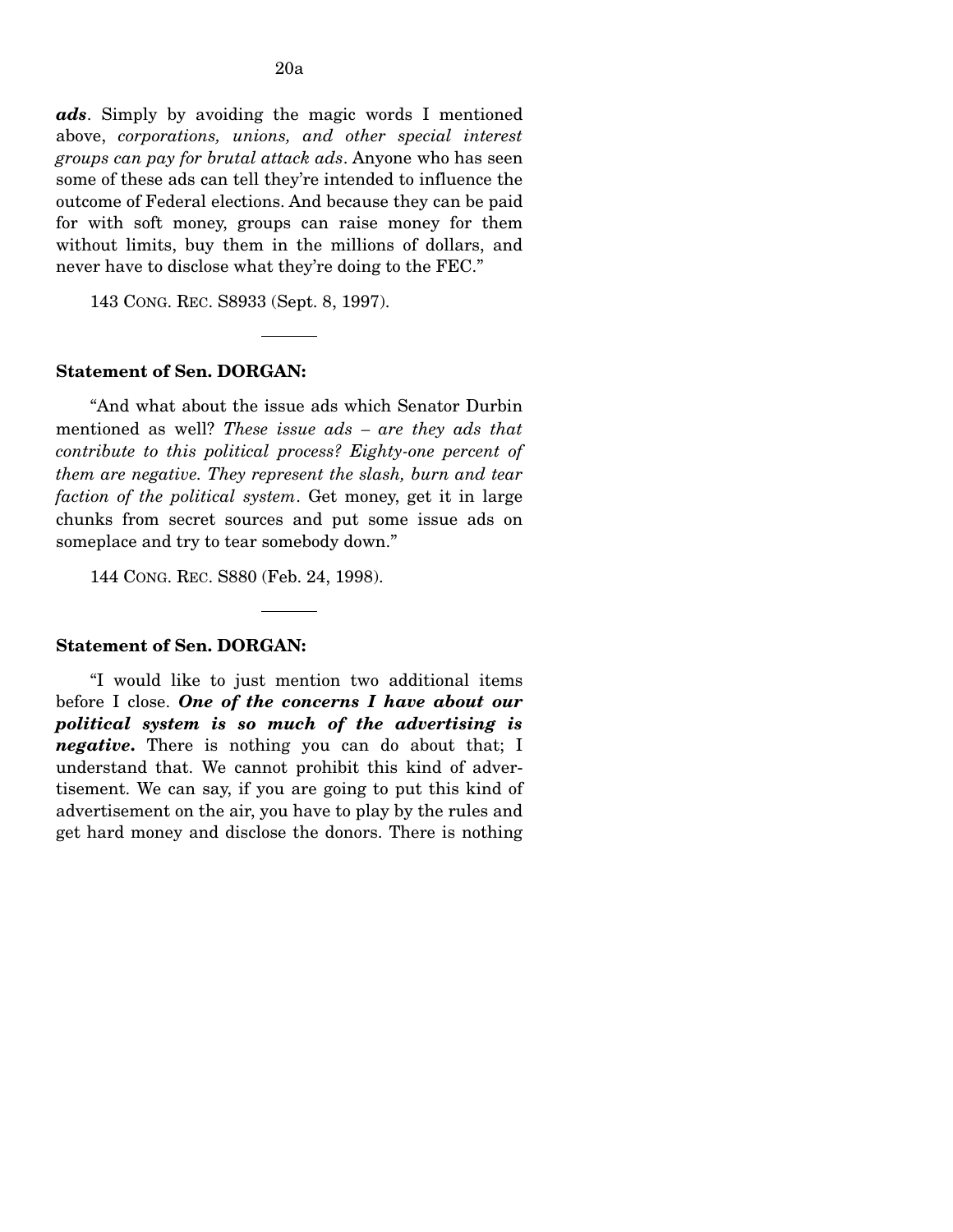wrong with that. But we cannot prohibit any advertisement. *So much of it now is negative and so much of it is a 30-second little political explosion that goes on across our country where candidates are not even hardly named, at least with respect to the person's campaign, in financing the 30-second ad. It is a nameless, faceless, little bomb directed to destroy, tar or feather some other candidate*."

143 CONG. REC. S10,138 (Sept. 29, 1997).

## **Statement of Sen. DORGAN:**

"Mr. President, *I rise today to discuss legislation I am introducing to address a significant air pollution problem we have in this country*.

No, I'm not talking about smog, or acid rain, or the ozone layer, *I'm talking about broadcast air pollution. And by that I mean the 30- second, slash-and-burn, hit-and-run political ad that does nothing but cut down an opponent.* 

Can you think of any other business in this country that sells its wares only by tearing down the opposition? Do airlines ask you to consider their services because their competitors' mechanics are unreliable, and try to conjure up images of plane crashes to get you to switch carriers? Do car manufacturers sell their products by raising dark, misleading doubts about the safety of their competitors' autos? Does McDonald's run ads raising the threat of Ecoli bacteria in Burger King's hamburgers?

Of course not, but that's precisely the way we compete in politics against each other.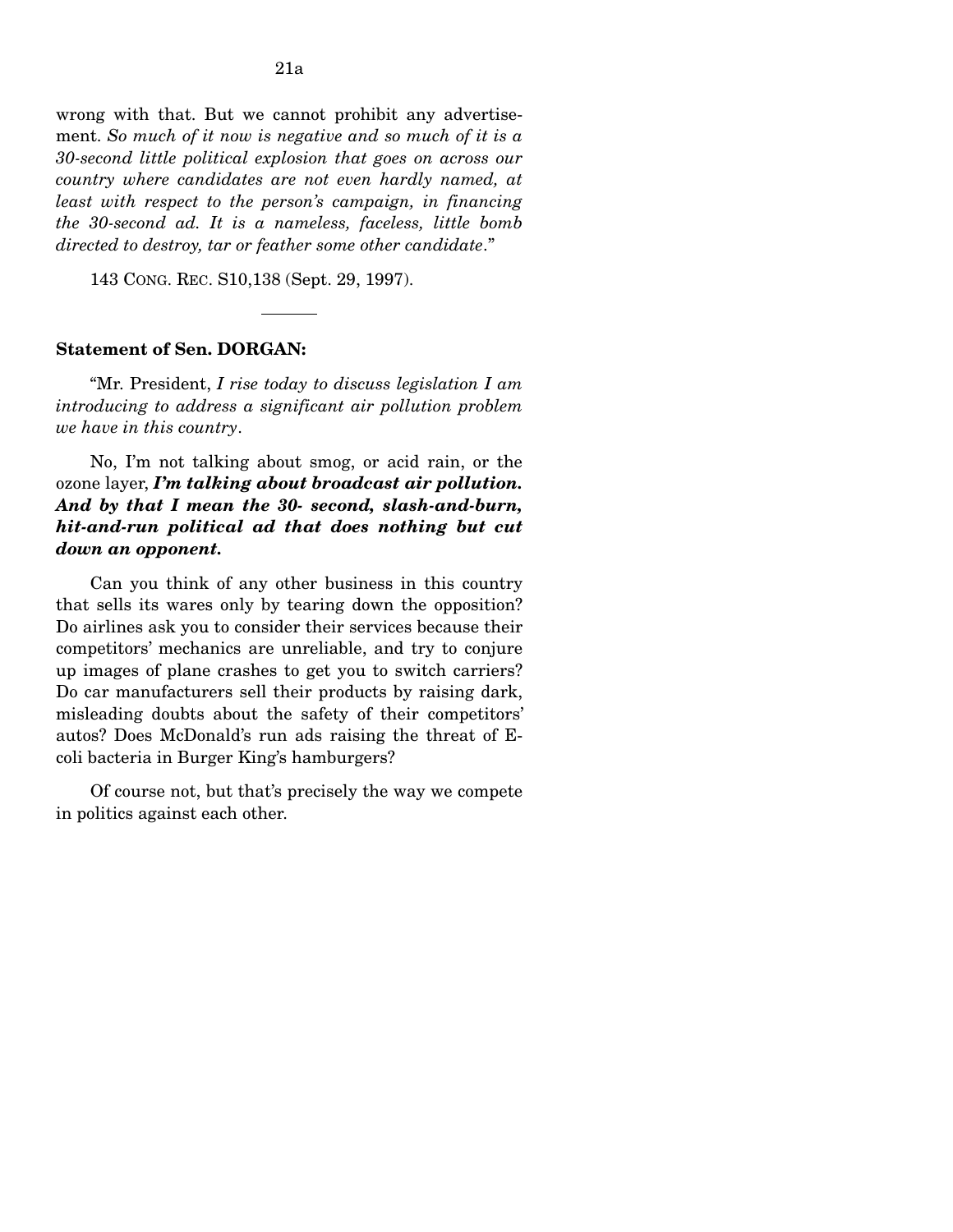*It is a pretty sad state of affairs when the American people get a more informative and dignified discussion about the soda they drink or the fast food restaurant they prefer than they do in the debate about what choices to make for our country's future. It is time to do something about it*.

We cannot and should not attempt to limit speech. But there is something we can do to provide the right incentives. Under current law, television stations are required to offer the lowest unit rate to political candidates for television advertising within 45 days of a primary election, and within 60 days of a general election."

The legislation I am proposing today would change that law to provide that the low rate must be made available only to candidates who run ads that are at least one minute in length, in which the candidate appears at least 75 percent of the time."

144 CONG. REC. S1076 (Feb. 26, 1998).

#### **Statement of Sen. COLLINS:**

"The situation with bogus issue ads is not better. That practice undermines the two major objectives of our election laws, namely, placing limits on contributions and disclosing the identity of those making the contributions. Without such disclosure, we lose accountability. *A recent study found that as accountability in political communications declines, levels of misinformation and deceit rise. Thus, it is no surprise that bogus issue ads almost always carry a negative message, something which*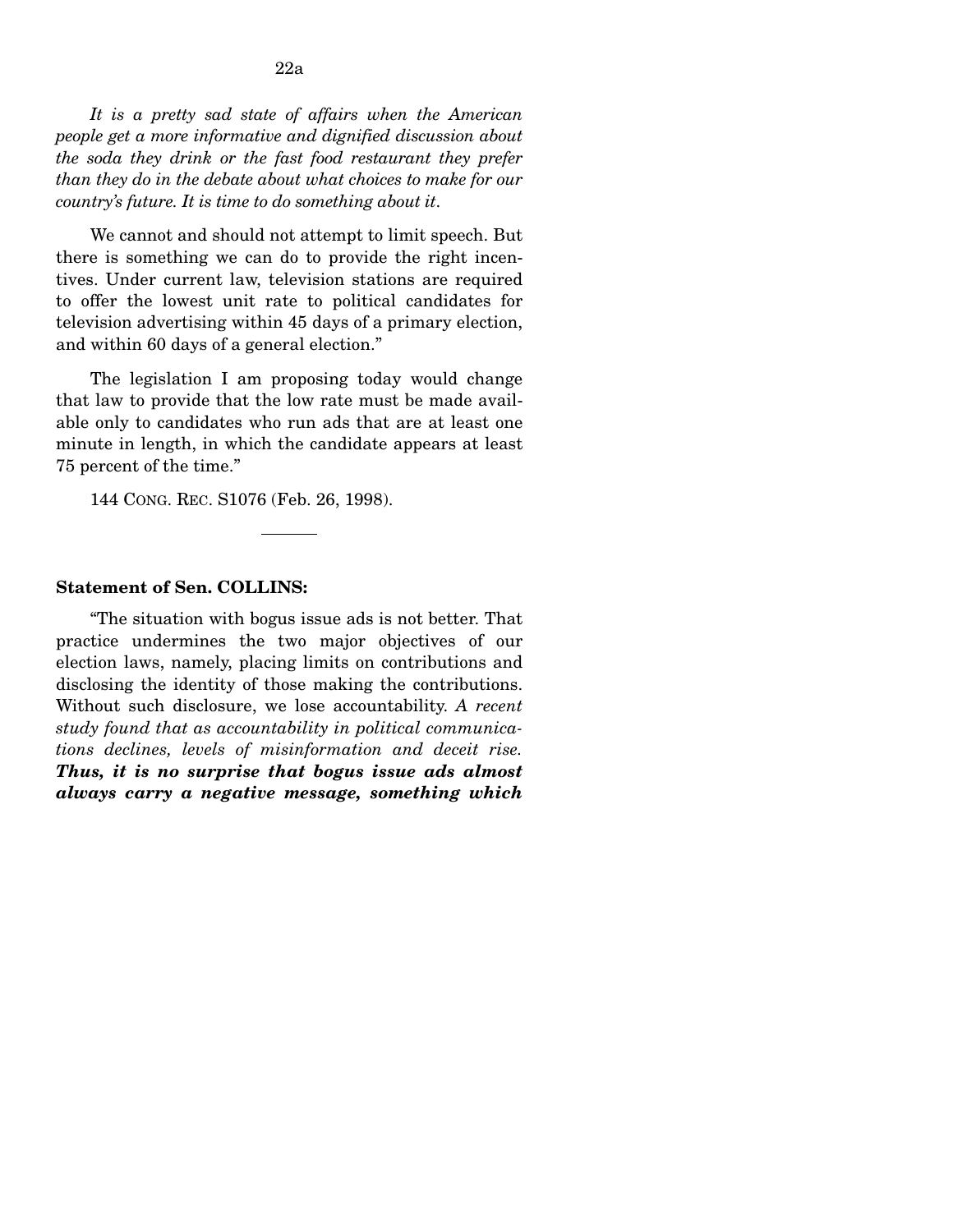# *all in this body purport to decry. The question is – are we willing to do something about it?***"**

144 CONG. REC. S875 (Feb. 24, 1998).

## **Statement of Sen. COLLINS:**

"I want to respond, also, to the comments made by the Senator from Connecticut and the Senator from Michigan and thank them for their support of the Wyden-Collins proposal. *Senator Dodd and Senator Feingold also raised a very important point, and that is, the deluge of negative attack ads discourages people from voting and really turns off the American public***.** This is exacerbated by the fact that a lot of times it is not evident who is sponsoring these ads, who is behind these charges and allegations that are hurled particularly in the final days of the campaign.

I believe the Snowe-Jeffords amendment will help in that regard and that the amendment Senator Wyden and I are sponsoring today will make very clear that when a candidate launches a negative ad attacking his opponent, that candidate will have to take responsibility for that ad."

147 CONG. REC. S2695 (Mar. 22, 2001).

#### **Statement of Sen. CLELAND:**

"I look back at the 1976 decision by the Supreme Court which, in effect, equated the ability to spend money with free speech. In the campaign finance hearings a couple of years ago, I asked the simple question: If you do not have any money in this country, does that mean you do not have any speech? Of course not. *The problem is we*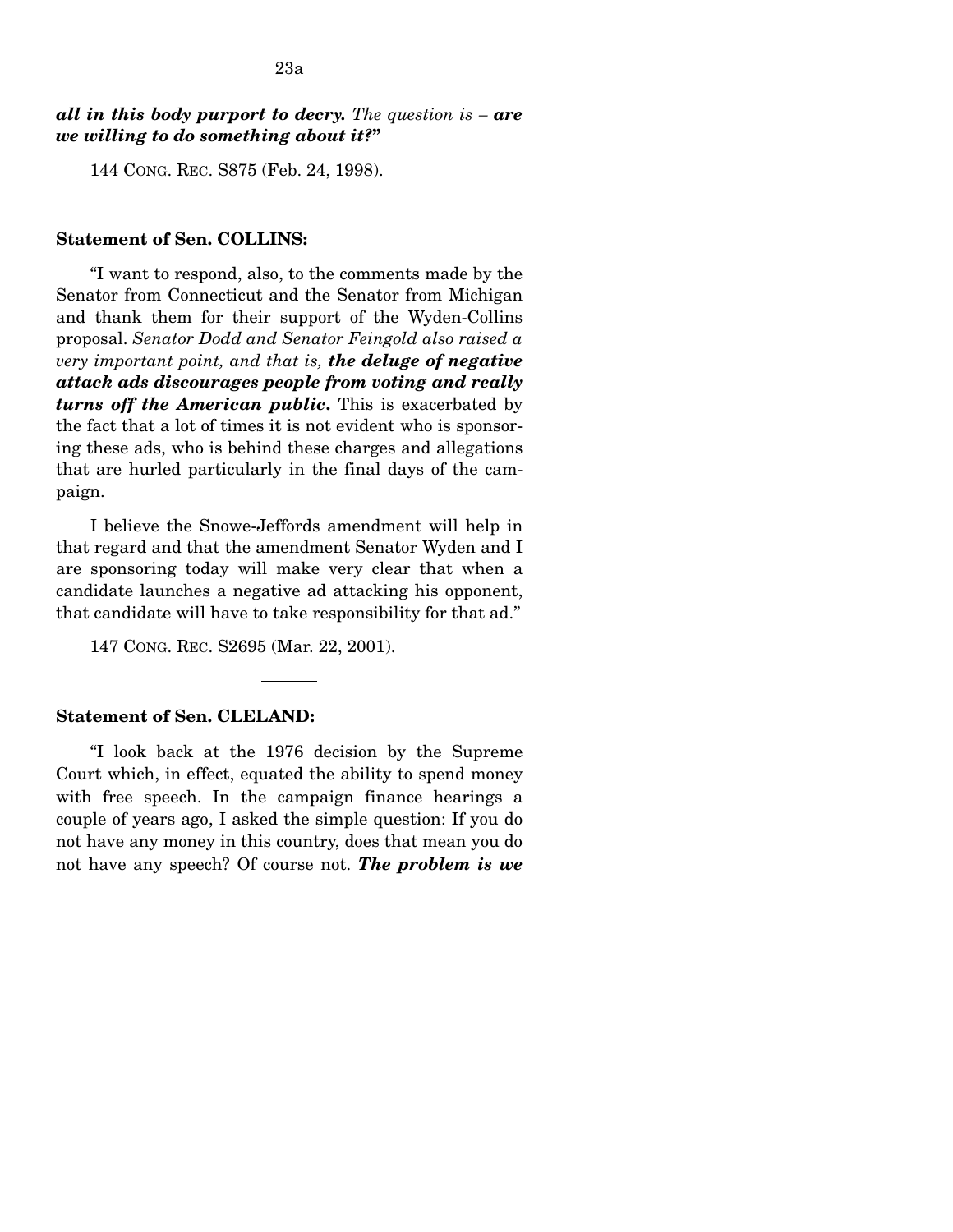*have equated money with speech and the ability to get on the air with 30- and 60-second spots which make us want to throw up***.** 

I share the concern of the distinguished Senator from Alabama, Mr. Sessions, about these negative attack ads that come from out of State and seem to originate from God knows where. They come in and assassinate someone's character. That is not the country for which Senator McCain and I fought. That is not the kind of democracy we intend to serve. *That is one reason why I have bonded with him in such a close way: to support cleaning up this incredible process*."

145 CONG. REC. S12,612 (Oct. 14, 1999).

### **Statement of Sen. REED:**

"This would curtail what has become an explosion throughout our American political system. *Phony issue advertisements are unconstrained, cropping up suddenly, without attribution, to strike at candidates***.**"

144 CONG. REC. S884 (Feb. 24, 1998).

## **Statement of Sen. DODD:**

"*If you look at campaign advertising, the attacks we wage against each other, the personal degradation we attach to and associate with our political competitors, what has happened is, we have so devalued public service and the public life of elected office that the public has become understandably disgusted with the condition of politics in America*. We have no one to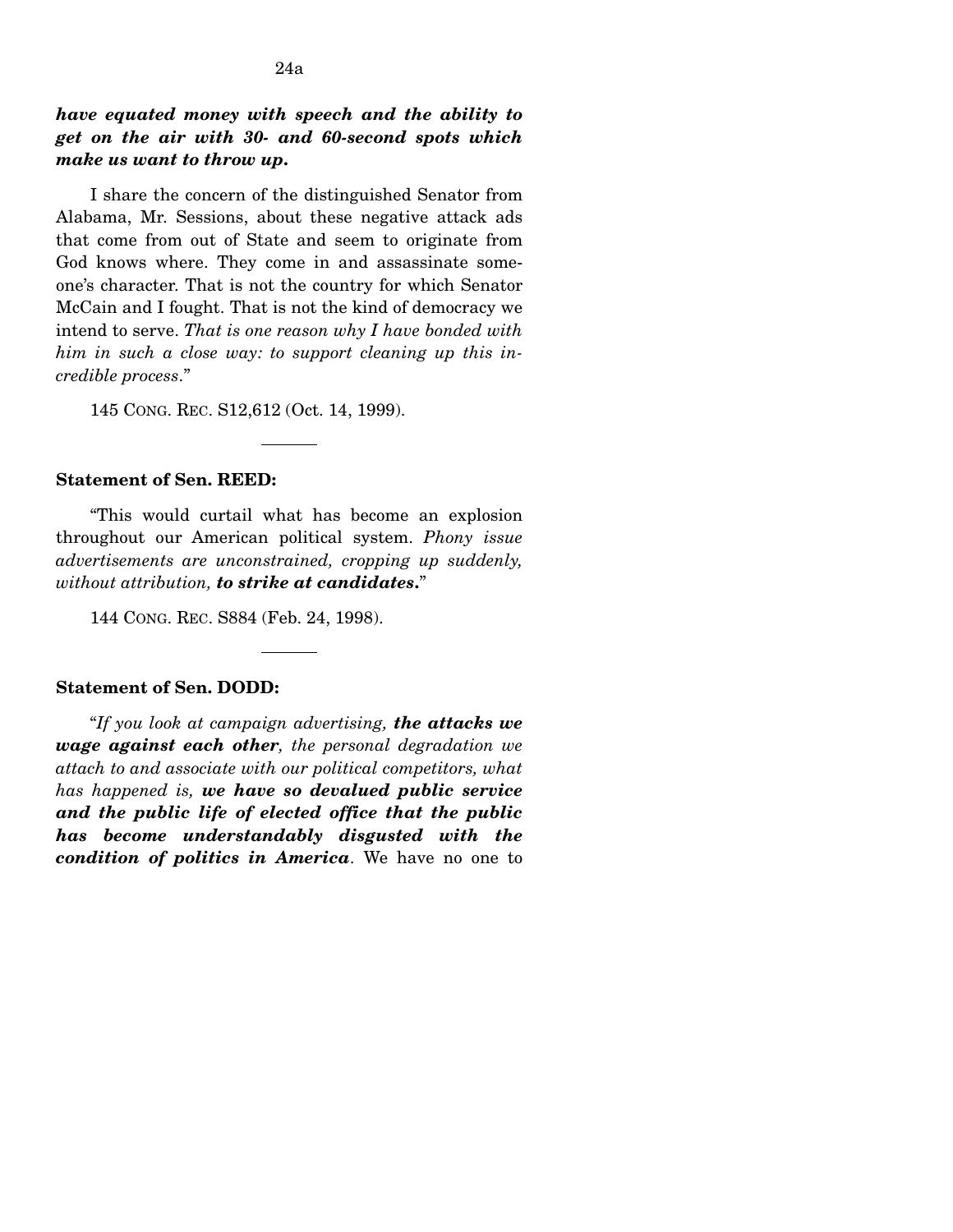blame for that but ourselves. *In no small measure that has occurred because of the rising amount of dollars that are spent being convinced by political consultants that the best way to win office is not to convince anyone of the merits of your argument but if you can convince people that your opponent is somehow unworthy of even consideration for the office*, let alone that his ideas or her ideas may lack substance, then you can win a seat in the Congress of the United States.

Thus we see, as we did last year, where, of the 200 million eligible voters in America, only 50 percent voted; 100 million Americans cast their ballots for the Presidency of the United States, a decision that was made by a handful of votes in one State, and 100 million of our fellow citizens did not even show up on election day, where a tiny fraction, had they shown up in one State, would have resulted in a different outcome than what occurred as a result of the recounts and so forth that occurred in the State of Florida.

I suspect that a good portion of that 100 million didn't show up because they forgot or because they had something better to do that day.

I suspect a substantial portion didn't show up because they are disgusted with the process; *they are sick and tired of coming into September and October after an election year and you can't turn on a single bit of programming without some mudslinging going on, attacking of one another, blistering one another. Whether it is through our own ads, or the ads of outside groups just trying to destroy the reputations of people seeking public life*, I suspect that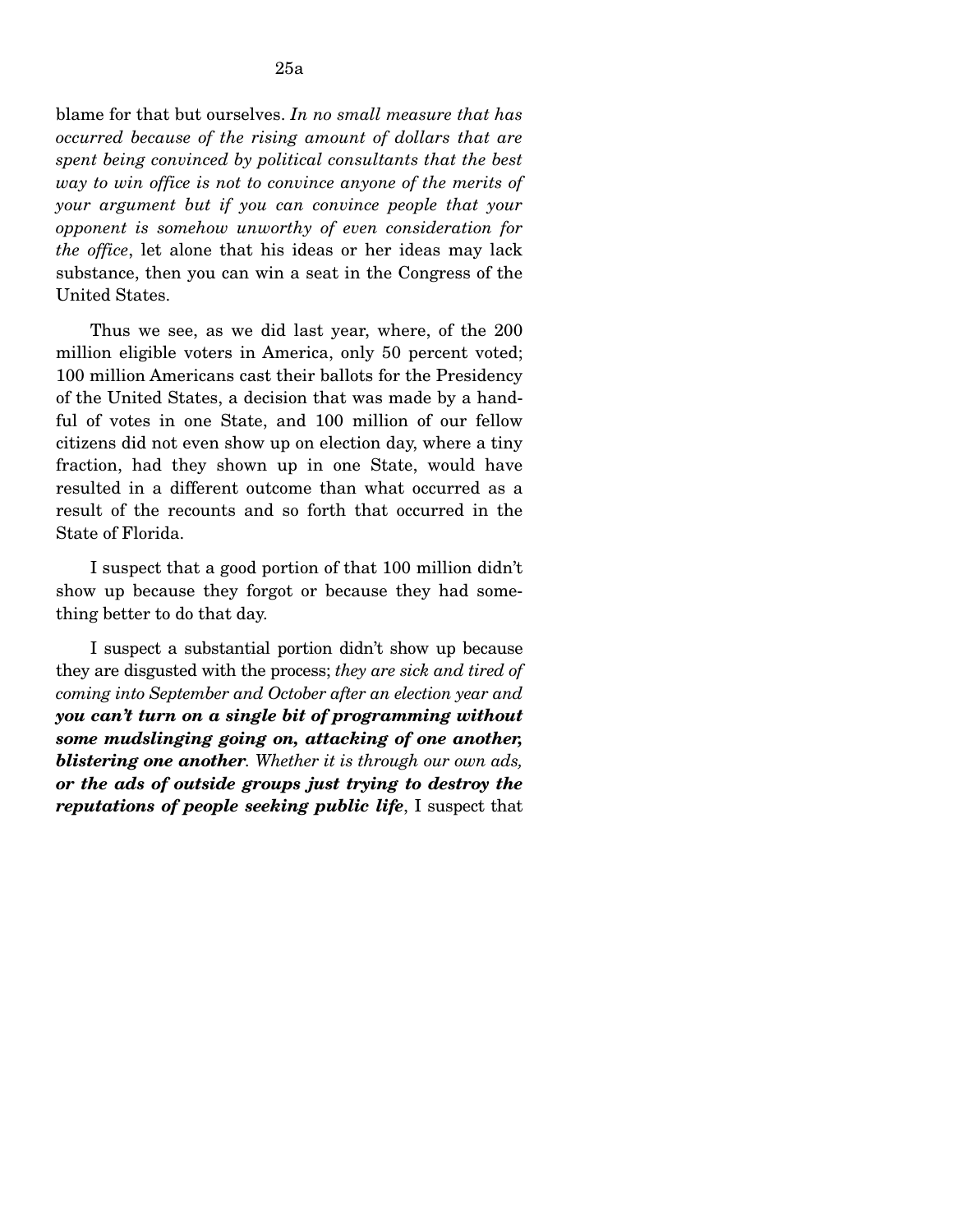has more to do with the declining numbers of people checking off on the 1040 forms, the resource to support Presidential public financing.

*One of the reasons why McCain-Feingold deserves support, in my view, is because there is some hope that this will put the brakes on, slow this down enough so we don't have an unending exponential growth of dollars pouring into the coffers of candidates and groups out there year in and year out, destroying not only the candidates, but the public's confidence in a political system*  that has contributed greatly to this great Nation over 200 years."

147 CONG. REC. S2943 (Mar. 27, 2001).

## **Statement of Sen. DODD:**

"Mr. President, let me thank our colleague from New Mexico for proposing this amendment. All of us here, and those who pay any attention at all to politics in this country and are confronted with this, as most Americans are, if you look at this chart by the Senator from New Mexico, *particularly in that August, September, October period of an election year, it is hard not to be confronted with the assault* – that is the only way to describe this – *of ads on television from one end of the country to the next, on every imaginable radio station, television station, now cable stations – this bombardment that occurs***.** 

What the Senator from New Mexico has graphically demonstrated with his chart is that *the overwhelming majority of these ads are the so-called attack ads. Usually, they are very vicious*, designed to not promote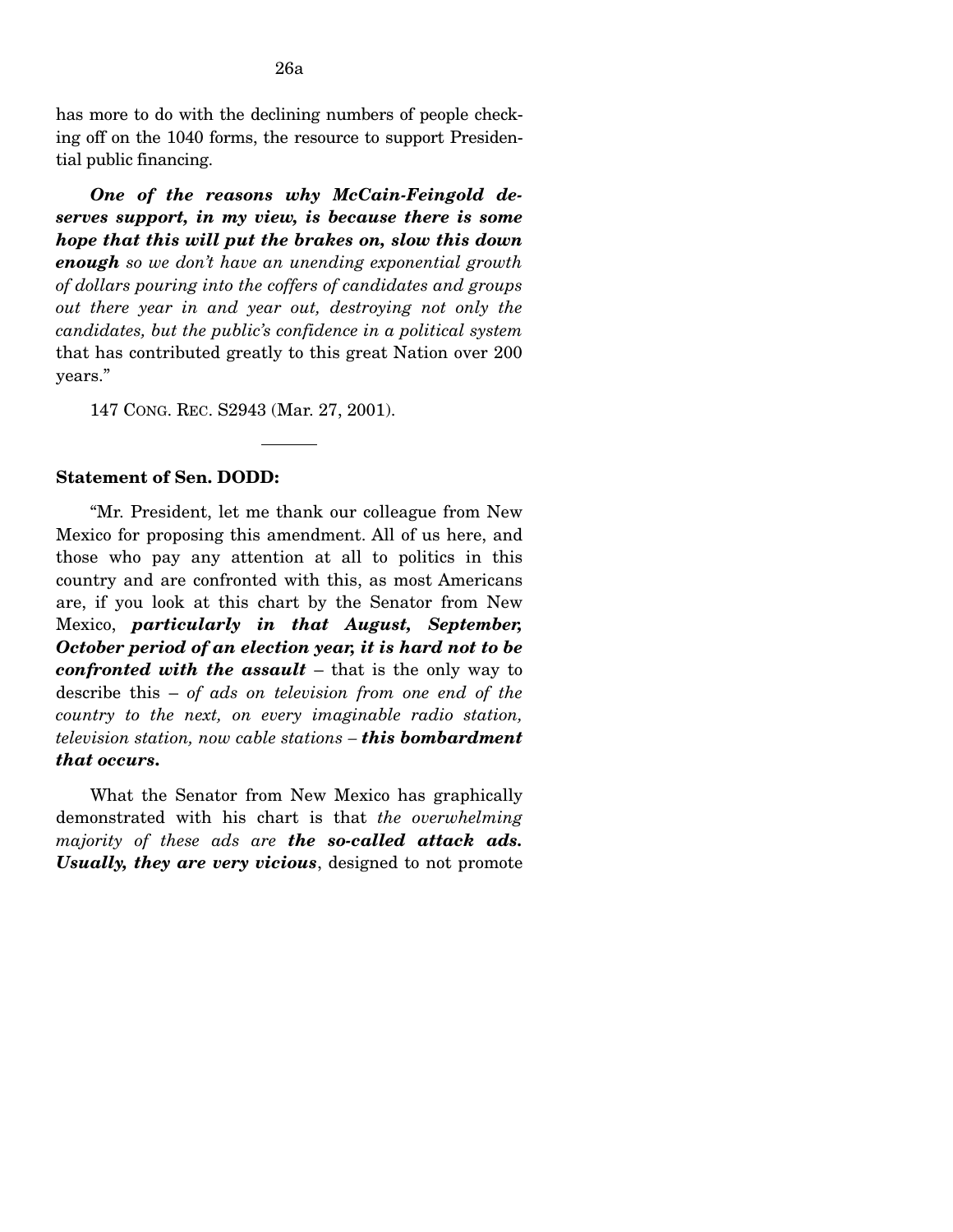*The least enlightening part of a campaign is the proliferation of these ads. They do nothing, in my view, to contribute to the education, the awareness of the American people. We have seen an explosion of them over the past few years***.** I suspect this has probably been in the last 6 or 7 years, with the explosion of soft money *that the McCain-Feingold bill seeks to shut down***.**"

147 CONG. REC. S3113 (Mar. 29, 2001).

## **Statement of Sen. MURRAY:**

"Given the problems in the system, I developed a set of principles for reform that have guided my decisions throughout this debate. My principles for reform are: *First, there should be less money in politics. Second, I want to make sure that average voters aren't drowned-out by special interests or the wealthy.*  Third, we must demand far more disclosure from those who work to influence elections. When voters see an ad on TV or get a flyer in the mail, they should know who paid for it. There must be disclosure for telephone calls and voter guides. Citizens have a right to know who's trying to influence them. *We've seen a disturbing increase in the number of issue ads, which are often negative attack*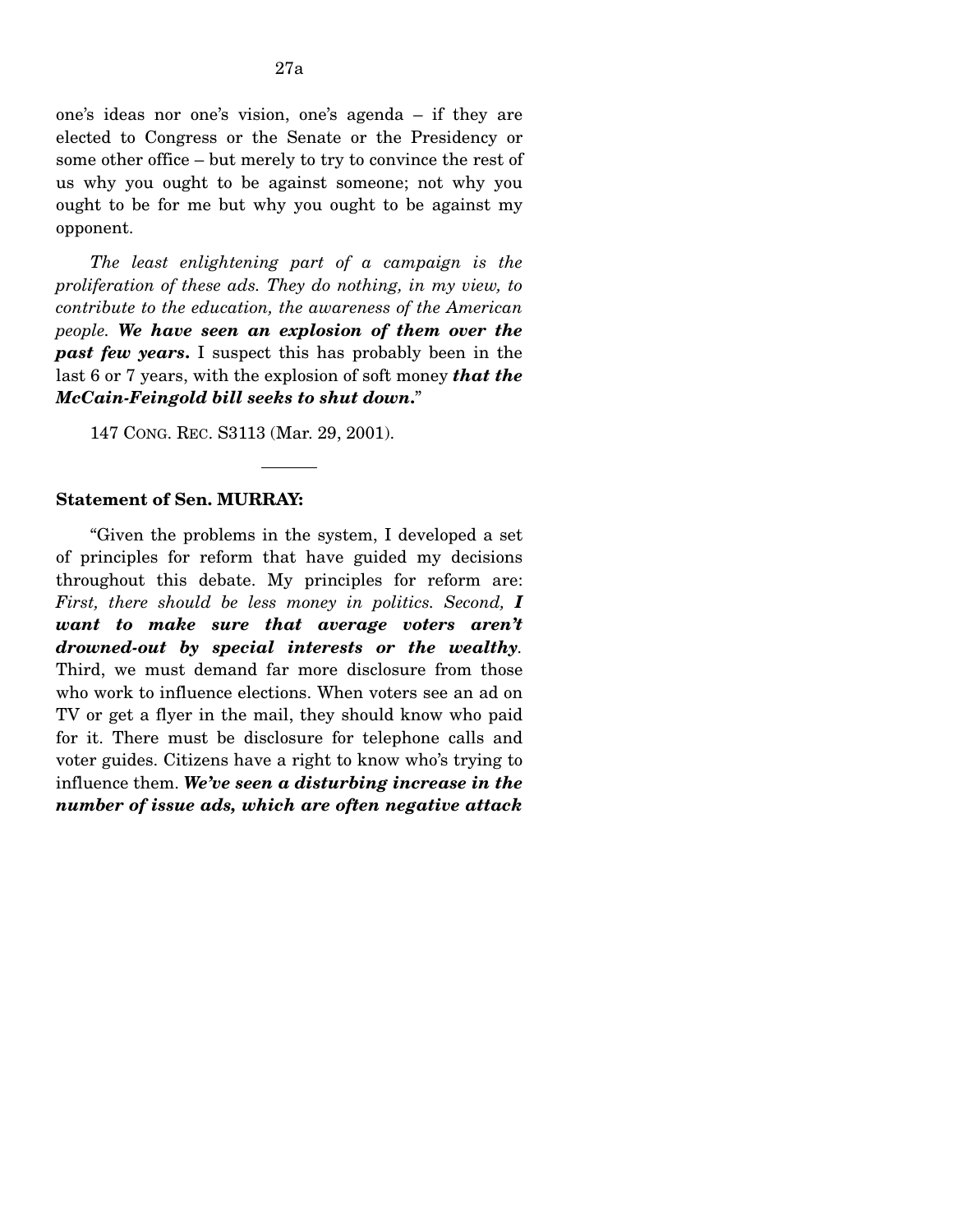*ads***.** Too often, voters have no idea who's bankrolling these ads."

147 CONG. REC. S3236 (Apr. 2, 2001).

### **Statement of Sen. BINGAMIN:**

"It should come as no surprise to any of us that more and more *Americans are repulsed by these anonymous assaults* and the sheer volume of money pouring into our election system. As a consequence, they are distancing themselves from the political process. That is the greatest tragedy of all. Americans are so turned off by our political system that they don't even vote on election day. When they do vote, often it is not the sense of voting for the better of two candidates; it is a perception that they are voting for the lesser of two evils on the ballot.

*With* a tidal wave of campaign cash flowing into our political system, *the torrent of negative advertising on the airways*, and the lack of meaningful disclosure or accountability, *it is becoming increasingly difficult, almost impossible, for the American people to feel good about any candidate*, or their participation in the democratic process."

144 CONG. REC. S10,081 (Sept. 9, 1998).

## **Statement of Sen. WYDEN:**

"Mr. President, I come to the floor this morning with Senator Collins of Maine to offer a bipartisan amendment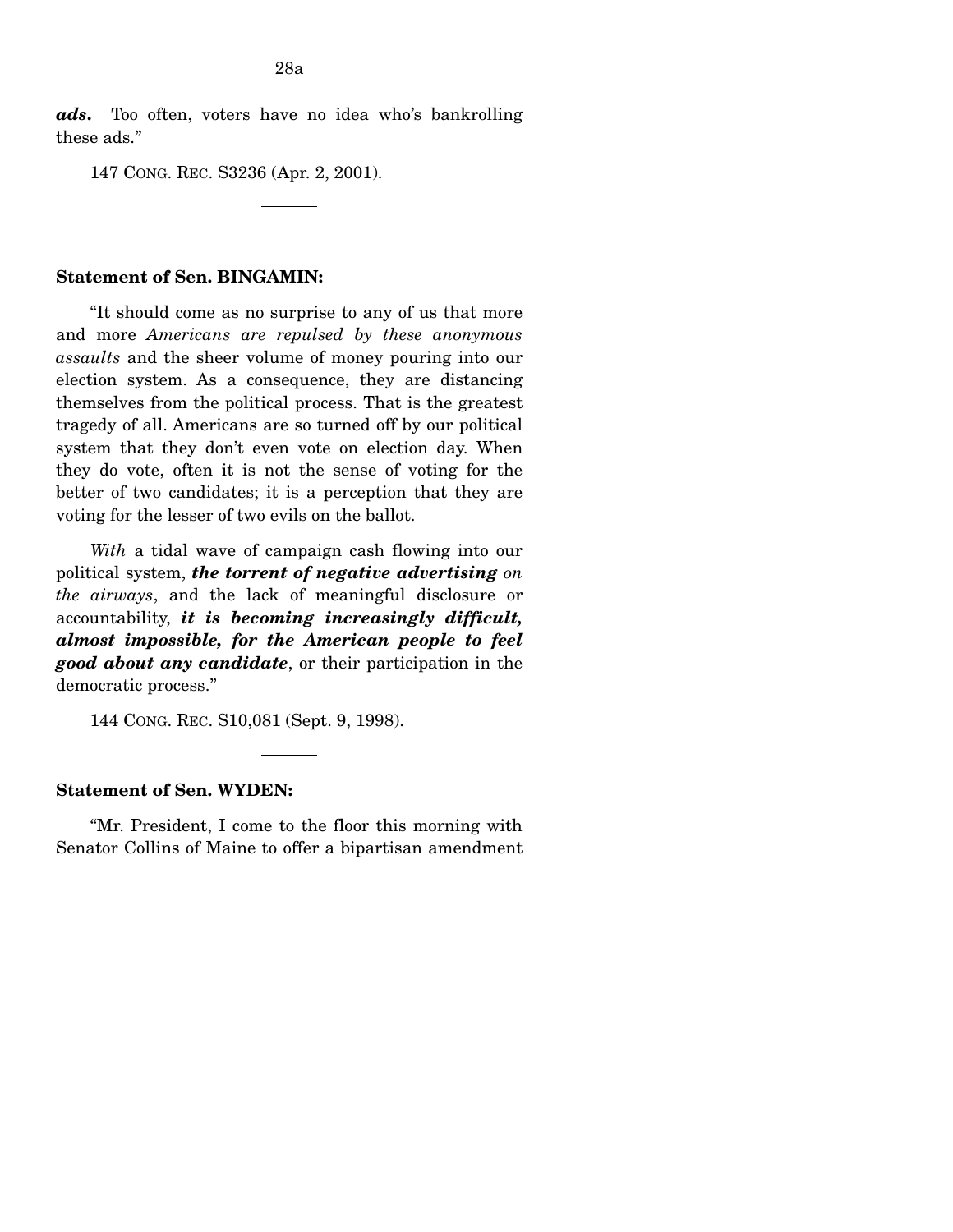*that we believe will help slow the explosive growth of negative political commercials that are corroding the faith of individuals in the political process*. I also thank my colleague from New Mexico, Senator Bingaman, and Congressman Greg Walden of Oregon on the House side, who has also been extremely interested in this issue over the years.

*Negative commercials are clearly fueling citizens' cynicism about politics. Those negative commercials are depressing voter participation and, in my view, they are demeaning all who are involved in the political process***.**"

147 CONG. REC. S2692 (Mar. 22, 2001).

### **Statement of Sen. BAUCUS:**

"The problem we're really facing is how grey the campaign finance laws have become. McCain-Feingold, as amended, would make them black and white. Just take issue advocacy advertising as an example. In the last couple campaigns, the lines have been blurred between express advocacy, which requires federal disclosures, and issue advocacy.

We can all recall advertisements in our own state that just barely skirted the lines. In Montana, the unregulated soft money ads started early. *Close to a year before the election, groups started attacking candidates with mud-slinging ads***.** Groups with benign sounding names that hid their partisan bent. Ads that attacked candidates, and even told people where to call, but somehow fell under the 'issue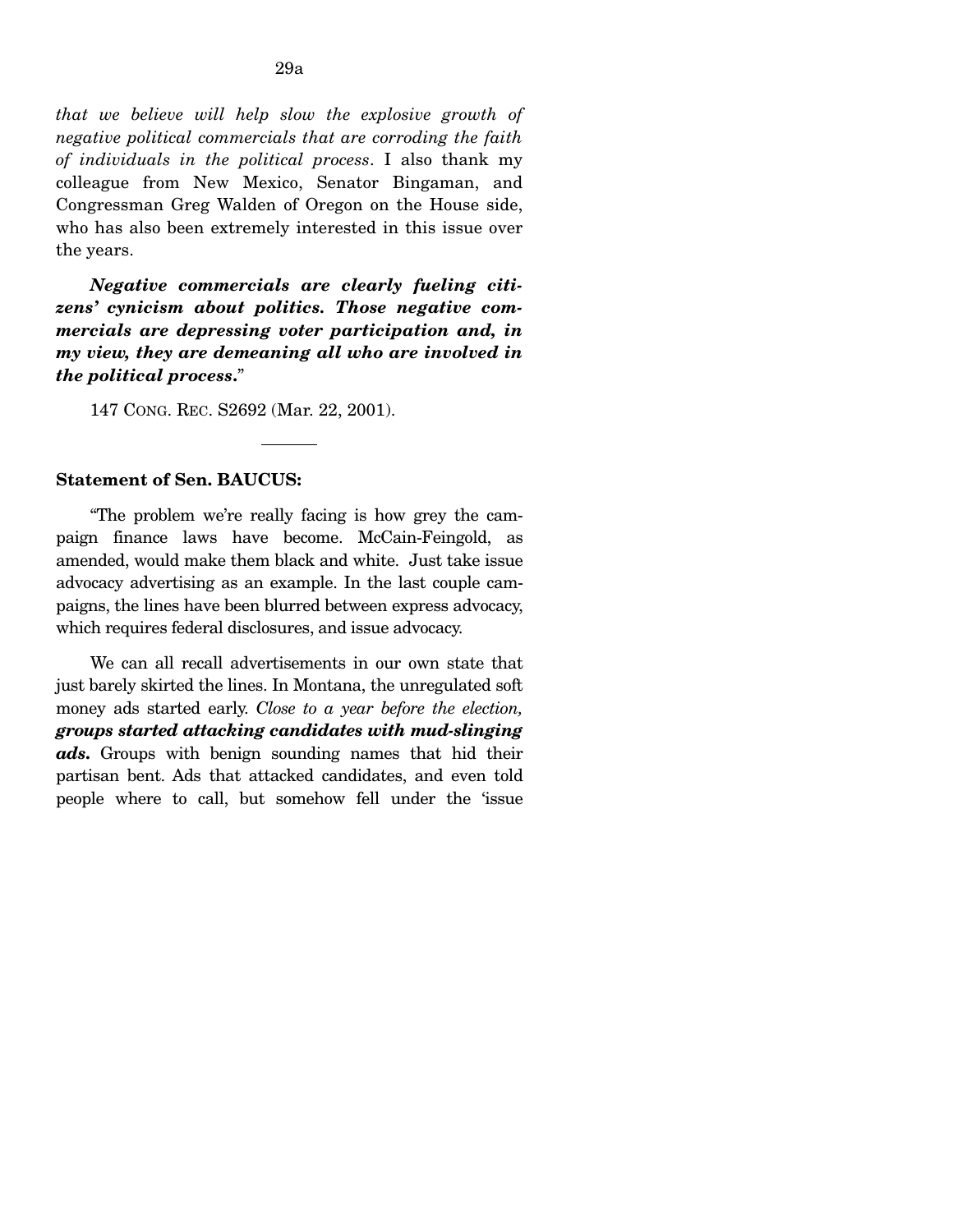advocacy' definition, and were exempt from campaign finance laws."

147 CONG. REC. S3239 (Apr. 2, 2001).

# **Statement of Sen. JOHNSON:**

"I personally have just been through one of the longest and, frankly, one of the most expensive per voter Senate campaigns in the history of America. My opponent and I spent a total of \$24 for every vote cast. And, if one were to include the money spent by the national party organizations and the various independent groups, total spending would rise to around \$29 per vote. All of this money produced one of the longest political campaigns the Nation has ever seen. My opponent began running campaign commercials 17 months from the election, *then 13 months before the election an attack ad campaign, one that I had to respond to*, although I was not yet even formally an announced candidate in the race.

*That is the kind of campaign negative vitriolic, longwinded, longstanding that did nothing to improve the confidence of the American public in our political process***,** and did nothing to restore confidence that in fact the system reflects their values and their ideals and their values. *It was simply a system awash in too much money*."

143 CONG. REC. S10,395 (Oct. 6, 1997).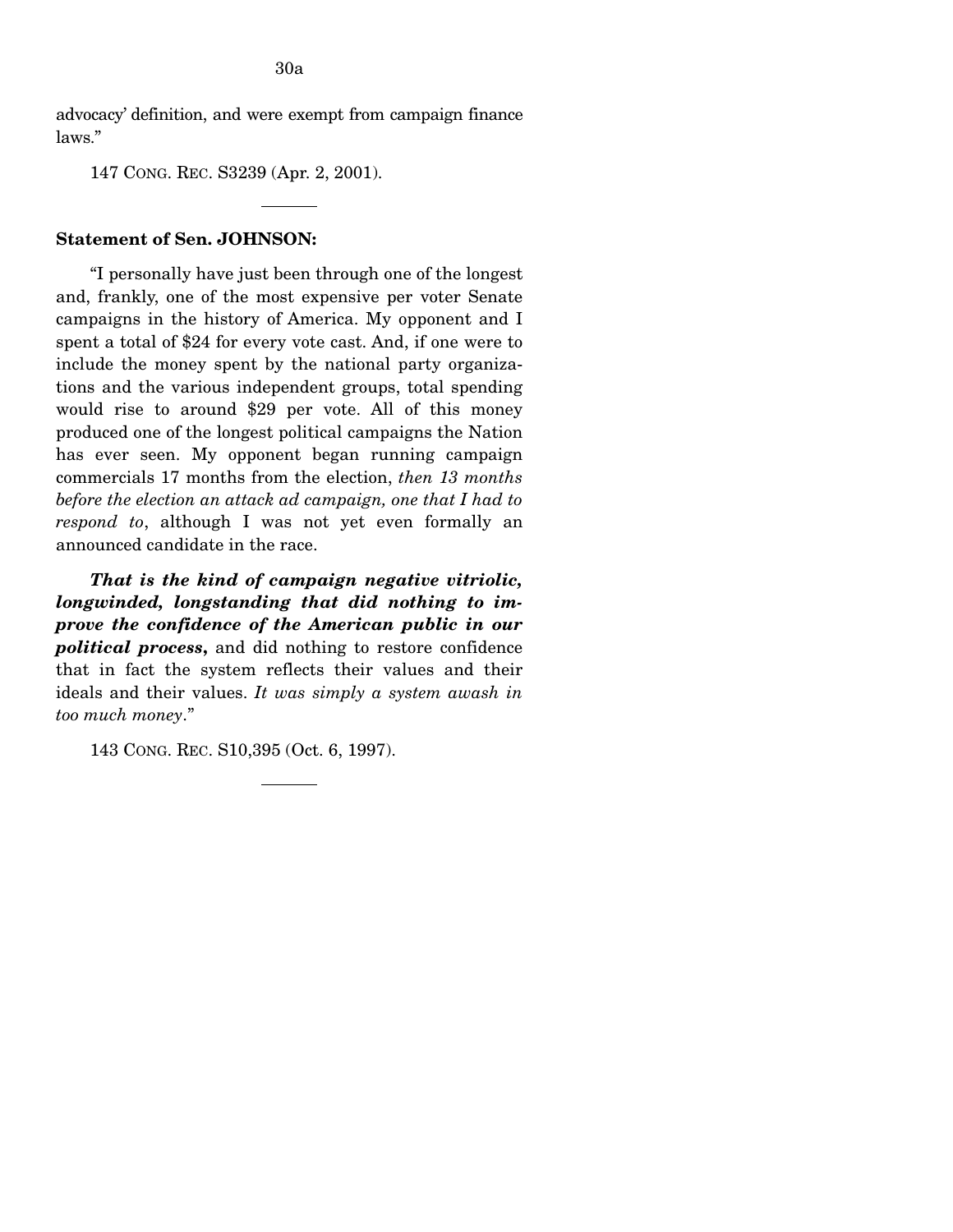#### **Statement of Sen. LEVIN:**

"If we do not do it, *if we do not put a stop to the money chase and the attack ads that are overwhelming the system and disgusting the American people, we will let down our constituents***.**"

143 Cong. Rec. S10,127 (Sept. 29, 1997).

#### **Statement of Sen. COCHRAN:**

"We all see the ads. *We are overwhelmed by the total number of television ads and other mailings that are sent out during a political campaign these days in House races, in Senate races, and even the Presidential election this past year. Voters have to be confused.* Who is running the ads? It says "The Good Government Committee," but who is that? Or it says something else that sounds really good, as though they are on the side of right and justice and right thinking. So they put the ad up that suggests or insinuates that one or the other of the candidates isn't on the right track, either on one subject or just generally speaking, it isn't good for the State or the district or the country, or suggests that there may be something in the background of the candidate that is suspicious, that needs to be looked at very carefully. *The insinuation, the misleading tone, the negative aspect of political campaigns is fueled by the huge amounts***,** the juggernaut, an almost imperceptible amount of influence being brought to bear on these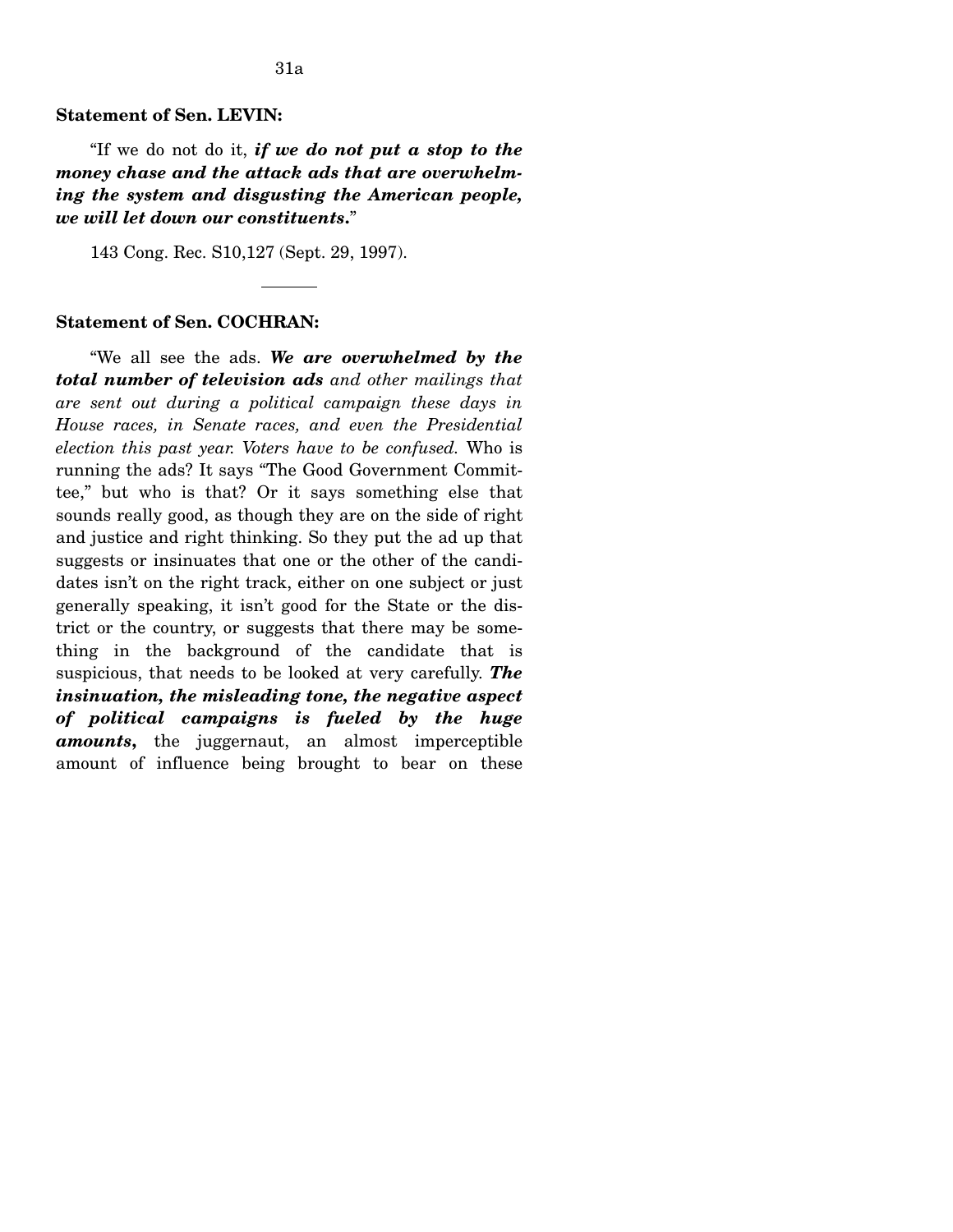campaigns by who knows what source, who knows who is behind the spending."

147 CONG. REC. S2444 (Mar. 19, 2001).

# **Statement of Sen. MIKULSKI:**

"*The McCain-Feingold bill does several things*. It bans soft money raised by national parties and by candidates for Federal office. *It ends issue ads, which are really attack ads under the guise of 'issues.'* I want to close the loophole which allows groups to skirt the current election law – and this bill does just that. Finally, it clarifies what election activities non-profits can do on behalf of our candidates for Federal office."

147 CONG. REC. S2691 (Mar. 22, 2001).

# **Statement of Sen. BRYAN:**

"The McCain-Feingold proposal addresses two important issues that could begin to turn our campaign system around. *The legislation proposes* to ban soft money contributions to our national political parties and *to curb the use of attack advertisements hidden behind socalled 'issue advocacy' campaigns*."

144 CONG. REC. S1038 (Feb. 26, 1998).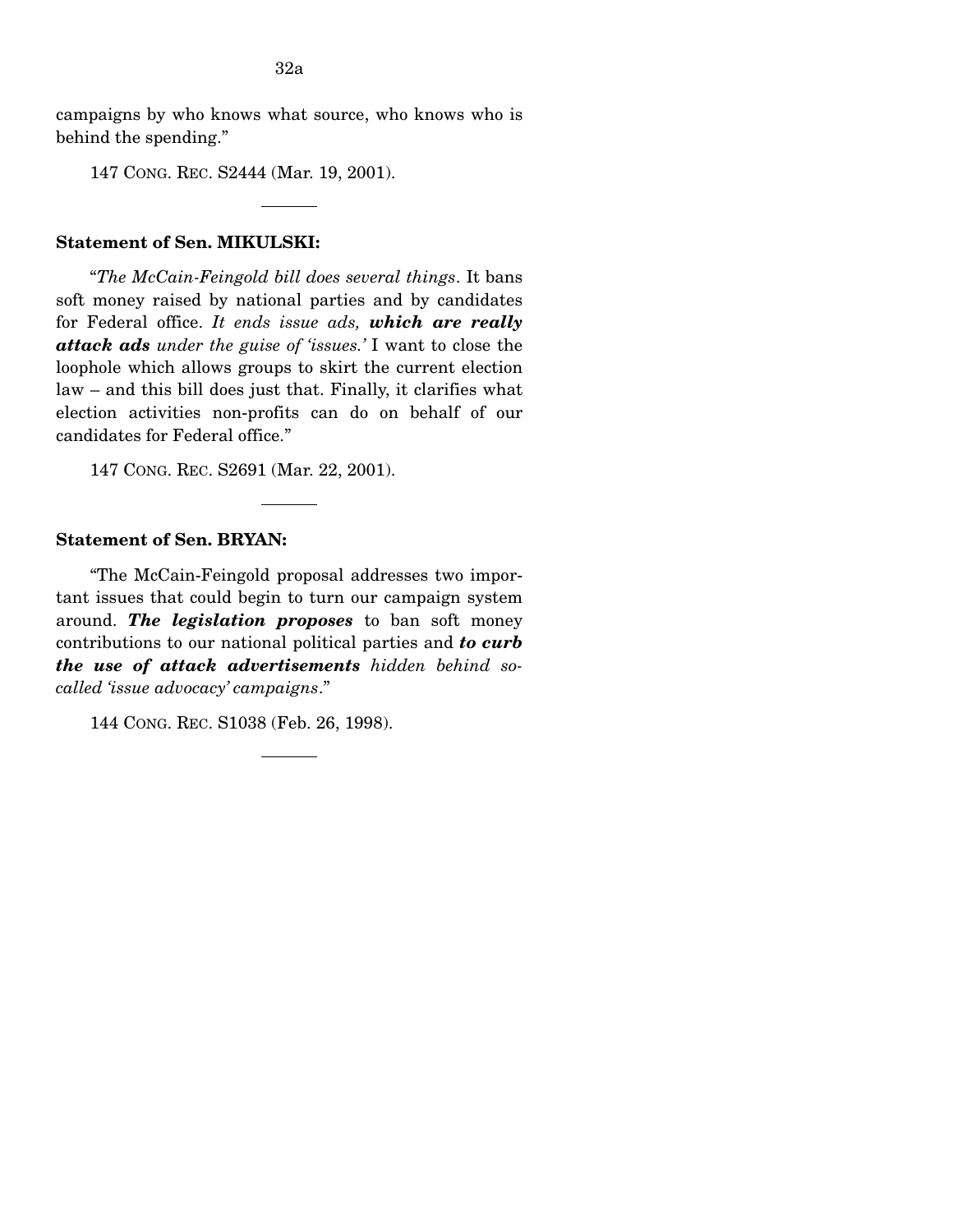# **B. HOUSE STATEMENTS**

## **Statement of Rep. SHAYS:**

"*The other thing is that we want to deal with the sham issue ads. The sham issue ads are those campaign ads that basically almost tanked the gentleman from Arizona***.** We would ban those sham issue ads. We would not see corporate money being used, we would not see union dues money because it would be illegal, because once it is a campaign ad, they cannot do those ads. They can do it through PAC contributions, but not through members' dues, and they cannot use corporate money."

144 CONG. REC. H5480 (July 14, 1998).

#### **Statement of Rep. ALLEN:**

"*If one is a TV viewer and they like endless streams of deceptive anonymous issue ads in election years, oppose reform; but if one prefers honest and less frequent ads, support Shays-Meehan.*"

145 CONG. REC. H8182 (Sept. 14, 1999).

## **Statement of Rep. HOEFFEL:**

"Mr. Chairman, I thank the gentleman for yielding me this time, and I rise in opposition to the Ney substitute, because it is clearly designed to send campaign reform to conference where it will die. I rise in full support of the Shays-Meehan underlying bill.

It is time that we get soft money out of Federal elections. *It is time that we control the sham issue ads*. In fact, Mr.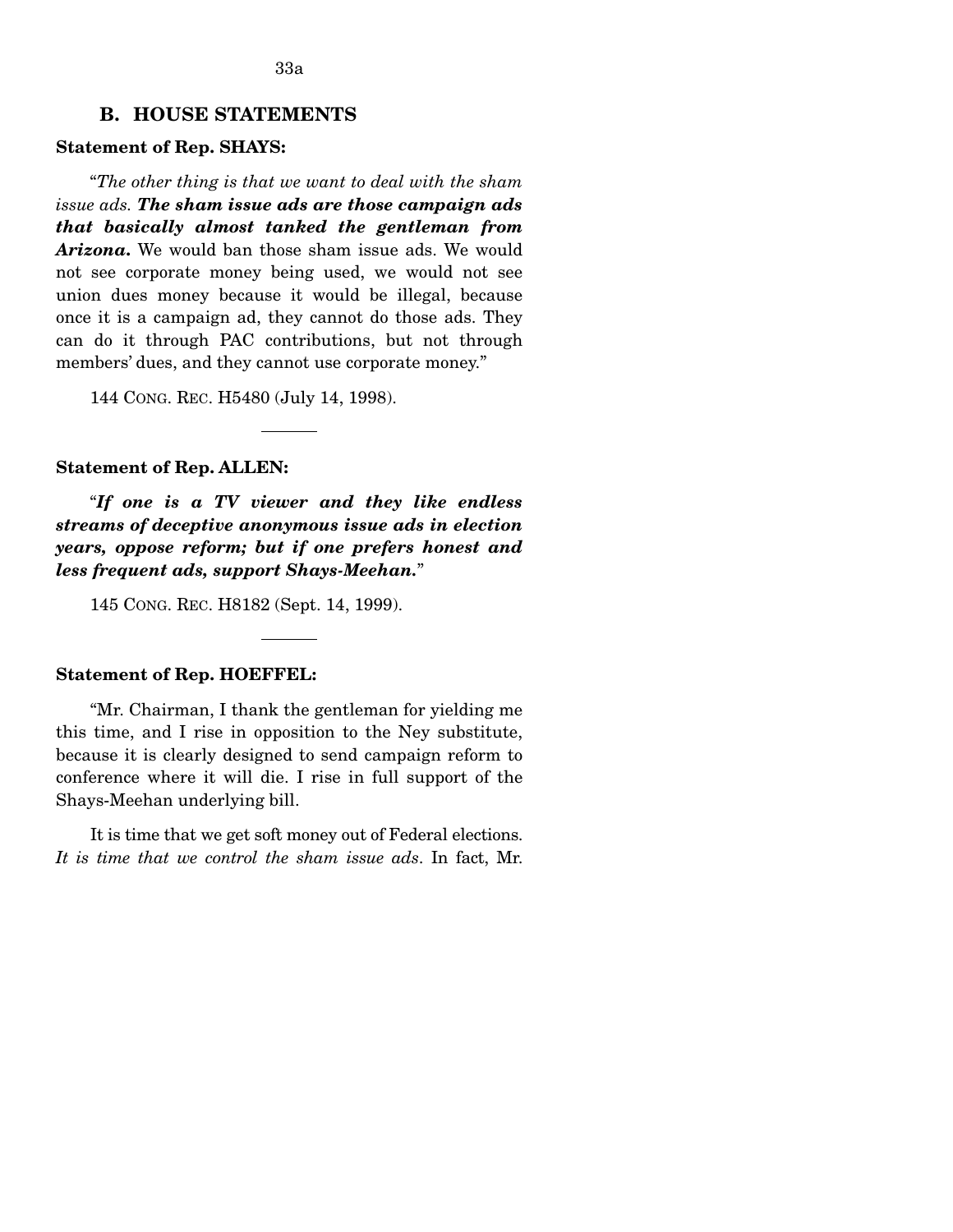Chairman, it is time for a lot more reform. This is only one good step forward into cleaning up our Federal elections.

We should consider other steps that would limit the corrupting influence of private money on public campaigns. We should consider a measure of public financing for congressional elections, as we do for Presidential elections. *We should consider ways to raise the discourse and stop the negative ads*, and do other things to clean up our system and restore a sense to the democratic process that it belongs to the people, not the big donors, and restore a sense that it matters what we say in campaigns and what people do in campaigns."

148 CONG. REC. H389 (Feb. 13, 2002).

#### **Statement of Rep. BAIRD:**

"Let me share with my colleagues an example actually from our recent experience. We had a very expensive campaign, I will admit it, *because we were getting attacked heavily, one of the number-one targets in the whole country*. But we also had a grassroots campaign. That is what we need to have more of. We had 1,100 volunteers in the field on the day of the election, 1,100 people going around the district working telephones, saying why they cared so much about that election. I know my good friend from Illinois had a similar organization. That is politics at its best. *Politics at its best is people working in the field for people they believe. Politics at its worst is when people pay telephone solicitors to call with smear campaigns. Politics at its worst are last-minute \$100,000, \$200,000 and \$300,000 TV attack ads***.**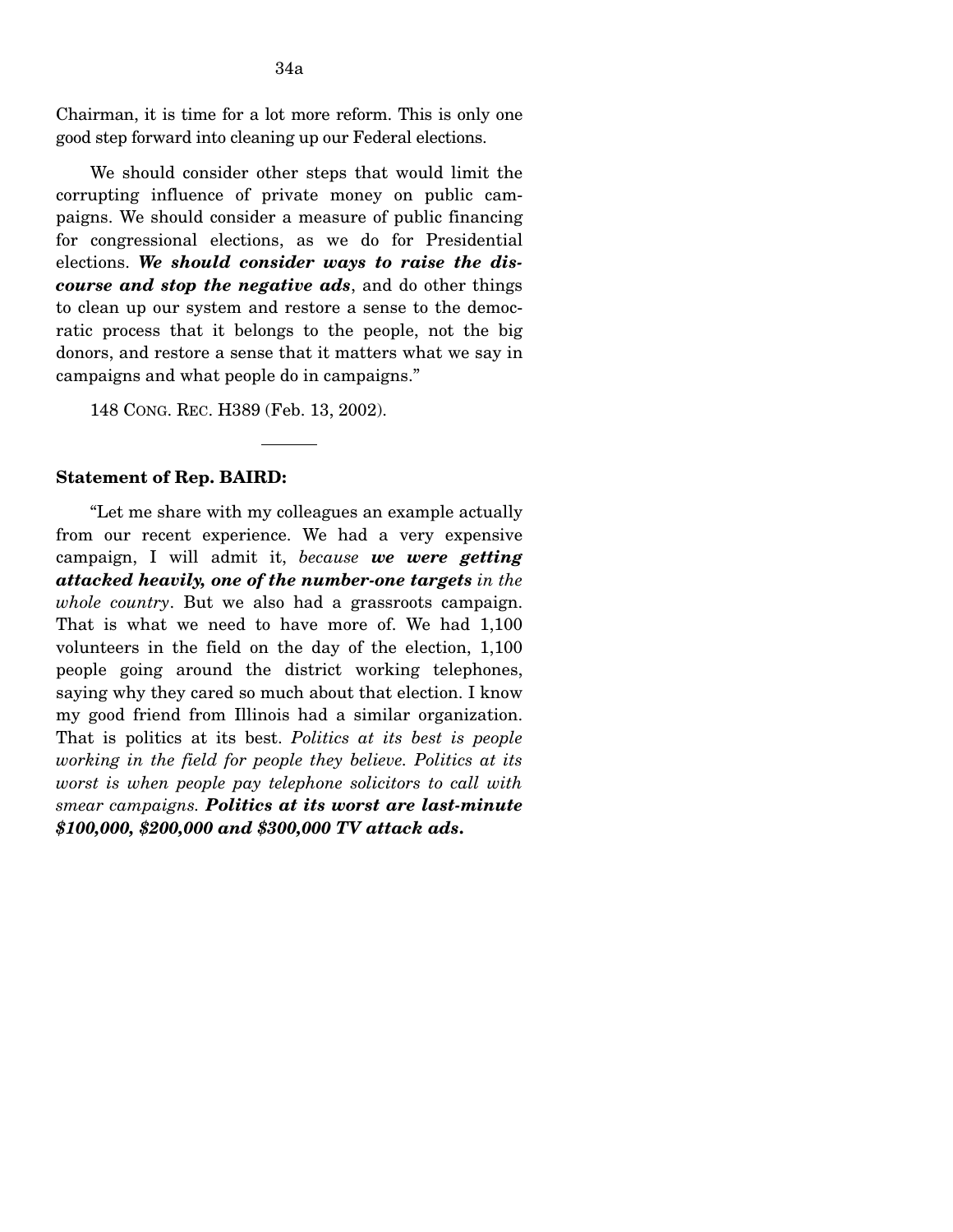*What I am hoping we can do is inspire the young people who come watch us each day and watch us on TV and who are in our schools today to be a part of politics at its best. This bill will help reduce the impact of politics at its worst and maybe inspire people to do more.*"

145 CONG. REC. H1311 (Mar. 16, 1999).

#### **Statement of Rep. CAPPS:**

"*Last year, as was mentioned, I endured four grueling elections and watched as wave after wave of attack ads flooded my district under the guise of informing voters. These ads distorted both my record and the record of my opponent*.

The Shays-Meehan bill effectively ends the misuse of issue advertising. It does so by requiring all ads which clearly urge the support or defeat of a candidate in a Federal election to be treated like what they are, political ads.

Let us restore the public's trust in our political system. We need to pass the Shays-Meehan bill and send it to the Senate today."

145 CONG. REC. H8190 (Sept. 14, 1999).

#### **Statement of Rep. BONIOR:**

"Mr. Speaker, *every 2 years America's airwaves are flooded with political attack ads. These negative ads leave voters feeling cynical, disenchanted, and with little faith in politicians or in the political process***.**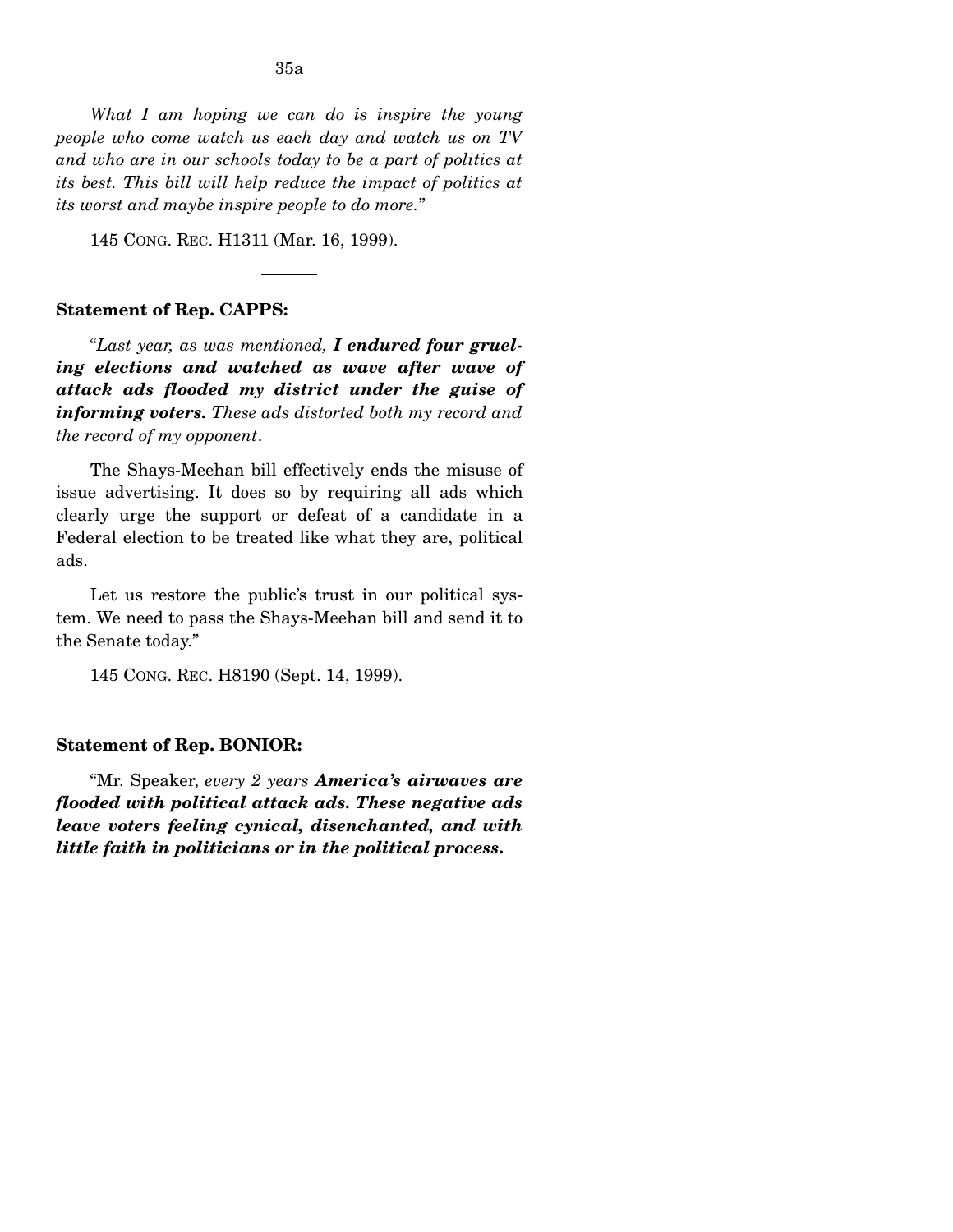*These attack ads are also the main reason why we spend so much time fund-raising, defending ourselves against vicious 30-second spots, often now funded by outside groups***,** and have become more and more costly every single year and every single election. Free TV time for credible candidates could drastically lower the cost of campaigns and eliminate the need for excessive fundraising.

The broadcasters and the radio folks and the TV folks and the cable folks, they do not own those airwaves. They belong to the American people, not the media corporations."

144 CONG. REC. H3726 (May 21, 1998).

#### **Statement of Rep. BONIOR:**

"Although some have proposed spending even more on campaigns on this side of the aisle, the American people think just the opposite. Nine out of ten believe too much money is being spent on political campaigns today. *So we need* to fix the system, to get the money down, to set limits, *to stop negative advertising, and to get Americans voting again.*"

143 CONG. REC. H3111 (May 21, 1997).

## **Statement of Rep. BARRETT:**

"I think that the Shays-Meehan proposal takes away some of the cynicism that is out there because it lets people understand that we do not want unregulated soft money coming into this system. *We do not want drive-by*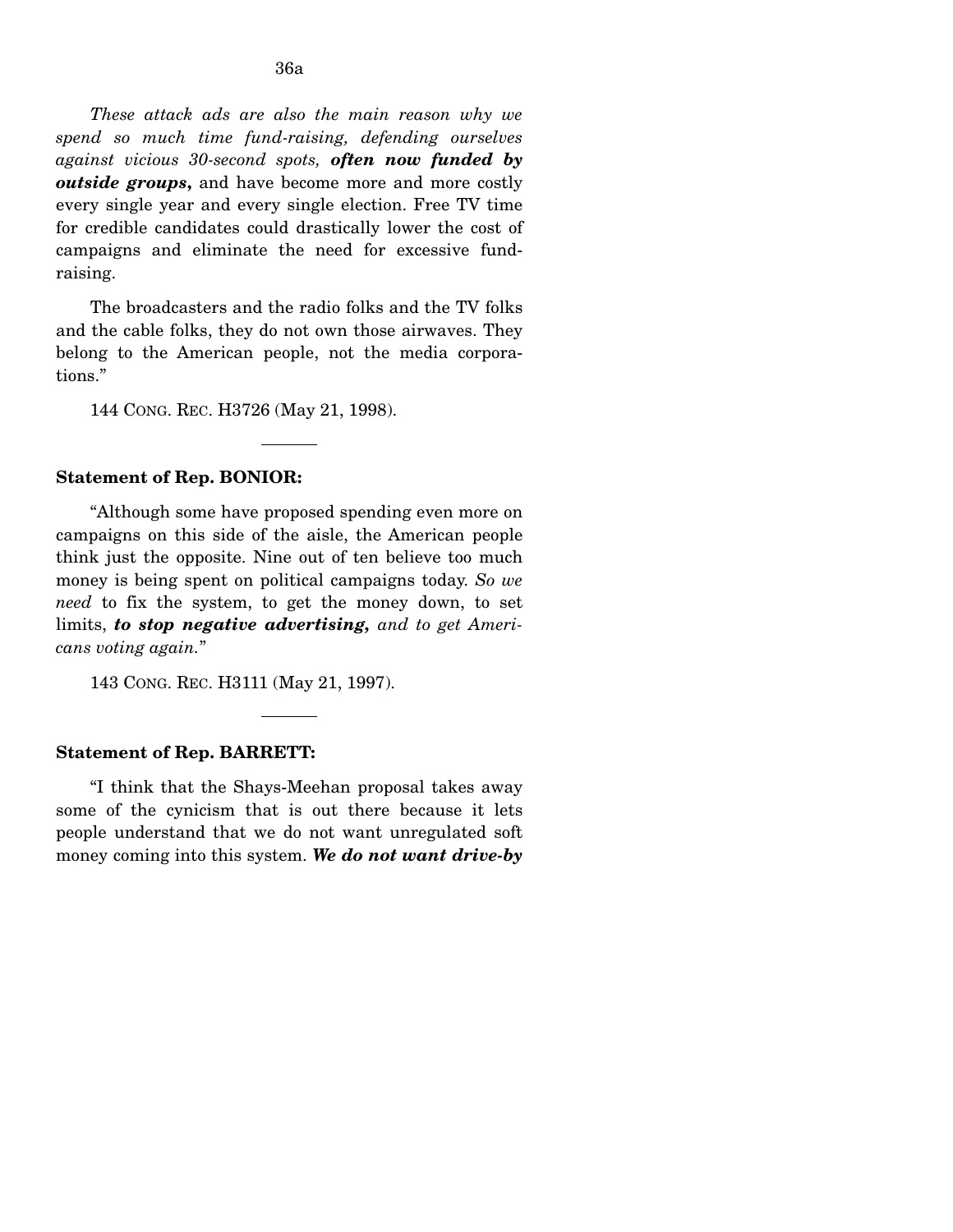*shootings that are basically what some of these 30 second commercials are***.** What we want is we want integrity in the system. And I think that this is a very serious and a very meritorious attempt to bring some integrity back to the system."

144 CONG. REC. H4796 (June 18, 1998).

# **Statement of Rep. ESHOO:**

"We should be having a real debate on real reform, the Shays-Meehan bill. It bans the unregulated, unlimited donations to political parties known as soft money; it establishes exacting disclosure requirements; and it *limits the fund-raising of independent groups who run those infamous TV attack ads***.**"

144 CONG. REC. H1735 (Mar. 30, 1998).

#### **Statement of Rep. ROUKEMA:**

"They look at the way this system works – the explosion of soft money, fat cats buying access. White House coffees, the Vice-President dialing for dollars, foreign contributions. Members and Senators spending every waking moment raising cash, *attack ad upon attack ad piled on top of attack ad***.**"

145 CONG. REC. H8196 (Sept. 14, 1999).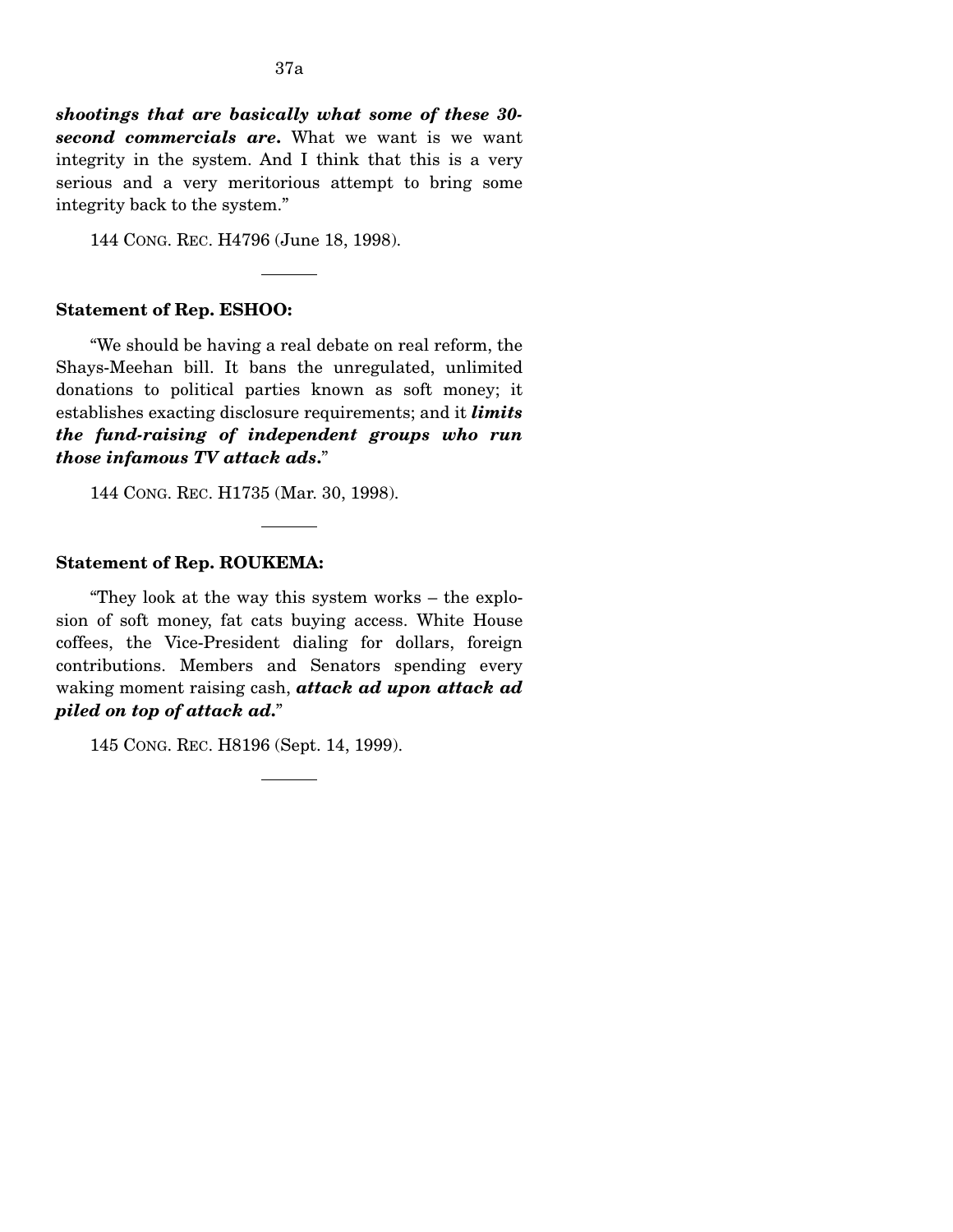#### **Statement of Rep. WU:**

"The Shays-Meehan bill does this: It bans soft money raised by national parties and by candidates for Federal office. It ends issue ads, *which are really attack ads under the guise of 'issues.'* And, it clarifies what election activities non-profits can do on behalf of our candidates for Federal office."

148 CONG. REC. H354 (Feb. 13, 2002).

#### **Statement of Rep. ISRAEL:**

"*When we stop the special interests*, when people have as much of a voice in this House as the special interests do by *flooding our airwaves with unregulated soft money, negative attack ads, that is when people will be put first*. When people, regular people, working people have as much influence in this House as the special interests who flood campaign treasuries with unregulated soft money special interests contributions, that is when we will put people first. Maybe that is when we will get a prescription drug benefit."

148 CONG. REC. H271 (Feb. 12, 2002).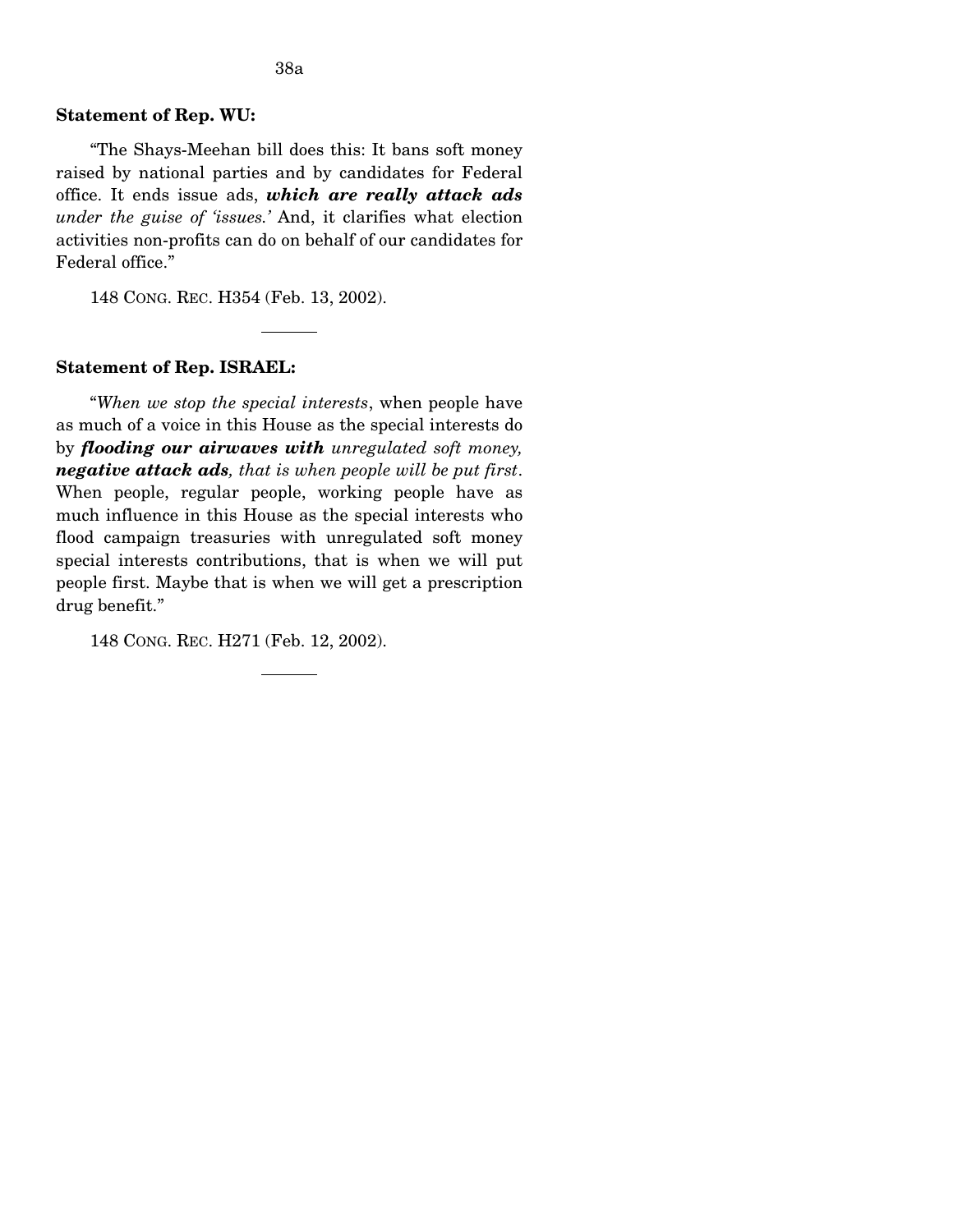### 39a

## **Statement of Rep. EDWARDS:**

"Free speech is a fundamental right, but in a democracy, *the strength of a citizen's voice should depend upon the quality of one's ideas, not the quantity of one's bank account*.

Let us unite once again in defense of our democracy. Let us affirm the great American ideal that this should truly be the people's House, *where the voice of every citizen is heard, not just a privileged few*."

148 CONG. REC. H374 (Feb. 13, 2002).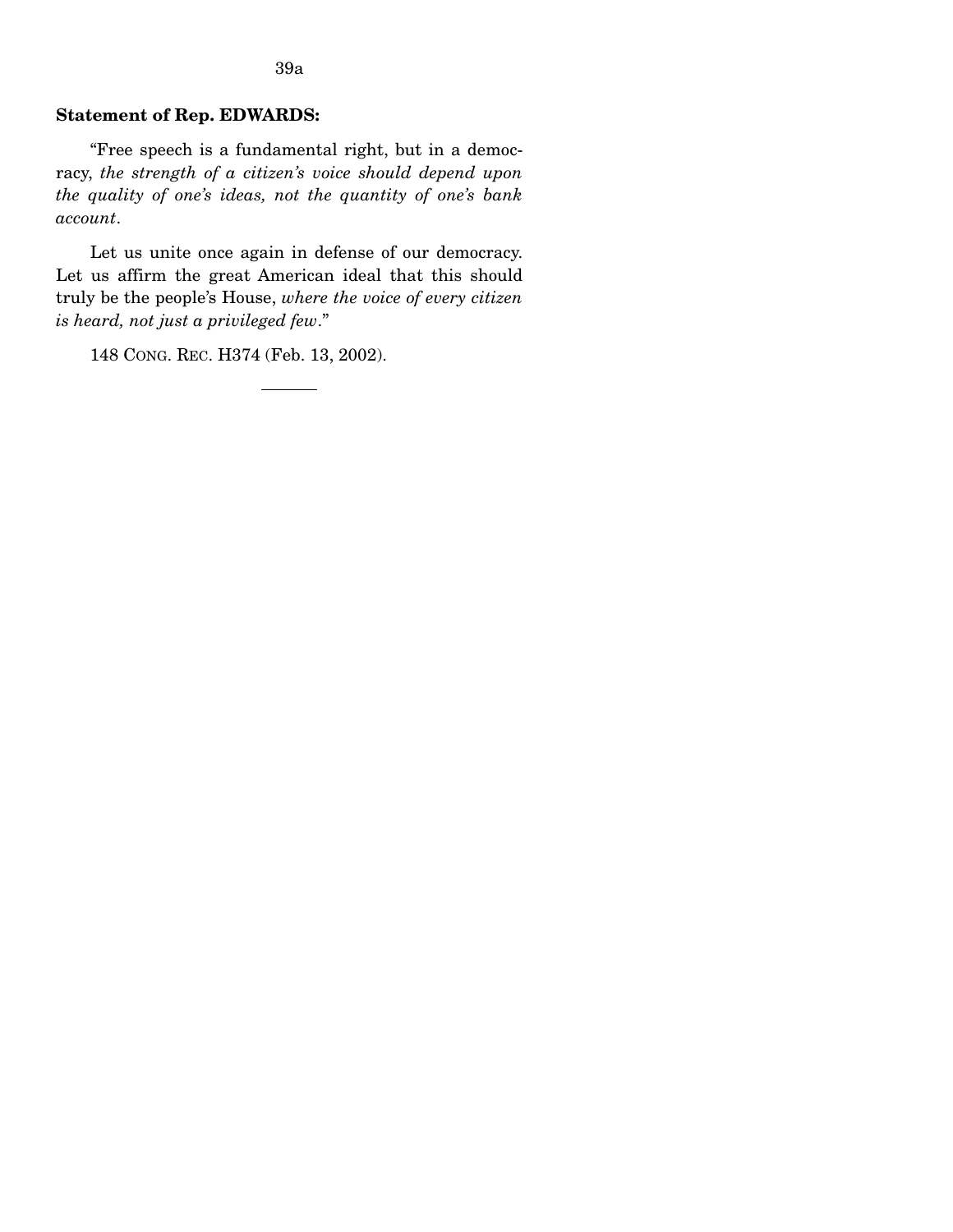# **II. CONGRESSIONAL STATEMENTS CON-CERNING PRESERVING CANDIDATES' CONTROL OVER CAMPAIGNS**

# **A. SENATE STATEMENTS**

### **Statement of Sen. BOXER:**

"We need to ensure that these issue ads become a thing of the past. What a phony deal that is. That is as much an ad as the ad I put on for myself. How is this for an issue ad? 'Senator X has just cast a vote against a particular bill. It is a disaster for our country. Call Senator X and tell her she is wrong.' That is an issue ad? No. *That is a personal attack*.

'Senator Y has supported a bill that is going to hurt our country's economy. Call Senator Y. Here are the three reasons he is wrong on that,' and you mention the Senator's name over and over. By the way, you can even show the Senator's face.

That is not an issue ad. *That is a direct attack ad*. Was it done against my opponent? Yes, it was. Was it done against me? Yes, it was. It is uncontrolled. *It brings in other issues that the two candidates themselves do not even want to talk about. It unbalances the whole debate in the campaign.* It has to be a thing of the past."

145 CONG. REC. S12,608-09 (Oct. 14, 1999).

# **Statement of Sen. BOXER:**

"This isn't just a hypothetical: *In my own state, outside special interest groups regularly spend millions of dollars attacking California congressional candidates,*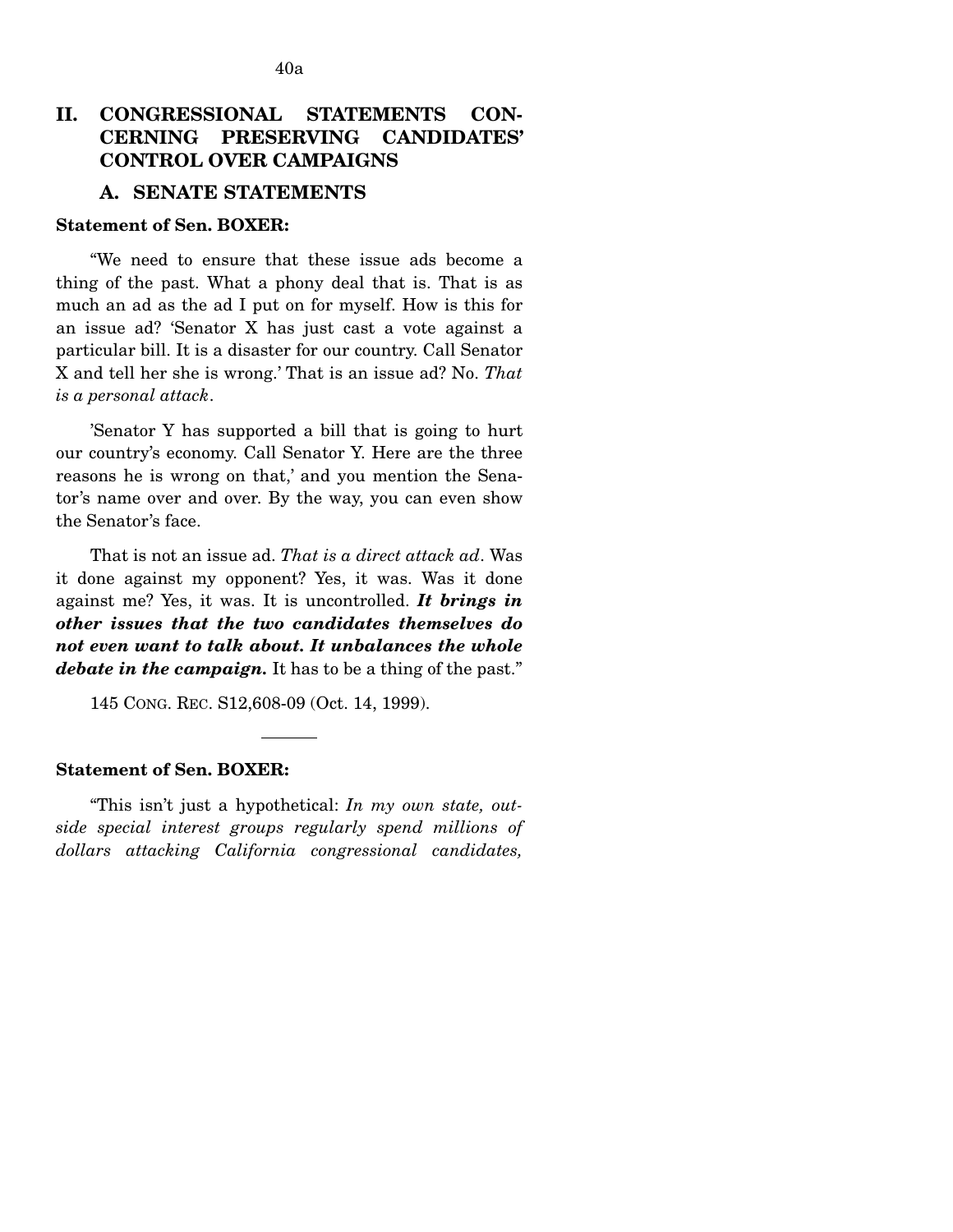# *often leaving those candidates mere spectators in their own election campaigns***.**

*The amendment prohibits corporations and unions from buying these stealth attack ads*, and anyone else – individuals and nonprofit organizations – has to disclose what they are doing."

144 CONG. REC. S10,169 (Sept. 10, 1998).

## **Statement of Sen. DASCHLE:**

"*Negative ads from anonymous sources push candidates to the margins. Candidates become bit players in their own races***.** *How many times have I heard candidates actually say, 'I couldn't keep track of who was on my side. I'd watch television and I'd hear my name used pro and con, and I didn't have anything to do with those ads. I am sitting like a man at a tennis match, watching both sides play it out.'* And the debate now is defined by who has the most money; that is how it is defined."

144 CONG. REC. S868 (Feb. 24, 1998).

## **Statement of Sen. LIEBERMAN:**

"*We run the risk here, Mr. President, of the candidates becoming bit players in a contest that occurs at a higher level between dueling interest groups spending millions of dollars running issue ads with soft money*."

143 CONG. REC. S10,141 (Sept. 29, 1997).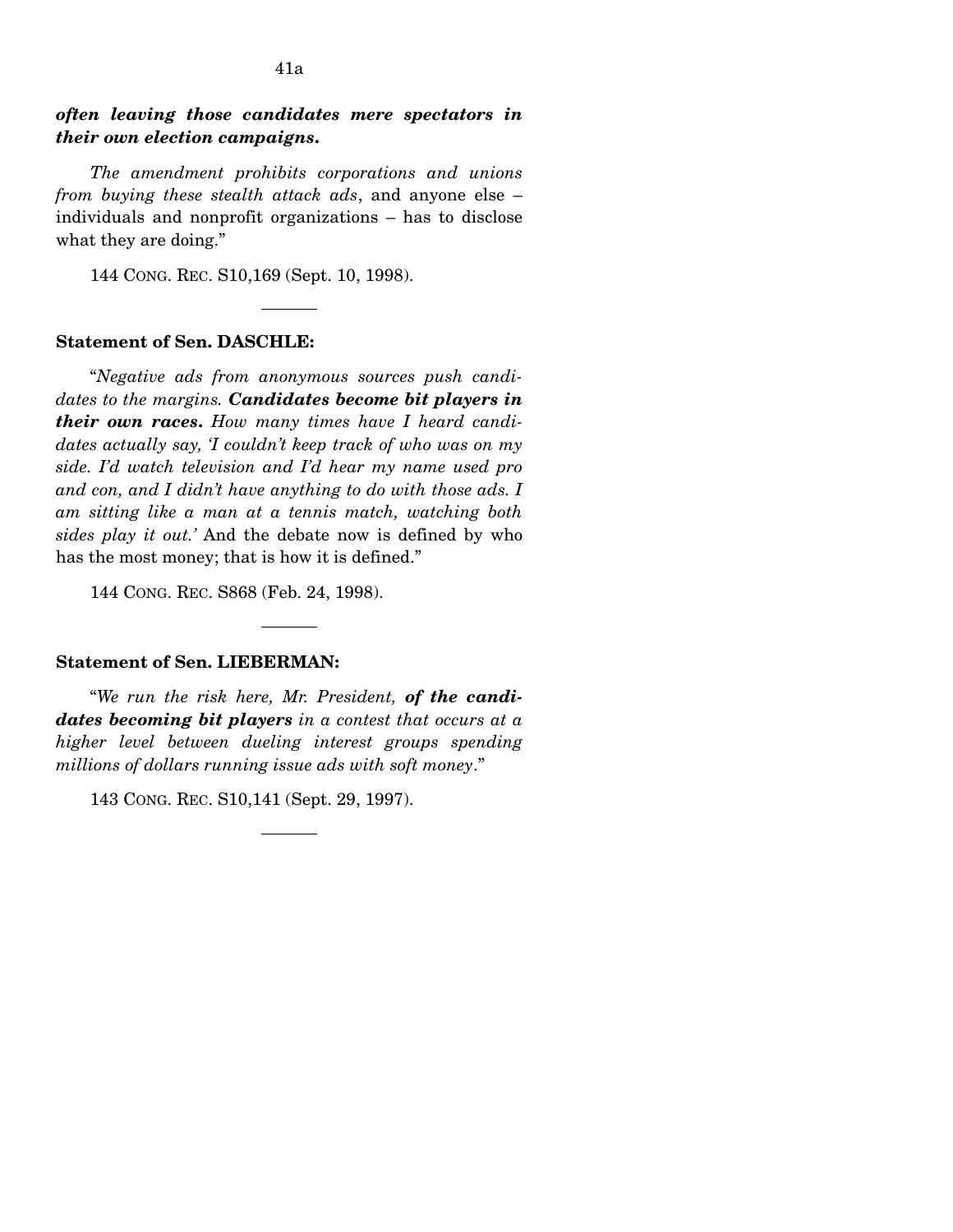## **Statement of Sen. GLENN:**

"The legislation that we have had before us over the past few days takes key steps to correct the two worst problems, the proliferation of huge amounts of soft money and the explosion of calculated issue advertising which exists outside the reach of existing laws simply because it avoids a key term such as 'vote for' or 'defeat.' *But the proliferation of issue advocacy candidates are becoming footnotes in their own campaigns struggling to conduct substantive debates* on issues of local importance against the din of millions of dollars of issue advertising by national interest groups."

144 CONG. REC. S1047 (Feb. 26, 1998).

#### **Statement of Sen. MURRAY:**

"*It reaches the point where you almost cannot hear the voices of the candidates or the people anymore, only the voices of the dueling special interests.* We do not know who pays for these ads, where they get their money, or what they stand to gain if their candidate wins. Yet they have found ways to have a huge influence over the election process."

144 CONG. REC. S10,167 (Sept. 10, 1998).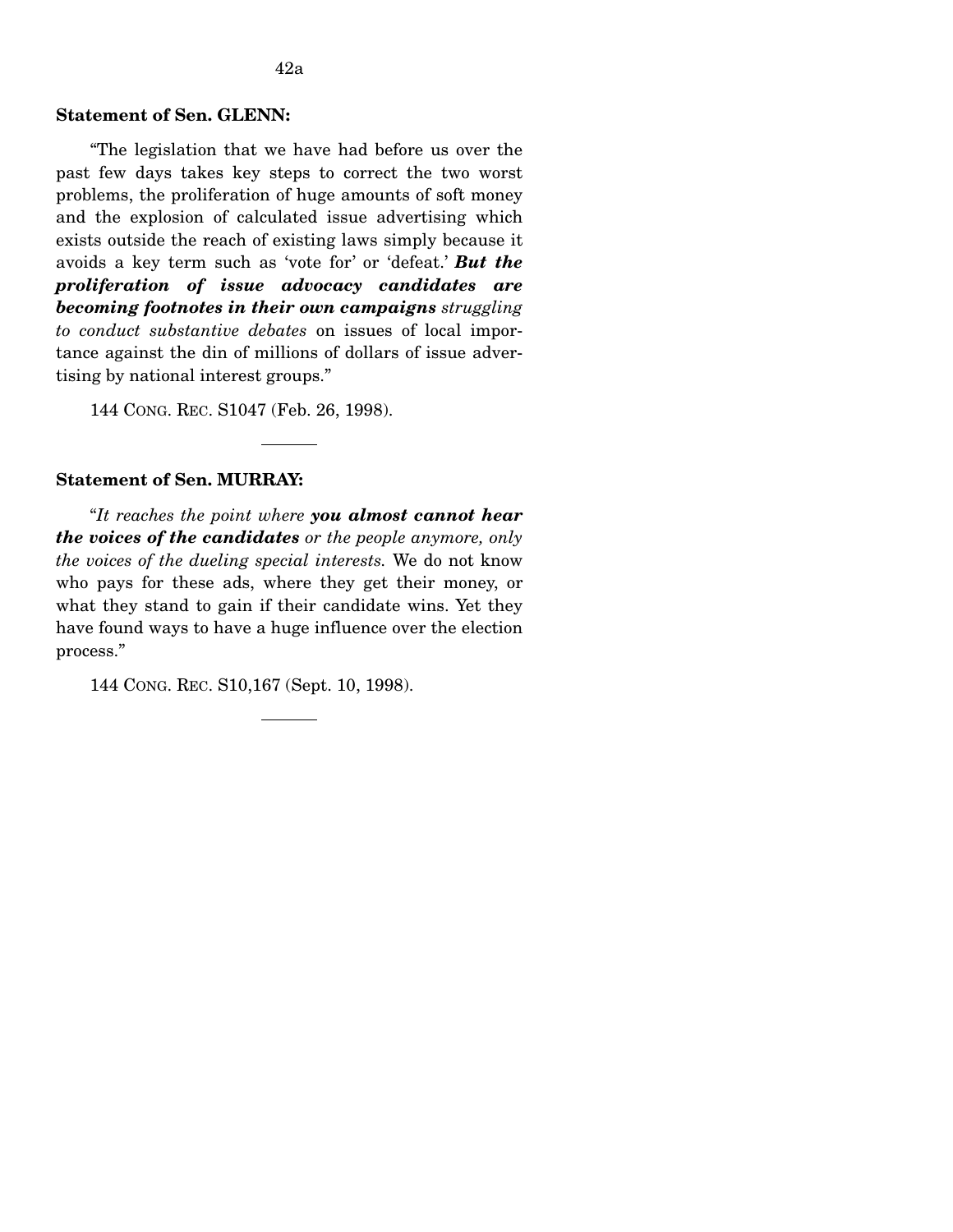# **B. HOUSE STATEMENTS**

## **Statement of Rep. WAMP:**

"The two things we should focus on is banning soft money, which any thinking person is for, it is way out of hand; and, secondly, trying to hold accountable *these outside groups that come in in the last few days of a campaign and assassinate people with unlimited, unregulated, now huge sums of money dumped from nowhere in campaigns. Pretty soon we as candidates will not even be able to control the message in our own campaigns.*"

144 CONG. REC. H4787 (June 18, 1998).

#### **Statement of Rep. MALONEY:**

"*I think that all of us have been attacked by these socalled independent groups in our campaigns. What is very troubling, in many cases I believe these independent groups are spending more money than the candidates themselves***.** But I am all for free speech. We all support free speech. Just let the American public know who is paying for it. Is that too much to ask? But the real point is that we have before us a very carefully crafted bill that has what I call the fragile flower of consensus. We have a majority of Members in this Congress that support Shays-Meehan. We can pass it and enact it into law. We can consider other important amendments in the commission bill. That is what we should be doing tonight."

144 CONG. REC. H6801 (July 30, 1998).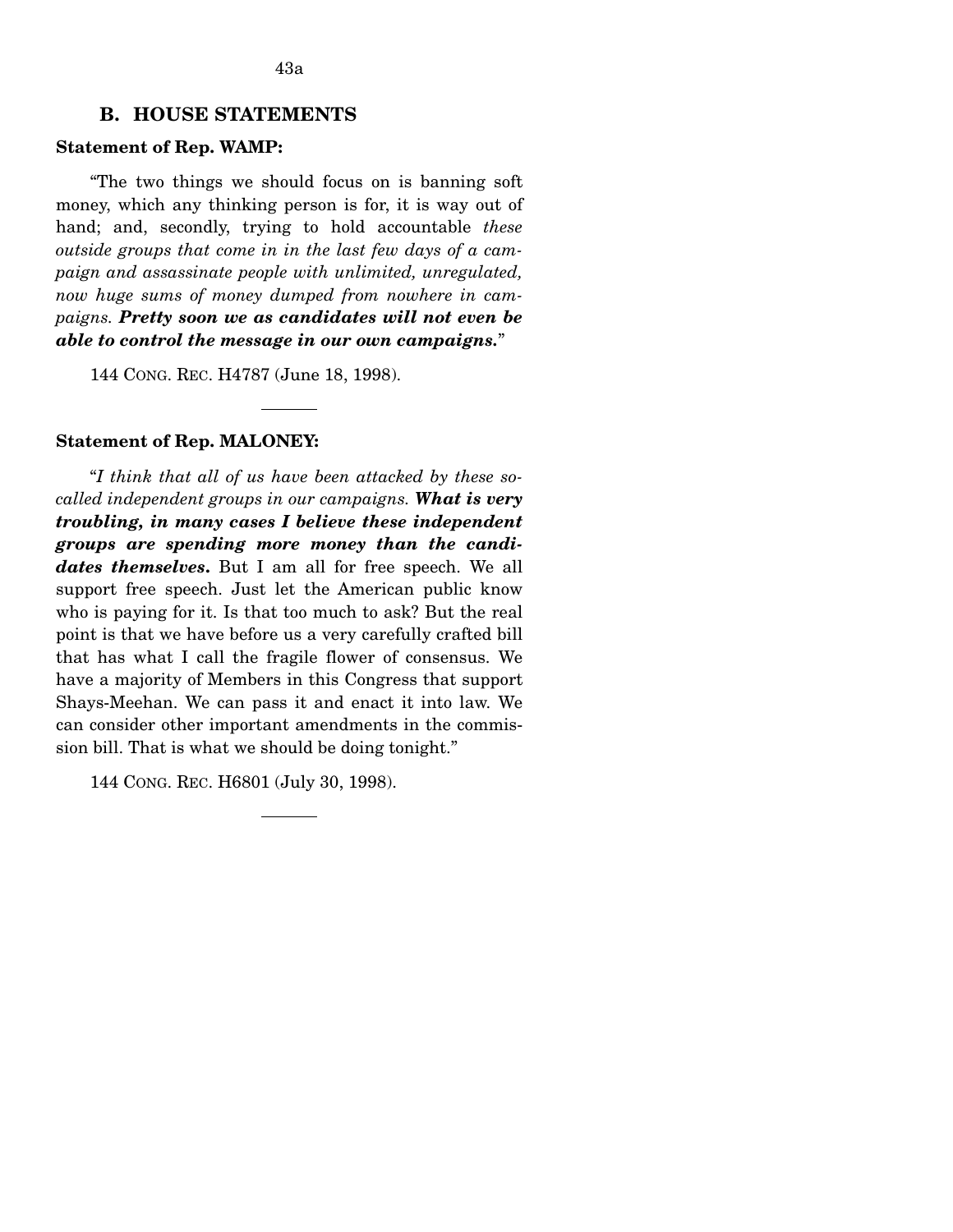#### **Statement of Rep. CAPPS:**

"I want to even become more personal with my own experience. In a hard-fought race in the 22nd District of California, my opponent and I both faced this new phenomenon in our current campaign situation. I am speaking now about \$300,000 ads that were used to support me. And I opposed those ads because they were issue ads that did direct voters to vote for me but did not do so under current laws, which, in the right way, regulate the way campaigns should be run.

In other words, they did so under this giant loophole which we have allowed and these laws, these issues and the people behind them which are not disclosed, the amount of money that they can contribute is not limited, the source of their funds are not disclosed, and these ads are not accountable. *They directly influence the way campaigns are handled***.** 

*It even became common knowledge in my race in the special election in California in March that eventually these issue people said, candidates themselves will be incidental in congressional races, that they are looking for these people who espouse particular issues, particular ideas about issues, who want to have a platform and they see the congressional campaign as a very good platform on which to run their issues*."

144 CONG. REC. H4870 (June 19, 1998).

#### **Statement of Rep. BORSKI:**

*"During the 1996 elections, the television and radio airwaves were flooded with these sham issue ads* – *many of*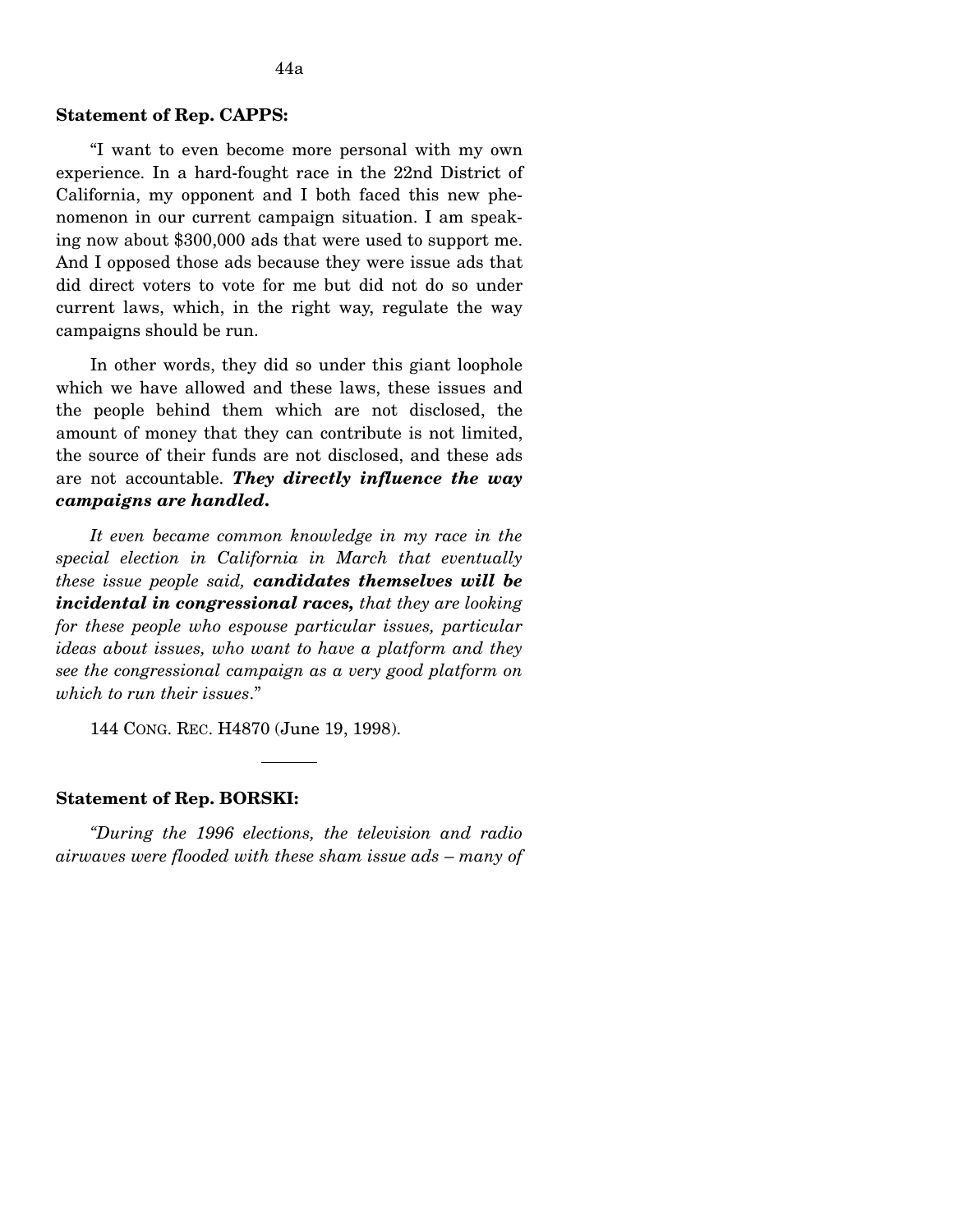145 CONG. REC. E1888 (Sept. 15, 1999).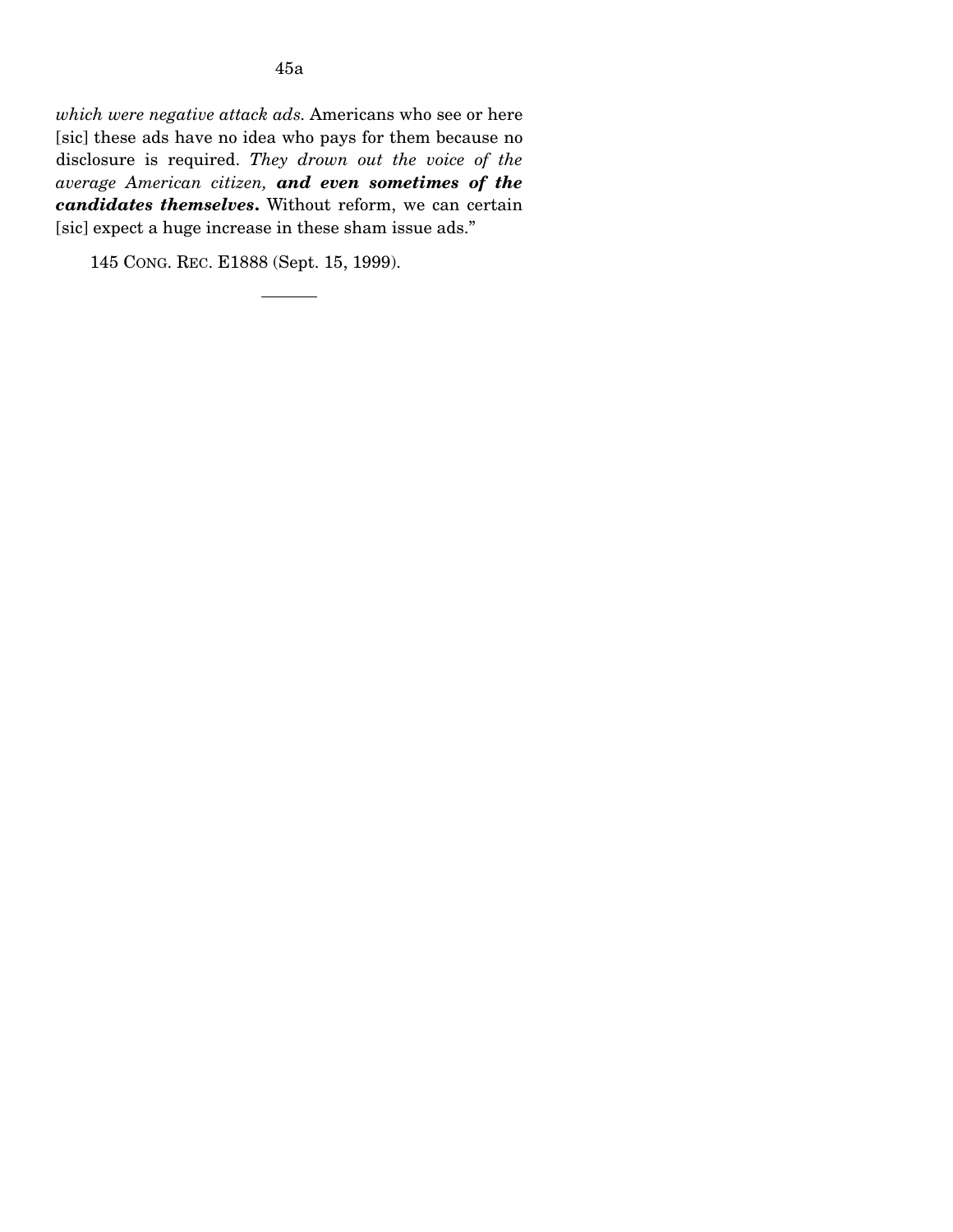# III. CONGRESSIONAL STATEMENTS CON-**CERNING OPPOSITION TO TITLE II**

## **Statement of Sen. DEWINE:**

"Our amendment is very simple. It is a motion to strike title II, the Wellstone-Snowe-Jeffords provision from the underlying McCain-Feingold bill.

Mr. President, this amendment is necessary because *title II draws an arbitrary and capricious and unconstitutional line – a line that abridges the first amendment rights of U.S. citizens.* Under title II, citizens groups – and I emphasize that this is currently in the bill and unless our amendment is adopted, it will stay in the bill – American citizens would be prohibited from discussing on television or radio a candidate's voting records and positions within 60 days before a general election or 30 days before a primary.

*That is right, Mr. President, and Members of the Senate. It would be illegal for citizens of this country, at the most crucial time, when free speech matters the most, when political speech matters the most – that is, right before an election – this Congress would be saying, and the 'thought police' would be saying, the 'political speech police' would be saying that you cannot mention a candidate's name; you cannot criticize that candidate by name.* 

*It silences the voices of the people. It silences them at a time when it is most important for those voices to be heard. It restricts citizens' ability to use the broadcast media to hold incumbents accountable for their voting records.*  It says essentially that the only people who have a right to the most effective form of political speech, *the only*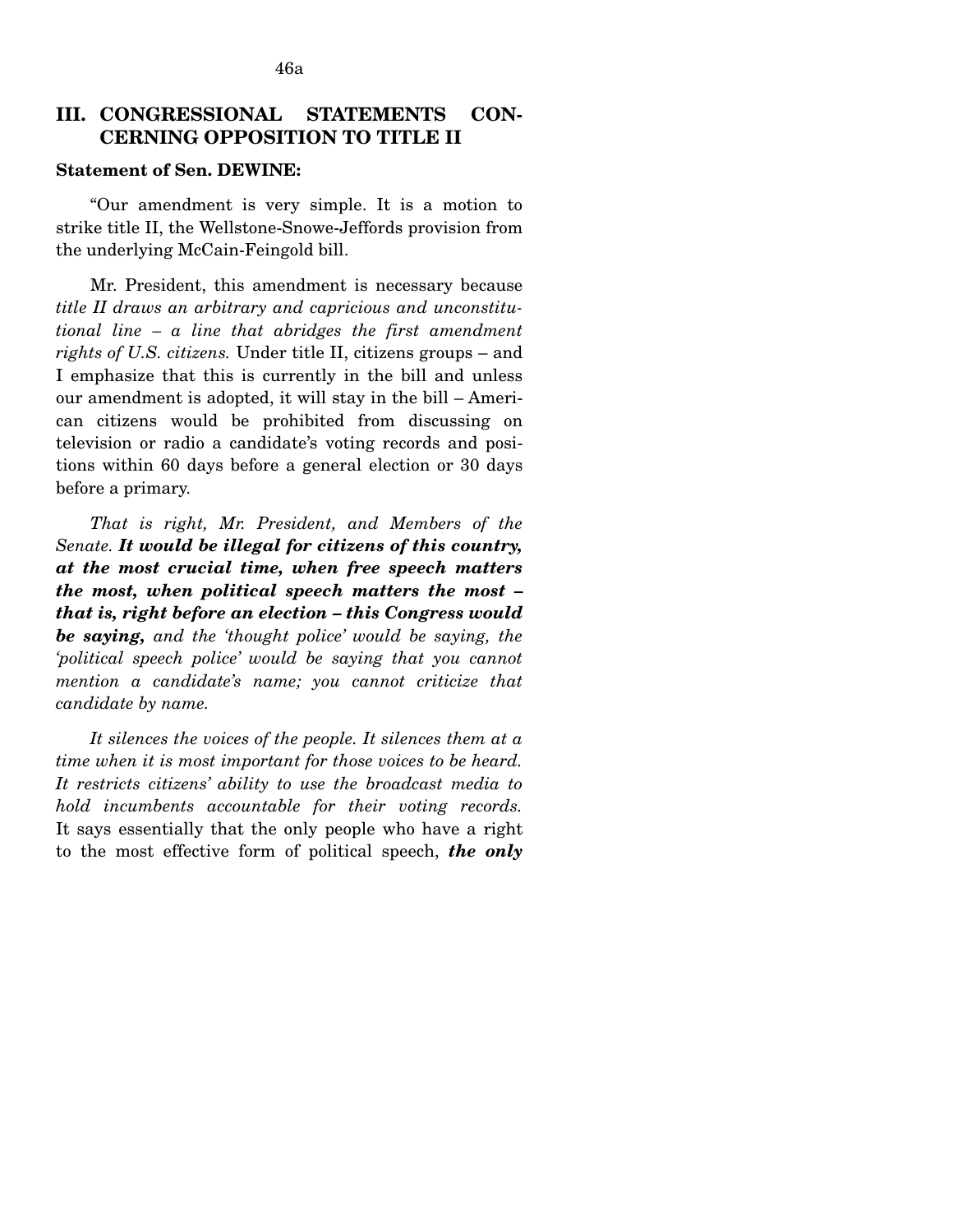*people allowed to use television or radio to freely express an opinion or to take a stand on an issue when it counts, when it is within days of an election, are the candidates themselves and the news media***.**  *But under the way the bill is written now, not the people – just candidates and the news media.* Everyone else would be silenced by this unconstitutional, arbitrary line.

*Let's suppose for a minute that title II stays in the bill and it becomes law. Under this scenario, if you are a candidate running for Federal office and it is 60 days before the election, yes, you can go on the radio or the local television station and broadcast your message. If you are lucky enough to be Dan Rather, Tom Brokaw, or Peter Jennings*, or the person who anchors the 6 o'clock news or 7 o'clock news in Dayton, OH; or in Steubenville, OH; or in Cleveland, you can also talk about the issues and candidates, and you can talk about them together. *You can talk about the candidate's voting record.* 

But if you don't fall into either one of these two categories – *if you are part of a citizens group wanting to enter the political debate and engage in meaningful discourse, using the most wide-sweeping medium for reaching the people which is TV, under this provision you cannot do that. You simply cannot enter the debate using television or radio as a mode of communication.* 

Title II of this bill makes that illegal. *So if you would go in to buy an ad and say you want to criticize where the ad mentions the name of a candidate who is up for election within that 60-day period, the local broadcaster would*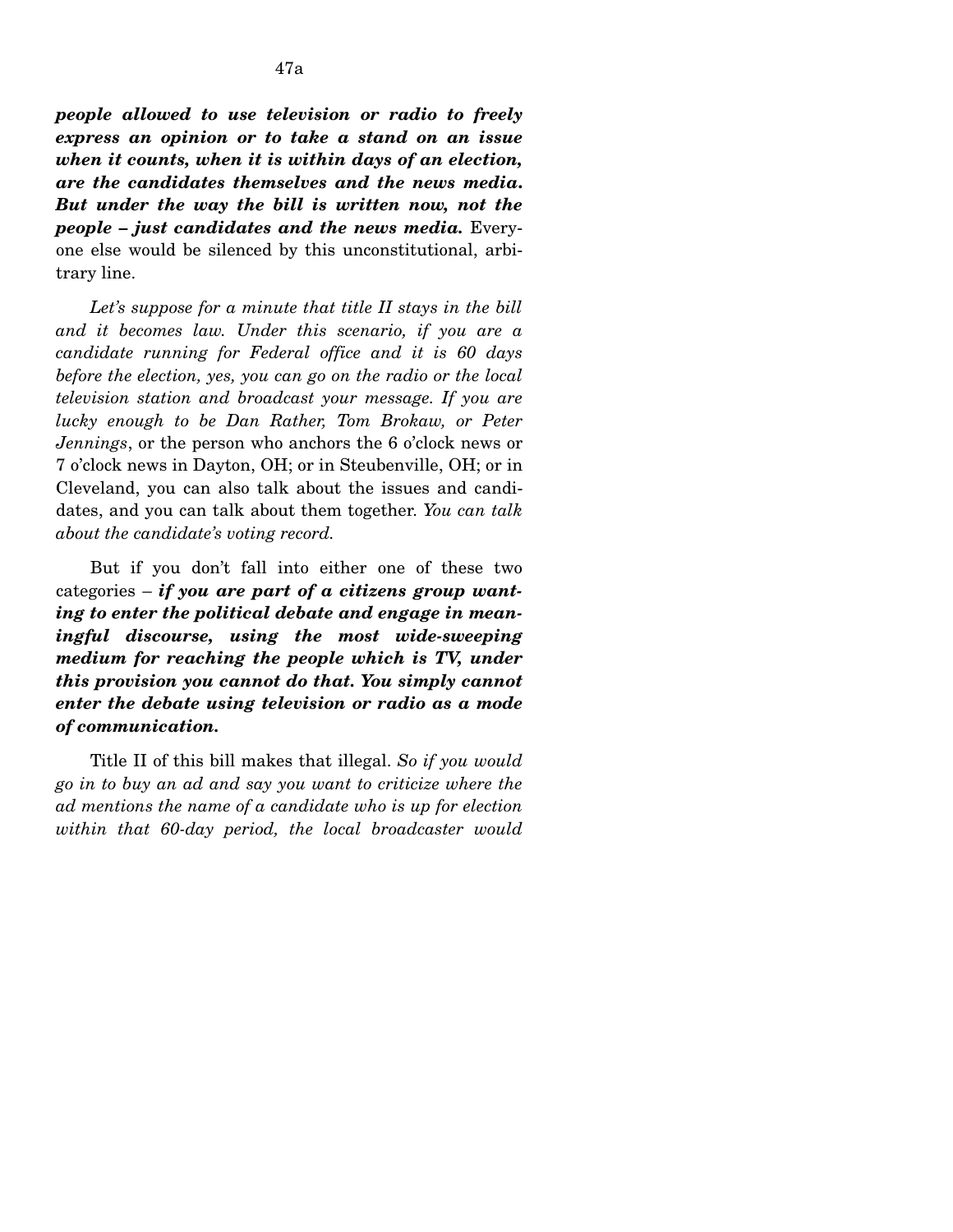48a

*Title II would make it illegal for citizens groups to take to the airwaves and even mention a political candidate by name. It would make it illegal to state something as simple as to tell the voters whether or not a candidate voted yes or no on an issue***.** *It basically just throws the rights of citizens groups out of the political ring. It throws them right out of the ring. I believe that is wrong and I think it is also unconstitutional.* 

It represents a direct violation of the people's right to free political speech, the right guaranteed to us by the first amendment of the Bill of Rights in the Constitution of the United States of America.

*The language in this bill picks the time when political speech is the most important and restricts who can use that political speech, and who can engage in that political speech***.**"

147 CONG. REC. S3024 (Mar. 28, 2001).

## **Statement of Sen. SANTORUM:**

"Assuming this is all held to be constitutional – and I agree with my colleague from Kentucky, I have grave doubts whether that will be the case, but assuming it will all be held constitutional, this will do several things.

No. 1, I got to the Senate and the House of Representatives as a challenger. I came out of nowhere in almost both those situations. I did it the hard way. I had support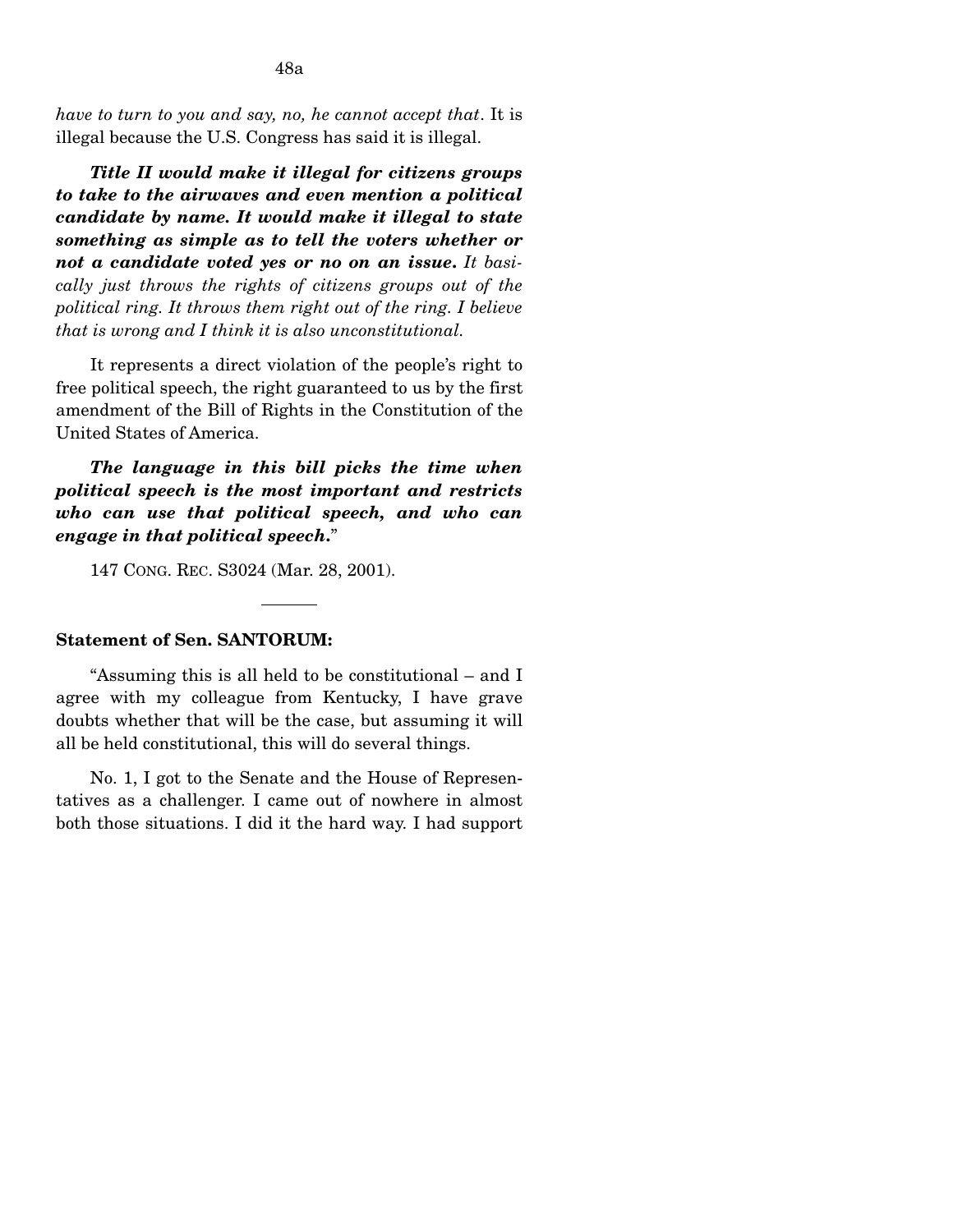In my first race for Congress, I was outspent 3 1/2 to 1. I think I got \$10,000 in PAC contributions. I was a nobody. I was a guy who was knocking on doors. The Republican Party said: We will help him a little bit; we will get the folks organized to help out. And they gave me a little money. Guys like me are going to have a lot harder time getting to the Senate or the House of Representatives. None of the special interest groups was fighting for me because they did not think I had a chance. They are going to be the ones to hold the power now.

Political parties are not going to have the resources to support challengers. I heard this comment among my colleagues over and over – it is this frustration level, and I do not mean to point fingers and I will not, but *I hear this frustrating comment from my colleagues who support this bill: I am sick and tired of all these people playing around in my election. I am tired of all these outside groups running ads in my election***.** 

Well, excuse me. Excuse me. Gee, *I did not realize when I ran for office that this was my election. You see, I thought this was an election for the Senate or, before that, for the Congress. I certainly did not believe I had ownership of this election***.** *But I will tell you, in private meetings, over and over I hear this comment: I am sick and tired of all these people, all these speeches – speeches meaning ads – all these folks attacking me in my election; I want control back over my election.* 

*'My election.' If you do not think this is an incumbent protection plan, I guarantee you have not*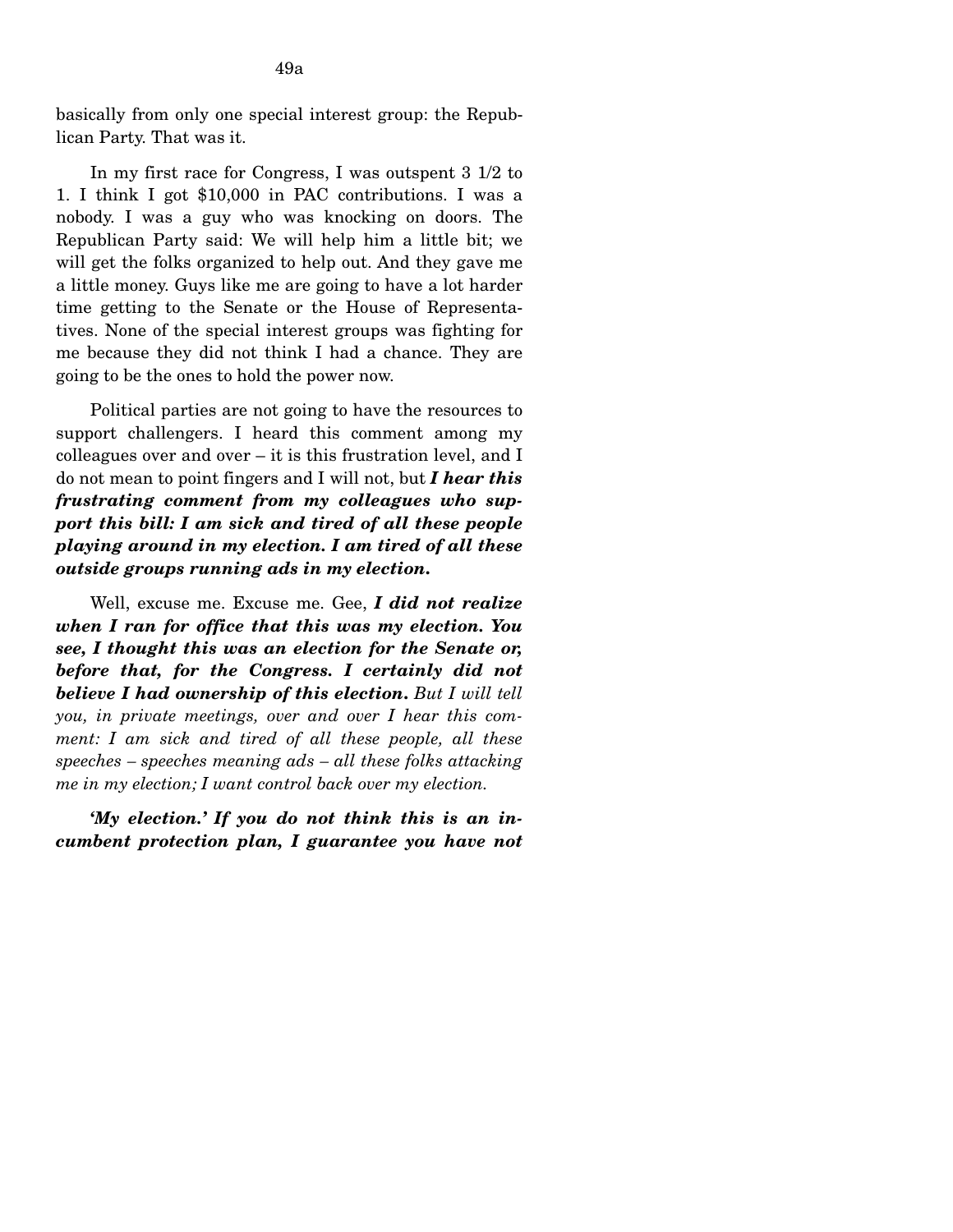*been listening. This is all about protecting incumbents. Do my colleagues think we are going to pass something which helps folks who run against us? How many folks are going to say: I like being here, but I want to give the guy who takes me on a better shot at me? I can guarantee if my colleagues read this bill, there is no way they can see that.* 

*All you bothersome people out there in America who believe you have some right to participate in my election, it keeps you at home***.** *You just stay home. Leave me alone 60 days before my election so I can do what I want to do and tell the people what I want to tell them.* 

*That is the first thing this does – it shuts you up because – you know what? – you are an annoyance. You guys go out there and say things I do not like, I do not agree with, and it may not be true, so we are just going to shut you up. That is the first thing this bill does."* 

148 CONG. REC. S2132-33 (Mar. 20, 2002).

#### **Statement of Rep. DELAY:**

"This bill does not contain real reform. Instead, *this bill strips citizens of their political rights and unconstitutionally attempts to regulate political speech.* 

The primary protection of our first amendment is the right of average citizens to get together and to freely and fully criticize their government. Political speech is the key to political freedom, and *Shays-Meehan would radically weaken our first amendment right by inappropriately and*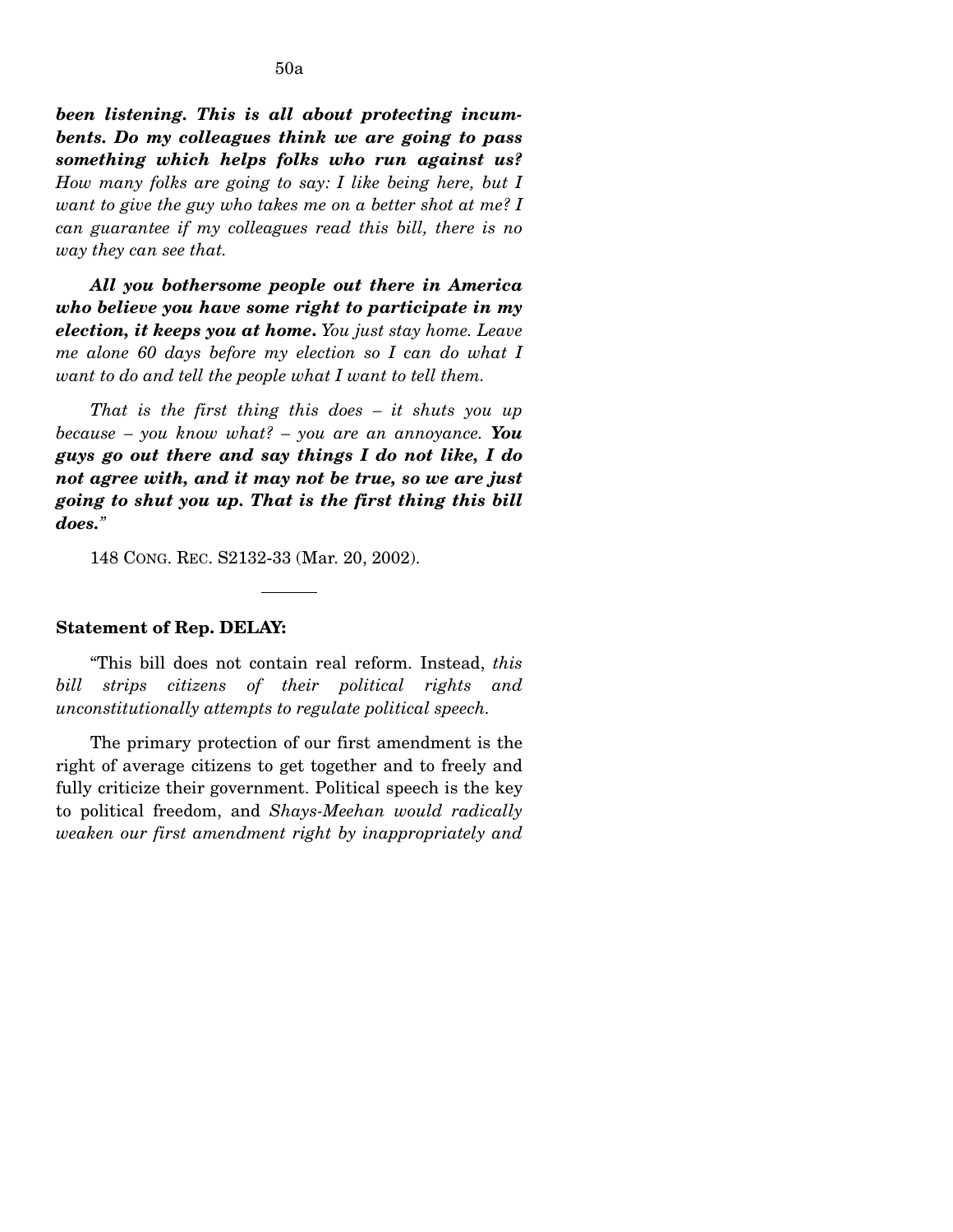*unwisely constraining the right to political speech.* Shays-Meehan denies Americans, denies American citizens their fundamental right to criticize politicians for 2 months before the election.

*Now, we all know that the last days before an election are a very crucial period of political dialogue. That is when voters are really paying attention, and that is the precise reason that this incumbent protection scheme that is in the bill will suppress political speech 60 days before Election Day. Shays-Meehan strengthens incumbents and makes it far harder for their constituents to hold them accountable.* 

This is a sham. *It shuts down the system, Mr. Chairman. It shuts down political speech. It shuts down the opportunity to participate in elections. In a country the size of the United States, an individual citizen has very little chance of joining the political debate without banding together with others, so by blocking citizens' groups from participating in days leading up to an election, Shays-Meehan removes a very vital tool that citizens can use to hold elected officials accountable.* 

This is Swiss cheese. It is full of holes. It does not do what the authors want. It is like a fine wine that does not get better with age, it just rots."

148 CONG. REC. H342 (Feb. 13, 2002)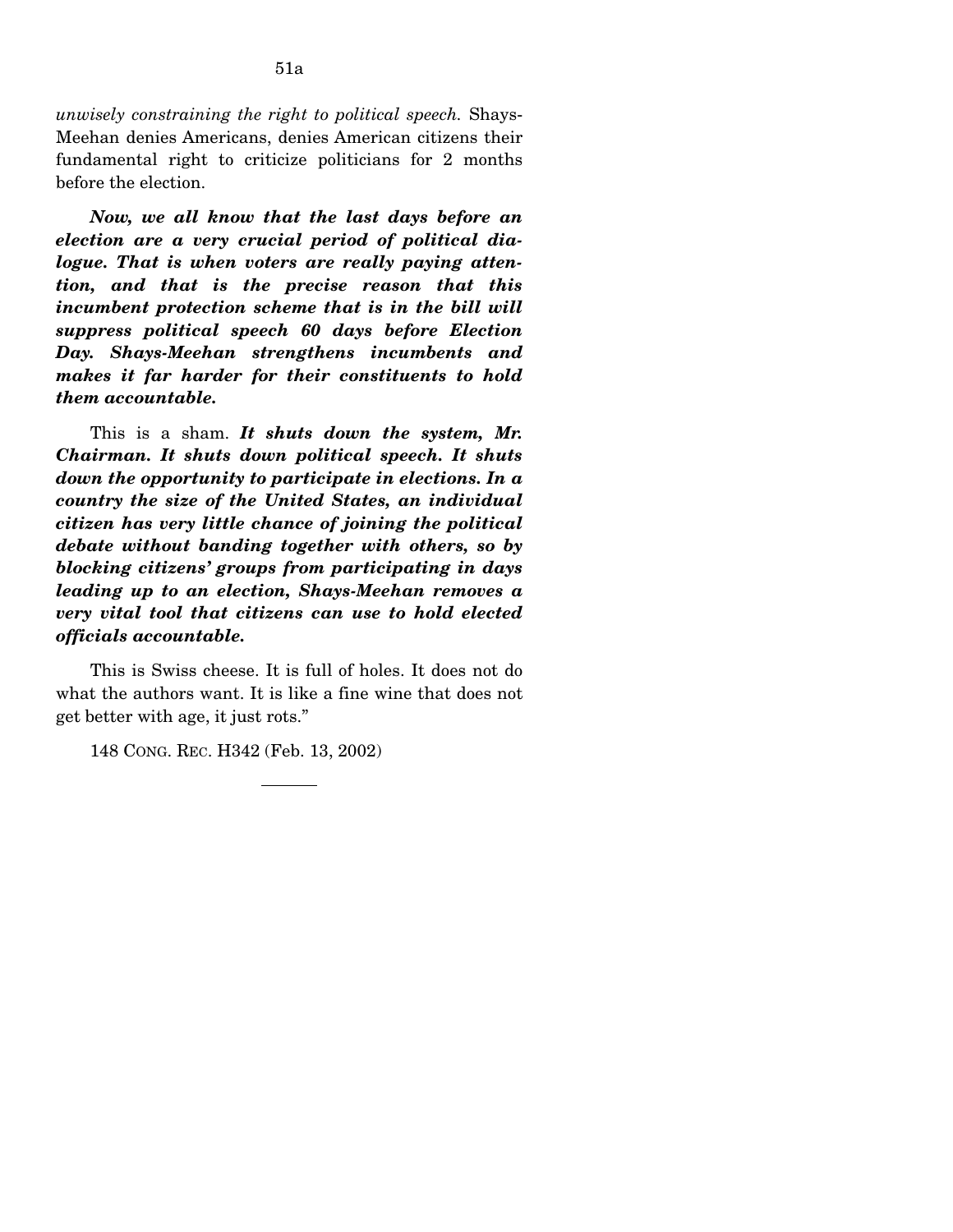# **IV. CONGRESSIONAL STATEMENTS CON-CERNING THE NEED TO RESTRICT**  *NRA***'S SPEECH**

### **Statement of Rep. PICKERING:**

"*Let me use the words of those who advocate this reform to tell what this legislation is all about*. They are very clear about their purposes.

Scott Harshberger, the president of the Washington D.C.-based Common Cause, says, '*We need to make the connection with every person who cares about gun control that there is a need for campaign finance reform because that is how you are going to break their power***.**'

He goes on to say, '*The equation,' he says, 'is a simple one. A vote for campaign finance reform is a vote against the second amendment gun lobby.' It says, 'This is one of those times when there is a very direct connection.' They say, 'A vote for campaign finance reform is a vote for policies about guns*.'

*It is very clear that their intent here is to gut and to defeat those who want to advocate and defend the second amendment. A vote here is to take away the rights of those on the first amendment, the freedom of speech, to help defeat those who want to defend the second amendment.* 

This is about the second amendment. The whole underlying text of the legislation of this section is unconstitutional. I am convinced it will be struck down. *But we need to make sure that people know what is really going on right here. This is an attempt by their own words to defeat those who want to defend and protect the second amendment.* If one stands for the second amendment, if one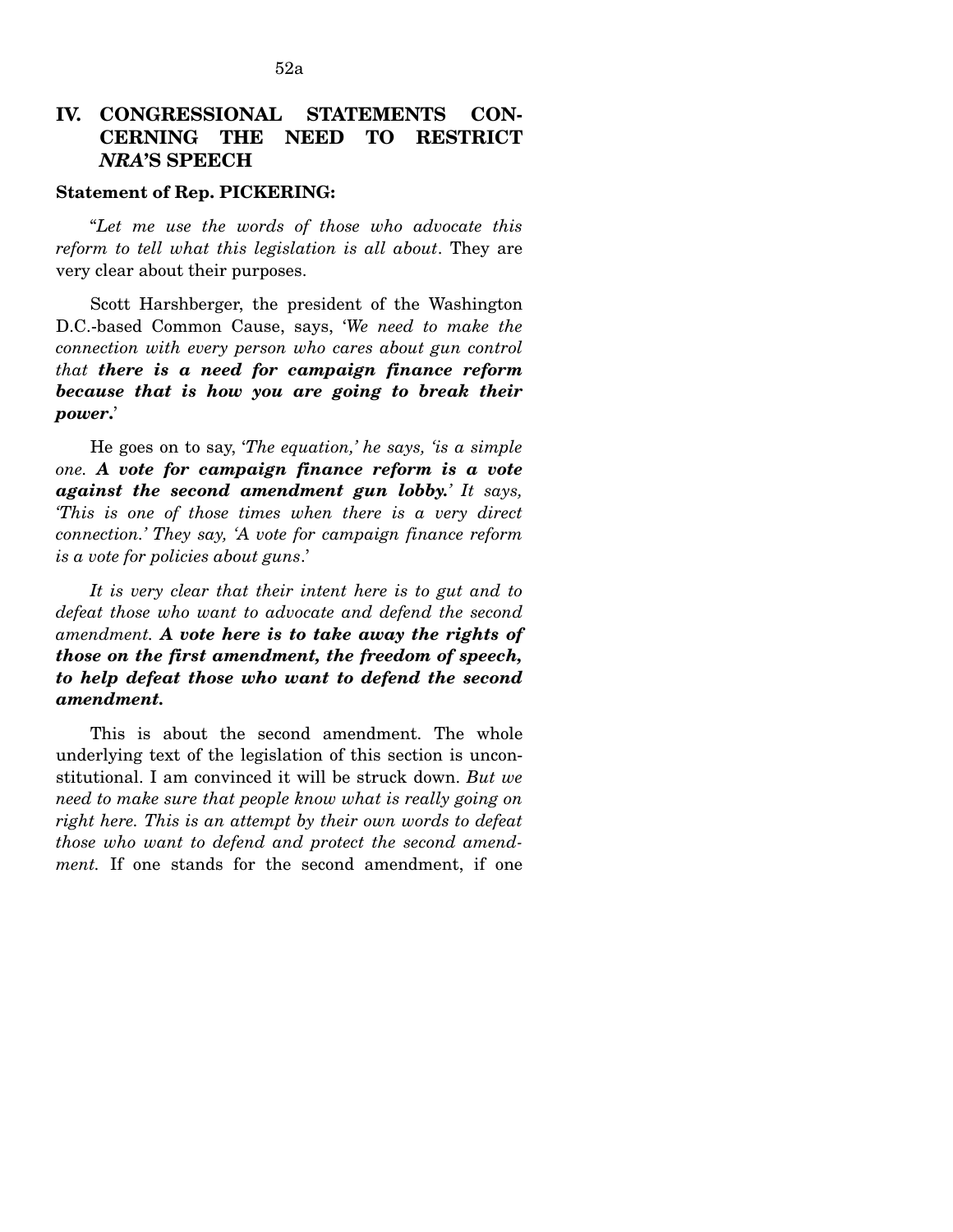believes in the first amendment, then I urge my colleagues to support this amendment."

148 CONG. REC. H424 (Feb. 13, 2002).

## **Statement of Rep. SCHAKOWSKY:**

"Americans know that special interest money unduly influences elections and policy. *If my colleagues care about gun control, then campaign finance reform is their issue so that the NRA does not call all the shots***.** If health care is my colleagues' issue, campaign finance reform is for them so they can be heard over the HMOs and insurance companies.

Ordinary people are wondering what the heck we are doing here. I urge the Speaker and my colleagues to do something to debate campaign finance reform now. Let us do it next week and get this bill on the floor to debate it."

145 CONG. REC. H3174 (May 14, 1999).

## **Statement of Rep. MEEHAN:**

"Madam Speaker, there is no doubt about it, money talks on Capitol Hill. And *for the Republican leadership, no money talks louder than gun money.* 

The National Rifle Association has been the largest political donor to Members of Congress throughout the decade. In fact, the NRA soft money contributions to the Republican Party grew exponentially when the Republicans took over the House in 1994.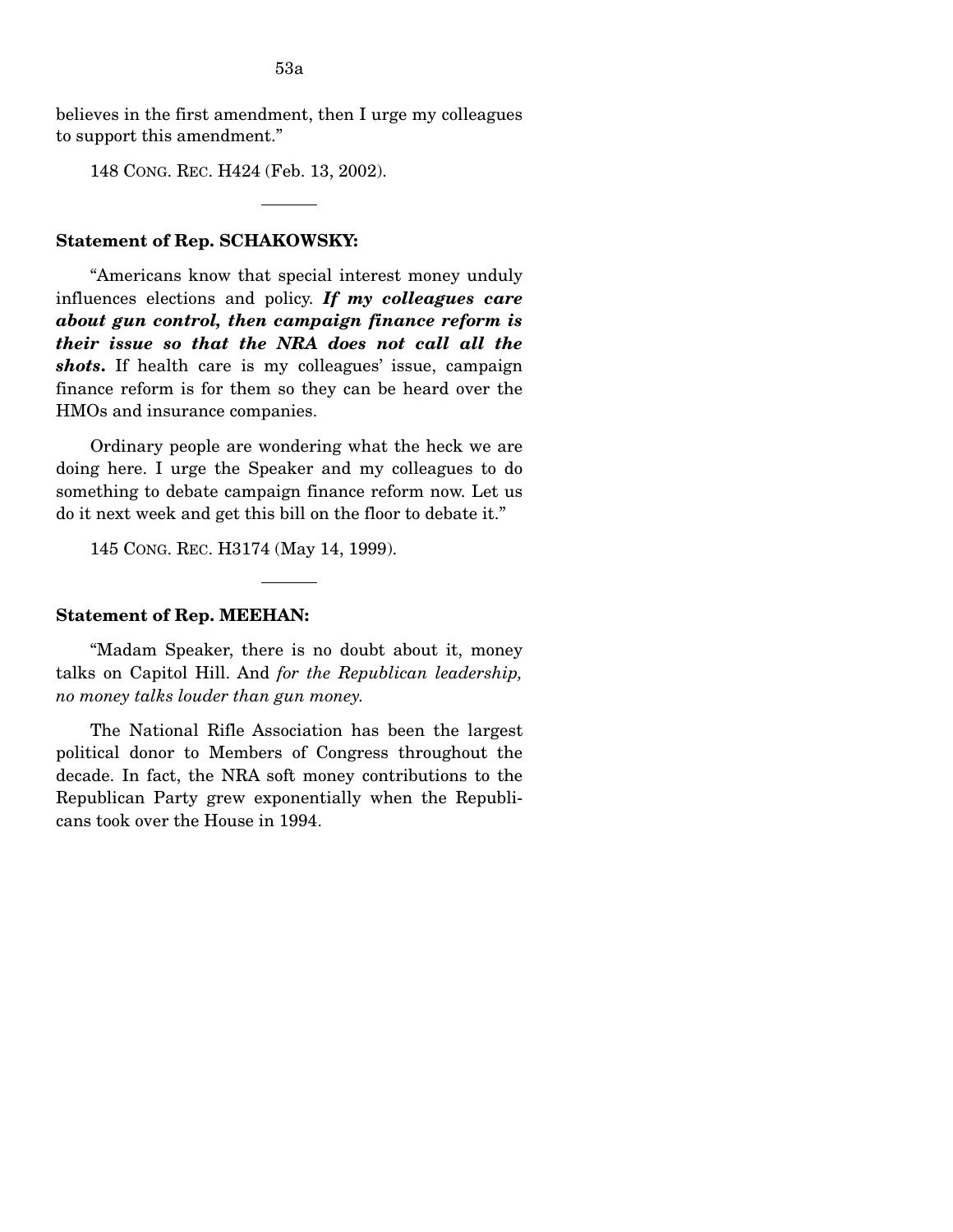So it should come as a surprise to absolutely no one that the Republican leadership turned to the NRA to write their so-called 'gun Control' legislation, a proposal that is rife with loopholes.

The truth of the matter is that big money talks louder than kids' lives on Capitol Hill. Enormous soft money contributions have blinded the Republican leadership to 13 children who die every day in America in gun-related violence.

Let us stop the madness. Let us start saving our *children's lives by passing real gun control legislation, and let us pass campaign finance reform to cut the ties between gun money and Congress once and for all.*"

145 CONG. REC. H4029 (June 10, 1999).

#### **Statement of Rep. MEEHAN:**

"Mr. Chairman, this has been a long evening. But then again, this has been a long wait. I have been in the Congress now for 6 years trying to find some way to get campaign finance reform passed. And I remember when I first got here, sort of a brash young freshman legislator and I got together with another member from Oklahoma. He is a great Member, had a lot of experience, Mike Synar.

Mike had a lot of courage and he was smart. And he sat down with me and he said, 'If you want to work on campaign finance reform, boy, let me give you some tips. The first thing you have to do is you have to work with Republicans. Because if we, as Democrats,' and we were the majority party then, 'if we, as Democrats, propose our bill, it is not going to have credibility. We have got to get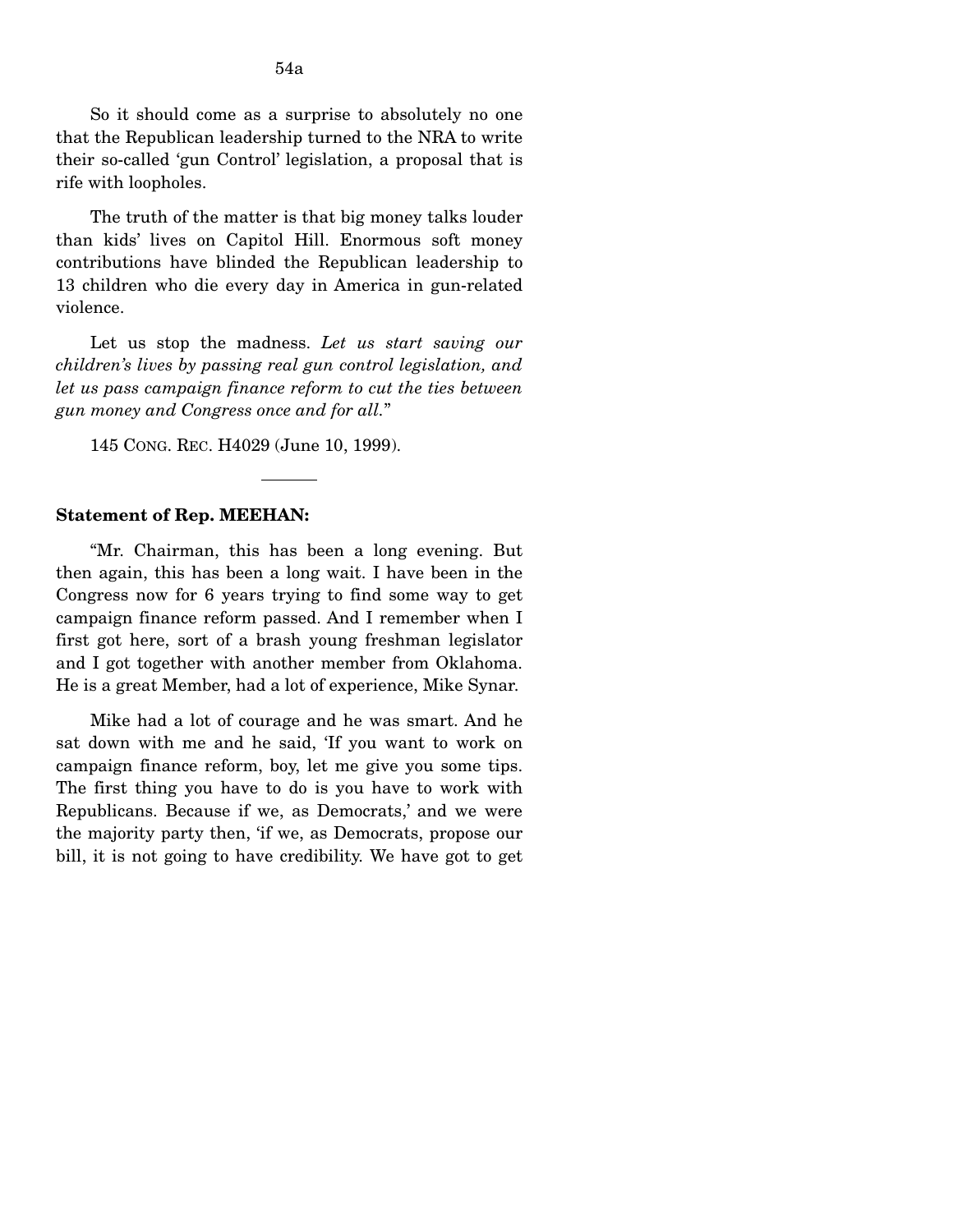Republicans on board. So the first thing you need to do is find a group of Republicans who are interested in truly passing campaign finance reform.'

And that is what we did. Every year that I have fought for campaign finance reform, I have worked with Republicans so that we could level the playing field equally among Democrats and Republicans.

The other thing that Mike Synar said was, 'You know what? My experience is that independent expenditures are the thing that are going to kill American politics because congressional elections are not going to be about the people who live back home anymore.'

*Mike Synar knew something about independent expenditures, because the National Rifle Association and other groups spent millions over the years trying to defeat him. So he said, 'Whenever you come up with a bipartisan bill, you got to make sure that you deal with independent expenditures.'* "

144 CONG. REC. H4821-22 (June 18, 1998).

#### **Statement of Rep. SHAYS:**

"*For example, the NRA, the National Rifle Association, may campaign against someone, never bringing up the issue that they really oppose them on, that person supported the assault weapon ban, and making it sound like that candidate is bad for other reasons***.**  We want the NRA to just be up front and say it is their ad, and we want them to have to abide by all the rules that anyone else has to disclose where they get their money,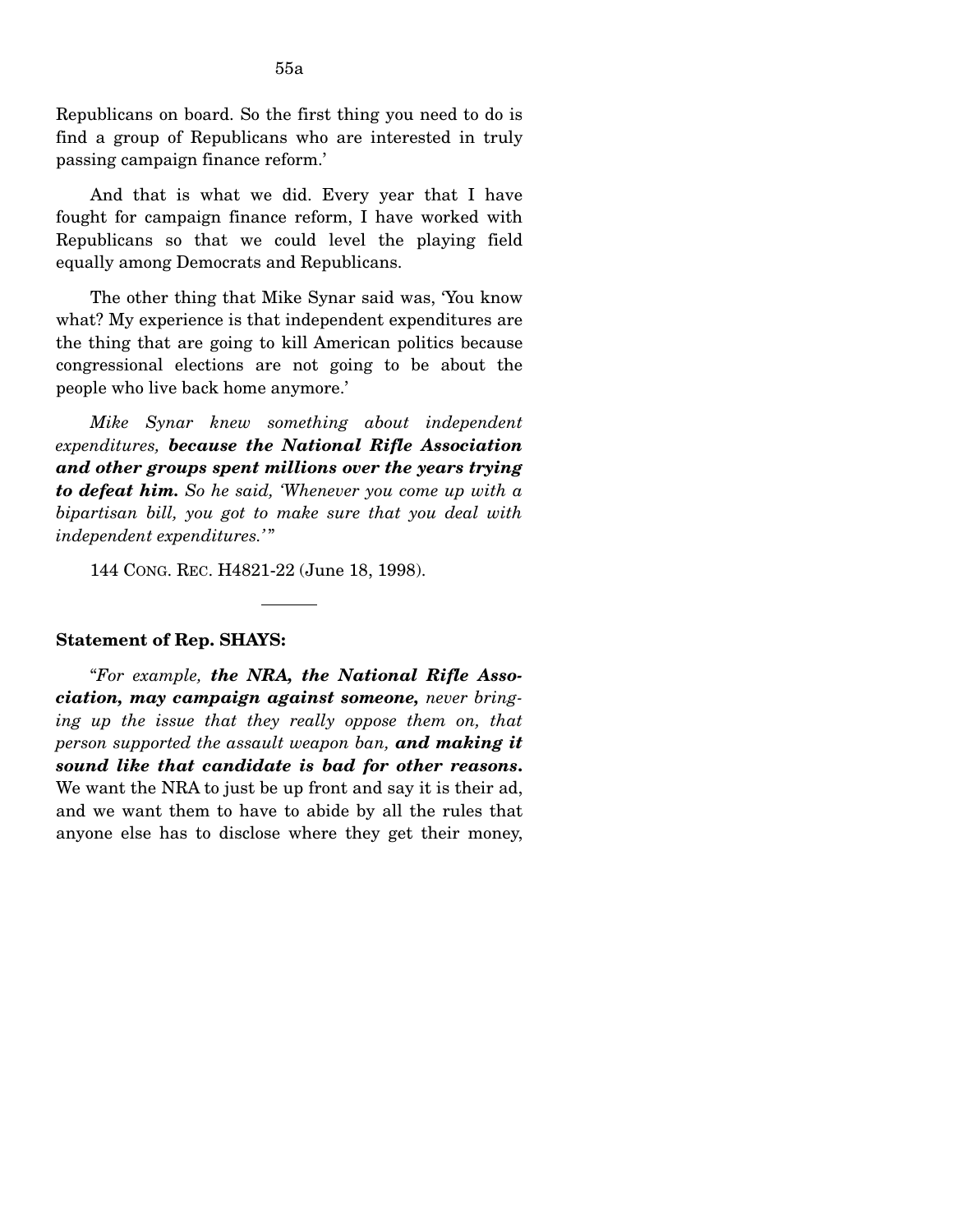and raise their money under the requirements of the campaign law.

You will have pro-choice groups and pro-life groups that want to do the same thing*. And you have pro-assault weapon ban groups as well as the NRA that opposes the assault weapon ban*. So it is going to apply to everyone, and it should."

144 CONG. REC. H4044 (June 3, 1998).

### **Statement of Sen. FRIST:**

"The fundamental problem we talked about all last week, money in politics – is it corrupt, is it bad, is it evil? I say no, that is not the problem. *I come back to what the problem is – the candidate, the challenger, the incumbent does not have the voice they had historically*.

Let me show three charts. They will be basically the same format. It is pretty simple. There are seven funnels that money, resources, can be channeled through in campaign financing. I label the chart 'Who Spends the Money?' I will have these seven funnels on the next three charts.

*First, I have Joe Smith, the individual candidate who is out there campaigning. I said his, or her, voice over time has been diminished. Why? Because you have all of these other funnels – the issue groups: We talked about the Sierra Club, the NRA, the hundreds of issue groups that are out there right now spending and overwhelming the voice of the individual candidate."* 

147 CONG. REC. S2931 (Mar. 27, 2001).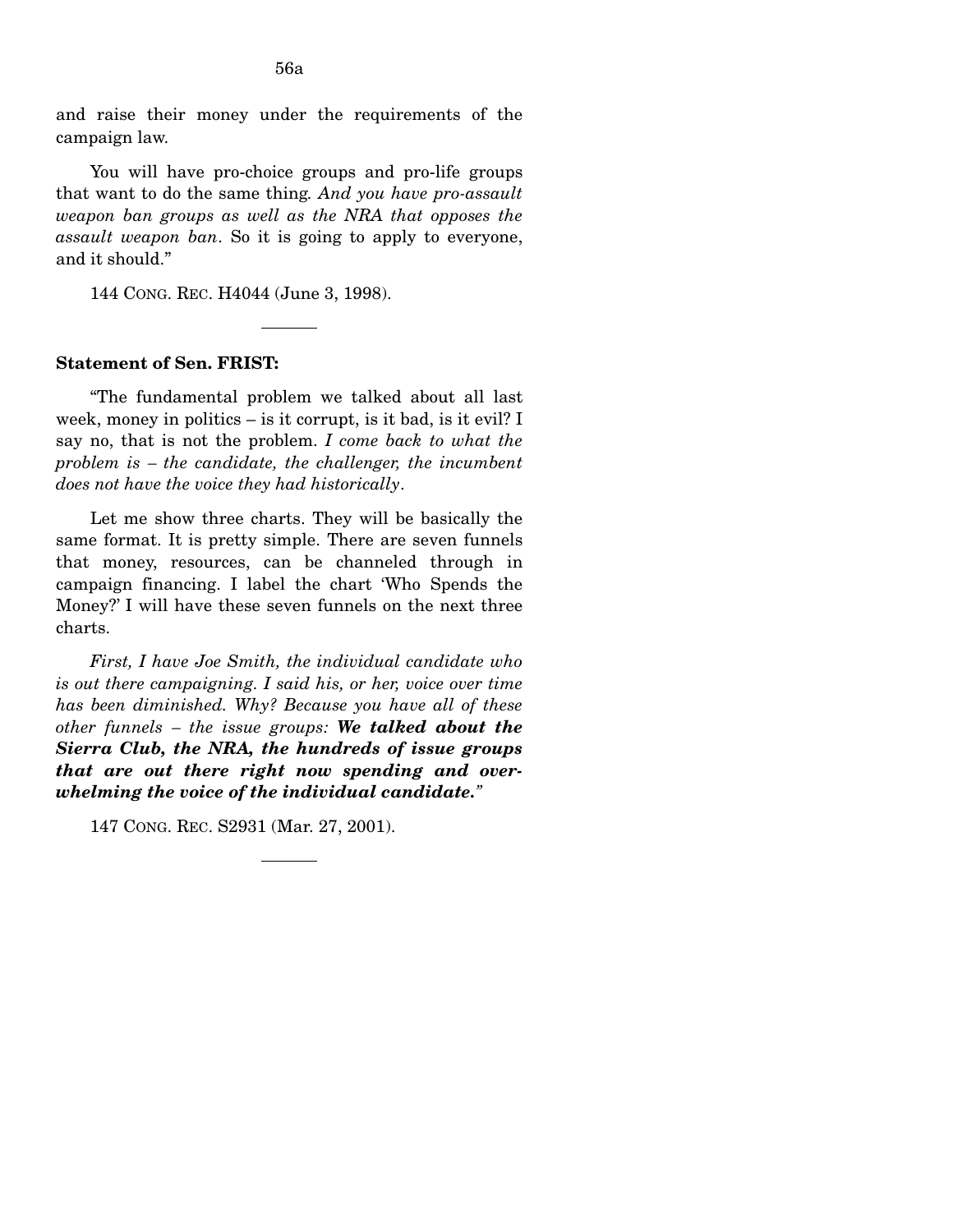## **Statement of Sen. REID:**

"I repeat, Mr. President, what I have said on this floor before. My friend and colleague, the other Senator from the State of Nevada, and I were involved in a bitterly contested race in 1998, a race in which we both spent about 4 million of hard dollars, campaign dollars. We spent \$8 million between us. Then our State parties spent another \$6 million each, or \$12 million between them, on issue ads. That is \$20 million total. These State party issue ads were all negative against my opponent and all negative against me. I do not think they did anything to better the body politic. They certainly did nothing to better people's feelings about who I think were two good people running for office.

That was not the end of it. *Then we had independent expenditures coming in: the National Rifle Association, the League of Conservation Voters. They would have ads running against me; people who believed in me would have ads running against my opponent*. I have no idea how much money these outside groups spent, but probably another \$2 million to \$3 million."

147 CONG. REC. S2851 (Mar. 26, 2001).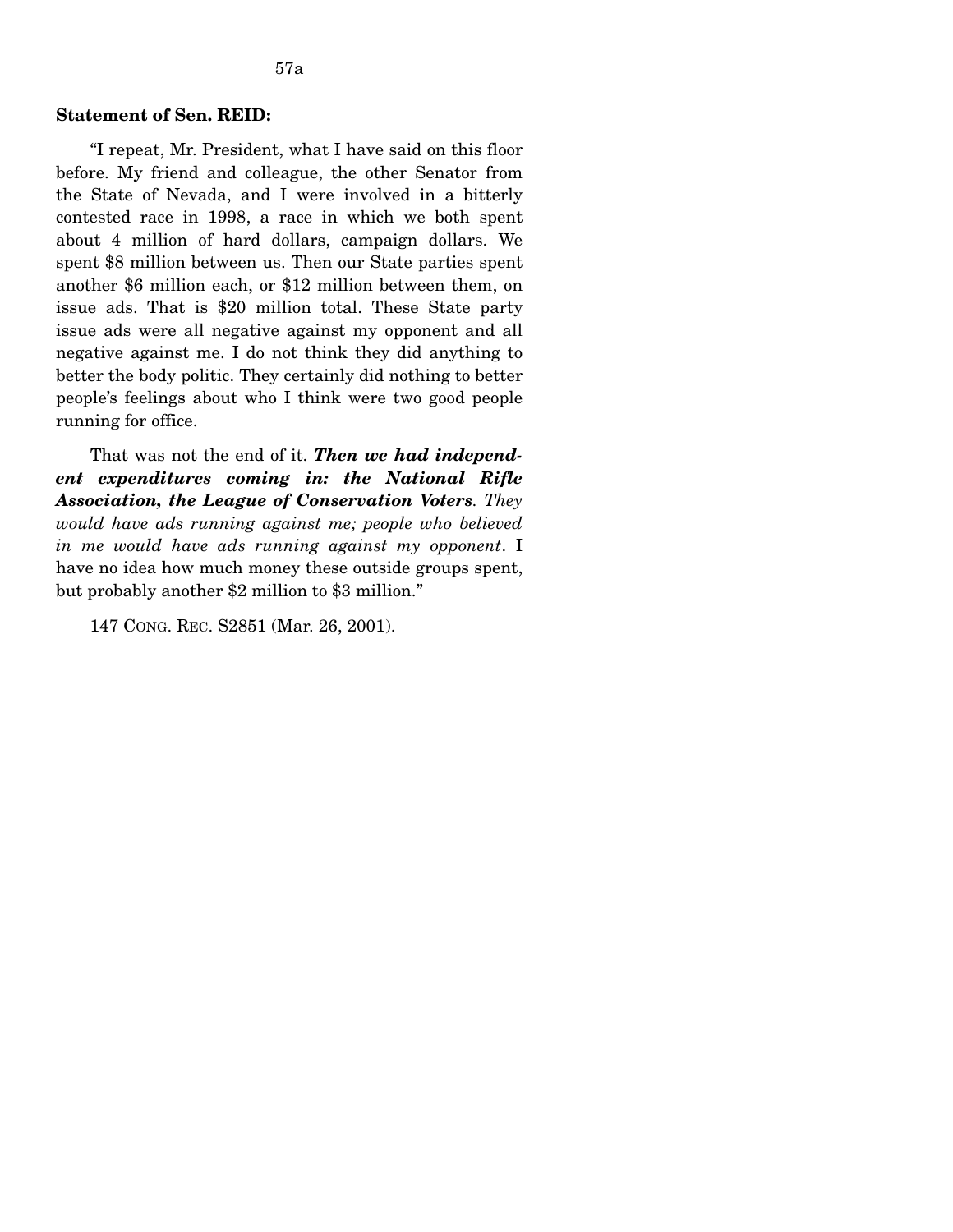# **V. CONGRESSIONAL STATEMENTS CON-CERNING SEVERABILITY OF WELLSTONE AMENDMENT IN LIGHT OF CONSTITU-TIONAL CONCERNS**

### **Statement of Sen. FEINGOLD:**

"I have discussed here the original Snowe-Jeffords provision. The Wellstone amendment, in effect, broadens that provision to cover ads run by corporations and unions. *I voted against adding that amendment. I thought and still think that it makes Snowe-Jeffords more susceptible to a constitutional challenge, but it passed when many Senators who oppose the bill and the Snowe-Jeffords provision voted for it***.** *In any event, the Wellstone amendment was written to be severable from the remainder of the Snowe-Jeffords provision. That gives even more significance to the vote we will have today on severability. But if we win that vote, Snowe-Jeffords will survive even if the Wellstone amendment is held to be unconstitutional***.**"

147 CONG. REC. S3073 (Mar. 29, 2001).

### **Statement of Sen. WELLSTONE:**

"Snowe-Jeffords forces disclosure of all ads that fall under this definition, but under this bill, only corporations and unions may not spend funds from their treasury or soft money for this purpose. If a corporation or union wishes to run electioneering communications, they must use a PAC with contributions regulated by Federal law to do so. *The point is, they have to do it with hard money. The point is, every other group and organization, pick and choose – it can be the NRA, it can be the*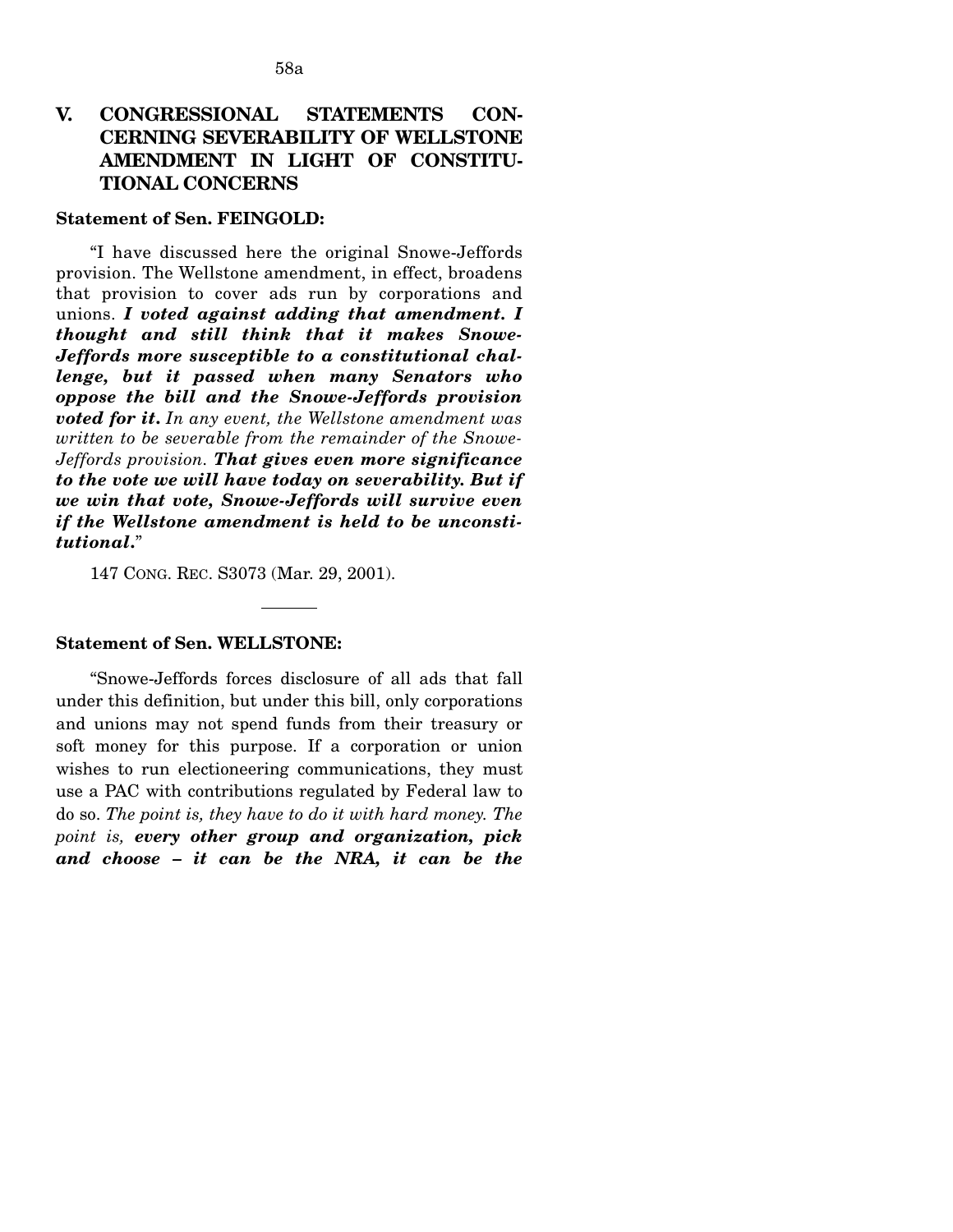*Christian right, it can be the Sierra Club, it can be other organizations on the left, other organizations on the right, organizations representing every other kind of interest imaginable – they can continue to use soft money and pour it into these sham ads***.** 

*Why are we not applying this prohibition to them?*  Why are we creating this huge loophole? Do we want to pass a piece of legislation which is just like Jell-O? Push here, no, it doesn't go do parties and now it all goes into the sham issue ads.

We will not be doing right for people in the country if we pass a bill that *does not get*, *really, very much big money out of politics but just changes the way it is spent*. Maybe it will even be less accountable.

Here is the exemption in this bill for certain organizations:  $501(c)(4)$  groups and  $527$  groups – *this exemption means that Sierra Club, National Rifle Association, Club for Growth, or Republicans for Clean Air would be able to run whatever ads they want using soft money to finance them***.** *They would, for the first time, have to disclose how much they are spending, but there is no bar to such groups running sham ads under this bill.* 

*Fine. They can disclose how much they are spending. Three weeks before election, they pour in an unlimited amount of money with poison politics attacking Republicans, I say to the Chair, or Democrats, or independents. Why do we want to have this loophole*?

*I want to see this* soft money prohibition and this *big money out*. I do not want to see us have this loophole in this piece of legislation which may mean that we passed a piece of legislation that has shifted all of this big money in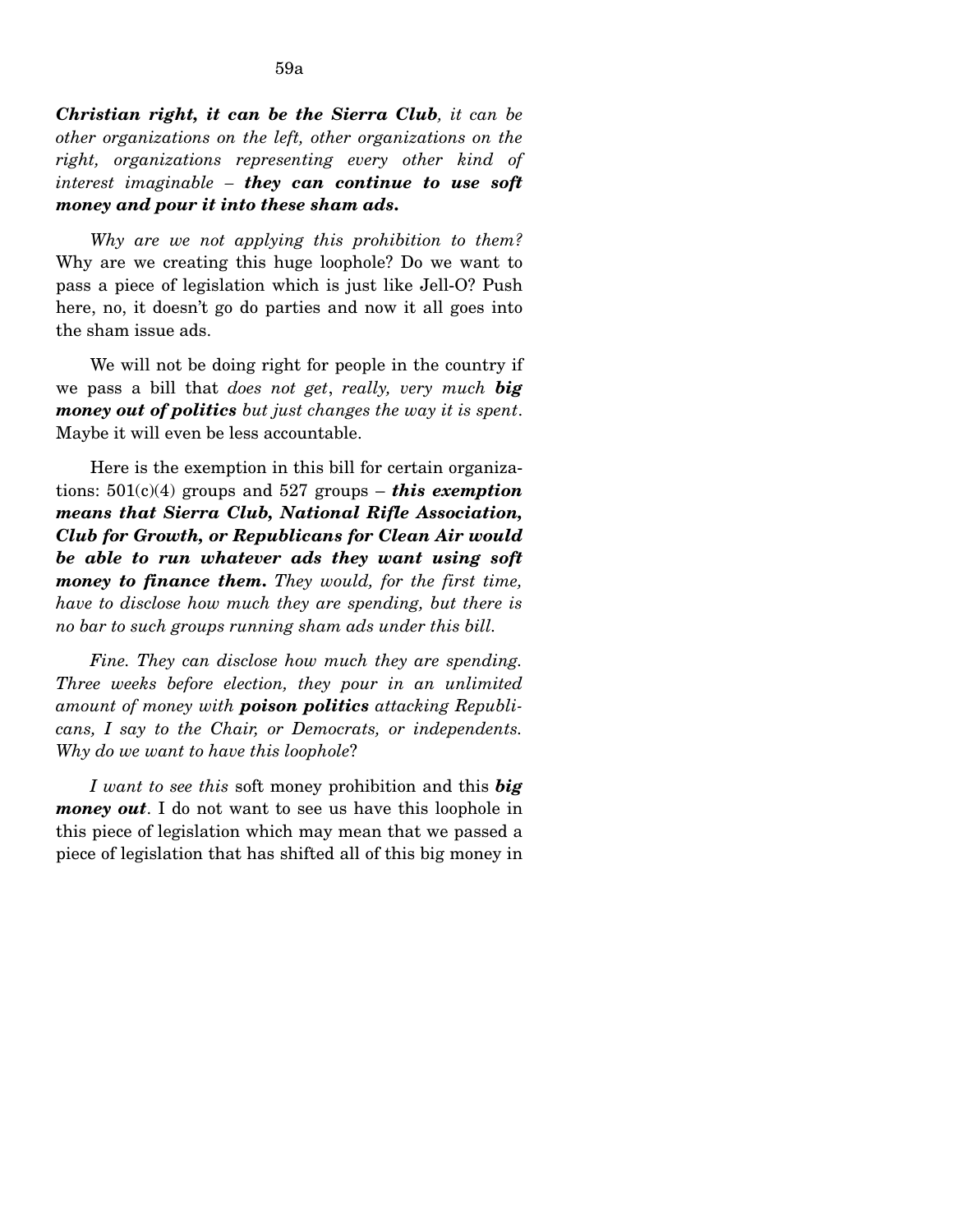*So these groups already play a major role in our elections*, and I predict, *if we do not close this loophole now with this amendment, we will be back here* in 2 years or 4 years, or I hope and pray people do not – maybe it will not be for another 20 or 30 years – trying to do what I am *trying to do today. The reason will be that the center of power* – please listen to this – *in Federal elections will move much closer to these unaccountable groups because they will be able to pump millions and millions of dollars in soft money into these sham ads*. That is where this money is going to go.

We will see what the other arguments on the floor are. I can anticipate some of them, and I will continue to make mine brief. But I say to the Presiding Officer, I do not know how many votes this amendment will get. I really do not know. But I will tell you this. My wife's family are from Appalachia – Harlan County, and Letcher County in Kentucky – the Isons. They talk about poor cities. When I am 80 years old, I at least am going to be able to tell my grandchildren – I am sorry, I have grandchildren now – my great grandchildren, great, great, great grandchildren, I hope and pray – that *I laid down this amendment, I tried to close this loophole, I tried to do something that for sure would get more of the big money out of politics.* 

I do not know what the vote will be, but I know I am here, and I know I have to be a reformer, and I know I have to make this bill better. I have to lay down this marker just as I tried to do last week in an amendment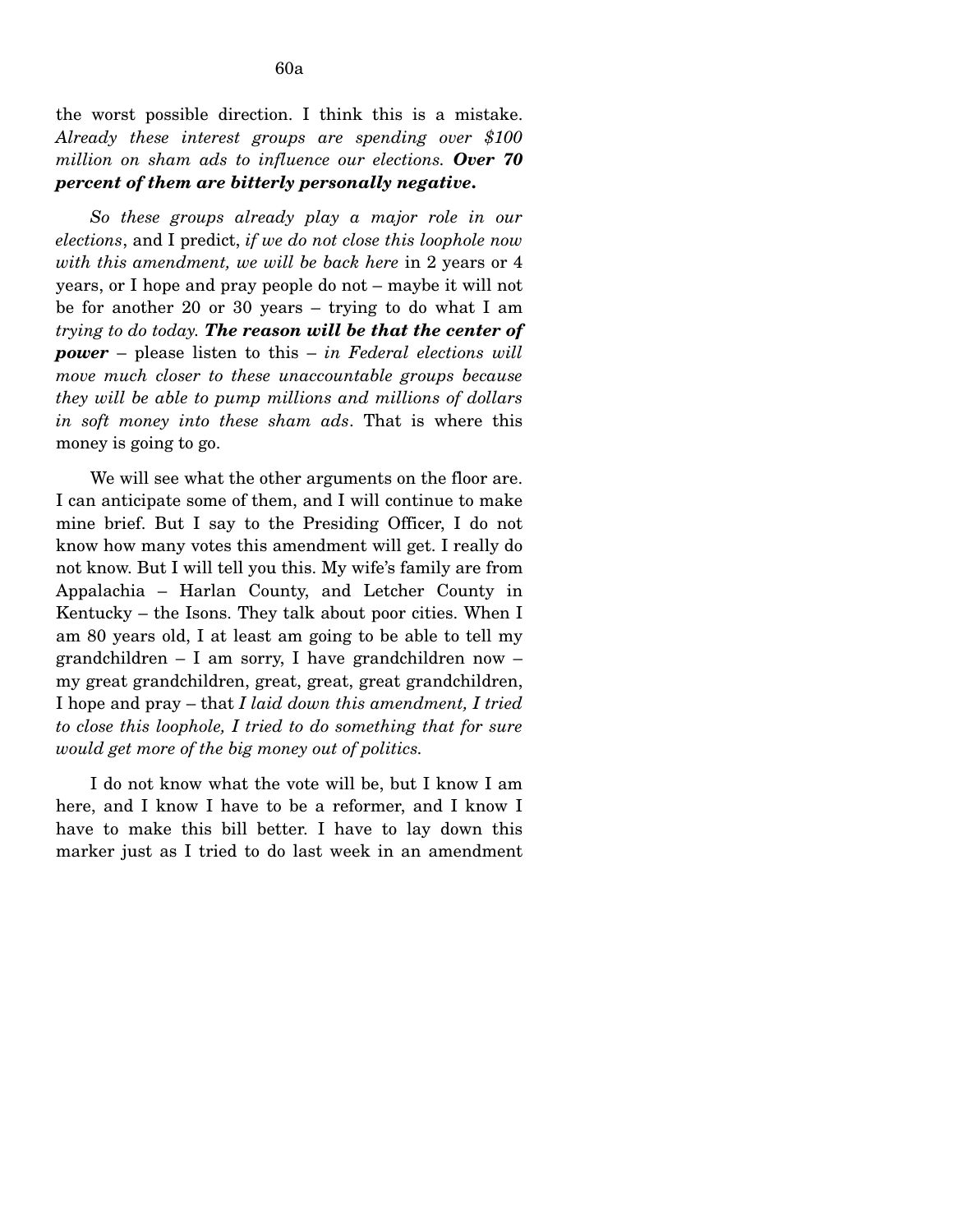that should have passed. I cannot believe that colleagues, authors of this bill, did not support it. I cannot believe that during the vote I had people telling me: I don't want my State legislature or people in my State telling me how to finance my campaign – as if it were our campaign. I could not believe it.

I say to the Presiding Officer, I could not believe Republicans, who always argue for States rights, voted against the proposition that every State ought to decide whether or not they wanted on a voluntary basis to apply some system of voluntary or partial public financing. Talk about encouraging grassroots politics. People in the country say: We can get at it in Arizona. They already have. You have clean money, clean elections. We can get at it in Minnesota, in Nevada. We don't know if we can ever be effective in D.C. toward public financing, but we can do it right here, we don't have to take expensive air trips to D.C. And it is defeated. Now I am trying to plug this loophole, and tomorrow or the next day we are heading towards raising spending limits.

Let me be clear, this amendment does not say any special interest group cannot run an ad. A lot of interests are special. That is fine. They are special to the people they represent, and sometimes they are special to the public interest, depending on your point of view. It only says these groups and organizations need to comply with the same rules as unions and corporations. Groups covered by my amendment can set up PACs, they can solicit contributions, and they can run all the ads they want. All this amendment says is they cannot use their regular treasury money. They can't use the soft money contributions to run these ads.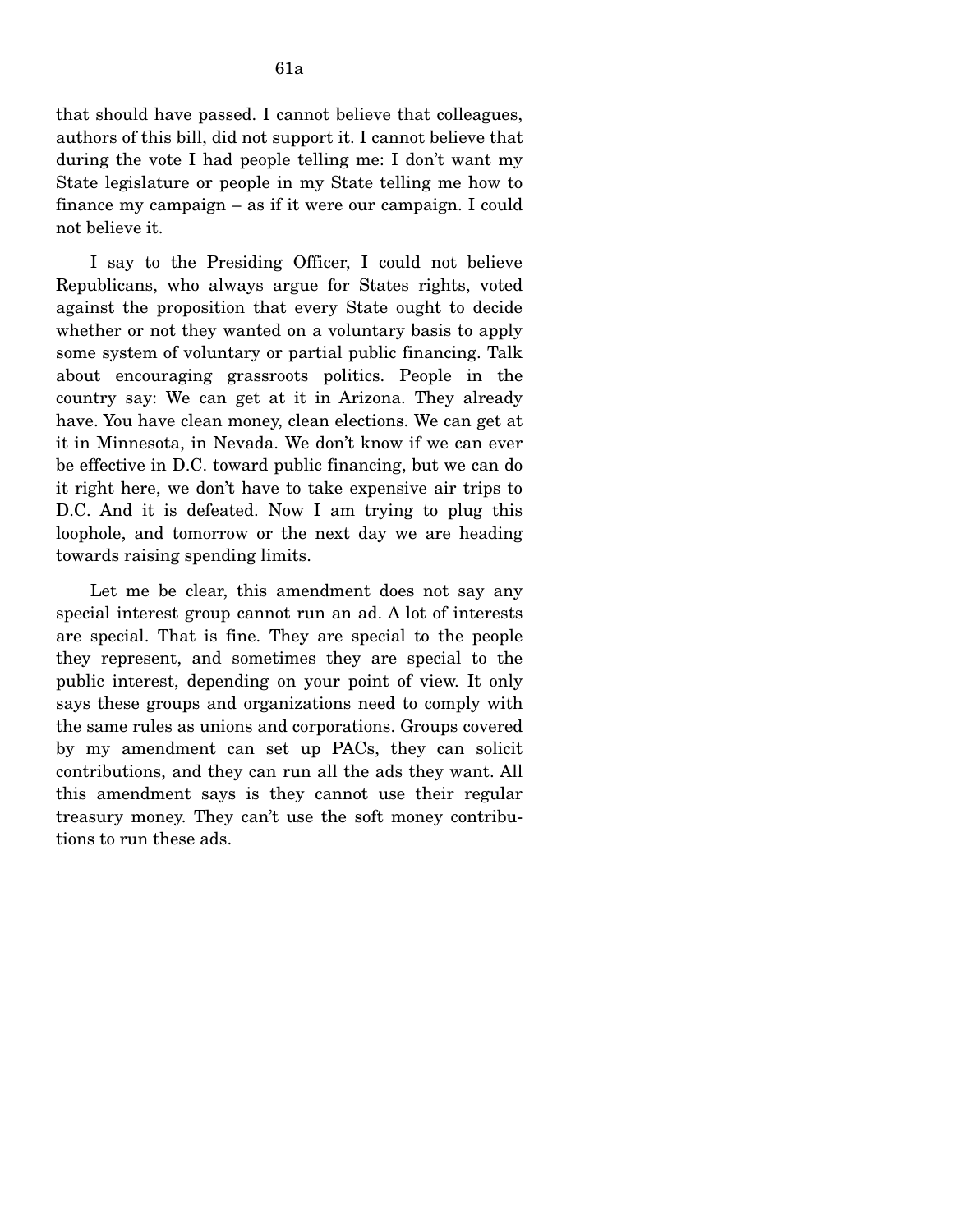This is an amendment about fairness. *It is an amendment about leveling the playing field*.

*I know some of my colleagues may come to the floor and oppose this amendment because*, while they believe as a matter of policy this amendment is the right thing to do, *they fear the Court may find that covering these special interest groups under the Snowe-Jeffords electioneering communication provision is unconstitutional. And, in all honesty, this is probably a question upon which reasonable reformers can disagree.* But it is a debate worth having. I think this provision can withstand constitutional scrutiny, but it is probably not a slam-dunk.

Still, in a moment I want to talk about why I think the courts will uphold this amendment. But before I do – this has to be in the summary of this amendment tomorrow, before people vote – I want to make one important point. *I have drafted this amendment to be fully severable. I have drafted this amendment to be fully severable. In other words, no one can suggest that even if the courts find this amendment unconstitutional, it would drag down the rest of this bill or even jeopardize the other provisions of Snowe-Jeffords***.** 

*This creates a totally new section under title II of this bill. Under the worst case scenario*, *if the Supreme Court rules that groups covered by my amendment cannot be constitutionally barred from using treasury funds for these sham issue ads, then the rest of the legislation will be completely unaffected***.** The rest of the legislation will be completely unaffected. And we are going to have a debate on severability anyway."

147 CONG. REC. S2847 (Mar. 26, 2001).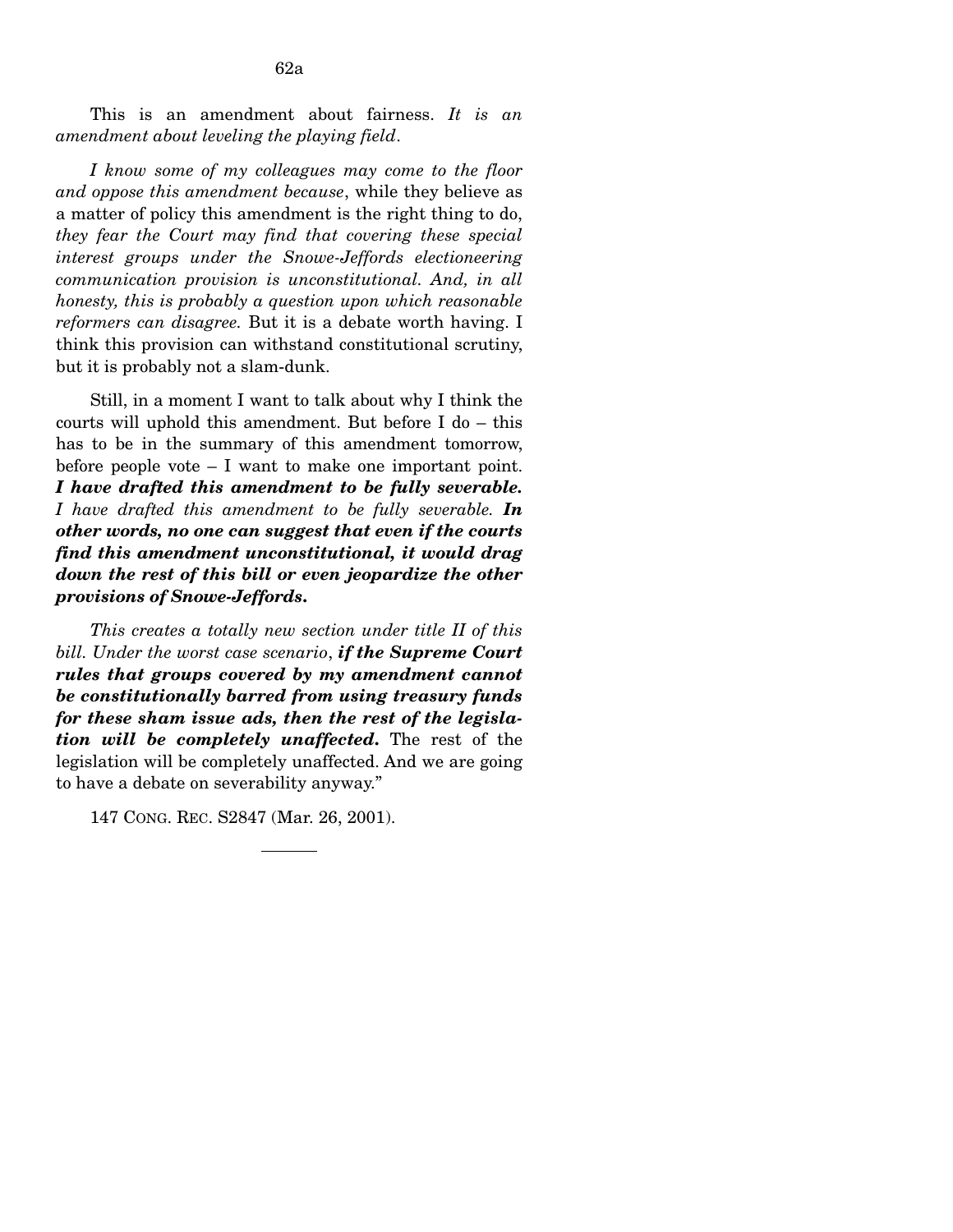## **Statement of Sen. EDWARDS:**

"*What has been done with Snowe-Jeffords is a very careful effort to make sure the constitutional requirements of Buckley v. Valeo have been met*. In fact, they have been met. It is not vague; it establishes a very clear bright-line test so we don't have a vagueness constitutional problem. We also don't have a problem of substantial overbreadth because all of the empirical evidence shows 99 percent of ads that meet the test are, in fact, election campaign ads and constitute electioneering.

*Snowe-Jeffords has been very carefully crafted. It is narrow*. It specifically meets the requirements of Buckley v. Valeo, the constitutional requirement.

The problem with what Senator Wellstone is attempting to do is there is a U.S. Supreme Court case, the FEC v. The Massachusetts Citizens for Life, that is directly on point, saying that these  $501(c)(4)$ s have a limited constitutional right to engage in electioneering to do campaign ads. There are some limits, but unfortunately if you lump them in with unions and for-profit corporations, you create a very serious constitutional problem because the U.S. Supreme Court has already specifically addressed that issue.

*So the reason Senator Feingold and Senator McCain are opposing this amendment is the same reason that I oppose this amendment: It raises very serious constitutional problems***.** *The U.S. Supreme Court, in fact, in 1984 specifically ruled on this question.* 

*What we urge the Members of the Senate to do is not support this amendment, to vote for tabling. Those people who are in favor of real and meaningful campaign finance*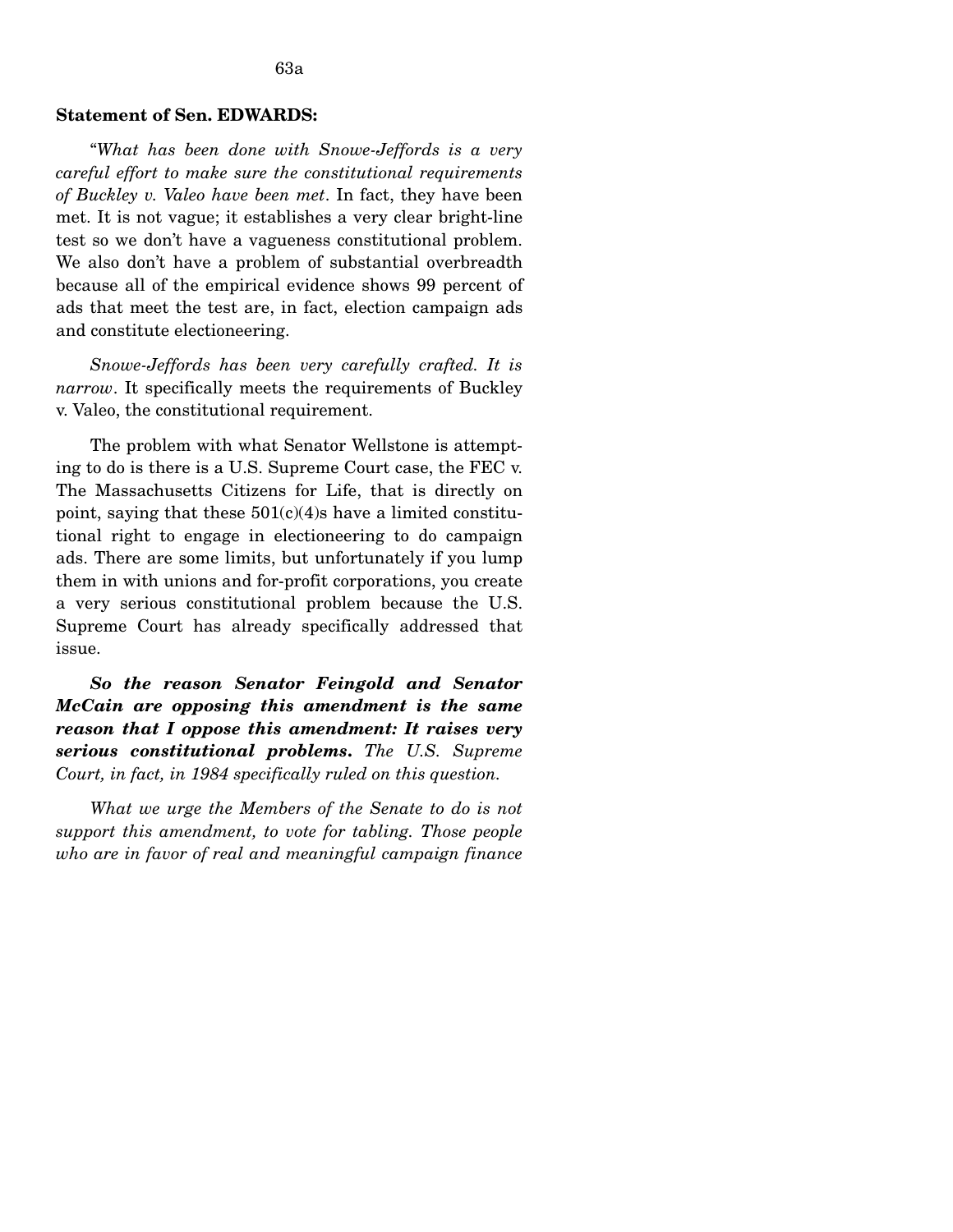*reform we hope will support Snowe-Jeffords, support McCain-Feingold, and vote to table the Wellstone amendment.*"

147 CONG. REC. S2883 (Mar. 26, 2001).

### **Statement of Sen. SCHUMER:**

"I will close by reemphasizing what the Senators from Arizona and Wisconsin have so often and eloquently said in the course of this debate. I plead with my colleagues, we cannot let the perfect be the enemy of the good. On this side of the aisle, *I say to my colleagues, even if you are unhappy with the delicate balance of 501(c)(4) organizations, even if you realize they may not be limited once the courts get hold of this, don't throw out the baby with the bath water***.** The good in this bill is more than just good, it is great. It is a landmark achievement, the first serious reform in a generation. And we should strive to preserve it, not kick the can across the street to the Supreme Court."

147 CONG. REC. S3103 (Mar. 29, 2001).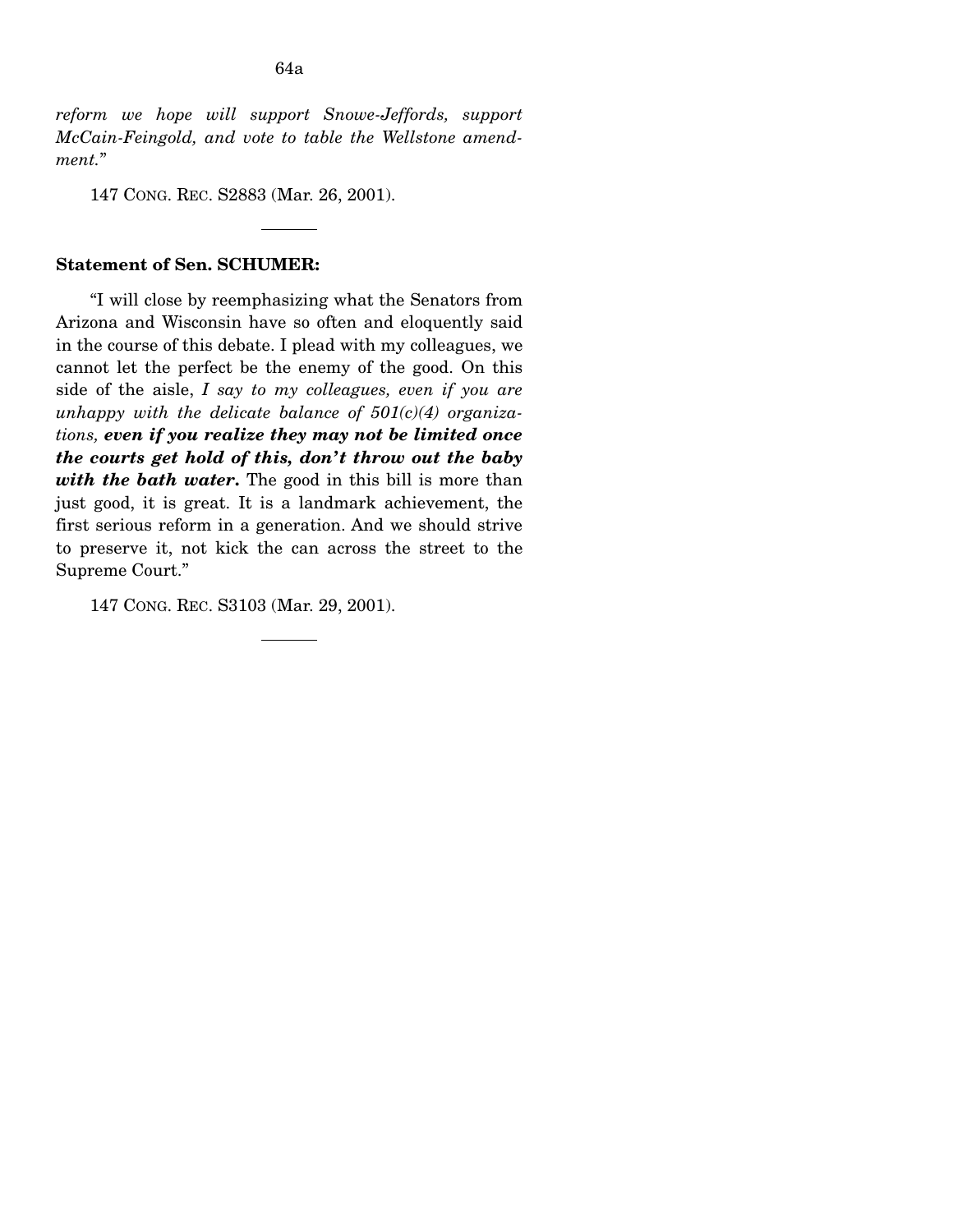# VI. CONGRESSIONAL STATEMENTS CON-**CERNING THE DESIGN OF WELLSTONE AMENDMENT TO CURB** *INDIVIDUAL* **EX-PENDITURES**

### **Statement of Sen. WELLSTONE:**

"I am going to say it one more time. I don't know whether this amendment will pass. I do not know whether it will get one vote. But I tell you this: I am going to be able to say later on that I at least tried to get this reform amendment passed. This is a huge loophole. In the Shays-Meehan bill, they plugged the loophole. In the original Feingold bill, they plugged the loophole.

I will say it again. How can you say to corporations and to labor that they can't run these sham issue ads in the 60-day period before elections and the 30-day period before primaries but at the same time not apply that prohibition to every other group and organization, whatever cause they represent?

And, No. 2, don't you realize that what everybody is going to do is set up another one of these groups and organizations? Then you will have a proliferation of influence groups and organizations. And *individuals with all of this wealth* and organizations that want to make these huge soft money contributions *will make their soft money contributions to these sham issue ads run by all of these groups and organizations, which under this loophole can operate with impunity*.

We are going to take soft money out of parties and we are going to put it into the sham issue ads. Frankly, I don't want my colleague from Kentucky to count me as an ally. If I am going to be the subject of these kinds of poisonous ads, I would rather point my finger at the Republicans. Or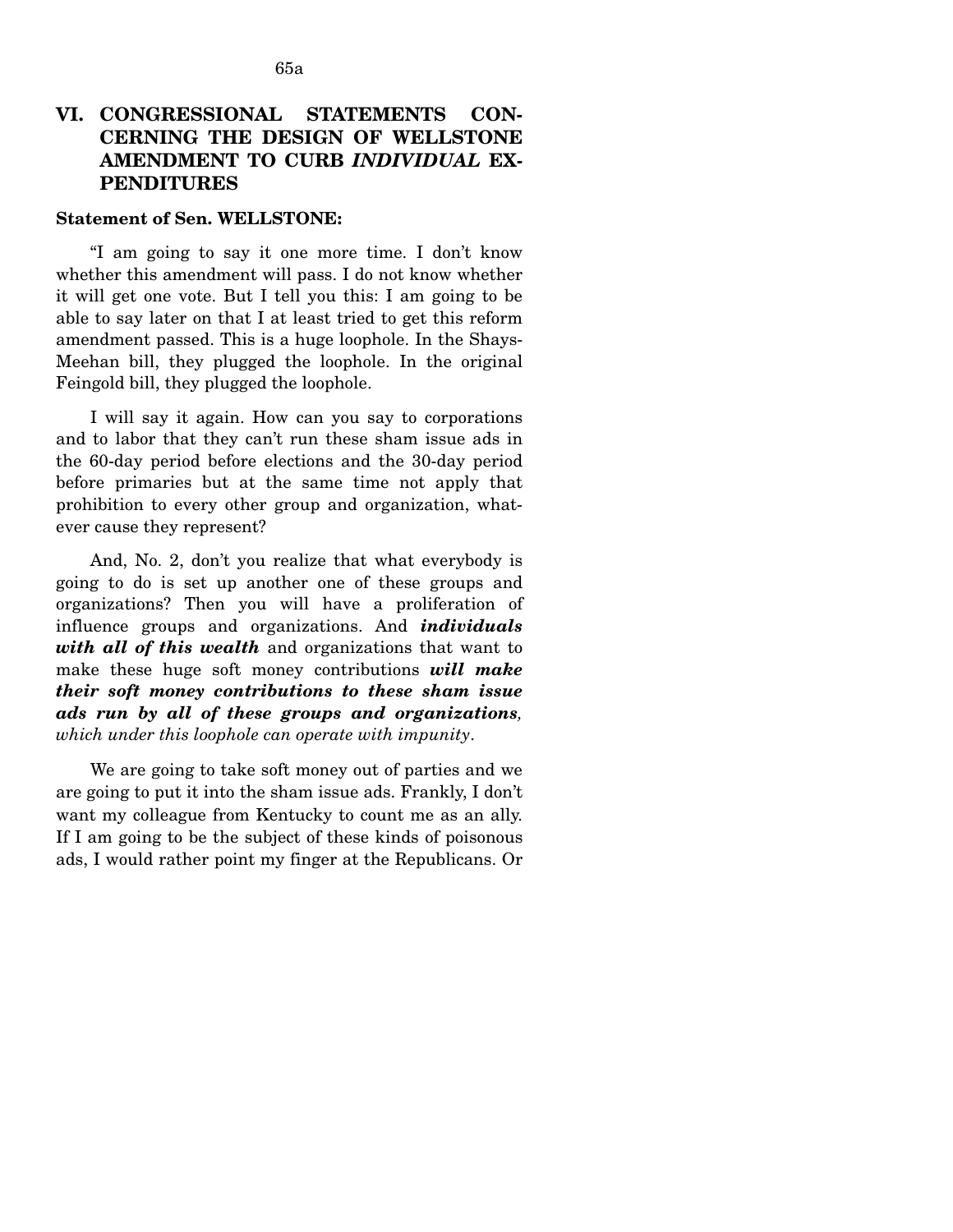if I were a Republican, I would rather point my finger at the Democrats. Or I would rather point my finger at the opposing candidates. I wouldn't want to be put in a position of not knowing exactly who these different groups and organizations were with all of this soft money pouring into these poisonous ads in the last 3 weeks before the election. That is the loophole that we have.

I am not telling you that some of these groups and organizations, right, left, and center, are going to necessarily like this. But I am telling you, if you want to be consistent, that we have to support this amendment. If we don't want a huge loophole that is going to create maybe just as much soft money in politics as now, you have to support this amendment."

147 CONG. REC. S2848 (Mar. 26, 2001).

### **Statement of Sen. WELLSTONE:**

"Mr. President, this is a book. I don't agree with all of its analyses. It has a catchy title and was written by Jim Hightower. The title is, 'If The Gods Had Meant Us To Vote, They'd Have Given Us Candidates.'

*The reason I mention this book is there is this one graphic that is interesting: The percentage of the American people who donate money to national political candidates. Ninety-six percent of the American people donate zero dollars. The percentage who donate up to \$200 is 4 percent. The percentage who donate \$200 to \$1,000 is .09 percent. And the percentage who donate \$1,000 to \$10,000 is .05 percent. The percentage who donate from \$10,000 to \$100,000* – and he points out in his book that you need a magnifying glass for this one – *is .002 percent***.**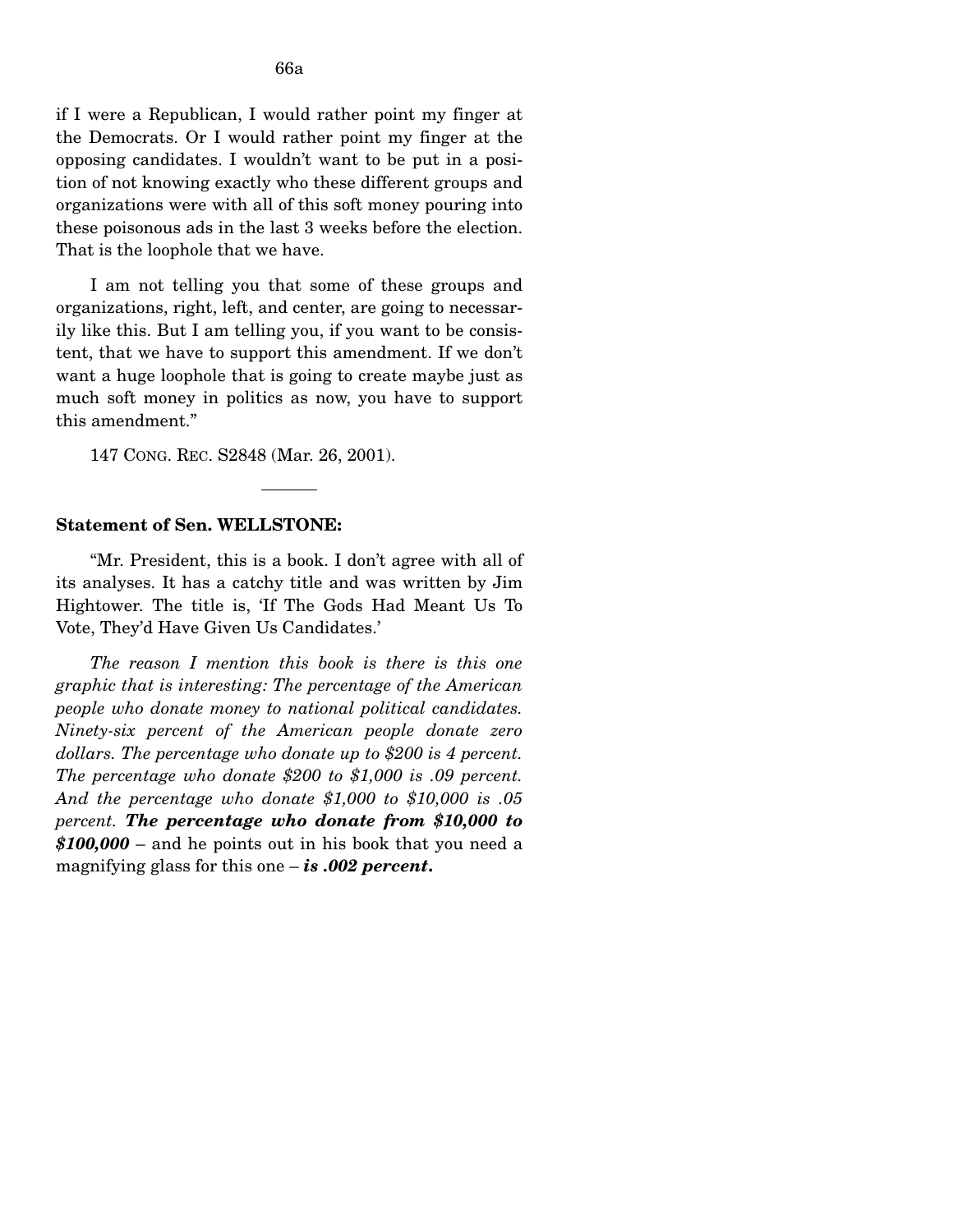The percentage who donated \$100,000 or more – you need a Hubble telescope, he says, for this one – is .0001 percent.

I use this graph from my friend Jim Hightower's book for two reasons. First of all, *I have an amendment that tries to make sure a lot of this big money doesn't get* – it is like Jell-O, you push it here, it shifts. It shifts from the party into the sham issue ads, not to the corporation, not to labor, but to every other group and organization. There will be a proliferation of it. This amendment plugs that loophole.

The Shays-Meehan bill basically has the same approach. This was originally part of the Feingold-McCain bill. I made it clear this provision is 100-percent severable. This is a separate provision. In any case, we will have a debate on severability. I have made it clear it is hard to make the argument that when a majority vote, you can't make the argument that to vote for this reform would bring the bill down.

I think we voted for other reforms that have a better chance of bringing down the bill. But it doesn't make sense. You say the majority voted for this amendment; now they are going to vote against the bill that has this amendment.

The other point I want to make is with this graph, what we are doing here is voting down reform amendments, such as the amendment last week that would have allowed States to light a candle and move forward with some voluntary system of partial or public financing, or maybe vote down this amendment, which would be a terrible mistake.